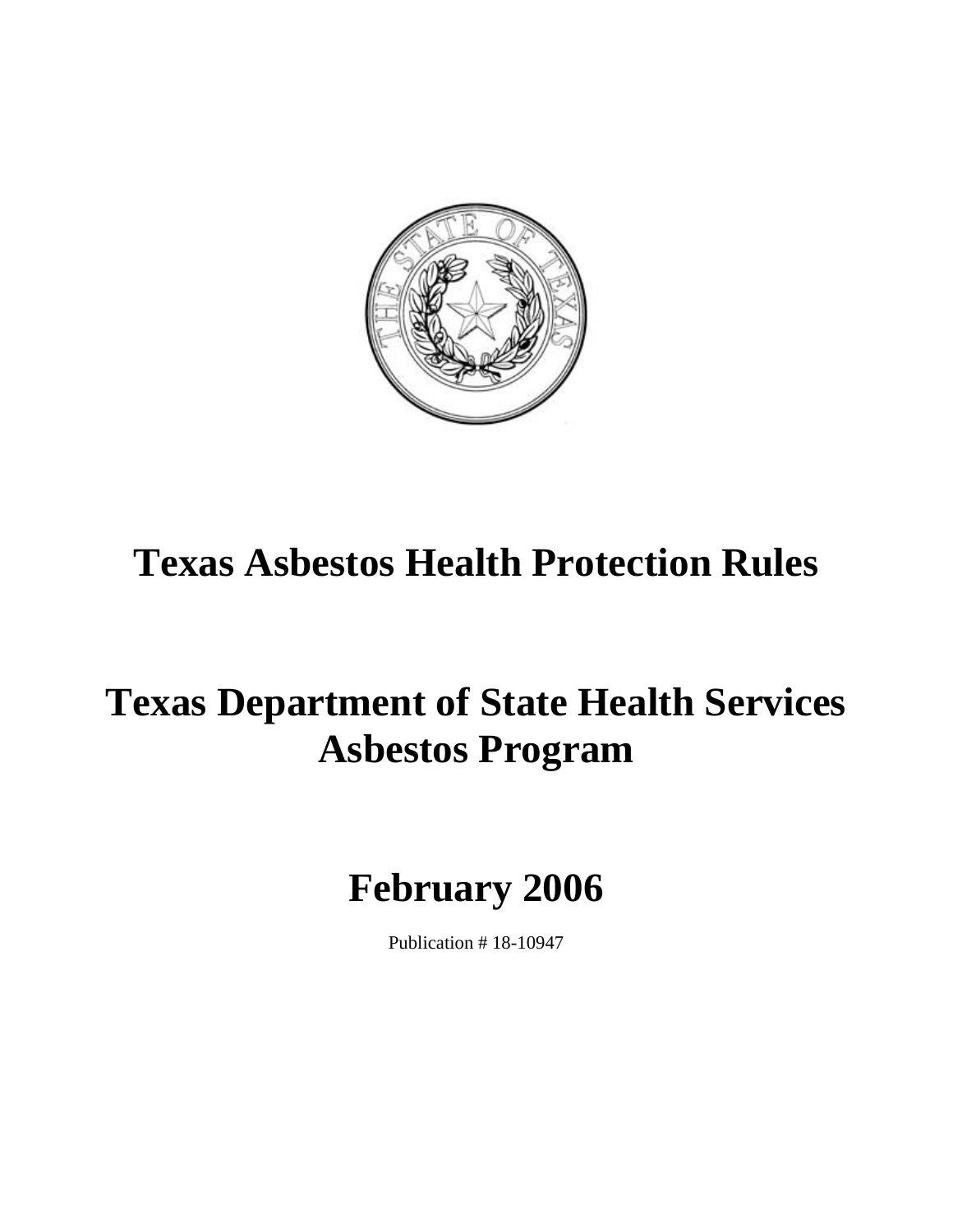### **TEXAS ASBESTOS HEALTH PROTECTION RULES**

### **Table of Contents**

| <b>PAGE</b> | <b>SECTION</b> | <b>TITLE</b>                                                                    |
|-------------|----------------|---------------------------------------------------------------------------------|
| 01          | §295.31.       | <b>GENERAL PROVISIONS.</b>                                                      |
| 02          | §295.32.       | DEFINITIONS.                                                                    |
| 09          | §295.33.       | ADOPTION BY REFERENCE OF FEDERAL AND OTHER STANDARDS.                           |
| 10          | §295.34.       | ASBESTOS MANAGEMENT IN FACILITIES AND PUBLIC BUILDINGS.                         |
| 15          | §295.35.       | LICENSING AND REGISTRATION: CONDITIONS.                                         |
| 16          | §295.36.       | LICENSING AND REGISTRATION: EXEMPTIONS; EMERGENCY.                              |
| 17          | §295.37.       | LICENSING AND REGISTRATION: CONFLICT OF INTERESTS.                              |
| 18          | §295.38.       | LICENSING AND REGISTRATION: APPLICATIONS AND RENEWALS.                          |
| 20          | §295.39.       | LICENSING AND REGISTRATION: OUT-OF-STATE APPLICANTS AND OUT-OF-STATE TRAINING.  |
| 21          | §295.40.       | LICENSING, TRAINING AND REGISTRATION: INSURANCE REQUIREMENTS.                   |
| 22          | §295.41.       | LICENSURE: STATE LICENSING EXAMINATION.                                         |
| 23          | §295.42.       | <b>REGISTRATION: ASBESTOS ABATEMENT WORKERS.</b>                                |
| 24          | §295.43.       | LICENSURE: ASBESTOS OPERATIONS AND MAINTENANCE CONTRACTOR (RESTRICTED).         |
| 27          | §295.44.       | LICENSURE: ASBESTOS OPERATIONS AND MAINTENANCE SUPERVISOR (RESTRICTED).         |
| 28          | §295.45.       | LICENSURE: ASBESTOS ABATEMENT CONTRACTOR.                                       |
| 30          | §295.46.       | LICENSURE: ASBESTOS ABATEMENT SUPERVISOR.                                       |
| 31          | §295.47.       | LICENSURE: INDIVIDUAL ASBESTOS CONSULTANT.                                      |
| 34          | §295.48.       | LICENSURE: ASBESTOS CONSULTANT AGENCY.                                          |
| 34          | §295.49.       | LICENSURE: ASBESTOS PROJECT MANAGER.                                            |
| 36          | §295.50.       | LICENSURE: ASBESTOS INSPECTOR.                                                  |
| 37          | §295.51.       | LICENSURE: INDIVIDUAL ASBESTOS MANAGEMENT PLANNER.                              |
| 38          | §295.52.       | LICENSURE: AIR MONITORING TECHNICIAN.                                           |
| 39          | §295.53.       | LICENSURE: ASBESTOS MANAGEMENT PLANNER AGENCY.                                  |
| 40          | §295.54.       | LICENSURE: ASBESTOS LABORATORY.                                                 |
| 41          | §295.55.       | LICENSURE: ASBESTOS TRAINING PROVIDER.                                          |
| 45          | §295.56.       | LICENSURE: ASBESTOS TRANSPORTERS.                                               |
| 45          | §295.57.       | <b>ACCREDITATION: ASBESTOS ABATEMENT IN COMMERCIAL BUILDINGS.</b>               |
| 46          | §295.58.       | OPERATIONS: GENERAL REQUIREMENTS FOR PUBLIC BUILDINGS.                          |
| 49          | \$295.59.      | OPERATIONS: OPERATIONS AND MAINTENANCE (O&M) REQUIREMENTS FOR PUBLIC BUILDINGS. |
| 50          | §295.60.       | <b>OPERATIONS: ABATEMENT PRACTICES AND PROCEDURES FOR PUBLIC BUILDINGS.</b>     |
|             |                |                                                                                 |

**53 §295.61. OPERATIONS: NOTIFICATIONS.**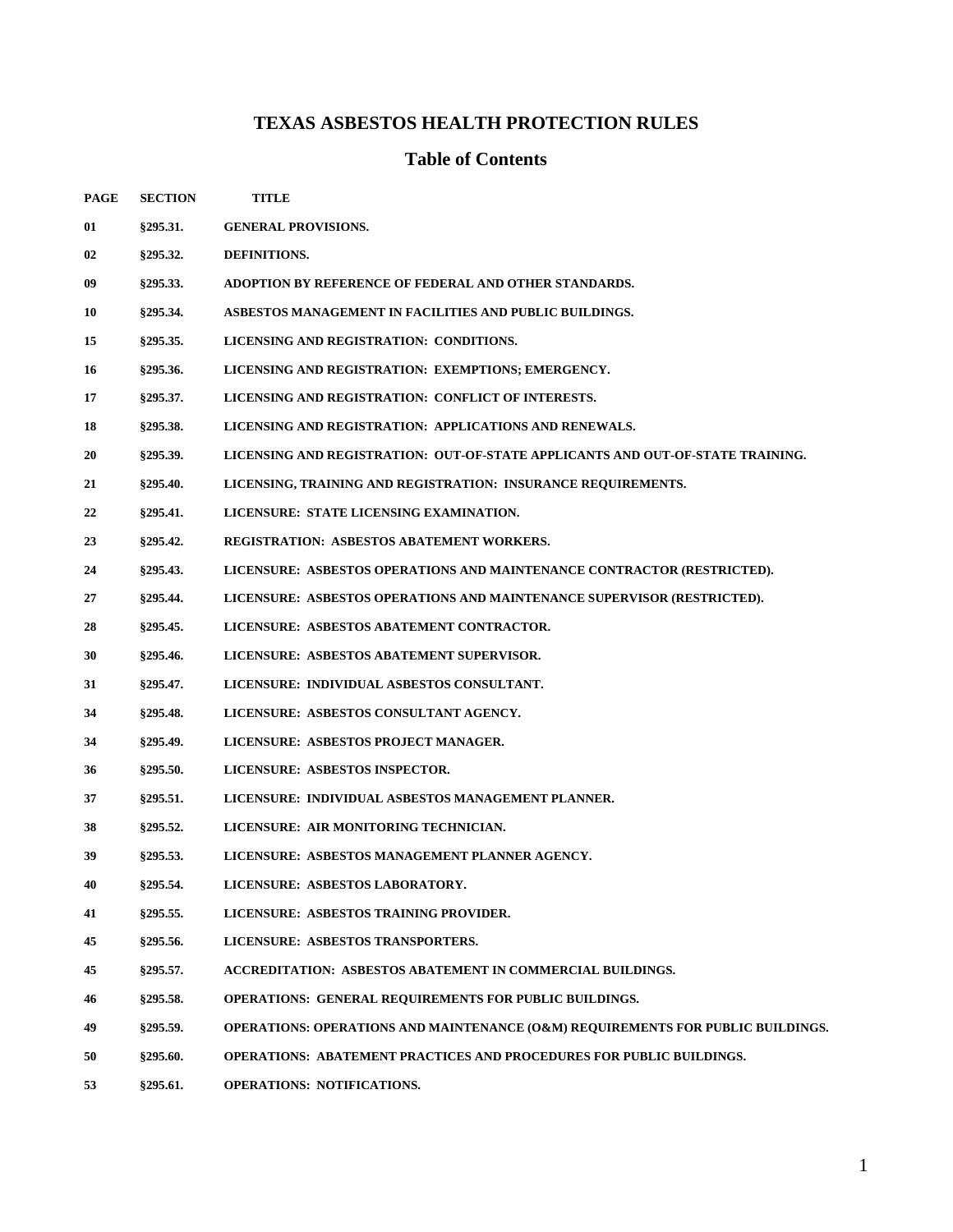- **55 §295.62. OPERATIONS: RECORD KEEPING.**
- **58 §295.63. ASBESTOS HAZARD EMERGENCY RESPONSE ACT (AHERA) COMPLIANCE.**
- **58 §295.64. TRAINING: REQUIRED ASBESTOS TRAINING COURSES.**
- **63 §295.65. TRAINING: APPROVAL OF TRAINING COURSES.**
- **66 §295.66. COMPLIANCE: DEACCREDITATION.**
- **66 §295.67. COMPLIANCE: POLICY OF THE TEXAS DEPARTMENT OF HEALTH.**
- **66 §295.68. COMPLIANCE: INSPECTIONS AND INVESTIGATIONS.**
- **67 §295.69. COMPLIANCE: REPRIMAND, SUSPENSION, REVOCATION, PROBATION.**
- **68 §295.70. COMPLIANCE: ADMINISTRATIVE PENALTY.**
- **69 §295.71. NATIONAL EMISSION STANDARDS FOR HAZARDOUS AIR POLLUTANTS (NESHAP) COMPLIANCE.**
- **70 §295.72. MEMORANDUM OF UNDERSTANDING BETWEEN THE TEXAS COMMISSION ON ENVIRONMENTAL QUALITY (TCEQ) AND THE TEXAS DEPARTMENT OF HEALTH FOR THE REGULATION OF ASBESTOS.**
- **70 §295.73. ASBESTOS ADVISORY COMMITTEE.**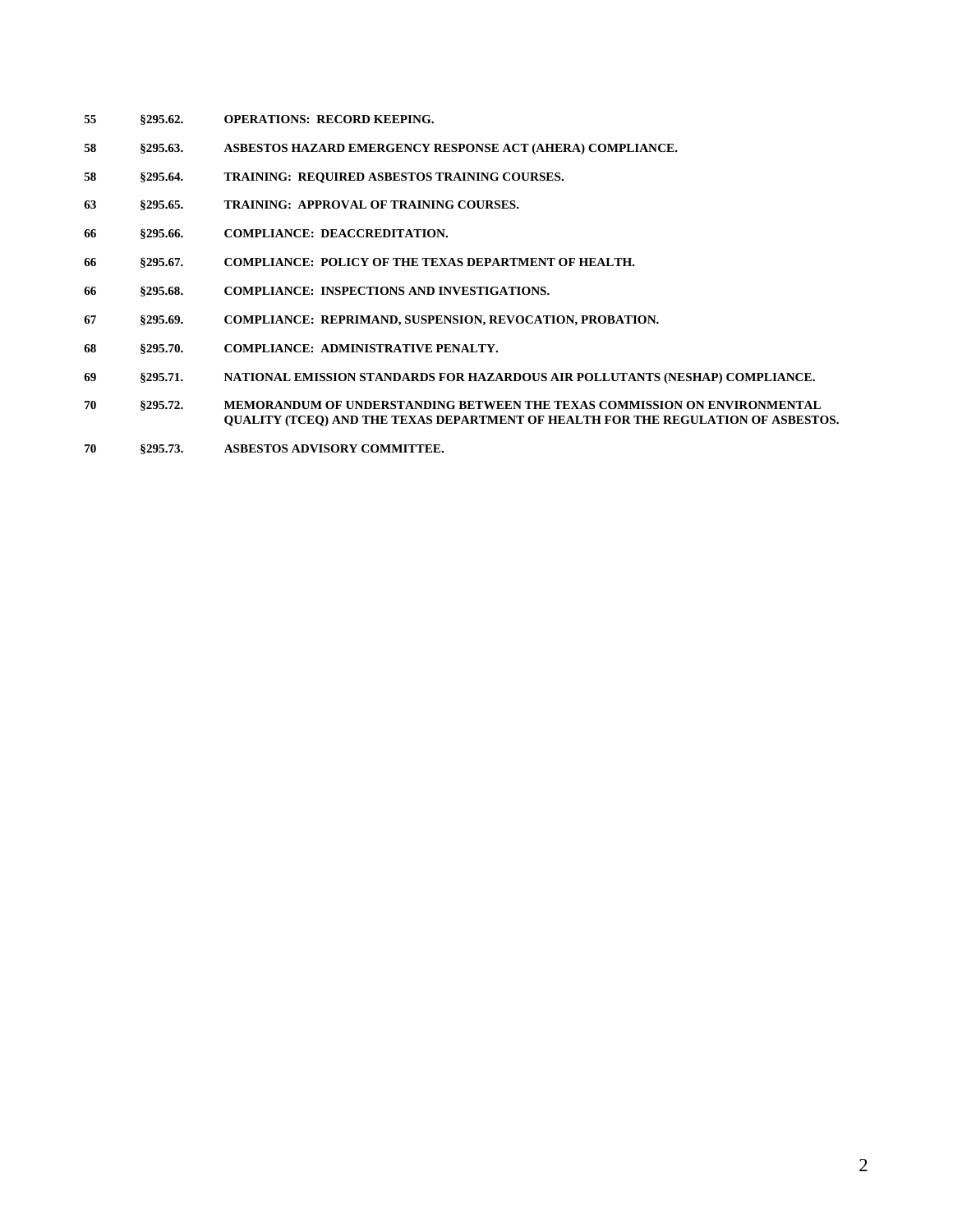#### **§295.31 GENERAL PROVISIONS**

 (a) **Problem**. In more than 25 years of research into the relationship between airborne asbestos fibers and the diseases such exposure can cause, the bodily mechanism by which inhaled asbestos fibers initiate cancer or asbestosis is still not understood, no effective treatment has been found, and the only means of preventing asbestos disease depends entirely on limiting the exposure of the individual to asbestos fibers.

(b) **Purpose**. The purpose of these sections is to establish the means of control and minimization of public exposure to airborne asbestos fibers, a known carcinogen and dangerous health hazard, by regulating asbestos related activities in public and commercial buildings and facilities as defined by these sections.

(c) **Scope**.

(1) For the purposes of licensure and procedures in public buildings:

 (A) Rules application. These sections apply to all buildings which are subject to public occupancy, or to which the general public has access, and to all persons disturbing, removing, encapsulating, or enclosing any amount of asbestos within public buildings for any purpose, including repair, renovation, dismantling, demolition, installation, or maintenance operations, or any other activity that may involve the disturbance or removal of any amount of asbestos-containing building material (ACBM) whether intentional or unintentional. Also included in these rules are the qualifications for licensure of persons, requirements for compliance with these sections and all applicable standards of the United States Environmental Protection Agency as adopted in §295.33 of this title (relating to Adoption by Reference of Federal and Other Standards) and those of the United States Occupational Safety and Health Administration as adopted and referenced in these rules.

 (B) Exclusions. Private residences and apartment buildings with no more than four dwelling units are excluded from coverage by these rules. Except as provided in subsection  $(c)(2)$  and  $(c)(3)$  of this section, industrial or manufacturing facilities, in which access is controlled and limited principally to employees therein because of processes or functions dangerous to human health and safety, federal buildings and military installations are excluded from coverage by these rules.

 (2) For the purposes of Federal National Emission Standards for Hazardous Air Pollutants (NESHAP) enforcement only: §§295.32; 295.34(a), (b)(1)-(3), (c), and (f); 295.61; 295.67-68; 295.70; and 295.71 of this title (relating to Texas Asbestos Health Protection) apply to all facilities. These sections shall apply to the extent necessary to allow the department to adopt and enforce the federal NESHAP. For facilities which are not otherwise subject to this title as public buildings, the department will apply and enforce these sections in a manner consistent with the NESHAP.

 (3) For purposes of enforcing the Environmental Protection Agency (EPA) Asbestos Model Accreditation Plan (MAP) in commercial buildings, §§295.31, 295.32, 295.33, 295.34(c), (e) and (g), 295.57, 295.64 (except (f)-(h)), 295.66, 295.67, 295.68 and 295.70 of this title (relating to Texas Asbestos Health Protection) apply. For buildings which are not otherwise subject to this title as public buildings, the department will apply and enforce these sections in a manner consistent with the MAP.

 (4) For the purposes of the Asbestos Hazard Emergency Response Act (AHERA) of 1986, U.S.C. 2605, 2607(c), 2643, and 2646, enforcement only: §§295.32 and 295.63 of this title (relating to Definitions and Asbestos Hazard Emergency Response Act (AHERA) Compliance) apply to all LEAs. Sections 295.32 and 295.63 of this title shall apply to the extent necessary to allow the department to adopt and enforce the federal AHERA.

(d) **Severability**. Should any section or subsection in this chapter be found to be void for any reason, such finding shall not affect all other sections.

(e) **License possession requirements**. Anyone engaged in asbestos-related activities in a public building must provide proof of a current license to any inspecting official from the Texas Department of Health (department), to an employer, or to a prospective employer upon request. All licensed individuals must have the Identification Card issued by the department on the work site at all times while engaged in any asbestos-related activity. For individuals, this is the only proof of a valid license.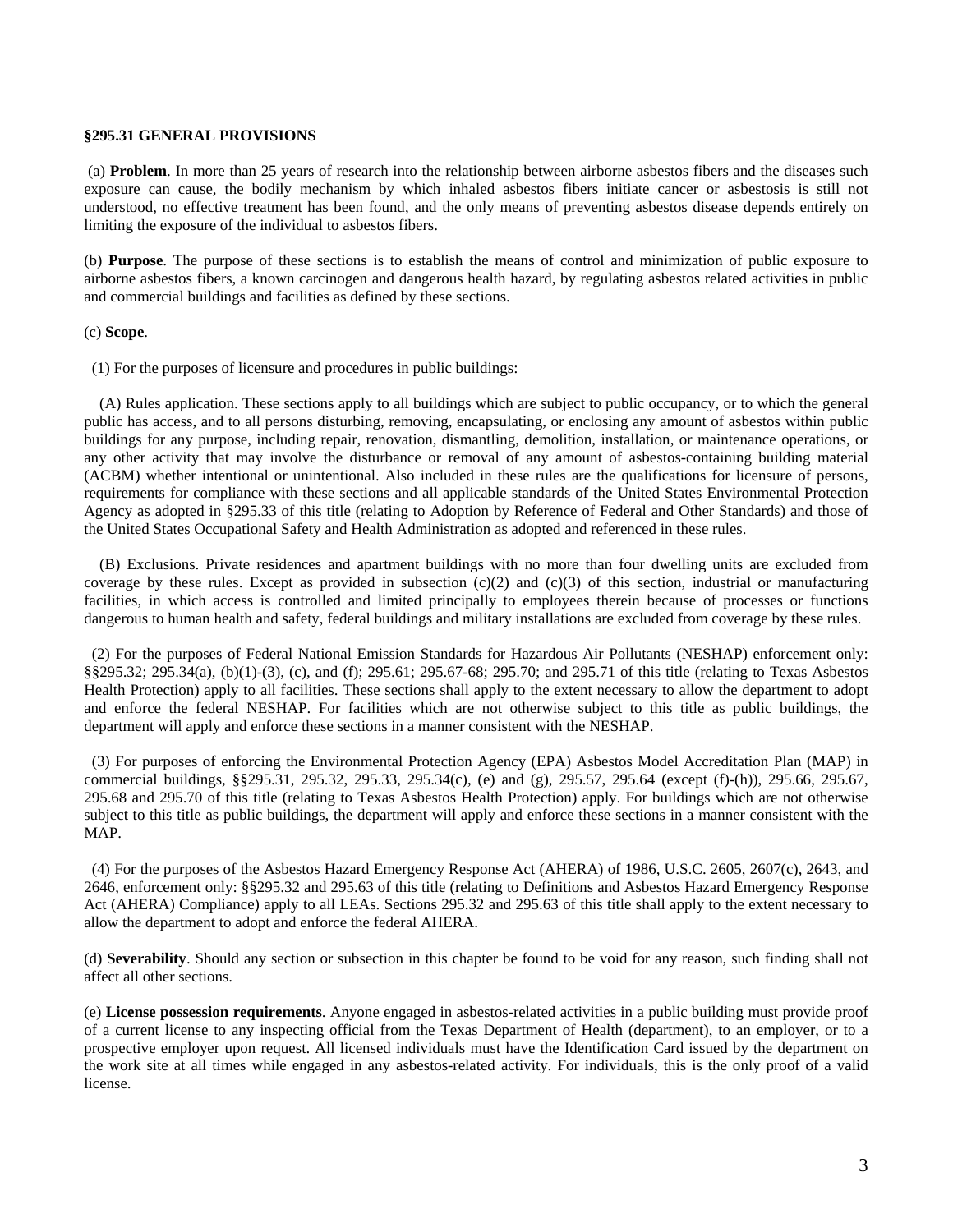**§295.32 DEFINITIONS.** The following words and terms, when used with these sections, shall have the following meaning, unless the context clearly indicates otherwise.

 (1) Accredited person--A person who has attended and passed, within the last year, the appropriate asbestos course, as described in §295.64 of this title (relating to Training: Required Asbestos Training Courses) offered by an asbestos training provider licensed by the department or one that has been approved by another state, that has the authority from EPA to approve courses, or that has been approved directly by EPA.

 (2) Act--The Texas Asbestos Health Protection Act, as amended, Chapter 1954, Texas Occupations Code, effective June 1, 2003, formerly, Texas Civil Statutes, Article 4477-3a.

 (3) Adequately wet--Sufficiently mixed or penetrated with liquid to prevent the release of particulates. If visible emissions are observed coming from asbestos-containing material, then that material has not been adequately wetted. However, the absence of visible emissions is not sufficient evidence of being adequately wet.

 (4) AHERA--Asbestos Hazard Emergency Response Act of 1986, Public Law 99-519. The act amends the Federal Toxic Substances Control Act, 15 United States Code, §2641, et seq., by requiring an inspection of all school buildings (Grades K-12), all school administrations to develop plans for controlling asbestos in or removing asbestos from school buildings, and providing penalties for non-compliance.

(5) AIHA--The American Industrial Hygiene Association.

 (6) Airlock--A system for permitting ingress and egress to and from the containment, consisting of doors and/or curtains that control air-flow patterns in the doorway such that no air escapes to the outside of the containment.

(7) Air monitoring--The collection of airborne samples for analysis of fibers.

(8) Asbestos--The asbestiform varieties of chrysotile, amosite, crocidolite, tremolite, anthophyllite, and actinolite.

 (9) Asbestos abatement--The removal, the encapsulation or the enclosure of asbestos for the purpose of, or that has the effect of, reducing or eliminating airborne concentrations of asbestos fibers or amounts of asbestos-containing building material.

(10) Asbestos abatement activity--Asbestos abatement, or any on-site preparations or clean-up related to the abatement.

 (11) Asbestos abatement contractor--A person who undertakes to perform asbestos removal, enclosure, or encapsulation for others under contract or other agreement.

 (12) Asbestos abatement supervisor--An individual who is in direct charge of and responsible for the personnel, practices, and procedures of an asbestos abatement activity or project.

 (13) Asbestos consulting activities--Consulting activities in public buildings include: the designing of asbestos abatement projects; the survey for asbestos-containing building materials; the evaluation and selection of appropriate asbestos abatement methods and project layout; the preparation of plans, specifications and contract documents; the review of environmental controls and abatement procedures for personal protection that are to be employed every day of the asbestos abatement activity, from the start through the completion dates of the project; the design of air monitoring of the project; any survey, management planning, air monitoring, or project management performed by or for the consultant or consulting agency; consultation regarding compliance with various regulations and standards; recommending abatement options; and representing the consultant agency or consultant in obtaining consulting work.

 (14) Asbestos-containing building material (ACBM)--Surfacing asbestos-containing material, thermal system insulation asbestos-containing material, or miscellaneous asbestos-containing material that is found in or on interior structural members or other parts of a public or commercial building.

 (15) Asbestos-containing material (ACM)--Materials or products, including any single material component of a structure or any layer of a material sample, that contain more than 1.0% of any kind or combination of asbestos, as determined by the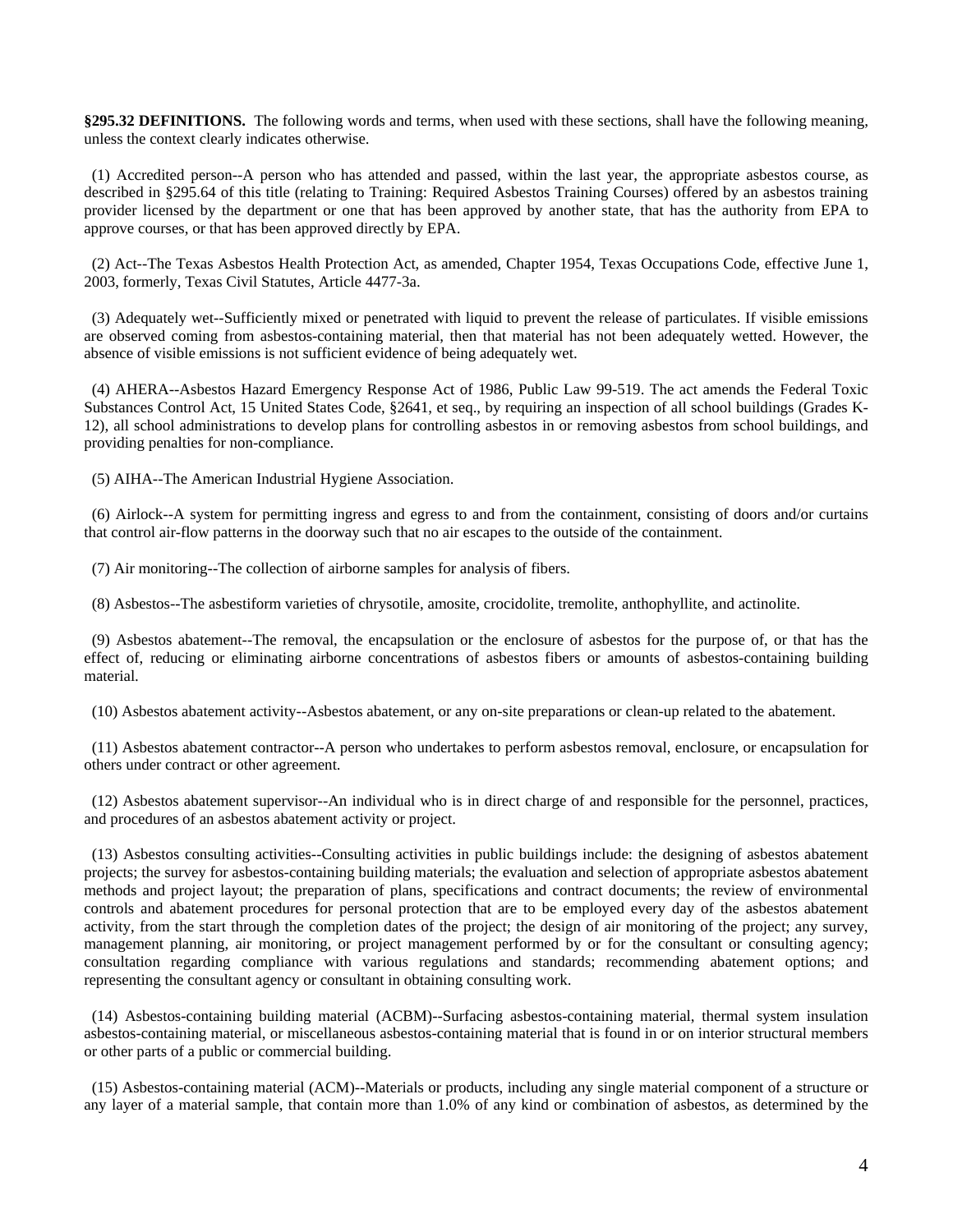Environmental Protection Agency recommended methods as listed in EPA/600/R-93/116, July 1993, "Method for the Determination of Asbestos in Bulk Building Materials".

 (16) Asbestos-containing waste material--Includes mill tailings or any waste that contains commercial asbestos and is generated by a source subject to the provisions of 40 CFR Part 61, Subpart M. This term includes filters from control devices, friable asbestos waste material, and bags or other similar packaging contaminated with asbestos. As applied to demolition and renovation operations, this term also includes regulated asbestos-containing materials, and materials contaminated with asbestos including disposable equipment and clothing.

 (17) Asbestos exposure--Airborne asbestos fiber concentrations resulting from disturbance or deterioration of asbestos or asbestos-containing building material.

 (18) Asbestos project design--Asbestos abatement project design includes the inspection of public buildings for asbestoscontaining building material, the evaluation and selection of appropriate asbestos abatement methods, project layout, the preparation of plans, specifications and contract documents, and the review of environmental controls, abatement procedures and personal protection equipment to be employed every day of the asbestos abatement activity, from the start through the completion dates of the project.

 (19) Asbestos-related activity--The disturbance (whether intentional or unintentional), removal, encapsulation, or enclosure of asbestos, including preparations or final clearance, the performance of asbestos surveys, the development of management plans and response actions, asbestos project design, the collection or analysis of asbestos samples, monitoring for airborne asbestos, or any other activity required to be licensed under the Texas Asbestos Health Protection Act.

(20) Asbestos removal--Any action that dislodges, strips, or otherwise takes away asbestos-containing building material.

 (21) Asbestos reporting unit (ARU)--An asbestos reporting unit is 160 square feet or 260 linear feet or 35 cubic feet of asbestos-containing building material in public buildings or regulated asbestos-containing material in facilities, as defined under National Emissions Standards for Hazardous Air Pollutants.

(22) Board--The Texas Board of Health or its successor.

 (23) Building owner--The owner of record of any building. A building owner may hire a contractor or other agent such as an architect, engineer, or property manager who may assume certain tasks as outlined in  $\S 295.34(b)(5)$  - (6) of this title (relating to Asbestos Management in Facilities and Public Buildings). (See also the definition of facility owner.)

 (24) Category I nonfriable asbestos-containing material (ACM)--Asbestos-containing packings, gaskets, resilient floor covering, and asphalt roofing products containing more than 1.0% asbestos as determined using Polarized Light Microscopy.

 (25) Category II nonfriable asbestos-containing material (ACM)--Any material, excluding Category I nonfriable asbestoscontaining material, containing more than 1.0% asbestos as determined using Polarized Light Microscopy that, when dry, cannot be crumbled, pulverized, or reduced to powder by hand pressure.

(26) CFR--The Code of Federal Regulations.

(27) Commissioner--The Texas Commissioner of Health.

 (28) Commercial asbestos--Any material containing asbestos that is extracted from ore and has value because of its asbestos content (National Emissions Standards for Hazardous Air Pollutant definition, 1990).

 (29) Commercial Building--The interior space of any industrial, federal-government-owned building, or residential structure, installation or building (including any structure, installation, or building containing condominiums or individual dwelling units operated as a residential cooperative, but excluding residential buildings having four or fewer dwelling units). Interior space includes exterior hallways connecting buildings, porticos, and mechanical systems used to condition interior space.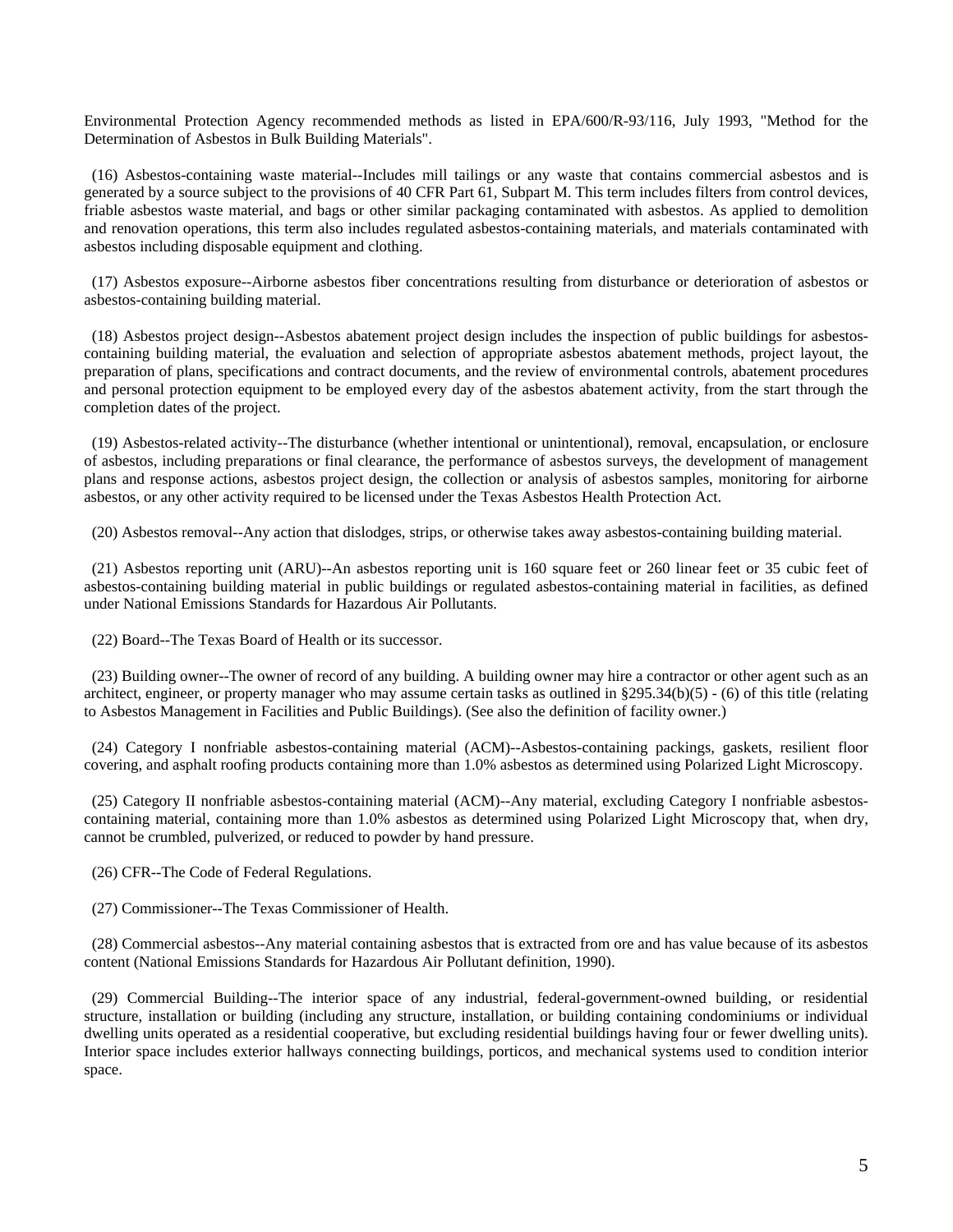(30) Competent person--The individual designated as the competent person by the United States Occupational Safety and Health Administration regulations in 29 CFR §1926.1101. For an asbestos National Emissions Standards for Hazardous Air Pollutant (NESHAP) project, this is a person with asbestos NESHAP training.

 (31) Containment--A portion of the regulated area that has been sealed and placed under negative air pressure with air machines using high-efficiency particulate air (HEPA) filters.

 (32) Contractor--A person who constructs, repairs, or maintains a public building as an independent contractor, or is under contract to perform a service with wage or income reporting and tax responsibility to the state or federal government. The term includes a subcontractor.

 (33) Demolition--The wrecking or removal of any load-supporting structural member of a public building or facility or the intentional burning of any public building or facility.

(34) Department--The Texas Department of Health or its successor.

 (35) Designated person--The individual designated under 40 CFR Part 763 Subpart E to oversee all asbestos activities including compliance with all laws, regulations, and rules.

(36) Disturbance--Activities that disrupt the matrix of ACM, render ACM friable, or generate visible debris from ACM.

 (37) Employee--A person who is paid a salary, wage, or remuneration by an entity for services performed and has a relationship with the entity that would result in the entity being liable for that person's acts or judgments.

 (38) Encapsulation--A method of control of asbestos fibers in which the surface of asbestos-containing material is penetrated by or covered with a liquid coating prepared for that purpose.

 (39) Enclosure--The construction of an airtight, impermeable, permanent barrier surrounding asbestos to prevent the release of asbestos fibers into the air.

 (40) Environmental Protection Agency regulations--Regulations found in 40 Code of Federal Regulations at 40 CFR Parts 61-62 and Parts 700-789.

(41) EPA--The United States Environmental Protection Agency.

 (42) Facility--Any institutional, commercial, public, industrial or residential structure installation or building (including any structure, installation, or building containing condominiums or individual dwelling units operated as a residential cooperative, but excluding residential buildings having four or fewer dwelling units); any ship; and any active or inactive disposal site. Any structure, installation or building that was previously subject to 40 CFR Part 61, Subpart M is not excluded, regardless of its current use or function.

 (43) Facility owner--The owner of record of any facility or any person who exercises control over a facility to the extent that said person contracts for or permits renovation to or demolition of said facility. (See also the definition of building owner.)

 (44) Federal-government owned building--Any building, which is not a school building as defined by 40 CFR 763.83, owned by the United States Federal Government.

 (45) Friable material--Materials that when dry can be crumbled, pulverized, or reduced to powder by hand pressure, and includes previously nonfriable material after such previously nonfriable material becomes damaged to the extent that, when dry, it may be crumbled, pulverized, or reduced to powder by hand pressure.

 (46) HEPA--A high-efficiency particulate air filter, capable of trapping and retaining 99.97% of mono-dispersed airborne particles 0.3 micron or larger in diameter.

(47) HVAC--Heating, ventilation, and air conditioning systems.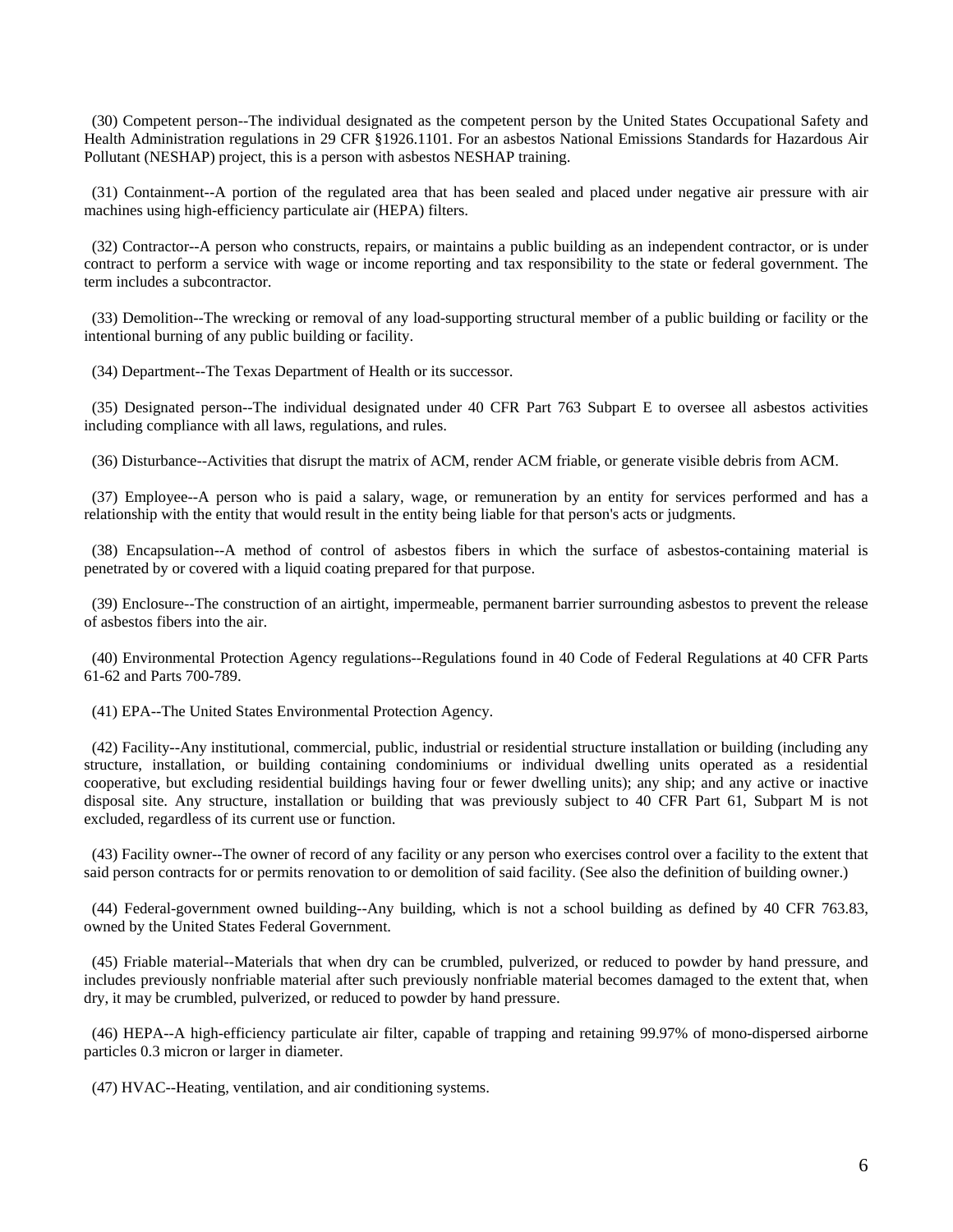(48) Independent third-party air monitor--A person retained to collect area air samples to be analyzed for the owner of the building or facility being abated. The person must not be employed by the abatement contractor to analyze any area samples collected during the abatement projects being monitored or the clearance samples subject to the provisions of §295.37 of this title (relating to Licensing and Registration: Conflicts of Interests).

(49) Individual--A person acting on his or her own behalf.

 (50) Industrial building--Any building where industrial or manufacturing operations or processes are conducted and to which access is limited principally to employees and contractors of the facility operator or to invited guests under controlled conditions.

 (51) Inspection--An activity undertaken in a school building, public building, or commercial building to determine the quantity, presence or location, or to assess the condition of, friable or non-friable asbestos-containing building material or suspected asbestos-containing building material, whether by visual or physical examination, or by collecting samples of such material. This term includes reinspections of friable and non-friable known or assumed asbestos-containing building material which has been previously identified. The term does not include the following:

 (A) periodic surveillance of the type described in 40 CFR §763.92(b) solely for the purpose of recording or reporting a change in the condition of known or assumed asbestos-containing building material;

 (B) inspections performed by employees or agents of federal, state, or local government solely for the purpose of determining compliance with applicable statutes or regulations; or

(C) visual inspections of the type described in 40 CFR §763.90(i) solely for the purpose of determining completion of response actions.

 (52) Installation--A building or structure, or group of buildings or structures, at a single demolition or renovation site controlled by the same owner or operator (National Emissions Standards for Hazardous Air Pollutant definition, 1990).

 (53) Layer--Any constituent of an asbestos bulk sample that exhibits different physical properties such as color or composition and can be separated from the rest of the sample with an instrument such as a modeler's knife.

(54) License--Any license or registration, or any provisional license or registration, issued under this chapter.

 (55) Licensee--A person who meets all qualifications and has been issued a license or registration by the Texas Department of Health in accordance with these sections.

(56) Local Education Agency (LEA)--means:

 (A) a public board of education or other public authority legally constituted within a State for either administrative control or direction of, or to perform a service function for, public elementary or secondary schools in a city, county, township, school district, or other political subdivision of a State, or for such combination of school districts or counties as are recognized in a State as an administrative agency for its public elementary or secondary schools;

 (B) the term includes any other public institution or agency having administrative control and direction of a public elementary or secondary school;

 (C) the term includes an elementary or secondary school funded by the Bureau of Indian Affairs but only to the extent that such inclusion makes such school eligible for programs for which specific eligibility is not provided to such school in another provision of law and such school does not have a student population that is smaller than the student population of the local educational agency receiving assistance under this chapter with the smallest student population, except that such school shall not be subject to the jurisdiction of any State educational agency other than the Bureau of Indian Affairs; and

(D) the owner or governing authority of any nonpublic, nonprofit elementary, or secondary school building.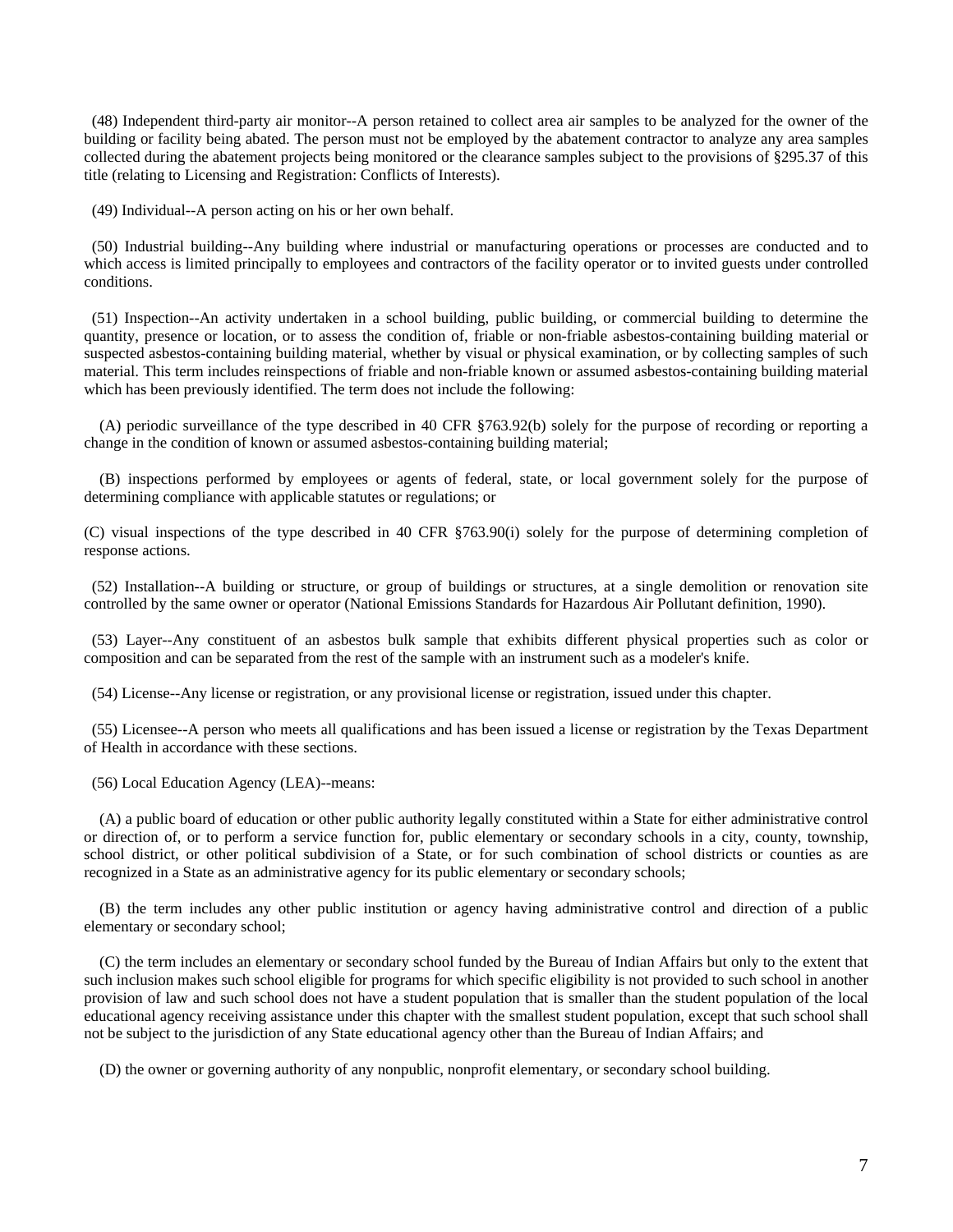(57) Major Fiber Release Episode--Any uncontrolled or unintentional disturbance of ACBM, resulting in a visible emission, which involves the falling or dislodging of more than 3 square or linear feet of friable asbestos-containing building material.

 (58) Management plan--A written plan describing appropriate actions for surveillance and management of asbestoscontaining material.

 (59) Minor Fiber Release Episode--Any uncontrolled or unintentional disturbance of ACBM, resulting in a visible emission, which involves the falling or dislodging of 3 square or linear feet or less of friable asbestos-containing building material.

 (60) Model accreditation plan--A United States Environmental Protection Agency plan which provides standards for initial training, examinations, refresher training courses, applicant qualifications, decertification, and reciprocity, as described in Title 40, CFR, Part 763, Subpart E, Appendix C.

 (61) Municipality--A general-law, home-rule or special-law municipality as defined in the Texas Local Government Code §1.005. A legally created body politic providing local government functions in a community.

 (62) NESHAP--The United States Environmental Protection Agency National Emissions Standards for Hazardous Air Pollutants, as described in Title 40 CFR, Part 61.

(63) NIOSH--The National Institute for Occupational Safety and Health.

 (64) Nonfriable material--Material which, when dry, cannot be crumbled, pulverized, or reduced to powder by hand pressure.

(65) NVLAP--The National Voluntary Laboratory Accreditation Program.

 (66) Operations and maintenance (O&M)--Operations and maintenance activities are repairs, maintenance, renovation, installation, replacement, or cleanup of building materials or equipment.

 (67) Operations and maintenance (O&M) contractor--A person who holds an Asbestos Operations & Maintenance Contractor (Restricted) license for general asbestos operations and maintenance work in a public building, as a building owner or agent, or as a contractor, if working for others.

(68) Operations and maintenance (O&M) manual--A record of operations and maintenance activities in a public building.

(69) OSHA--The Occupational Safety and Health Administration of the United States Department of Labor.

 (70) OSHA Regulations--Regulations found in 29 Code of Federal Regulations, particularly 29 CFR §1926.1101, which governs asbestos in construction.

 (71) Owner or operator of a demolition or renovation activity--Any person who owns, leases, operates, controls, or supervises a commercial building or facility being demolished or renovated or any person who owns, leases, operates, controls, or supervises the demolition or renovation operation or both.

(72) PAT--Proficiency Analytical Testing.

(73) PCM--Phase-contrast microscopy, a method of analysis for overall airborne fiber counts using an optical microscope.

 (74) PEL--Permissible Exposure Limit as defined by Occupational Safety and Health Administration regulations (29 CFR §1926.1101).

(75) Person--A person is:

(A) an individual;

(B) an organization such as a corporation, partnership, sole proprietorship, governmental subdivision, or agency; or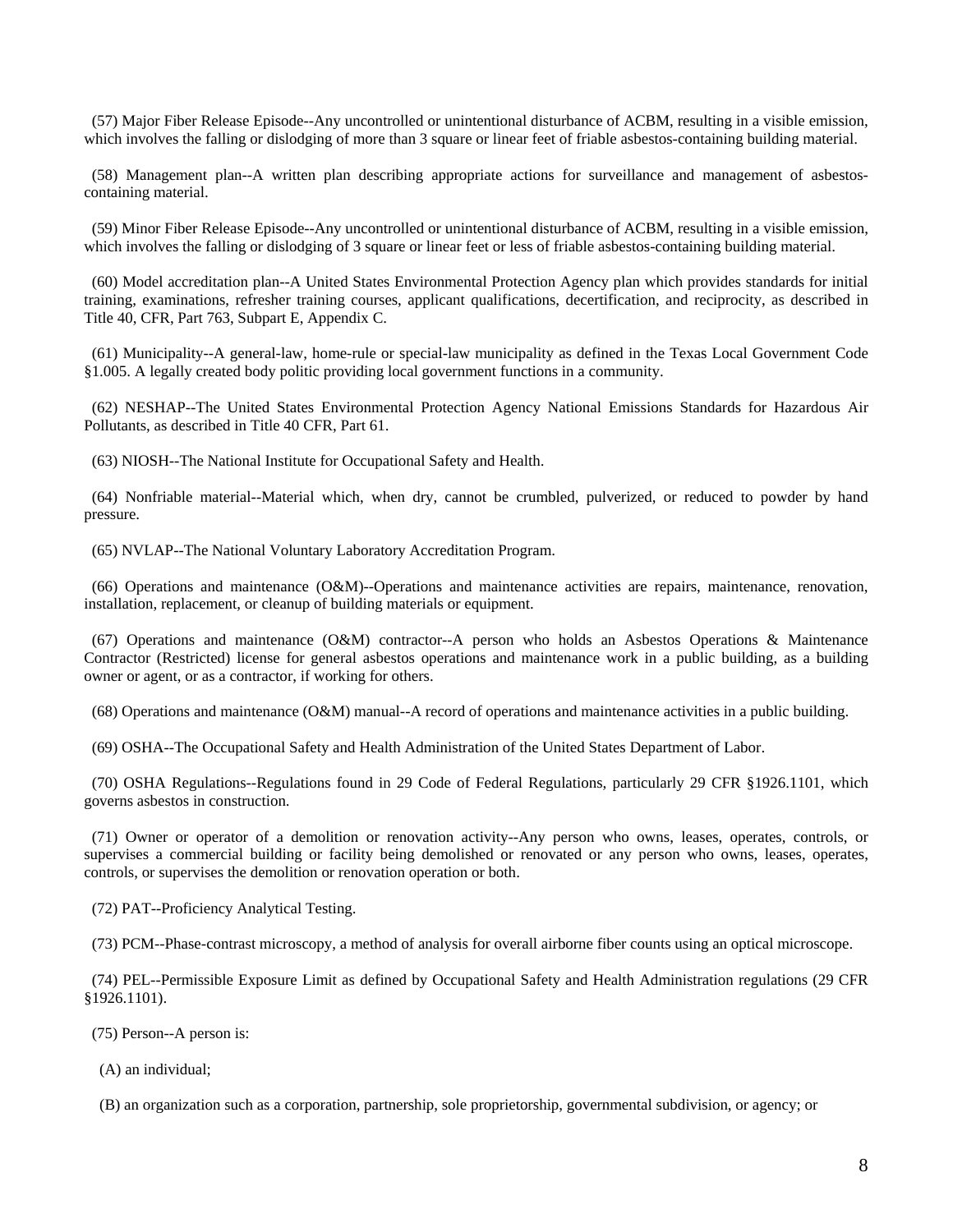(C) any other legal entity recognized by law as having rights and duties.

 (76) Plans and specifications--Site-specific asbestos abatement description which includes drawings, floor plans or equivalent of sufficient size and detail, that display the location of asbestos abatement activities, the location of regulated area(s), and a clear and understandable written description of the work to be performed.

(77) PLM--Polarized-light microscopy, a method of analysis for detection of the presence and type of asbestos.

(78) Preparation--preparation for asbestos abatement activity which includes, but not limited to, the following activities:

 (A) pre-cleaning; sweeping; wet wiping; high-efficiency particulate air filter vacuuming; sealing penetrations and openings; installing polyethylene; installing isolation barriers (critical barriers, dividing walls, etc.); installing any part of a decontamination system or any part of the water line connections to the showers, drains, and/or filtration; set-up or use of any load-out/bag-out systems, selection, installation, or maintenance of respiratory systems or fiber reduction systems such as misting, spraying, etc., positioning of warning signs; or

 (B) installation of engineering controls (local exhaust ventilation equipped with HEPA filter dust collection systems, construction of containments or isolation mechanisms to control processes producing asbestos dust, ventilation of the regulated area to move contaminated air away from the breathing zone of employees and toward a filtration or collection device equipped with a high-efficiency particulate air filter); installation of scaffolding (in an area in which asbestos maybe disturbed during the installation); installation, set-up, and calibration of monitoring devices (including sampling systems and manometers); or

 (C) removal of any item from a space within a public building, once an asbestos abatement contractor takes control of that space for the purpose of asbestos abatement. Control occurs when the area has been established by the asbestos abatement contractor as a regulated area.

 (79) Public building--The interior space of a building used or to be used for purposes that provide for public access or occupancy, including schools, hospitals, prisons and similar buildings. Interior space includes exterior hallways connecting buildings, porticos, and mechanical systems used to condition interior space. The term includes any such interior space during a period of vacancy, including the period during preparations prior to actual demolition. The term does not include:

 (A) an industrial facility to which access is limited principally to employees of the facility because of processes or functions that are hazardous to human safety or health;

(B) a federal building or installation (civilian or military);

(C) a private residence;

(D) an apartment building with no more than four dwelling units;

(E) a manufacturing facility or building that is limited to workers and invited guests under controlled conditions;

 (F) a building, facility, or any portion of which, prior to demolition, has been determined to be structurally unsound and in danger of imminent collapse by a professional engineer, registered architect, or a city, county, or state government official; or

(G) the portion of a building which has become structurally unsound due to demolition.

 (80) Public school--Any elementary or secondary school operated by publicly elected or appointed school officials in which the program and activities are under the control of these officials and which is supported primarily by public funds.

 (81) Regulated area--The demarcated area in which asbestos abatement activity takes place, and in which the possibility of exceeding the permissible exposure limits for the concentrations of airborne asbestos exists.

(82) Regulated asbestos-containing material (RACM)--means: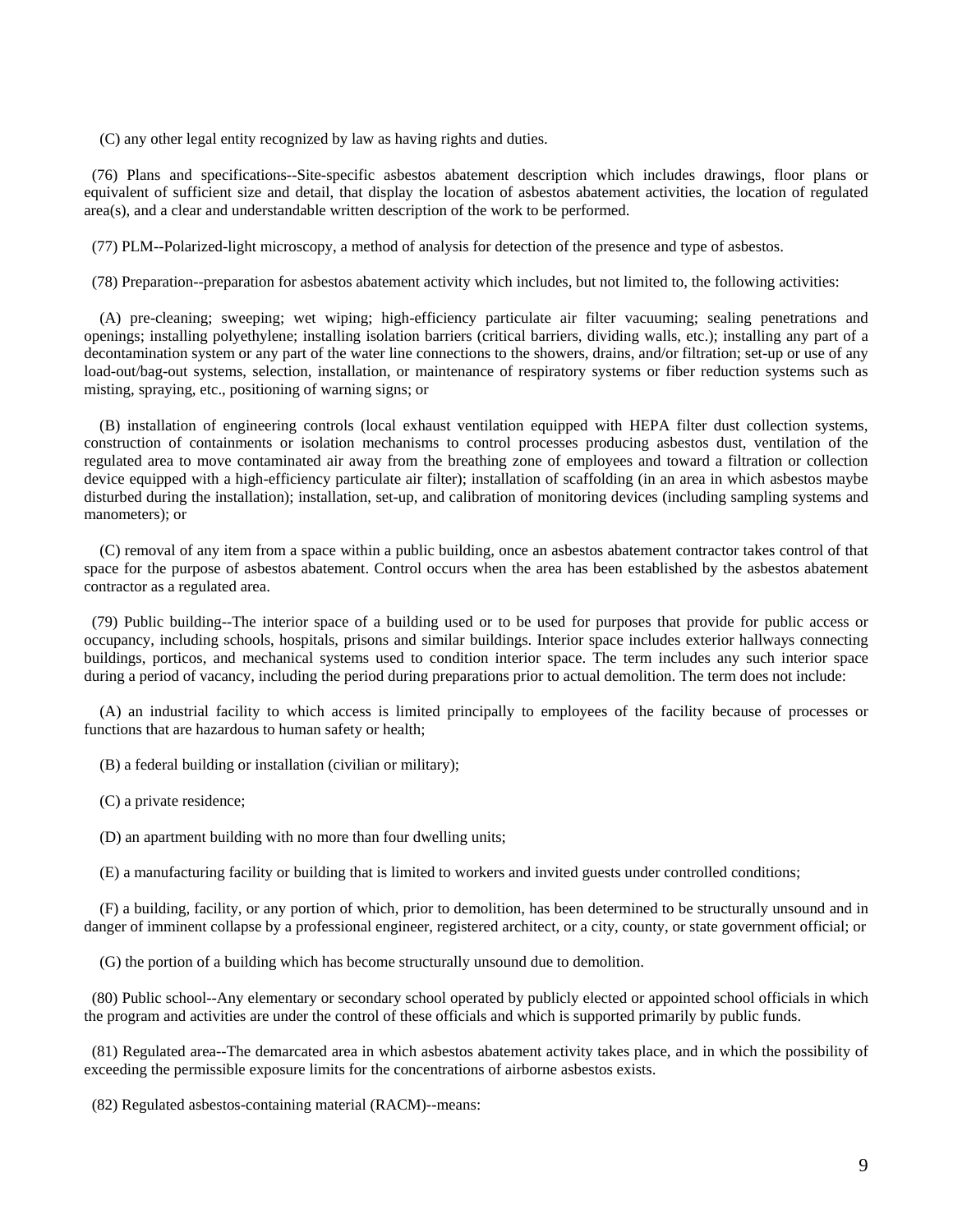(A) Friable asbestos material;

(B) Category I nonfriable ACM that has become friable;

(C) Category I nonfriable ACM that will be or has been subjected to sanding, grinding, cutting, or abrading; or

 (D) Category II nonfriable ACM that has a high probability of becoming or has become crumbled, pulverized, or reduced to powder by the forces expected to act on the material in the course of the demolition or renovation operations regulated by 40 CFR Part 61, Subpart M.

(83) Renovation--Additions to or alterations of a building by removal, repairing, and rebuilding.

 (84) Response action--A method, including removal, encapsulation, enclosure, repair, and operations and maintenance, that protects human health and the environment from friable asbestos-containing building material.

 (85) Responsible person--The individual that is designated by the licensed asbestos abatement contractor, asbestos operations and maintenance contractor, asbestos laboratory, asbestos consultant agency, or asbestos management planner agency, as responsible for their operations and compliance with these rules.

 (86) School--Any public or private, non-profit, elementary or secondary (kindergarten through grade 12) school as defined in the Elementary and Secondary Education Act of 1965 (20 U.S.C. 8801).

 (87) School building--Any structure suitable for use as a classroom, including a school facility such as a laboratory, library, school eating facility, or facility used for the preparation of food. Any gymnasium or other facility which is specially designed for athletic or recreational activities for an academic course in physical education. Any other facility used for the instruction or housing of students or for the administration of educational or research programs. Any maintenance, storage, or utility facility, including any hallway, essential to the operation of any facility described in this definition of "school building." Any portico or covered exterior hallway or walkway. Any exterior portion of a mechanical system used to condition interior space.

 (88) Small-scale, short-duration activities (SSSD)--Tasks such as, but not limited to, removal of asbestos-containing insulation on pipes; removal of small quantities of asbestos-containing insulation on beams or above ceilings; replacement of an asbestos-containing gasket on a valve; installation or removal of a small section of drywall; or installation of electrical conduits through or proximate to asbestos-containing materials. Small-scale, short-duration activities can be further defined as the following.

 (A) Removal of small quantities of asbestos-containing material only if required in the performance of another maintenance activity not intended as asbestos abatement.

 (B) Removal of asbestos-containing thermal system insulation not to exceed amounts greater than those which can be contained in a single glove bag.

(C) Minor repairs to damaged thermal system insulation which do not require removal.

(D) Repairs to a piece of asbestos-containing wallboard.

 (E) Repairs, involving encapsulation, enclosure, or removal, to small amounts of friable asbestos-containing building material only if required in the performance of emergency or routine maintenance activity and not intended solely as asbestos abatement. Such work may not exceed amounts greater than those which can be contained in a single prefabricated minicontainment. Such a containment shall conform spatially and geometrically to the localized work areas, in order to perform its intended containment function.

(89) Start date--The dates defined as: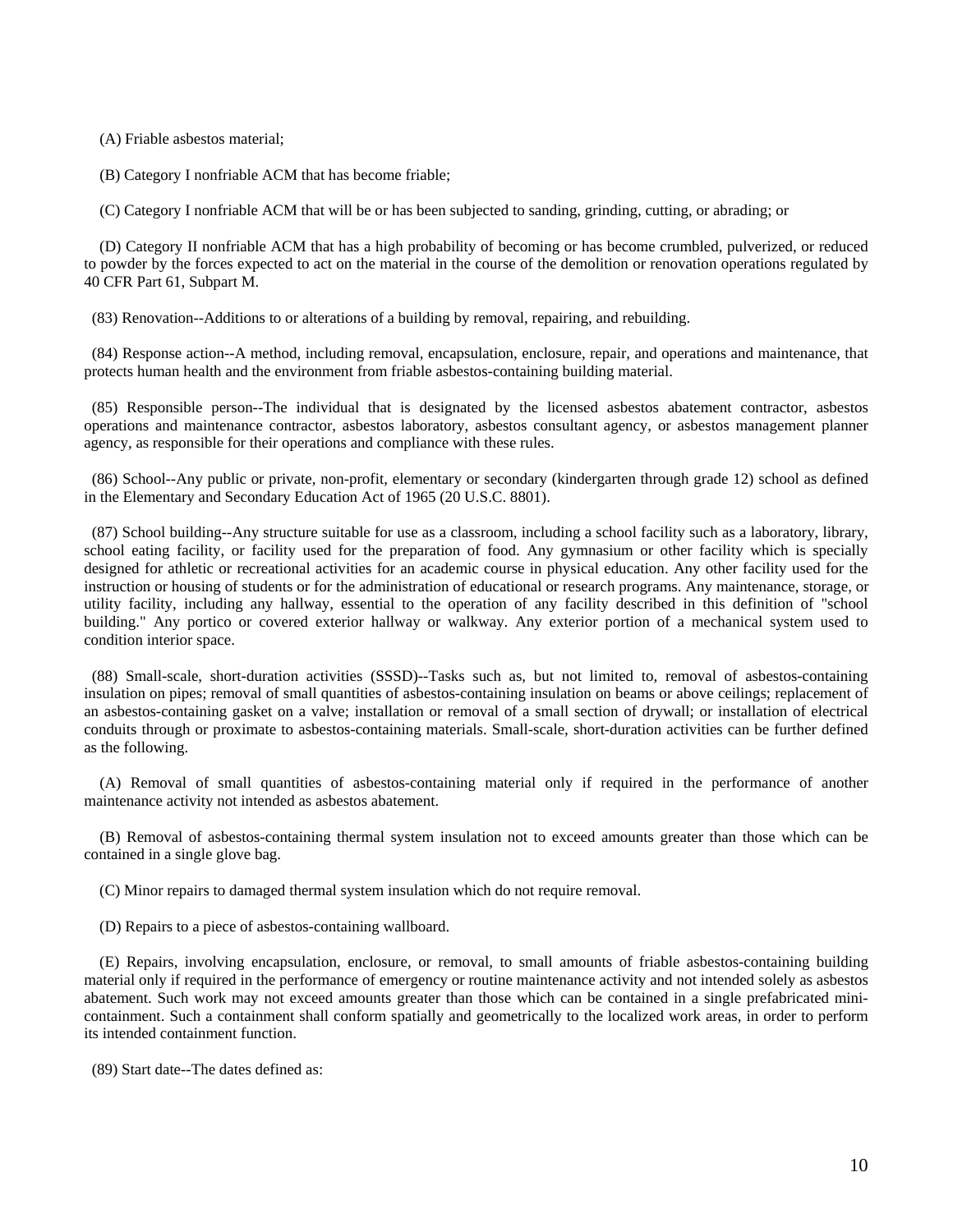(A) asbestos abatement start date--For the purpose of notification to the department in accordance with §295.61 of this title (relating to Operations: Notifications), the date on which the actual disturbance of asbestos begins. Preparation that does not disturb asbestos is not the asbestos abatement start date;

(B) demolition/renovation start date--The date on which the demolition or renovation process begins.

(90) Stop date--The dates defined as:

 (A) asbestos abatement stop date (completion date)--For the purpose of notification to the department in accordance with §295.61 of this title (relating to Operations: Notifications), the date on which air monitoring clearance of asbestos abatement is achieved. For removal of the resilient floor covering material in accordance with §295.36 of this title (relating to Licensing and Registration: Emergency), the date that the asbestos-containing building materials are removed from the substrate and properly containerized as specified for the project. For National Emissions Standards for Hazardous Air Pollutant projects, the date that all regulated asbestos-containing building material is removed from the substrate and properly containerized.

 (B) demolition/renovation stop date--For demolition, the last date on which the wrecking and/or removal operations of load-bearing structural components are completed. For renovation, the last date that interior surfaces are altered or final clearance is obtained.

 (91) Survey--An activity undertaken in a school building, public building, or commercial building to determine the quantity, presence or location, or to assess the condition of, friable or non-friable asbestos-containing building material or suspected asbestos-containing building material, whether by visual or physical examination, or by collecting samples of such material. This term includes reinspections of friable and non-friable known or assumed asbestos-containing building material which has been previously identified. The term does not include the following:

 (A) periodic surveillance of the type described in 40 CFR §763.92(b) solely for the purpose of recording or reporting a change in the condition of known or assumed asbestos-containing building material;

 (B) inspections performed by employees or agents of federal, state, or local government solely for the purpose of determining compliance with applicable statutes or regulations; or

 (C) visual inspections of the type described in 40 CFR §763.90(i) solely for the purpose of determining completion of response actions.

(92) TEM--Transmission electron microscopy. A method of analysis for detection of the presence and type of asbestos.

 (93) Transportation of asbestos-containing material (ACM)--Moving asbestos materials from one site to another or from one site to an off-site storage facility or disposal site, but not to temporary storage or staging area within the same site.

(94) Working days--Monday through Friday including holidays which fall on those days.

#### **§295.33 ADOPTION BY REFERENCE OF FEDERAL AND OTHER STANDARDS**

(a) **Adoption by reference**. The Texas Department of Health (department) adopts by reference the following federal laws and regulations, as amended, in the Code of Federal Regulations (CFR). To the extent that the Department has delegated authority, these laws and regulations are part of the state regulations and are enforced by the department:

 (1) 40 CFR Part 61, Subpart M, titled, "National Emission Standard for Asbestos" (NESHAP), July 1, 1997, as amended; and

(2) 40 CFR Part 763, Subpart E, and Appendices A, B, C, and D, titled, "Asbestos" July 1, 1997, as amended.

(b) **Availability**. Copies of the documents in subsection (a) of this section are available for review at any department licensed training provider or the Texas Department of Health, Toxic Substances Control Division, Austin, Texas, department regional office, or local health program under contract to the asbestos branch, and may be reviewed during normal business hours.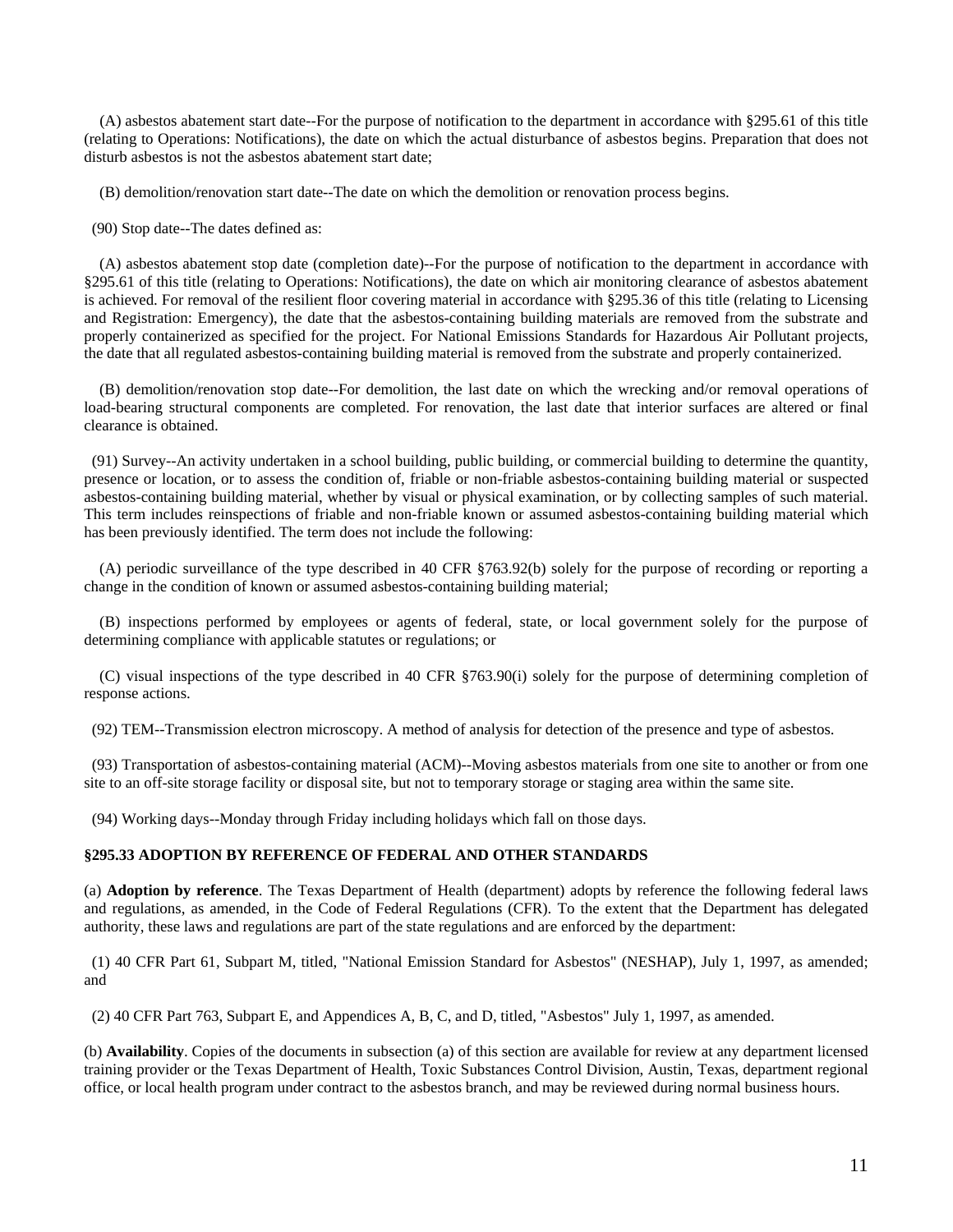(c) **State versus federal standards**. In certain instances the state requirements in the Texas Asbestos Health Protection Act and/or these sections are more stringent than the federal standards listed in subsection (a) of this section. In such cases the state requirements shall prevail.

#### **§295.34 ASBESTOS MANAGEMENT IN FACILITIES AND PUBLIC BUILDINGS**

(a) **General**. Building owners are required to inform all persons in writing, or document oral communication between the owner (or their authorized representative) and those who perform any type of maintenance, custodial, renovation, or demolition work, of the presence and location of asbestos-containing building materials (ACBM) prior to the start of any asbestos-related activity.

 (1) Demolition and/or renovation of a facility or commercial building. Before performing any demolition or renovation activity in a facility or commercial building, building owners or operators shall ensure that all friable asbestos-containing material (ACM) or asbestos-containing materials which may become friable (i.e. Category II nonfriable ACM) are inspected and abated in accordance with 40 CFR Part 61, Subpart M.

 (2) Demolition and/or renovation of a public building. Before performing any demolition in a public building, building owners shall ensure that all friable asbestos-containing material (ACM) or ACM which may become friable (i.e. Category II nonfriable ACM) are surveyed and abated in accordance with 40 CFR Part 61, Subpart M. Before performing any renovation in a public building, building owners are required to survey and perform asbestos abatement for all asbestos-containing building material (ACBM) that could foreseeably be disturbed in the area to be renovated in accordance with these rules. The asbestos survey and abatement for the demolition and/or renovation shall be conducted by persons licensed in accordance with these rules, and according to the standards for removal specified in §§295.58 - 295.60 of this title.

(b) **Statement of responsibility**. The building owner retains the primary responsibility for compliance with these rules for the presence, condition, disturbance, renovation, demolition, and disposal of any asbestos encountered in the construction, operations, maintenance, or furnishing of that building or facility, including:

 (1) the responsibility for the periods of vacancy, and for all preparations prior to actual demolition; all regulated asbestoscontaining material (RACM) must be removed prior to demolition in accordance with the National Emission Standards for Hazardous Air Pollutants (NESHAP), and in a public building, comply with §295.60 of this title (relating to Operations: Abatement Practices and Procedures);

 (2) the obligation to inform those who enter the building or facility for purposes of construction, maintenance, installation, repairs, etc., of the presence and location of asbestos that could be disturbed by those activities, and to arrange for proper handling of any asbestos that would be disturbed or dislodged by such activity;

(3) the responsibility for periods when the building or facility is under management by others;

 (4) the responsibility to ensure licensees have in effect workers' compensation insurance issued by a company authorized and licensed to issue workers' compensation insurance in this state and written in this state on the Texas form, or evidence of self-insurance, if workers' compensation insurance is required by the specifications or owner;

 (5) the responsibility to hire a contractor at the building owner's discretion to oversee certain tasks. Only a contractor engaged in asbestos-related activities, as described in these sections, must be licensed. The building owner retains primary responsibility for compliance with these rules. The building owner may delegate the following duties to a contractor:

 (A) preparing bid documents, which do not include plans and specifications as defined in §295.32(76) of this title (relating to Definitions);

- (B) entering into contracts for asbestos-related activities with qualified licensees;
- (C) overseeing the work performance of a licensee, as it relates to contractual obligations; and
- (D) paying for asbestos related activities on behalf of the owner; and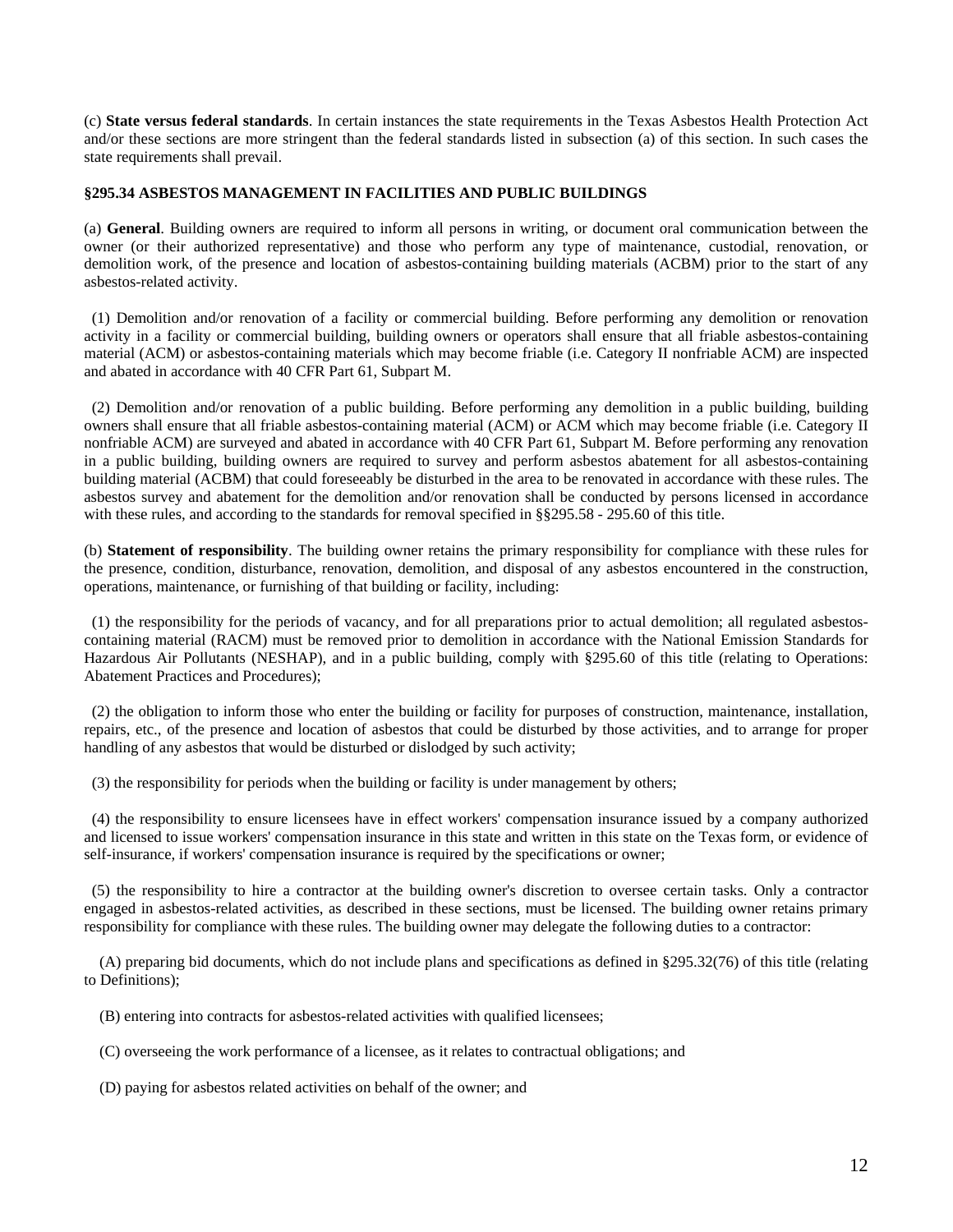(6) the responsibility to hire an agent other than a contractor in accordance with the responsibility provisions of paragraph (5) of this subsection subject to the conflict of interest limitations of §295.37 of this title (relating to Licensing and Registration: Conflicts of Interests).

(c) **Conditions requiring a mandatory asbestos survey for ACBM**. Prior to any renovation or dismantling within a public building, commercial building, or facility, including preparations for partial or complete demolition, as required by 40 CFR, §61.145, owners must have a thorough survey performed. The work area and all immediately surrounding areas which could foreseeably be disturbed by the actions necessary to perform the project must be inspected and sampled as applicable prior to renovations or demolition. A copy of the survey report must be produced upon request by the Texas Department of Health (department). If a survey cannot be performed before demolition or renovation is started due to the building being structurally unsound and unsafe to enter, all material must be presumed to contain asbestos and must be treated as ACBM.

 (1) In a public building the inspection must be performed by a person appropriately licensed in accordance with these rules. Criteria to rebut the presence of ACBM in a public building shall be based upon surveys which conform to generally accepted industry standards such as the protocol specified in §763.85, commonly referred to as the "AHERA" rules, which are the required method for schools. Other factors should be taken into consideration when deciding on the best method to determine the location, extent and condition of the ACBM in a non-school building. Multi-story buildings may require investigation of the systems in the building in order to identify all possible ACBM. Under no circumstances will less than three samples for each suspect homogeneous area be collected for purposes of rebutting the presence of ACBM. During the construction of or renovation in a public building, a person appropriately licensed in accordance with these rules, Texasregistered architect or Texas-licensed professional engineer may compile the information from material safety data sheets (MSDS) of all products used in the construction of the building and, finding no asbestos in any of those products, prepare a signed written certification that he has reviewed the MSDSs for all products used in the construction and that none of those products contain ACBM and; therefore, the building materials do not contain asbestos. This certification, together with copies of the MSDSs and copies of any previous asbestos surveys, may be used as an asbestos survey.

 (2) In a commercial building the inspection must be performed by an accredited inspector. This person is not required to be licensed but must have the applicable Model Accreditation Plan training.

(3) In a facility the inspection must conform with 40 CFR §61.145.

 (4) Asbestos surveys remain acceptable if the asbestos survey was done in compliance with the Texas Asbestos Health Protection Rules (TAHPR) in effect at the time the asbestos survey was completed, and if the asbestos survey continues to represent accurately the suspect asbestos-containing building materials, location(s) of the materials surveyed, and any asbestos conditions in the building.

(d) **Asbestos control and abatement**. A public building owner has the following options for managing the asbestos found in his/her buildings.

(1) Building owners may hire a licensed asbestos abatement contractor to conduct asbestos abatement.

 (2) Building owners may hire or retain a licensed asbestos abatement contractor or a licensed asbestos Operations and Maintenance (O&M) contractor to conduct small-scale, short-duration work activities or cleanup affecting asbestos. When utility work is to be performed, the building owner shall either have the affected asbestos-containing material removed prior to the work of a utility contractor, or require the utility contractor to be licensed to handle asbestos-containing materials.

 (3) Building owners may conduct asbestos O&M activities within public buildings with their own employees for their own account if they obtain an asbestos operations and maintenance contractor (restricted) license, according to §295.43 of this title (relating to Licensure: Asbestos Operations and Maintenance Contractor (Restricted)), have a licensed supervisor according to §295.44 of this title (relating to Licensure: Asbestos Operations & Maintenance Supervisor (Restricted)), and have registered workers according to §295.42 of this title (relating to Registration: Asbestos Abatement Workers).

 (4) Building owners may conduct asbestos abatement projects, including asbestos O&M activities, if they obtain an asbestos abatement contractor's license, as set forth in §295.45 of this title (relating to Licensure: Asbestos Abatement Contractor).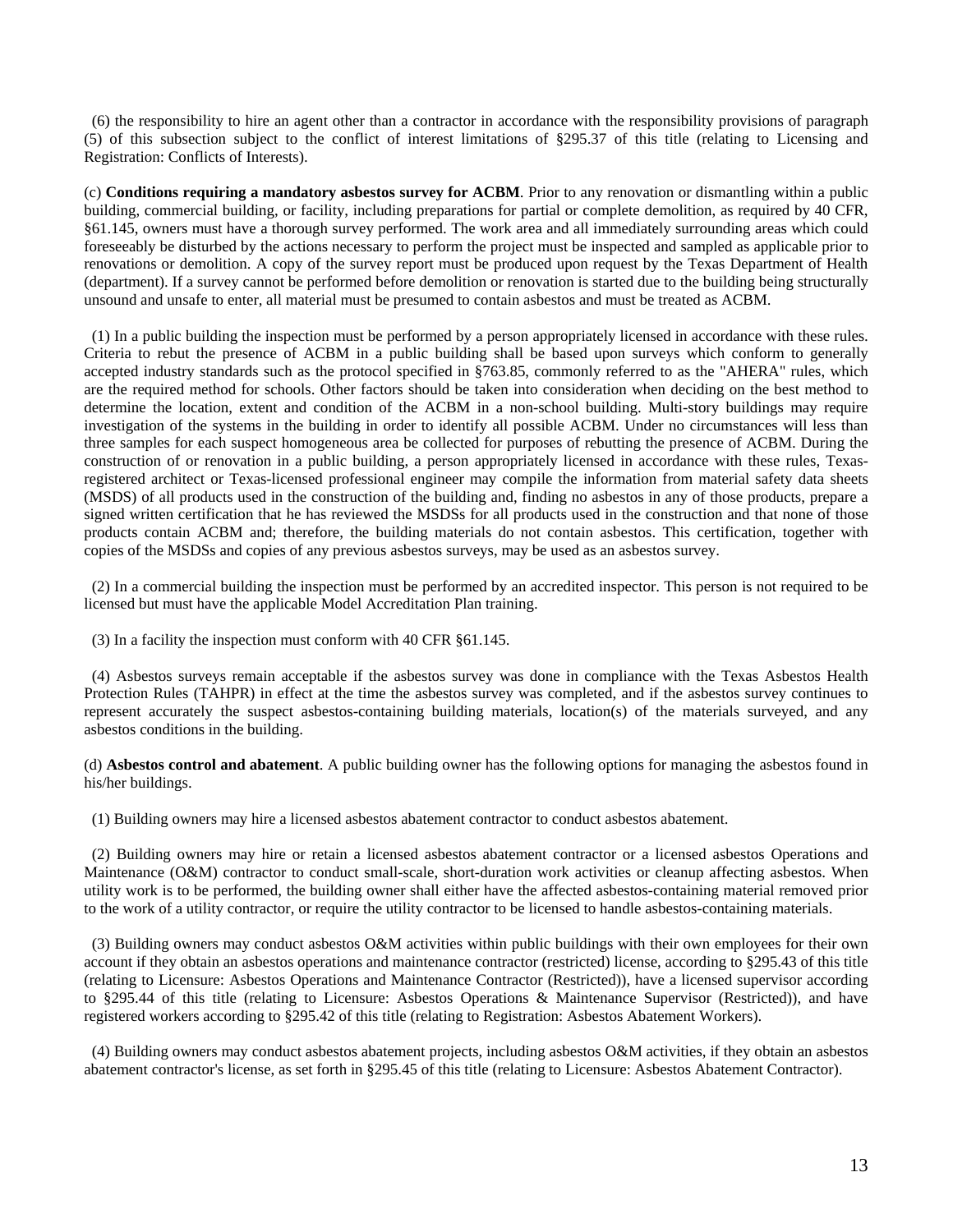(e) **Prohibition**. The owner of a public building and any other person who contracts with or otherwise permits any person without appropriate valid license, registration, accreditation, or approved exemption to perform any asbestos-related activity is subject to administrative or civil penalty under the Texas Health Protection Act (Act), not to exceed \$10,000 a day for each violation, or criminal penalty not to exceed \$25,000, confinement in jail for not more than two years, or both.

(f) **Mandatory notification**. Notification is required in accordance with §295.61 of this title (relating to Operations: Notifications) under the following conditions.

(1) Notification is required for any demolition of a facility or public building, whether or not asbestos has been identified.

 (2) In a public building, a notification to abate any amount of asbestos must be submitted to the Texas Department of Health (department) by the public building owner and/or operator. In a facility, a notification to abate amounts described in NESHAP must be submitted to the department by the facility owner and/or operator.

(g) **Mandatory abatement project design**. A project design, with respect to friable ACBM, must be prepared by either a licensed consultant (for a school or public building) or an accredited project designer (for a commercial building) for all projects which involve any of the following activities:

(1) A response action other than a SSSD activity,

(2) a maintenance activity that disturbs friable ACBM other than a SSSD activity, or

 (3) a response action for a major fiber release episode. Abatement projects which have a combined amount of non-friable asbestos exceeding 160 square feet of surface area, or 260 linear feet of pipe length, or 35 cubic feet of material to be removed from a public building shall require that the project be designed by a licensed asbestos consultant. The exception to this requirement is for floor tile removed in accordance with §295.36 of this title (relating to Licensing and Registration: Exemptions; Emergency). In a commercial building, non-friable material does not require a design but must be treated in accordance with 40 CFR Part 61, Subpart M.

(h) **Requirement for survey and management plan**. If, in the opinion of the department following a site inspection of a public building, there appears to be a danger or potential danger from asbestos-containing building materials in poor condition to the workers or occupants of the building or the general public, the department shall, by written request, require the building owner or authorized representative to complete an immediate survey and asbestos management plan by a licensed asbestos inspector and licensed management planner or licensed consultant. A copy of the management plan shall be submitted for review and approval to the department within 90 days of receipt of the written request. Copies of the plan shall be on file with the owner or management agency, and in the possession of the supervisor in charge of building operations and maintenance.

#### (i) **A person may not install building materials or replacement parts as stated in subsection (j) of this section, in a public building unless**:

(1) the person obtains a required MSDS showing that the materials or replacement parts contain 1.0% or less of asbestos; or

 (2) the materials or replacement parts, according to the MSDS, contain more than 1.0% asbestos but there is no alternative material or part as demonstrated by the building owner or contractor.

(j) A MSDS shall be obtained for the following building materials or replacement parts including but not limited to:

- (1) surfacing materials:
- (A) acoustical plaster;
- (B) decorative plaster/stucco;
- (C) textured paint/coating;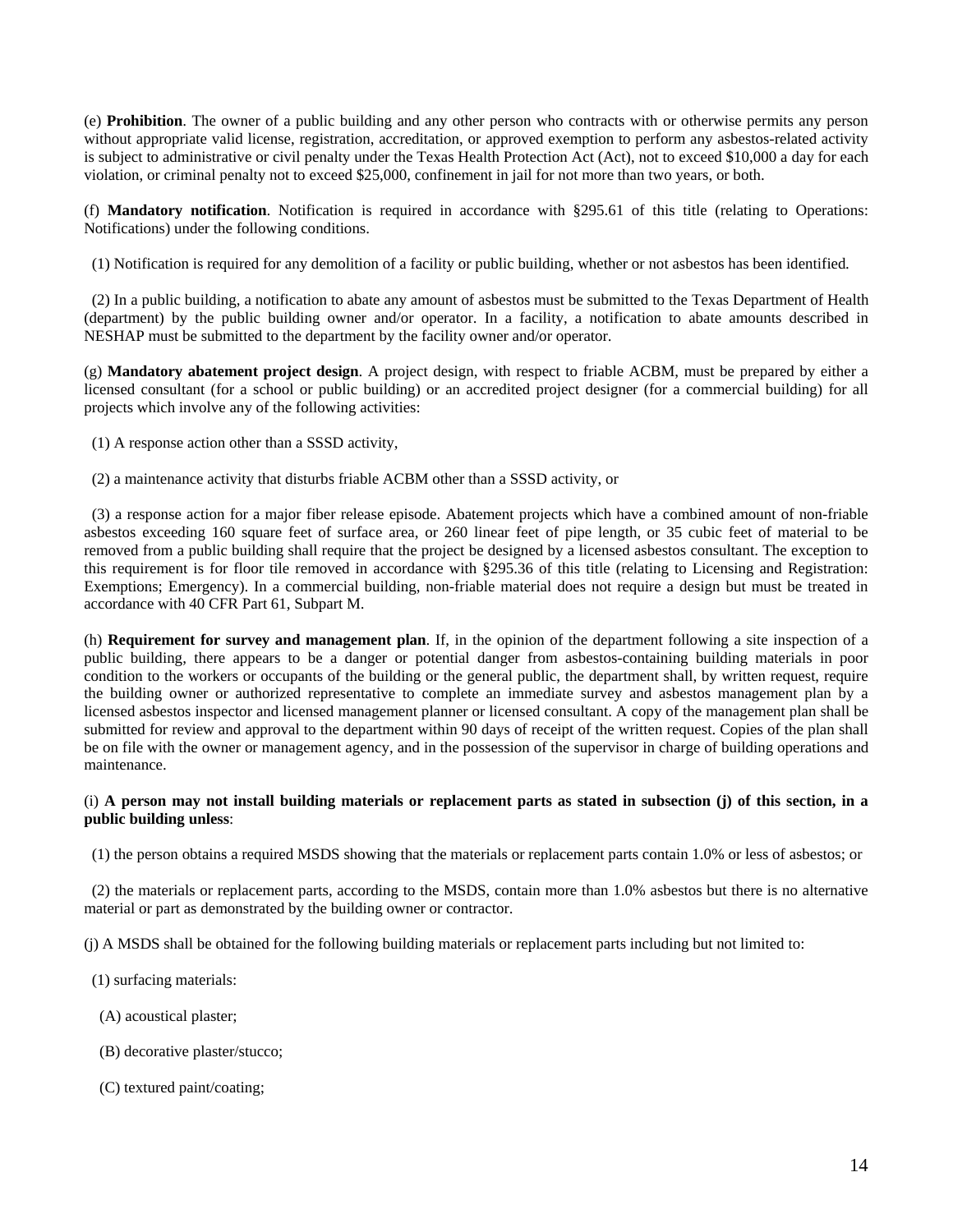- (D) spray applied insulation;
- (E) blown-in insulation;
- (F) fireproofing insulation;
- (G) joint compound; and
- (H) spackling compounds.
- (2) thermal system insulation:
- (A) taping compounds (thermal);
- (B) HVAC duct insulation;
- (C) boiler insulation;
- (D) breaching insulation;
- (E) pipe insulation; and
- (F) thermal paper products.
- (3) miscellaneous material:
- (A) cement pipes;
- (B) cement wallboard/siding;
- (C) asphalt/vinyl floor tile;
- (D) vinyl sheet flooring/vinyl wall coverings;
- (E) floor backing;
- (F) construction mastic;
- (G) ceiling tiles/lay-in ceiling panels;
- (H) packing materials;
- (I) high temperature gaskets;
- (J) laboratory hoods/table tops;
- (K) fire blankets/curtains;
- (L) elevator equipment panels;
- (M) elevator brake shoes;
- (N) ductwork flexible fabric connections;
- (O) cooling towers;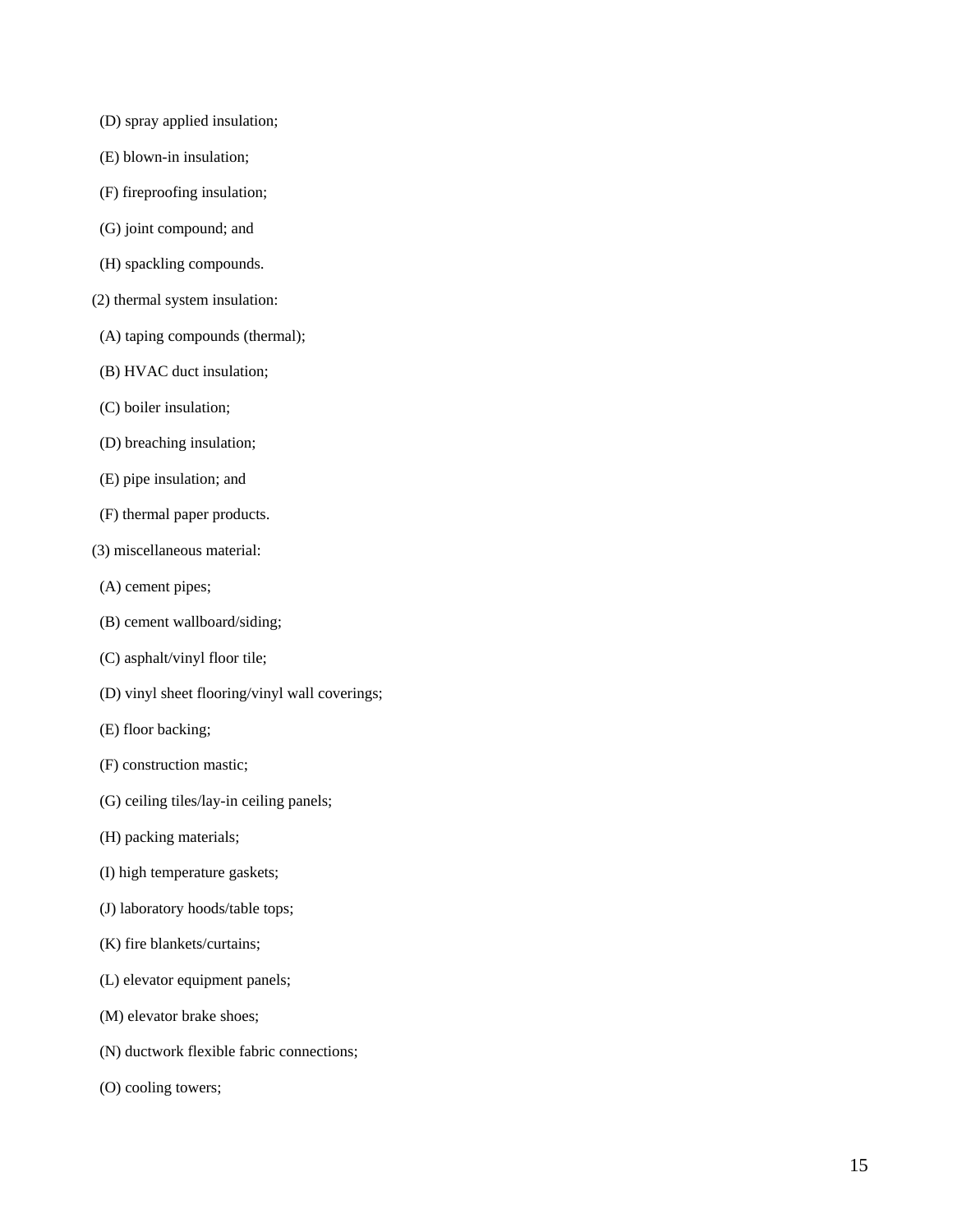- (P) heating and electrical ducts;
- (Q) electrical panel partitions;
- (R) electrical cloth/electrical wiring insulation;
- (S) chalkboards;
- (T) roofing shingles/tiles;
- (U) roofing felt;
- (V) base flashing;
- (W) fire doors;
- (X) caulking/putties;
- (Y) adhesives/mastics; and

(Z) wallboard.

#### (k) **The department may exempt a demolition or renovation project from the TAHPA/NESHAP rules relating to demolition and renovation activities if:**

 (1) the project has received an exemption from the United States Environmental Protection Agency exempting the project from federal regulations; or

(2) the board determines that:

 (A) the project will use methods for the abatement or removal of asbestos that provide protection for the public health and safety at least equivalent to the protection provided by the procedures required under board rule for the abatement or removal of asbestos; and

(B) the project does not violate federal law.

#### (l) **Survey Required**.

 (1) In this section, "permit" means a license, certificate, approval, registration, consent, permit, or other form of authorization that a person is required by law, rule, regulation, order, or ordinance to obtain to perform an action, or to initiate, continue, or complete a project, for which the authorization is sought.

 (2) A municipality that requires a person to obtain a permit before renovating or demolishing a public or commercial building may not issue the permit unless the applicant provides:

 (A) evidence acceptable to the municipality that an asbestos survey, as required by this Act, of all parts of the building affected by the planned renovation or demolition has been completed by a person licensed under this Act to perform a survey; or

(B) a certification from a licensed engineer or architect, stating that:

 (i) the engineer or architect has reviewed the material safety data sheets for the materials used in the original construction, the subsequent renovations or alterations of all parts of the building affected by the planned renovation or demolition, and any asbestos surveys of the building previously conducted in accordance with this Act; and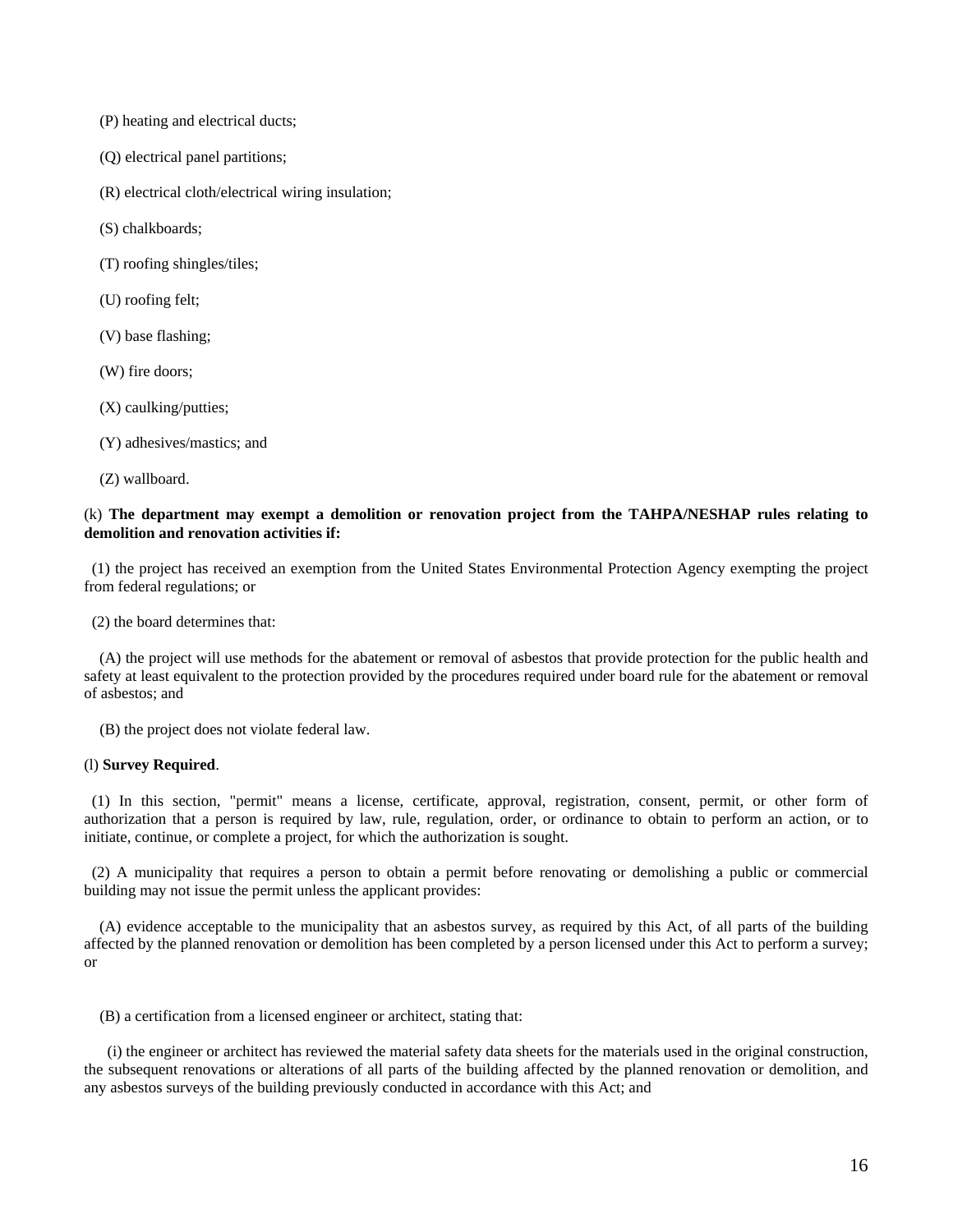(ii) in the engineer's or architect's professional opinion, all parts of the building affected by the planned renovation or demolition do not contain asbestos.

#### **§295.35 LICENSING AND REGISTRATION: CONDITIONS**

(a) **Licensing requirement**. A person must be appropriately licensed or registered in compliance with these sections to engage in asbestos abatement or any asbestos-related activity within the scope of these sections. Individuals not eligible for employment in the United States will not be licensed or registered. Contractors (i.e., electrical, mechanical, plumbing) who will disturb asbestos when installing new utility lines or structures shall be licensed as Operations and Maintenance (O&M) contractors (restricted) as a minimum.

(b) **Age requirement**. Each individual desiring to be licensed or registered under these sections must be 18 years old prior to submitting an application for such purpose.

(c) **Term and expiration**. Prior to January 1, 2005, the term of all licenses, including the registration of asbestos workers, is one year and expires on the anniversary of the effective date, unless renewed. The term of license and registration renewals with expiration dates during odd numbered months of 2005 is one year. The term of license and registration renewals with expiration dates during even numbered months of 2005 is two years. The term of all new licenses and registrations with issue dates of January 1, 2005, or after, is two years. A license holder is in violation of these sections if the holder allows qualifications for that license (such as accreditations, physical or insurance requirements) to expire and practices with that license.

(d) **Provision for change**. The terms and conditions of all licenses or registration shall be subject at any time to revision, amendment, or modification by rules or orders issued by the Texas Department of Health.

(e) **Condition of issuance**. No license or registration issued under these sections may be sold, assigned, or transferred. Individual licenses (Identification (ID) Card issued by the department) must be present at the work site any time the individual is engaged in asbestos activities. ID Cards issued by the department are the property of the individual until they expire or are revoked by the department. Any cards which have been altered may be revoked.

(f) **Responsibilities of licensees**. Licensees who become aware of violations of these sections must report these violations within 24 hours to the department if the violations are not immediately corrected by the responsible party. A notice of violation reporting procedure developed by the department shall be posted at the entrance to the regulated area in accordance with §295.58(j) of this title (Relating to Operations: General Requirements).

(g) **License application**. Each license application must be complete. Documentation submitted for an application will be considered for that application only, regardless of any other applications submitted at the same time. All blanks on the application form are required to be completely filled in or the application will be deficient for lack of information.

(h) **Penalties**. Penalties for fraudulent applications for licenses, attempting to bribe, or threatening a state employee are as follows. It is a violation of criminal law to alter documents for the purpose of obtaining an asbestos license, to submit a fraudulent application for such a license, or to alter original documents in order to qualify for asbestos activities. It is also a violation to attempt to bribe a state employee to issue a license, to disregard an illegal activity, or to threaten an employee. The foregoing may be a second degree felony with a maximum penalty of 20 years in prison and a \$10,000 fine for each violation. Notices of violation and citations, state or federal, become a part of the licensing records for the individuals involved and must be reported with subsequent license applications.

(i) **Examination**. Each applicant for an individual license must take and pass an accreditation examination in accordance with §295.41 of this title (relating to Licensure: State Licensing Examination) administered by the department in the category for which an individual wishes to be licensed. For further information regarding the testing requirements, refer to §295.41 of this title.

(j) **Responsible person**. The individual that is designated by the licensed Asbestos Abatement Contractor, Asbestos Operations and Maintenance Contractor, Asbestos Laboratory, Asbestos Consultant Agency, or Asbestos Management Planner Agency, as responsible for their operations and compliance with rules, shall not be the responsible person for another licensee with the same category of license.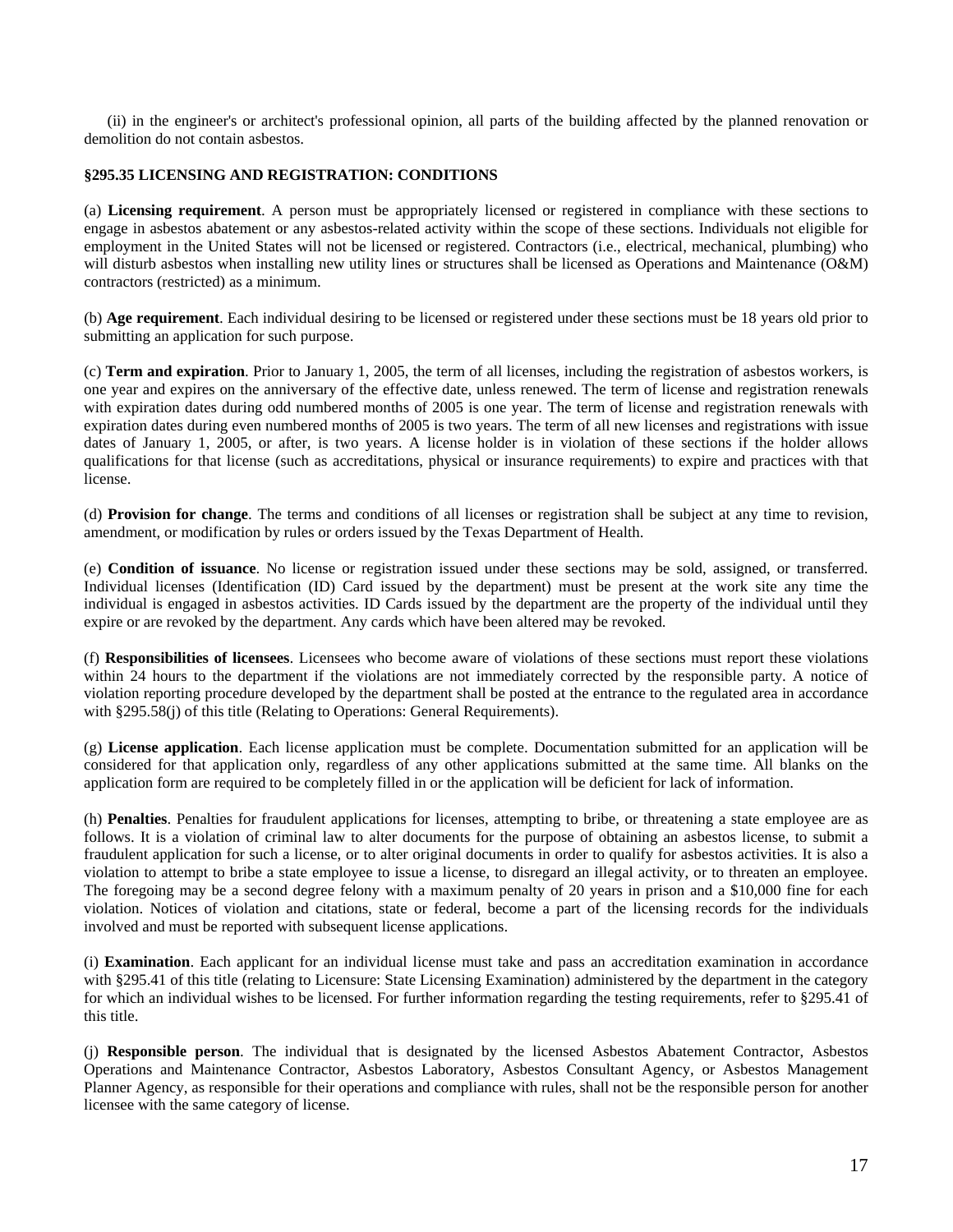(k) **TexasOnline fees**. The department is authorized to collect subscription and convenience fees, in amounts determined by the TexasOnline Authority, to recover costs associated with processing license or registration applications specified under this subchapter through TexasOnline, in accordance with the Texas Government Code, Chapter 2054, §2054.111 (relating to Use of TexasOnline Project).

#### **§295.36 LICENSING AND REGISTRATION: EXEMPTIONS; EMERGENCY**

 (a) **Exemption**. Those who remove resilient floor covering materials in public buildings are exempt from the licensing and registration requirements of these sections, provided that:

 (1) if the floor covering materials and/or adhesives have been sanded, ground, mechanically chipped, drilled, abraded or cut (includes sawing but does not include shearing, slicing or punching) prior to the start of the project, then an appropriately licensed person must be used for the abatement;

 (2) upon initiating the RFCI work practices, the flooring material does not become friable, is not made into RACM, remains intact (as defined in 29 CFR 1926.1101), or is not sanded, ground, mechanically chipped, drilled, abraded or cut (includes sawing but does not include shearing, slicing or punching). Failure to stop the project under these circumstances is a violation of this section and §295.34(a) of this title (related to Asbestos Management in Facilities and Public Buildings), and subjects the contractor and the building owner to penalties in accordance §295.70 of this title (relating to Compliance: Administrative Penalty);

 (3) all those engaged in removal of resilient floor coverings shall have received training in an eight-hour course which covers the elements described in the document titled, "Recommended Work Practices for Removal of Resilient Floor Coverings," published by the RFCI in 1998;

 (4) in addition to the training in §295.36(a)(3), employees of schools (kindergarten through 12th grade) who elect to use this exempt method must first complete the 16-hour custodial training, as required by federal regulations adopted under authority of the Asbestos Hazard Emergency Response Act of 1986 (AHERA). Possession of a valid worker registration or supervisor license eliminates the individual's need for the 16-hour training;

 (5) the actual removal of floor coverings and adhesive under this exemption is limited to the exempted methods of removal and must be conducted according to the work practices published for distribution by the RFCI in 1998, or as directed by the commissioner of health; and

 (6) the asbestos activity permitted by the exemption is limited to the removal of resilient floor covering and adhesives, and does not apply to any other asbestos-related activity, nor does the training or experience gained from such practices qualify for any other asbestos-related activity. The exemption is strictly limited to flooring materials maintained in a non-friable state. RFCI guidelines are to be used; however, the permissible exposure limit (PEL) may not be exceeded. If the flooring materials become friable or the PEL is exceeded either before or during the removal, then:

(A) the person removing the floor covering is required to be licensed; and

 (B) removal under RFCI exempted methods must cease, and abatement activity must conform to the requirements of these sections.

(b) **Notification required**. The Texas Department of Health shall receive written notification that has been postmarked or hand delivered at least ten working days prior to commencing any removal of floor coverings from public buildings permitted under the terms of this exemption, as required in §295.61 of this title (relating to Operations: Notifications). Telephone facsimile (FAX) is not acceptable.

(c) **Failure to comply**. Persons who fail to comply with subsection (a)(1)-(6) of this section are subject to an administrative penalty of not more than \$10,000 per violation per day. Persons who fail to comply with notification requirements, or other applicable sections of the Texas Asbestos Health Protection Act (Act) or rules, are subject to administrative, civil, or criminal penalties.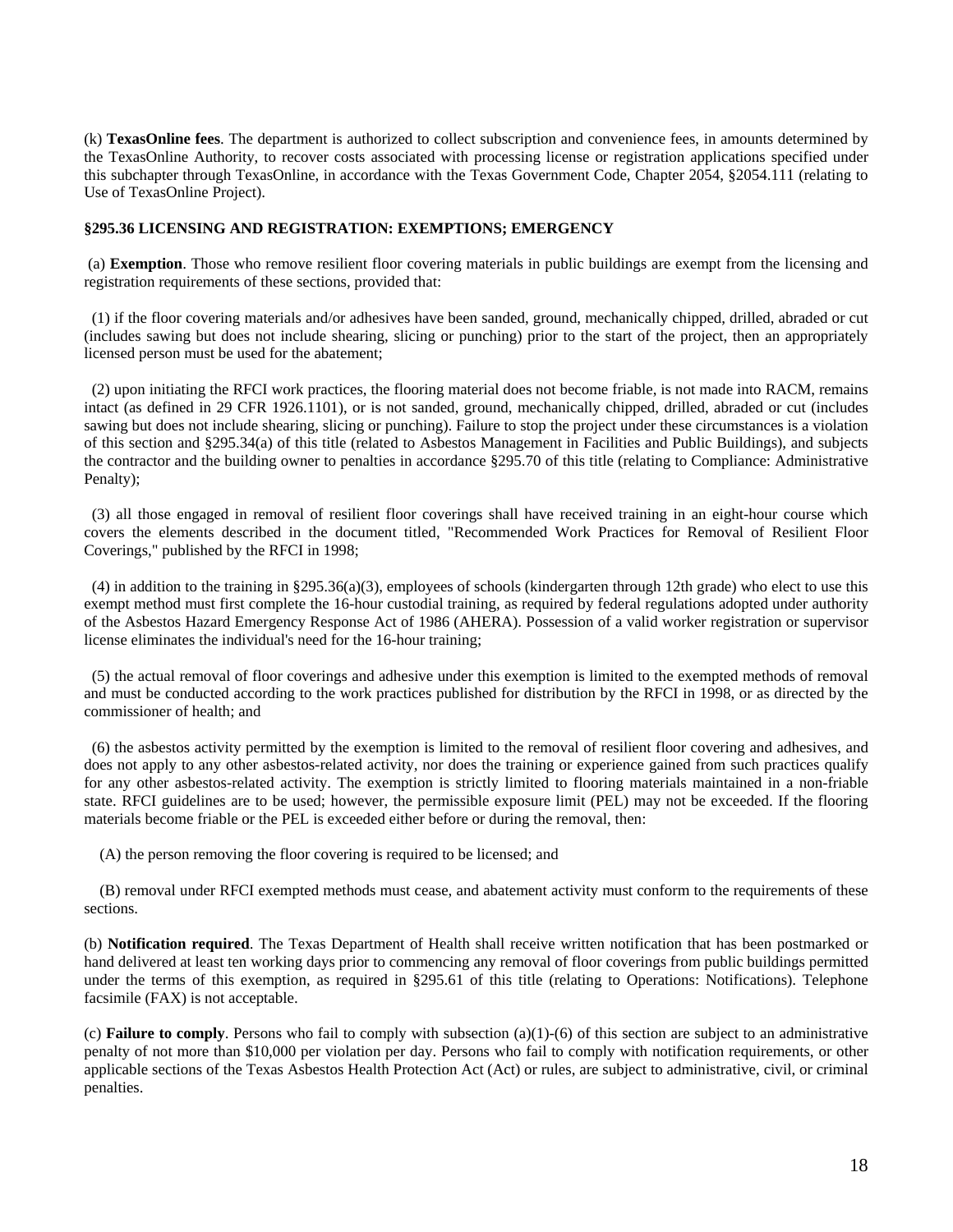(d) **Abatement emergency**. In an abatement emergency affecting public health or safety that results from a sudden, unexpected event that is not a planned renovation or demolition the department, on notification, may waive the requirement for a license. Call the servicing department regional office, environmental and consumer health division or (512) 834-6600 for consultation about emergencies.

#### **§295.37 LICENSING AND REGISTRATION: CONFLICT OF INTERESTS**

(a) **Independent third-party air monitoring**. Third-party area monitoring and project clearance monitoring for airborne concentrations of asbestos fibers during an abatement project shall be performed by a person under contract to the public building owner to collect samples by and for the owner of the public building being abated. Such persons must not be employed or subcontracted by the asbestos abatement contractor hired to conduct the asbestos abatement project, except that:

 (1) this restriction in no way applies to personal samples taken to evaluate worker exposure, as required by the Occupational Safety and Health Administration (OSHA) regulations; and

 (2) an air monitoring technician providing the service for the contractor meeting his/her responsibilities under OSHA regulations must also be licensed to perform that function; and

 (3) those who are licensed to perform asbestos abatement for their own account in their buildings shall employ an independent third-party air monitor for the purpose of obtaining area monitoring and final clearance.

(b) **Licensee conflict of interest**. Any person licensed according to these sections to perform an asbestos-related activity in a public building is subject to the following limitations on the same project in order to avoid a potential conflict of interest. These limitations apply whether the licensee is acting in his or her own capacity or as the agent of the building owner except as noted:

 (1) a consultant who performs asbestos inspections or surveys, writes management plans, or designs asbestos abatement projects, may not hire an asbestos abatement contractor to engage in asbestos abatement on a project that the consultant has inspected or designed or in a building for which the consultant has written the management plan;

 (2) an abatement contractor who engages in asbestos abatement may not hire a consultant to perform asbestos inspections or surveys, write management plans, or design asbestos abatement projects unless he is a building owner who is also licensed to engage in asbestos abatement and is acting as the abatement contractor in his own buildings in accordance with §295.34(d)(4) and (g) of this title (relating to Asbestos Management in Facilities and Public Buildings) on a project for which he is the abatement contractor;

 (3) an abatement contractor who engages in asbestos abatement may not hire an air monitor to perform baseline, ambient or clearance air monitoring unless the exceptions in subsection (a)(1) or (a)(3) of this section apply; and

 (4) certain conflict of interest provisions under this subsection do not apply to municipalities as indicated in subsection (c) of this section.

(c) **Municipalities exemption**. Municipalities are exempt from certain conflict of interest requirements. They may retain a licensed person who may perform asbestos inspections and surveys, write management plans, design abatement projects and abate asbestos in the same building or facility. This exemption does not allow a licensee who engages in these activities to conduct air monitoring or abatement project clearance procedures on the same project, which includes performing visual inspection and air samples for clearance in accordance with §295.58(i)(3) of this title (relating to Operation: General Requirements). Air monitoring activities must be performed by an independent third party who is not an employee of the municipality.

(d) An individual instructor shall not train himself/herself, nor shall an individual give himself/herself a physical examination in order to qualify for a license.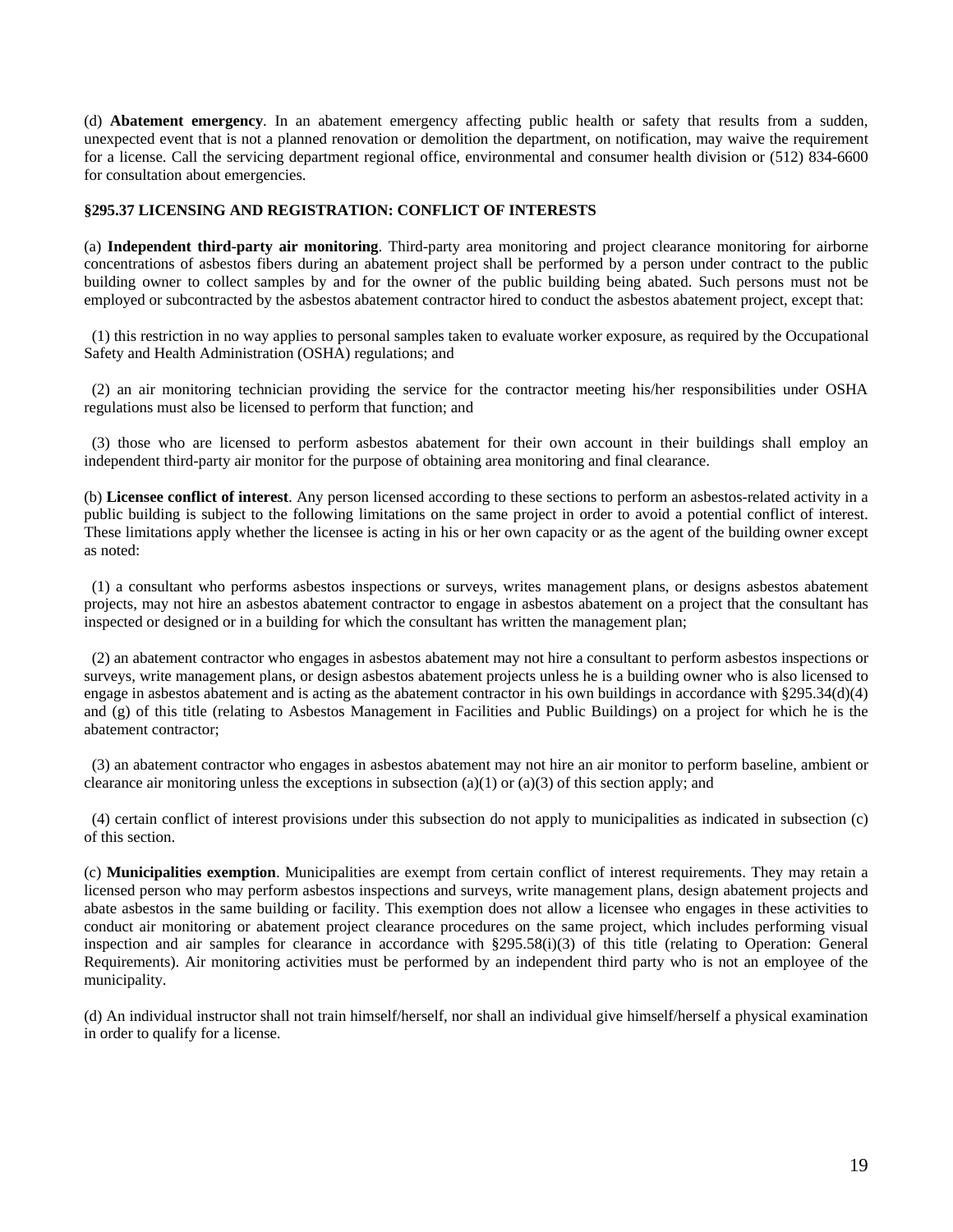#### **§295.38 LICENSING AND REGISTRATION: APPLICATIONS AND RENEWALS**

 (a) **General requirements**. Applications for a license or worker registration under these sections must be made on forms provided by the Texas Department of Health (department), shall be signed by the applicant, and must be accompanied by a check or money order for the amount of the license or renewal fee. Only applications which are complete shall be considered by the department.

(b) **Inquiries**. Potential applicants who wish to discuss or obtain information concerning qualification requirements may call the department's Asbestos Programs Branch at (512) 834-6610 or (800) 572-5548.

(c) **Denials**. The department may deny an application for licensing to those who fail to meet the standards established by these rules, including, but not limited to the provisions of §295.69(c) of this title (relating to Compliance: Reprimand, Suspension, Revocation, Probation).

(d) **Penalties**. In accordance with §§295.69 - 295.70 of this title, penalties such as suspension, revocation or an administrative penalty may be assessed for fraud or misrepresentation in obtaining, attempting to obtain, or renewing a license or registration.

#### (e) **Processing applications and renewals**.

 (1) Time periods. Applications for licensure shall be processed in accordance with the following time periods: the time from the receipt of a written application to the date of issuance by the department of a written notice of deficiency outlining the reasons why the application is deficient is 30 days; failure of the applicant to submit the required information and/or documentation within 90 days of issuance of a written notice of deficiency from the department will result in the application being denied; and the license will be issued within 60 days of the department receiving all necessary information and documents from the applicant.

 (2) Reimbursement of fees. Initial application or renewal fees will be refunded only if the department does not process a completed application in the time period specified in paragraph (1) of this subsection, if fee amounts are paid in excess of the correct fee amount, or if there is a double payment. Otherwise, fees for applications and renewals are not eligible for refund. A \$30 administrative fee may be deducted from refunds for double payments or excess fees.

 (3) Appeal. If the request for full reimbursement authorized by this section is denied, the applicant may then appeal to the commissioner of health for a resolution of the dispute. The applicant shall give written notice to the commissioner by writing to the administrator, asbestos licensing program, the designated representative of the commissioner, requesting full reimbursement of all filing fees paid because his/her application was not processed within the adopted time period. The program administrator shall submit a written report of the facts related to the processing of the application and good cause for exceeding the established time periods. The commissioner will determine the final action and provide written notification of his/her decision to the applicant and the program administrator.

 (4) Contested case hearing. If at any time during the processing of the application, a contested case proceeding arises, a hearing may be requested in writing by the applicant within 30 days of the date on the letter from the department denying the registration or license. The hearing will be conducted in accordance with the Administrative Procedures Act, Texas Government Code Chapter 2001, and the department's formal hearing rules in Chapter 1 of this title (related to the Board of Health).

(5) Late fees. Those persons renewing a license or registration are subject to the following fees and conditions.

 (A) A person whose license has been expired for 90 days or less may renew the license by meeting all qualifications to renew the license, and paying to the department a renewal fee of 1-1/2 times the fee for that license for the renewal term determined in accordance with §295.35(c) of this title (relating to Licensing and Registration: Conditions).

 (B) A person whose license has been expired for more than 90 days but less than one year may renew the license by meeting all qualifications to renew the license, and paying to the department a renewal fee of 2 times the fee for the renewal term determined in accordance with §295.35(c).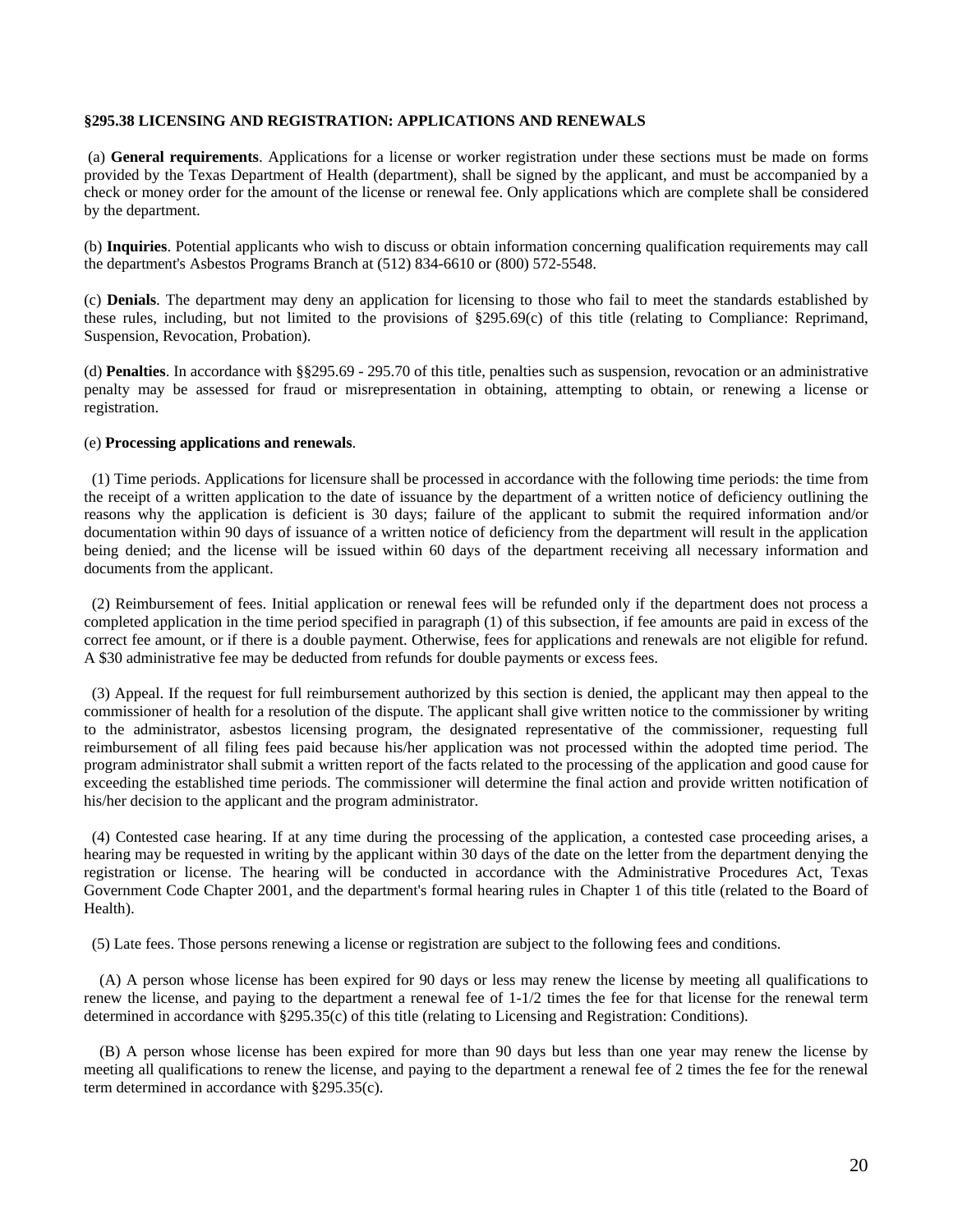(f) **Renewal notices**. At least 30 days before a license expires the department, as a service to the licensee, shall send a renewal notice to the licensee or registrant, by first-class mail to the last known address of the licensee. It remains the responsibility of the licensee to keep the department informed of their current address, or change of address for all license categories, and to take action to renew their certificate whether or not they have received the notification from the department. The renewal notice will state:

- (1) the type of license requiring renewal;
- (2) the time period allowed for renewal; and
- (3) the amount of the renewal fee.

(g) **Renewal requirements**. No sooner than 60 days before the license or registration expires, it may be renewed for an additional term providing that the licensee or worker:

- (1) is qualified to be licensed or registered;
- (2) pays to the department the proper amount of the nonrefundable renewal fee;

(3) submits to the department a renewal application on the prescribed form along with all required documentation;

- (4) completes successfully the requirements for renewal and examination, if required;
- (5) has complied with all final orders resulting from any violations of these sections; and

(6) submits the required current training certificates.

(h) **Prohibition**. To practice with lapsed licenses and registrations is prohibited. A person whose license has been expired for one year or more may not renew the license. The person may obtain a new license by complying with the requirements and procedures, including the examination requirements, for obtaining an original license. If a license holder makes a timely and sufficient application for the renewal of a license, the current license in his/her possession does not expire until the application has been finally granted or denied by the department.

(i) **Replacements**. A licensee or registrant may obtain a replacement certificate by submitting such request in writing along with the reissuance fee of \$20.

(j) **Retention of control**. The department may, at any time after the filing of any application and before the expiration of any license or registration, require:

(1) additional written information and assurances; and

 (2) cooperation with any inspections initiated by the department, or the production of any documentary or other evidence that the department considers necessary to determine whether the license or registration should be granted, delayed, denied, modified, suspended, or revoked.

(k) **Provisional Licenses**. A holder of a provisional license issued in accordance with §295.39(g) of this title (relating to Licensing and Registration: Out-of-State Applicants and Out-of-State Training) can apply for a license or registration if the applicant has completed a minimum of three hours training given by a department-licensed training provider covering Texas law and regulations as indicated in §295.39(d) of this title, paid the appropriate licensing fee in addition to the non-refundable fee listed in paragraphs (1) - (4) of this section for a provisional license, and met the following requirements:

 (1) asbestos abatement worker. Qualifications as stated in §295.42(e) of this title (relating to Registration: Asbestos Abatement Workers) and provisional fee payment of \$30;

 (2) asbestos inspector. Qualifications as stated in §295.50(d) of this title (relating to Licensure: Asbestos Inspector) and provisional fee payment of \$60;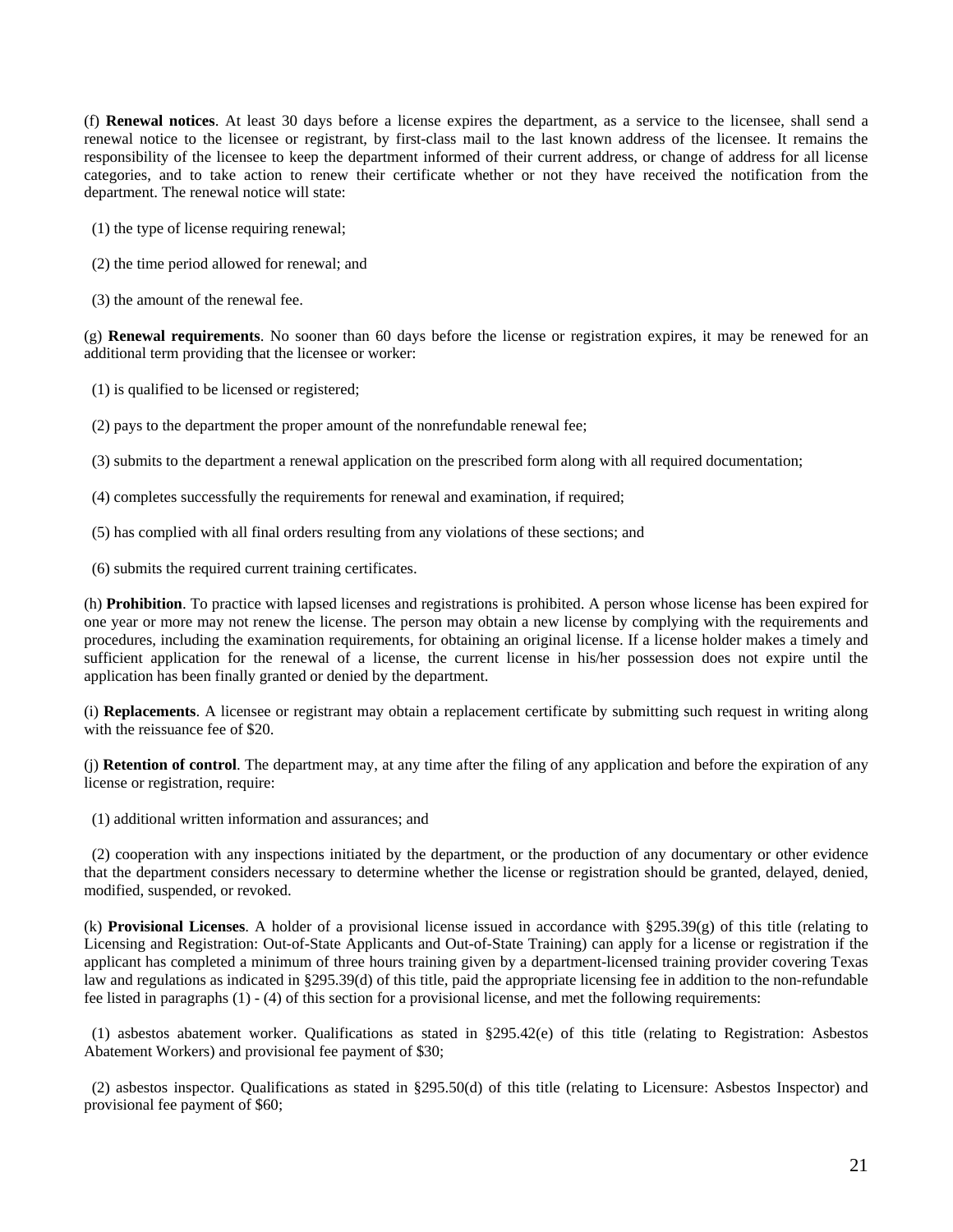(3) individual asbestos management planner. Qualifications as stated in §295.51(e) of this title (relating to Licensure: Asbestos Management Planner) and provisional fee payment of \$120; or

 (4) asbestos abatement supervisor. Qualifications as stated in §295.46(d) of this title (relating to Licensure: Asbestos Abatement Supervisor) and provisional fee payment of \$300.

#### **§295.39 LICENSING AND REGISTRATION: OUT-OF-STATE APPLICANTS AND OUT-OF-STATE TRAINING**

(a) **Terms of reciprocity**. Persons may enter the state for purposes of asbestos abatement or other asbestos-related activity under the Texas Asbestos Health Protection Act (Act) provided they are licensed according to the terms of these sections prior to soliciting business or commencing such activities.

(b) **Applicant status**. All persons residing in other states, applying for any category of license, must comply with all licensing requirements which would be imposed on a Texas resident.

(c) **Acceptance of qualifying documents**. Out-of-state education, experience, training, and physical examinations can be accepted for the purpose of qualifying for Texas licenses provided that they are valid and are verifiable by the department. The burden of proof in such matters is the responsibility of the applicant; the department must reject unverifiable documentation.

(d) **Compulsory training**. All out-of-state licensees and registrants or Texas resident applicants who have received all of their training out-of-state must complete a minimum of three hours training given by a department licensed training provider on Texas law and regulations concerning asbestos prior to applying for licenses or commencement of any asbestos-related activity. The Texas law course must be completed within 60 days prior to applying for a department license. Licensee organizations must have at least one officer complete this training.

(e) **Required documents**. To conduct business in Texas, an out-of-state corporation or other business entity must:

(1) submit a letter or certificate from the Texas secretary of state authorizing the conduct of business in this state;

(2) submit a sales tax account identification number obtained from the Texas Comptroller of Public Accounts;

 (3) submit a certificate of insurance for liability coverage written by a Texas-approved carrier if the applicant is an asbestos abatement contractor, asbestos consultant, asbestos inspector, asbestos laboratory, or asbestos transporter performing work for hire as required by §295.40 of this title (relating to Licensing and Registration: Insurance Requirements); and

 (4) provide proof of workers' compensation insurance issued by a company authorized and licensed to issue workers' compensation insurance in this state and written in this state on the Texas form, or evidence of self-insurance, if workers' compensation insurance is required by contract specifications or owner; see §295.34(b)(4) of this title (relating to Asbestos Management in Facilities and Public Buildings).

(f) **Exemption**. An out of state corporation that engages only in interstate commerce and has no documentation described in subsection (e)(1) of this section may qualify as not transacting business in Texas under §8.01 of the Business Corporation Act and may request an exemption from the requirements of subsection (e)(1) - (2) of this section if the corporation submits a sworn affidavit from a corporate officer claiming the exemption.

(g) **Provisional License and Registration**. A person may request a provisional license for an asbestos inspector, individual asbestos management planner, asbestos abatement supervisor, or asbestos abatement worker registration.

 (1) A provisional license or registration is valid until the date the department approves or denies the provisional license or registration holder's application for licensing or registration, or 180 days after the date the provisional license or registration is issued, whichever comes first.

(2) Non-refundable provisional license or registration fees are as follows: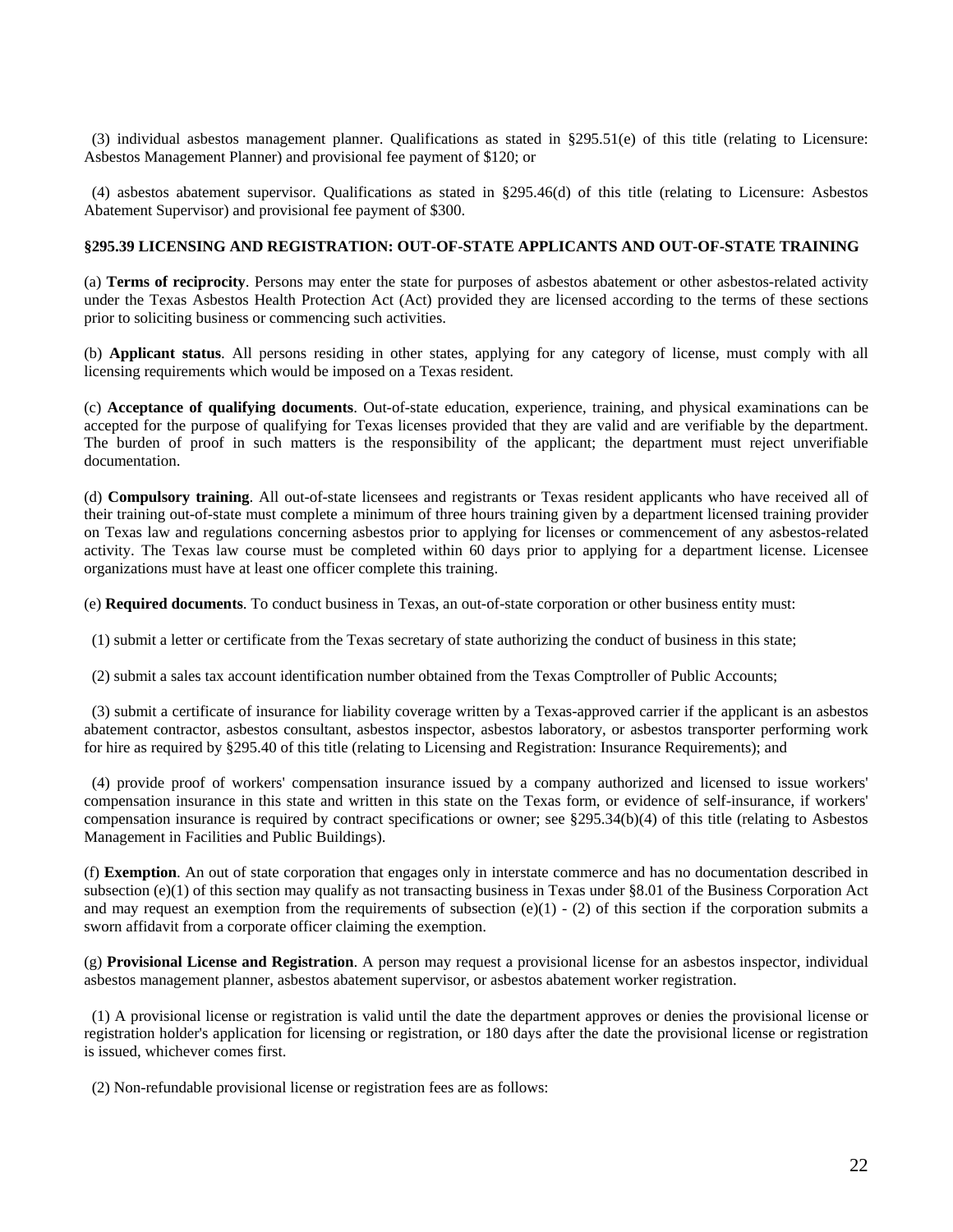(A) asbestos abatement worker--\$30;

- (B) asbestos inspector--\$60;
- (C) individual asbestos management planner--\$120; and
- (D) asbestos abatement supervisor--\$300.

(3) A person may receive a provisional license issued by the department if the following criteria are met:

 (A) the person requesting the provisional license or registration has been licensed or registered in good standing in that discipline for at least two years in another state, including a foreign country, that has licensing or registration requirements substantially equivalent to the requirements of these rules;

 (B) for the following licenses, the person requesting the provisional license has passed a national or other examination recognized by the department relating to the provisional license requested:

- (i) asbestos abatement worker;
- (ii) asbestos inspector;
- (iii) individual asbestos management planner; and
- (iv) asbestos abatement supervisor; and

 (C) the person requesting the provisional license or registration is sponsored by a company that meets the insurance requirements of §295.40 of this title (related to Licensing and Registration: Insurance Requirements), with whom the provisional license or registration holder will practice during the time the person holds a provisional license or registration. The department may waive the requirement of sponsorship for an applicant if the department determines that compliance with that subsection would be a hardship to the applicant.

(h) **Formerly licensed in Texas**. A person who was licensed by the department, moved to another state, and is currently licensed and has been in practice in the other state for the two years preceding the date of application may obtain a new license without reexamination. The person must pay to the department a fee that is equal to two times the normally required renewal fee for the license term. The person must meet the standards prescribed in the applicable licensing section.

#### **§295.40 LICENSING, TRAINING AND REGISTRATION: INSURANCE REQUIREMENTS**

Persons required to have insurance must obtain policies for required coverage in the amounts specified in these sections. Selfinsurance is allowed for governmental agencies and for persons who meet the self-insurance requirements under the insurance laws of Texas and receive written approval from the Texas Department of Insurance or Texas Workers' Compensation Commission. Proof of approval by the appropriate authority as required for non-governmental persons must be submitted with the application. Liability insurance shall include pollution liability for asbestos exposure. Additional requirements are as follows:

 (1) Applicants for licenses or renewal of licenses must provide to the department the certificate of insurance required. The policy must be currently in force and must be written by:

- (A) an insurance company authorized to do business in Texas;
- (B) an eligible Texas surplus lines insurer as defined in the Texas Insurance Code, Article 1.14-2;
- (C) a Texas registered risk retention group; or
- (D) a Texas registered purchasing group.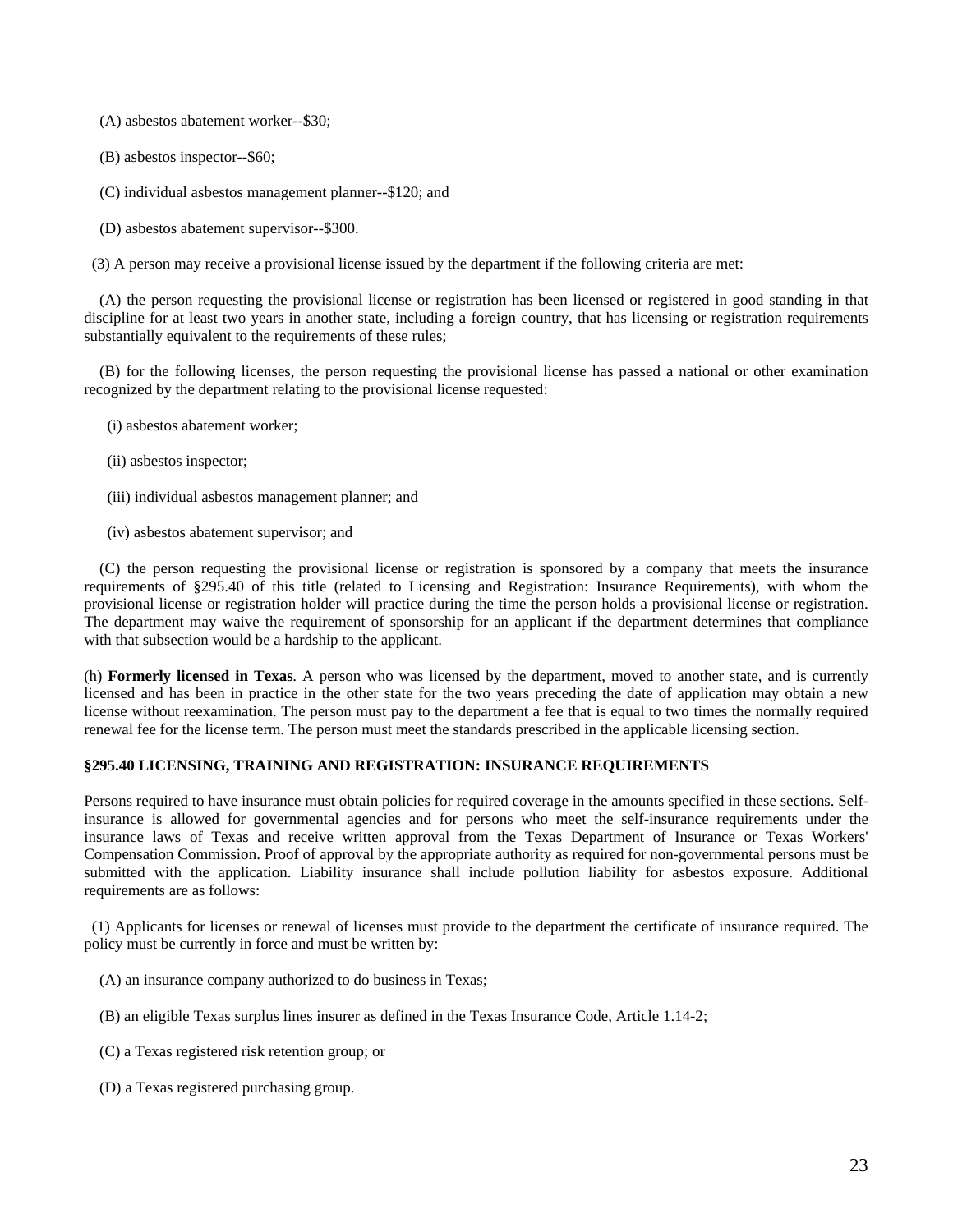(2) The certificate of insurance must be complete, including all applicable coverages and endorsements, and must name the Texas Department of Health, Toxic Substances Control Division, as a certificate holder. Each required policy shall be endorsed to provide the department with at least a ten day notice of cancellation.

 (3) In the event of policy cancellation by either the licensee or the insurance company, the licensee shall notify the department not later than 10 days prior to the cancellation effective date.

 (4) In the event of policy cancellation or expiration, the policy shall promptly be replaced or renewed without any lapse in coverage. A certificate of the renewal policy must be provided to the department upon receipt by the licensee. In no event shall a licensee fail to have the required coverage at the time of engaging in asbestos activities. Failure to become reinsured when required may result in the imposition of an administrative penalty and/or revocation of the license.

#### **§295.41 LICENSURE: STATE LICENSING EXAMINATION**

(a) **General**. The Texas Department of Health (department) shall administer an examination to individuals seeking a license and who have successfully completed the required training from a training provider licensed or approved by the department. A copy of the training certificate shall be submitted with the application. All individuals, except workers, seeking a license in a specific category shall pass the examination for that category. For example, an individual seeking a license as an asbestos inspector must pass the department's inspector accreditation examination. Individuals receiving their training from training providers outside of Texas must complete the approved three-hour Texas law course prior to applying for the accreditation exam.

(b) **Testing requirements**. Beginning January 1, 1999, an applicant for a license will be required to pass a state examination to qualify for the original license. The application for the examination and the required fee may be included with the initial license application form or the applicant may register for the exam before applying for the license. Examinations shall be based upon the requirements for the license category for which an individual is applying. The examination will cover the topics included in the training course for that license category. Out-of-state applicants must take the test for their respective category following completion of the required three-hour course in Texas law. Misconduct or dishonesty during the examination, or an individual taking the examination other than the individual scheduled, will constitute grounds for the issuance of a failing grade and revocation or denial of a license.

(c) **Fees**. There will be an examination fee of \$25 for the initial test or for any re-examination at department administered test locations. A fee of \$50 shall be paid for examinations to be administered by the department at locations and times other than the published schedule. A request to the department must be submitted in sufficient time to permit scheduling and administration of the examination. Fees must be paid to the department prior to the taking of the examination. The required fee may not be paid at the examination location, but must be mailed to the department.

(d) **Scheduling and registration**. Annually, a schedule of examination dates and locations will be published by the department, listing the schedule for the monthly testing. Each month, make-up examinations will be available in Austin, Texas at a location and time specified in the published schedule. Registration must be submitted by mail or phone and must be received by the department no later than five days prior to the desired test date. Walk-ins will be tested at any time at Department of Health regional offices listed in the examination schedule. Examinees will be required to call for an appointment to ensure availability of the examination and persons to administer it. Entrance into the test site will be allowed only upon presentation of a valid photo ID card from a training provider. Schedules will be provided by the training providers as a part of their instruction. Assistance is available by calling the department's asbestos training section. Companies with 30 or more individuals to be tested may call the department to arrange an additional examination date.

(e) **Grading and reporting of examination scores**. A grade of 70% must be achieved in order to pass the examination. Scores will be reported only by mail no later than 30 working days after the date the test is taken; the notification will, if appropriate, contain information regarding re-examination.

(f) **Re-examination**. An individual may take only two re-examinations after failing the initial examination. Following the third failure, the applicant must repeat the initial training course required for the license for which he/she is applying, submit a new application for the department test, and provide a copy of the training certificate for the additional training. Reexamination questions will be different from the initial examination.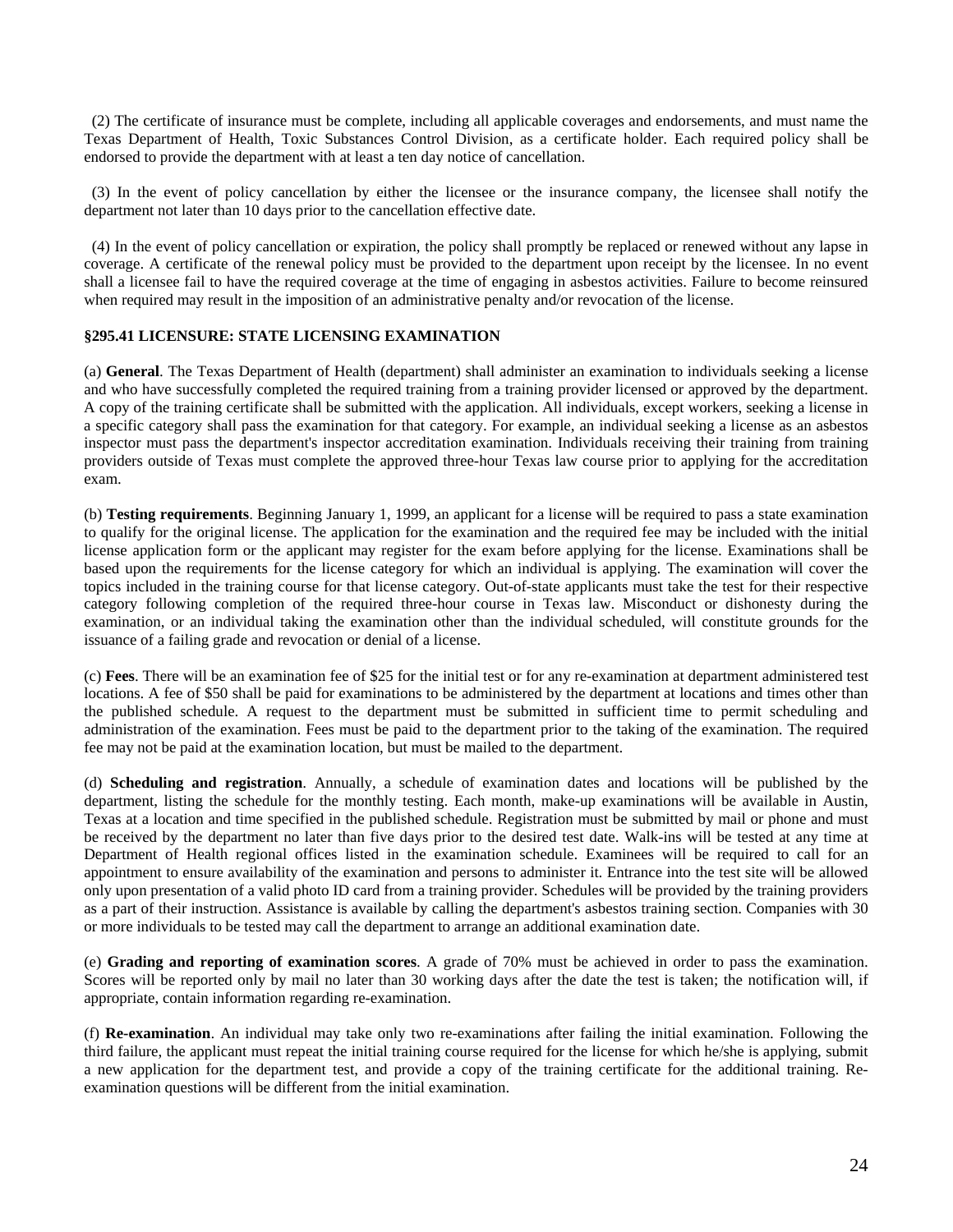(g) **Request for information concerning exam**. If requested in writing by a person who fails a licensing examination, the department shall furnish the person with an analysis of the person's performance on the examination.

(h) **Testing service**. If the examination is graded or reviewed by a testing service:

 (1) the department shall notify the person of the results of the examination not later than the 14th day after the date the department receives the results from the testing service;

 (2) if notice of the examination results will be delayed for longer than 90 days after the examination date, the department shall notify the person of the reason for the delay before the 90th day; and

(3) the department may require a testing service to notify a person of the results of the person's examination.

#### **§295.42 REGISTRATION: ASBESTOS ABATEMENT WORKERS**

 (a) **Registration requirement**. Individuals must be registered as asbestos abatement workers in compliance with these sections to perform asbestos abatement work in a public building, including, but not limited to, performing any maintenance, repair, installation, renovation, or cleaning that dislodges, breaks, cuts, abrades, or impinges on asbestos material.

(b) **Fee**. The fee for a two-year registration term is \$65.

(c) **Applications and renewals**. Applications shall be submitted as required by §295.38 of this title (relating to Licensing and Registration: Applications and Renewals). Out-of-state applicants must comply with §295.39(a) and (d) of this title (relating to Licensing and Registration: Out-of-State Applicants).

(d) **Annual renewal**. Annual renewal may be accomplished by submitting the following documentation:

- (1) current worker's refresher training certificate;
- (2) current physician's written statement on the specified Texas Department of Health (department) form; and
- (3) the required license fee.

(e) **Qualifications**. Applicants for registration as asbestos abatement workers shall provide:

 (1) a certificate of training from a training provider approved by or acceptable to the department indicating successful completion within the past 12 months of the approved training course for abatement workers or the annual refresher training course, as described in §295.64(d) of this title (relating to Training: Required Asbestos Training Courses). Evidence of successful completion of the contractor/supervisor course may be substituted for the initial worker course.

 (2) an acceptable written opinion of a physical examination of the applicant within the past 12 months that was performed by a physician in accordance with Occupational Safety and Health Administration of the United States Department of Labor (OSHA) regulations in 29 Code of Federal Regulations (CFR), §1926.1101(m), or Environmental Protection Agency (EPA) regulations in 40 CFR, §763.121(m), relating to medical surveillance. This opinion must be submitted on the Texas Department of Health (department) "Physicians Written Statement" form only, must be signed by the doctor and include certification of the following elements:

 (A) completion and review of the applicant's standardized medical questionnaire and work history with special emphasis directed to the pulmonary, cardiovascular, and gastrointestinal systems per 40 CFR §1926.1101 Appendix D;

 (B) if applicant is employed, the employer must have provided, and a review made of, the description of the employee's duties as they relate to asbestos exposure, the anticipated exposure level, the personal protective and respiratory equipment to be utilized by the employee, and information from previous medical examinations of the affected employee that is not otherwise available to the physician;

(C) a physical examination with emphasis upon the pulmonary, cardiovascular, and gastrointestinal systems;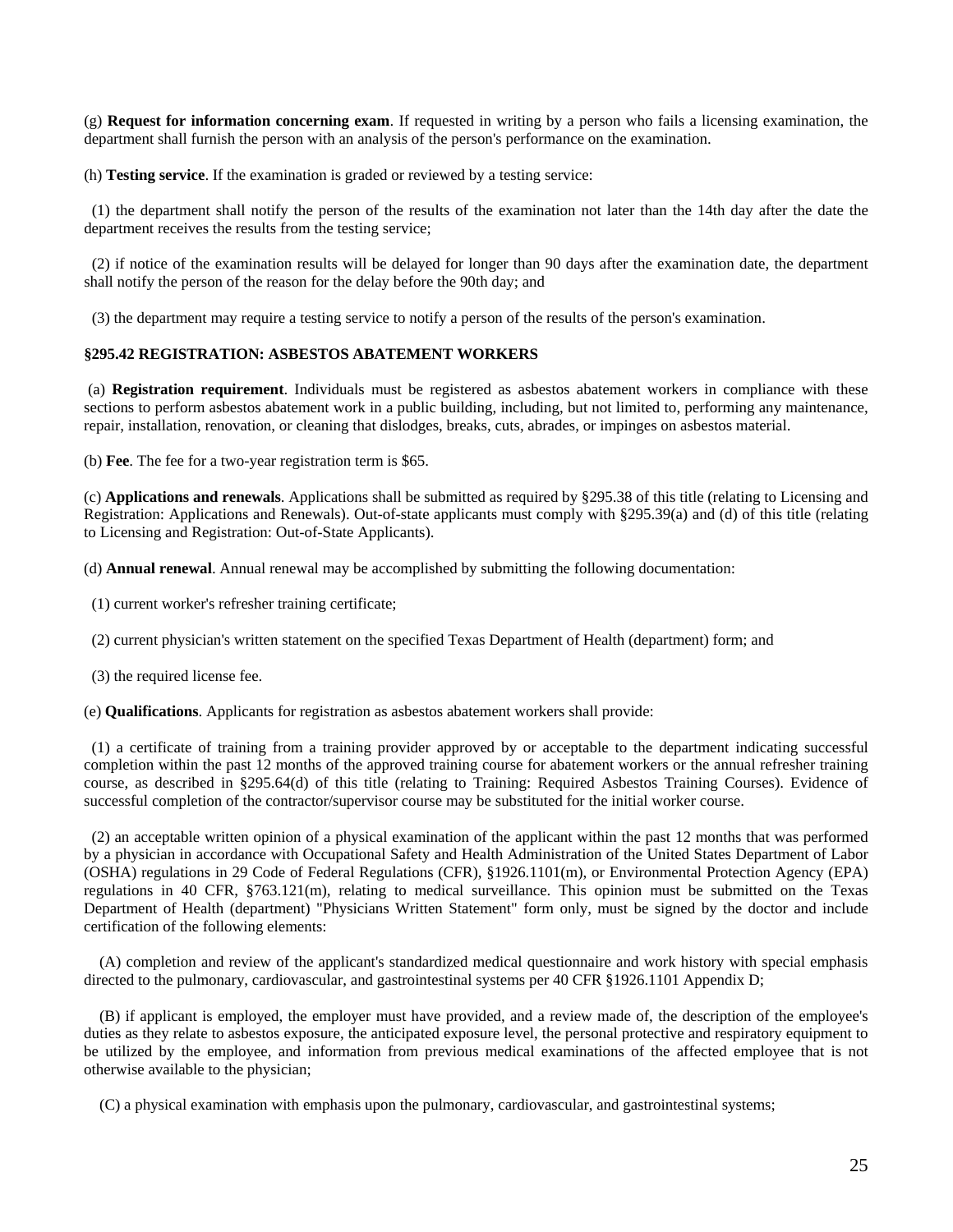(D) the pulmonary function tests of forced vital capacity (FVC) and forced expiratory volume at one second (FEV 1) in accordance with NIOSH and ATS standards;

 (E) a chest roentgenogram, posterior-anterior, 14x17 inches, or current film on file with interpretation in accordance with 29 CFR §1926.1101 Appendix E. (Note: According to 29 CFR §1926.1101(m)(2)(ii)(C), it is up to the discretion of the physician whether or not a chest x-ray is required); and

 (F) the employee was informed by the physician of the results of the exam and of any medical conditions that may result from asbestos exposure, including the increased risk of lung cancer attributable to the combined effect of smoking and asbestos exposure;

 (3) a copy of the wallet-size photo-identification card from the training course, as required from all trainers in Texas in accordance with §295.65(f)(2) of this title (relating to Training: Approval of Training Courses). Persons submitting out-ofstate training certificates with their applications may obtain the necessary photo-identification when attending the mandatory course on Texas asbestos rules, as required in accordance with §295.64(h) of this title; and

 (4) a current one-inch by one-inch photograph of the face. The photograph submitted to the department for licensing purposes must have a white background.

(f) **Responsibilities**. A registered asbestos abatement worker shall:

 (1) comply with standards of operation, including Environmental Protection Agency (EPA) regulations, adopted by reference in §295.33 of this title (relating to Adoption by Reference of Federal and Other Standards) and Occupational Safety and Health Administration (OSHA) regulations as adopted and referenced in certain sections of these rules;

 (2) comply with additional work practices, as described in §295.60 of this title (relating to Operations: Abatement Practices and Procedures);

 (3) comply with standards and practices for operations and maintenance activities, as described in §295.59 of this title (relating to Operations: Operations and Maintenance (O&M) Requirements); and

 (4) cooperate with department personnel in the discharge of their official duties to conduct inspections and investigations, as described in §295.68 of this title (relating to Compliance: Inspections and Investigations).

(g) **Prohibitions**. The following specific prohibitions apply to registered asbestos abatement workers.

 (1) Asbestos abatement workers are prohibited from performing asbestos abatement or O&M activities affecting asbestos except under the direct supervision of a qualified licensed supervisor.

(2) Asbestos abatement workers are prohibited from engaging in any asbestos-related activity as a supervisor or contractor.

#### **§295.43 LICENSURE: ASBESTOS OPERATIONS AND MAINTENANCE CONTRACTOR (RESTRICTED)**

 (a) **Licensing requirement**. Persons must be licensed as asbestos abatement contractors or as asbestos operations and maintenance (O&M) contractors (restricted) to conduct asbestos O&M activities. Building owners that would have their own employees perform such activities for their buildings shall be licensed according to this section.

(b) Restrictions.

 (1) Asbestos O&M activities are restricted to small-scale, short-duration work practices and engineering controls for tasks that result in the disturbance, dislodgment, or removal of asbestos in the course of performing repairs, maintenance, renovation, installation, replacement, or cleanup operations, as adopted in §295.33(a) of this title (relating to Adoption of Standards).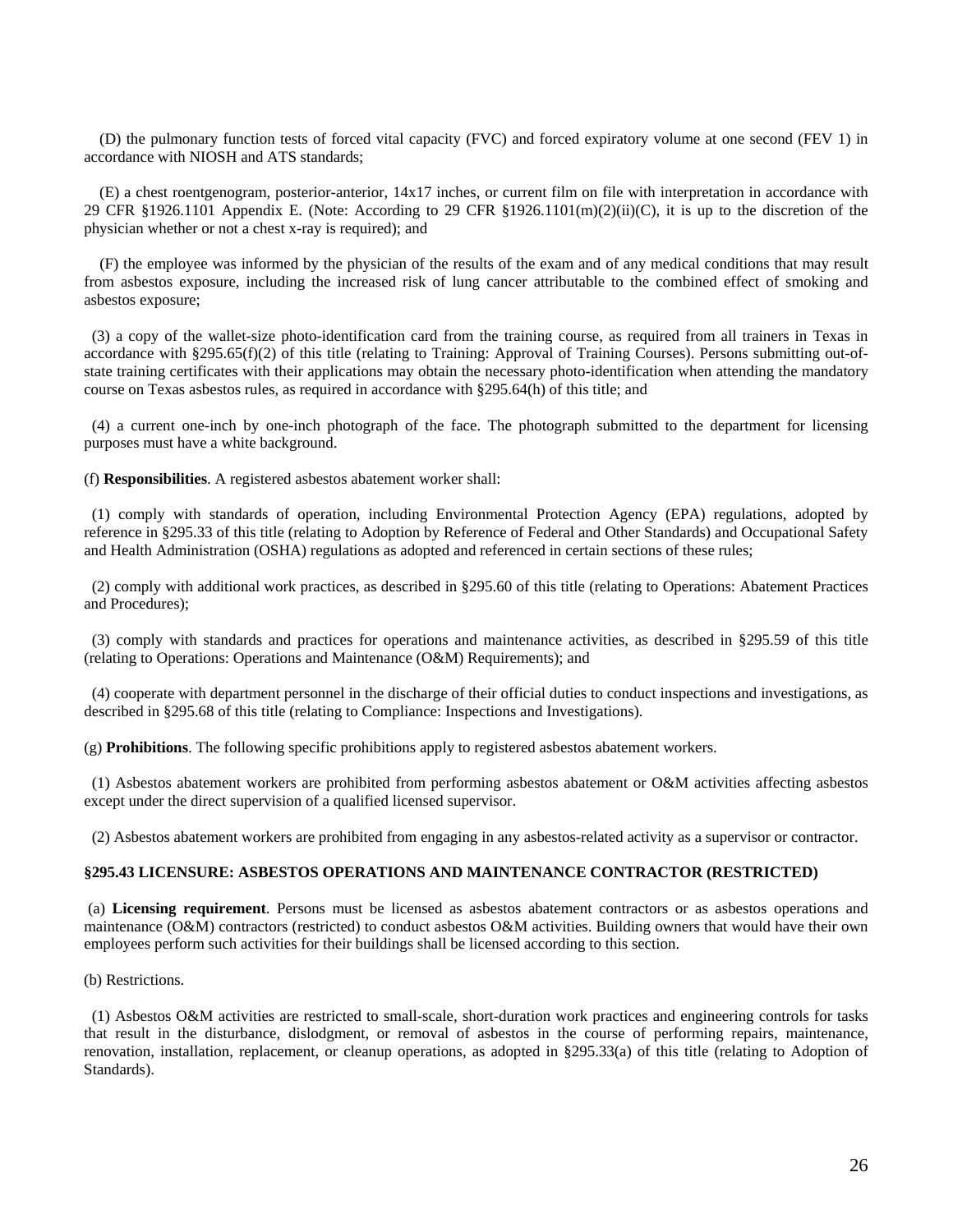(2) Whenever asbestos abatement is the primary or principal purpose of any asbestos activity in a public building it must be performed by an asbestos abatement contractor licensed under these sections.

 (3) Those who solicit or conduct asbestos operations and maintenance activities within a public building under contract or other hire agreement must be licensed as asbestos abatement contractors or asbestos O&M contractors.

 (4) Employees who perform asbestos O&M activities for asbestos abatement contractors or asbestos O&M contractors must be registered as asbestos abatement workers, and under the supervision of employees who are trained and licensed as asbestos O&M supervisors or asbestos abatement supervisors.

 (5) EPA regulatory requirements for small-scale, short duration activities affecting asbestos are explained in detail in 40 CFR, Part 763, Appendix B to Subpart E, as amended. The same regulatory requirements of OSHA for these activities are explained in 29 CFR §1926.1101. The restricted asbestos activities of licensed O&M contractors, O&M supervisors, and asbestos workers shall be confined to the work practices and procedures therein.

(c) **Fee**. The fee for a two-year license term is \$260.

(d) **Applications and renewals**. These are subject to the provisions of §295.38 of this title (relating to Licensing and Registration: Applications and Renewals). Out-of-state applicants must comply with §295.39 of this title (relating to Licensing and Registration: Out-of-State Applicants).

(e) **Qualifications**. Applicants for licensing as asbestos operations and maintenance contractors shall provide:

 (1) a certificate of training from a training provider approved by or acceptable to the Texas Department of Health (department), indicating successful completion within the past 12 months of the approved training course for asbestos abatement contractors and supervisors or the annual refresher training, as described in §295.64(c) of this title (relating to Training: Required Asbestos Training Courses). An applicant organization shall designate at least one individual as their responsible person who will comply with this training requirement. This person must be responsible for asbestos operations and compliance with all asbestos rules and regulations;

- (2) a State of Texas sales tax account number for the applicant organization;
- (3) a written respiratory protection plan to be maintained and adhered to during periods of abatement activity;
- (4) a description of the protective clothing and respirators which will be used;
- (5) a description of the site decontamination procedures;
- (6) a description of the procedures for handling waste containing asbestos;
- (7) a description of the removal and encapsulation methods;
- (8) a description of the air-monitoring procedures;
- (9) a description of final cleanup procedures;
- (10) a description of the provisions for recordkeeping;
- (11) a list of operations and maintenance projects completed in the past year;
- (12) a copy of all disposal manifests for projects completed in the past year;
- (13) a list of asbestos inspections performed by other agencies;
- (14) copies of all citations issued;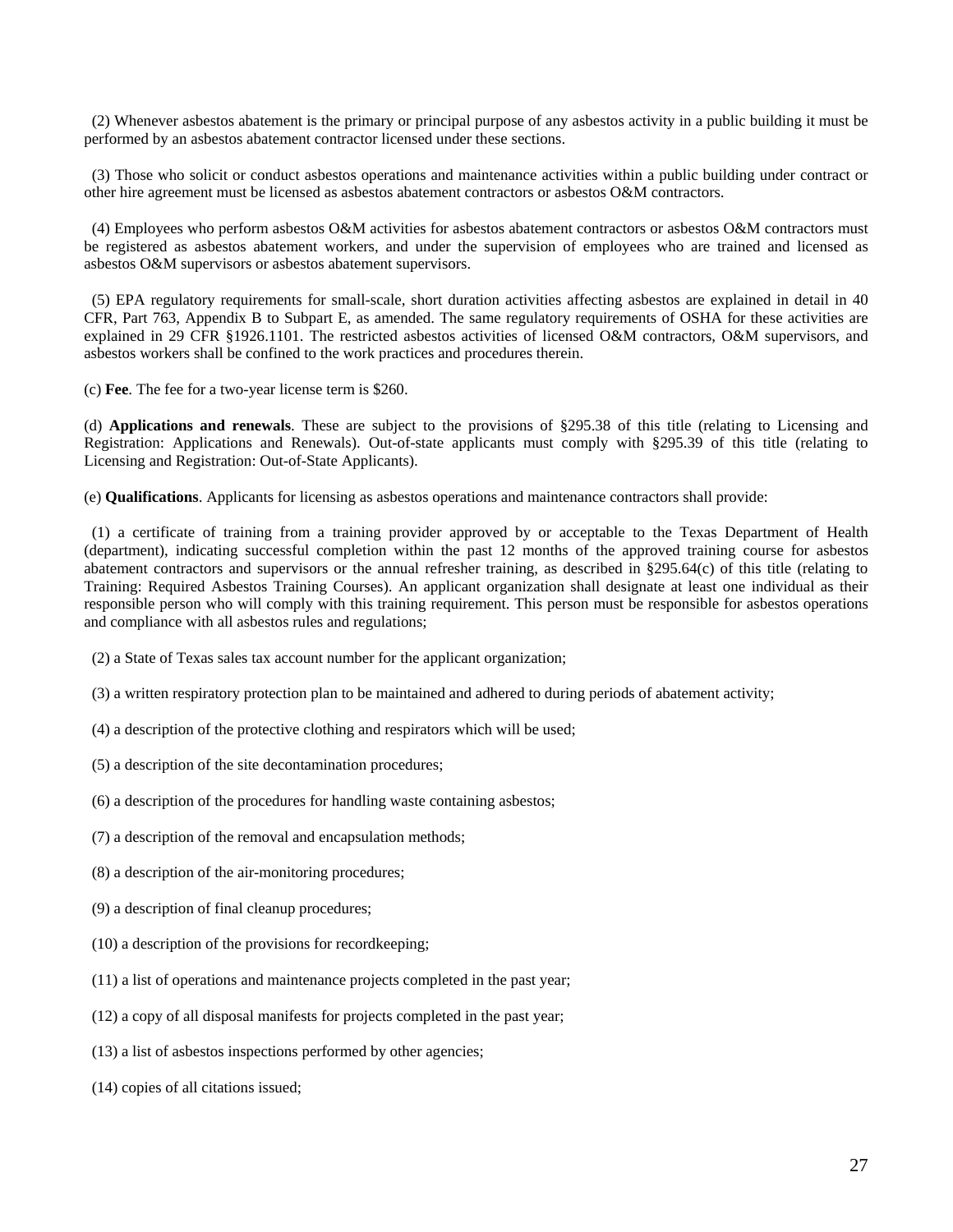(15) proof of successfully passing the department examination for asbestos abatement contractors and supervisors;

 (16) a copy of the wallet-size photo-identification card of the responsible person from the training course, as required from all trainers in Texas in accordance with §295.65(f)(2) of this title (relating to Training: Approval of Training Courses). Persons submitting out-of-state training certificates with their applications shall submit the necessary photo-identification they obtain when attending the mandatory course on Texas asbestos rules, as required in accordance with §295.64(h) of this title; and

 (17) a current one-inch by one-inch photograph of the face of the responsible person. The photograph submitted to the department for licensing purposes must have a white background.

(f) **Responsibilities**. O&M contractors who obtain restricted licenses shall be responsible for:

 (1) complying with standards of operation, as described in §295.58 of this title (relating to Operations: General Requirements) and §295.59 of this title (relating to Operations: Operations and Maintenance Requirements) and with the plans and specifications for the asbestos activity being performed;

 (2) complying with federal standards of operation, including EPA and OSHA regulations, which are adopted by reference, as follows:

 (A) OSHA regulations in 29 CFR, §1926.1101(g)(9), titled "Work Practices and Engineering Controls for Class III Asbestos Work"; or

 (B) EPA regulations in 40 CFR, Part 763, Subpart E, Appendix B, titled "Work Practices and Engineering Controls for Small-Scale, Short-Duration Operations, Maintenance and Repair (O&M) Activities Involving ACM";

 (3) employment of at least one licensed operations and maintenance (O&M) supervisor (restricted) to supervise or perform operations or maintenance activities. An individual licensed as an asbestos abatement supervisor may be substituted for the O&M supervisor. Employees who are registered asbestos abatement workers shall perform O&M activities only under the direct supervision of either category of supervisors named in this section;

 (4) complying with recordkeeping requirements, both the central office and work site locations, as described in §295.62 of this title (relating to Operations: Recordkeeping);

 (5) complying with the requirement to notify the department about impending abatement projects, changes requiring renotification, and emergency notification, as described in §295.61 of this title (relating to Operations: Notification);

 (6) complying with the requirement to supply and train employees who perform asbestos-related activities in the use of personal protection equipment, and to maintain the current training status of each employee according to §295.64 of this title (relating to Training: Required Asbestos Training Courses);

 (7) acquiring and maintaining in good working condition and free of asbestos contamination the necessary equipment for performing O&M activities, as prescribed by the department;

 (8) assisting department personnel in the discharge of their official duties to conduct inspections and investigations, as described in §295.68 of this title (relating to Licensing Operations: Inspection and Investigations); and

 (9) providing for the proper temporary storage and for the final disposal of waste asbestos, which must be disposed of within 30 days of project completion or when receiving container is full, whichever is sooner.

(g) **Prohibitions.** Asbestos O&M licensees shall not engage in any activity for which the primary purpose is asbestos abatement.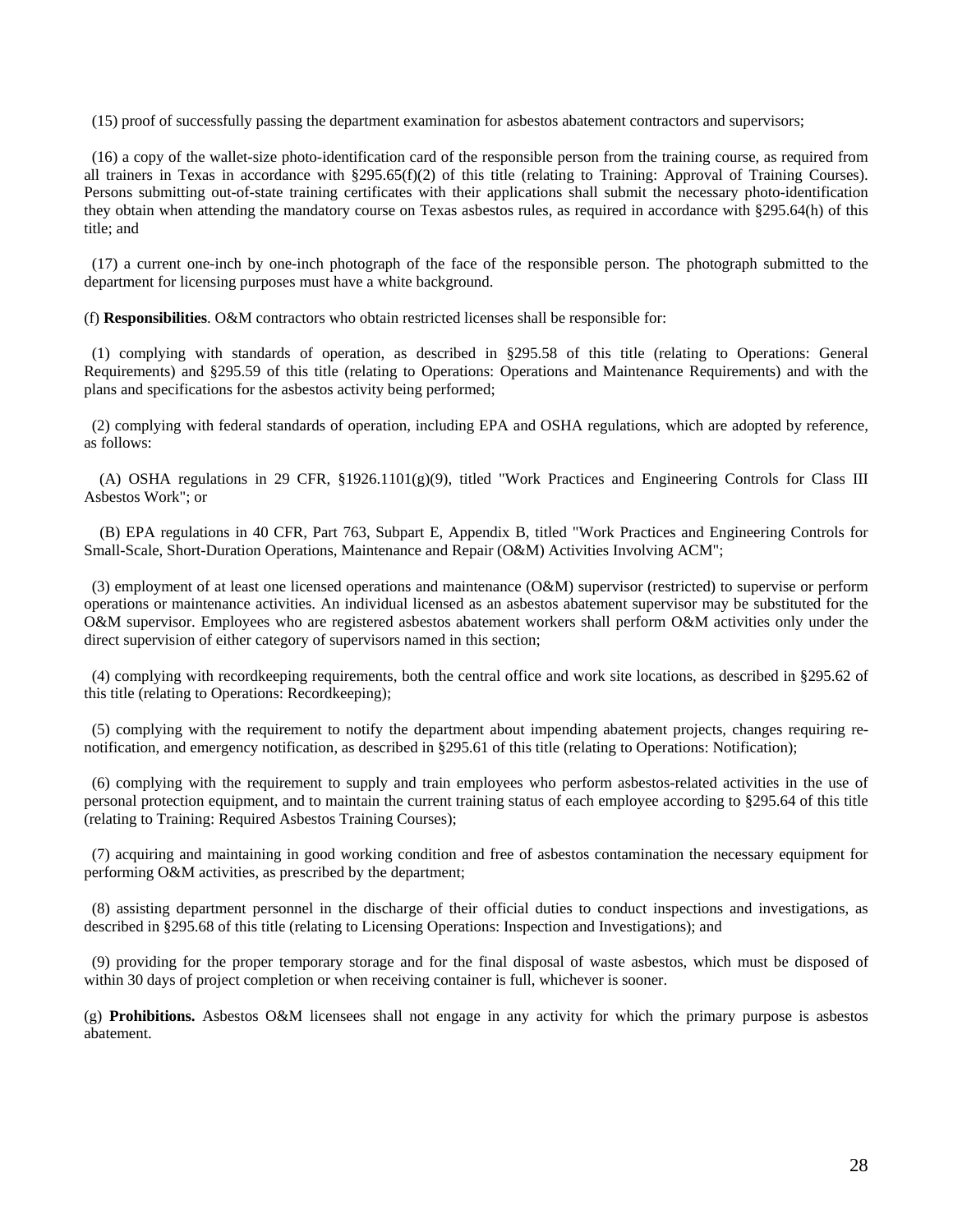#### **§295.44 LICENSURE: ASBESTOS OPERATIONS AND MAINTENANCE SUPERVISOR (RESTRICTED)**

 (a) **Licensing requirement**. Individuals employed by licensed operations and maintenance (O&M) or abatement contractors to directly supervise personnel and work practices limited to the conduct of O&M activities affecting asbestos-containing building materials (ACBM) shall be licensed as asbestos O&M supervisors (restricted).

(b) **Fee**. The fee for a two-year license term is \$225.

(c) **Applications and renewals**. Applications and renewals shall be submitted as required by §295.38 of this title (relating to Licensing and Registration: Applications and Renewals). Out-of-state applicants must comply with the applicable provision of §295.39 of this title (relating to Licensing and Registration: Out-of-State Applicants).

(d) **Qualifications**. The applicant for an O&M supervisor (restricted) license shall provide:

 (1) a certificate of training from a training provider approved by or acceptable to the Texas Department of Health (department) indicating successful completion within the past 12 months of the approved training course for abatement contractors and project supervisors, or the annual refresher training as described in §295.64(c) of this title (relating to Training: Required Asbestos Training Courses);

 (2) a physician's statement of the required physical examination submitted on the department "Physicians Written Statement" form only done within the past year as described in  $\S295.42(e)(2)$  of this title (relating to Registration: Asbestos Abatement Workers);

 (3) a copy of the wallet-size photo-identification card from the training course as required from all trainers in Texas in accordance with §295.65(f)(2) of this title (relating to Training: Approval of Training Courses). Persons submitting out-ofstate training certificates with their application may obtain the necessary photo-identification when attending the mandatory course on Texas asbestos rules, as required in accordance with §295.64(h) of this title;

 (4) a current one-inch by one-inch photograph of the face. The photograph submitted to the department for licensing purposes must have a white background; and

(5) proof of successfully passing the department examination, if required.

(e) **Responsibilities**. The asbestos O&M supervisor (restricted) shall:

 (1) comply with the Environmental Protection Agency (EPA) and Occupational Safety and Health Administration of the United States Department of Labor (OSHA) regulations for standards of small-scale, short-duration work practices which are adopted by reference in §295.33 of this title (relating to Adoption by Reference of Federal Standards);

 (2) comply with the additional work practices, as described in §295.59 of this title (relating to Operations: Operations and Maintenance Requirements);

 (3) maintain records at both the central office and work site locations, as described in §295.62 of this title (relating to Operations: Recordkeeping);

 (4) supply and maintain personal protection equipment, as specified by the department, and train employees who perform asbestos-related activities in the use of equipment, and to supervise their compliance;

 (5) comply with standards and practices for O&M activities as described in §295.59 of this title (relating to Operations: Operations and Maintenance (O&M) Requirements); and

 (6) cooperate with department personnel in the discharge of their official duties to conduct inspections and investigations, as described in §295.68 of this title (relating to Compliance: Inspections and Investigations).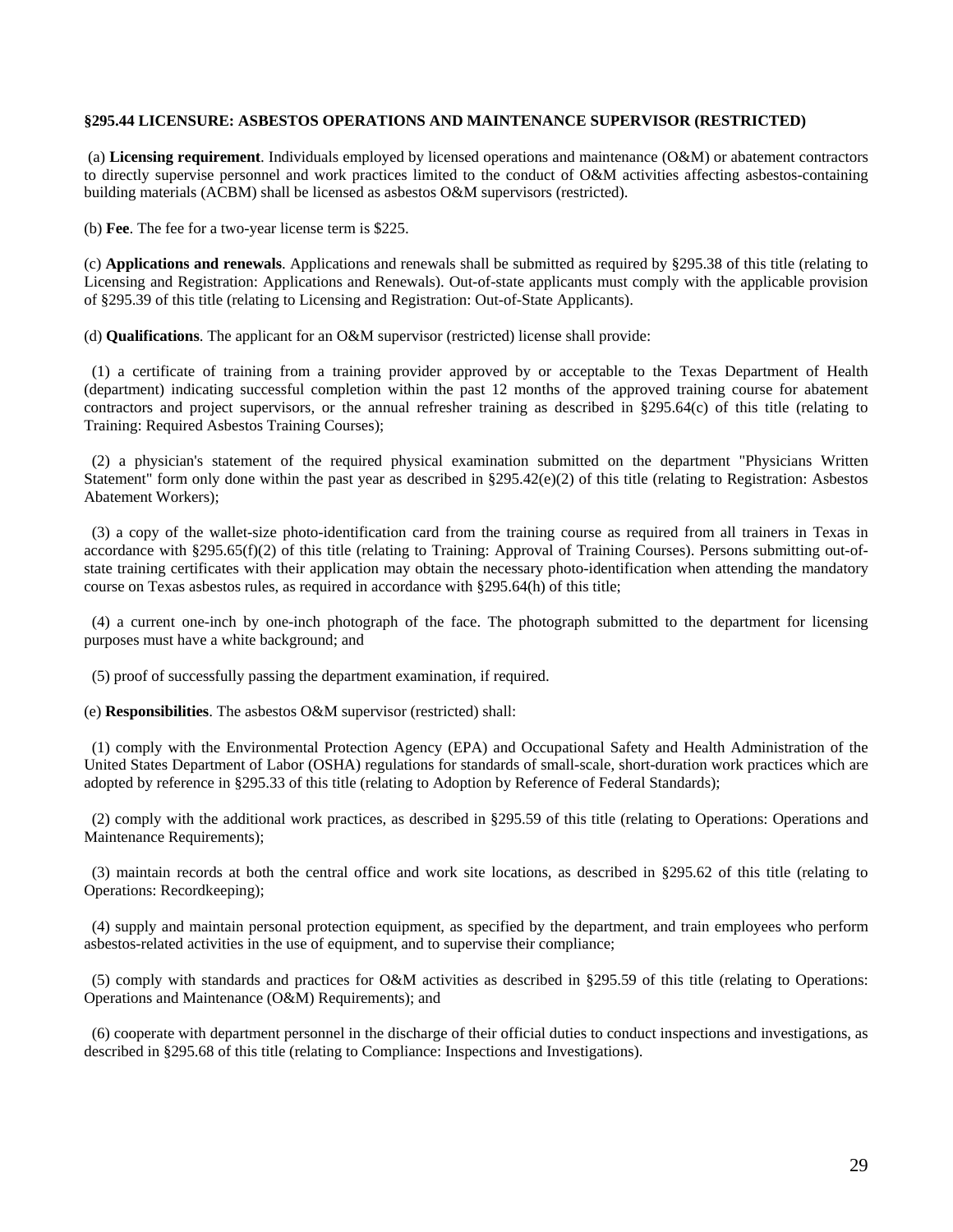#### (f) **Restrictions and prohibitions**. Licensing as an asbestos O&M supervisor is specifically restricted, as follows.

 (1) The licensee may be employed or retained only by a licensed O&M contractor or by a licensed asbestos abatement contractor to supervise O&M activities within public buildings, or to perform such work.

 (2) The licensee may also seek employment as an asbestos abatement worker but may not engage in any other asbestosrelated activity for which a license is required.

 (3) The licensee shall not supervise asbestos abatement projects, which are larger than small scale, short duration or which have the sole purpose of removing ACBM, or act as a contractor.

(4) The licensee shall not supervise any activity for which the primary purpose is asbestos abatement.

#### **§295.45 LICENSURE: ASBESTOS ABATEMENT CONTRACTOR**

(a) **Licensing requirement**. Persons must be licensed as asbestos abatement contractors in compliance with these sections to engage in asbestos abatement or removal in a public building. This requirement does not apply to the removal of asbestos samples taken during an inspection or survey by someone licensed to inspect.

(b) **Licensee authorization**. Asbestos abatement contractor licensees are specifically authorized to employ asbestos abatement supervisors and asbestos abatement workers who are currently licensed under these sections to carry out asbestos abatement or removal procedures. They may employ licensed operations and maintenance (O&M) supervisors for building O&M activities, or as workers. Licensees are cautioned to observe the prohibited acts in §295.37 of this title (relating to Licensing and Registration: Conflict of Interests).

(c) **Fee**. The fee for a two-year license term is \$1,070.

(d) **Applications and renewals**. Applications shall be submitted as required by §295.38 of this title (relating to Licensing and Registration: Applications and Renewals). Out-of-state applicants must comply with §295.39 of this title (relating to Licensing and Registration: Out-of-State Applicants).

(e) **Qualifications**. Applicants for licensing as asbestos abatement contractors shall provide:

 (1) a certificate of training from a training provider approved by or acceptable to the department, indicating successful completion within the past 12 months of the approved training course for asbestos abatement contractors and project supervisors or the continuing annual refresher training, as described in §295.64(c) of this title (relating to Training: Required Asbestos Training Courses). An applicant shall designate at least one individual for the purpose of complying with this training requirement. This individual must be responsible for asbestos operations and compliance with all asbestos rules and regulations;

 (2) if the applicant is situated outside the State of Texas, a certificate of authority issued by the Secretary of State, authorizing the corporation to do business in the state;

(3) a State of Texas sales tax account number for the applicant organization;

 (4) evidence of asbestos abatement liability insurance as required in §295.40 of this title (relating to Licensing and Registration: Insurance Requirements), in the amount of \$1 million, when doing work for hire;

(5) a written respiratory protection plan to be maintained and adhered to during periods of abatement activity;

- (6) a description of the protective clothing and respirators which will be used;
- (7) a description of the site decontamination procedures;
- (8) a description of the procedures for handling waste containing asbestos;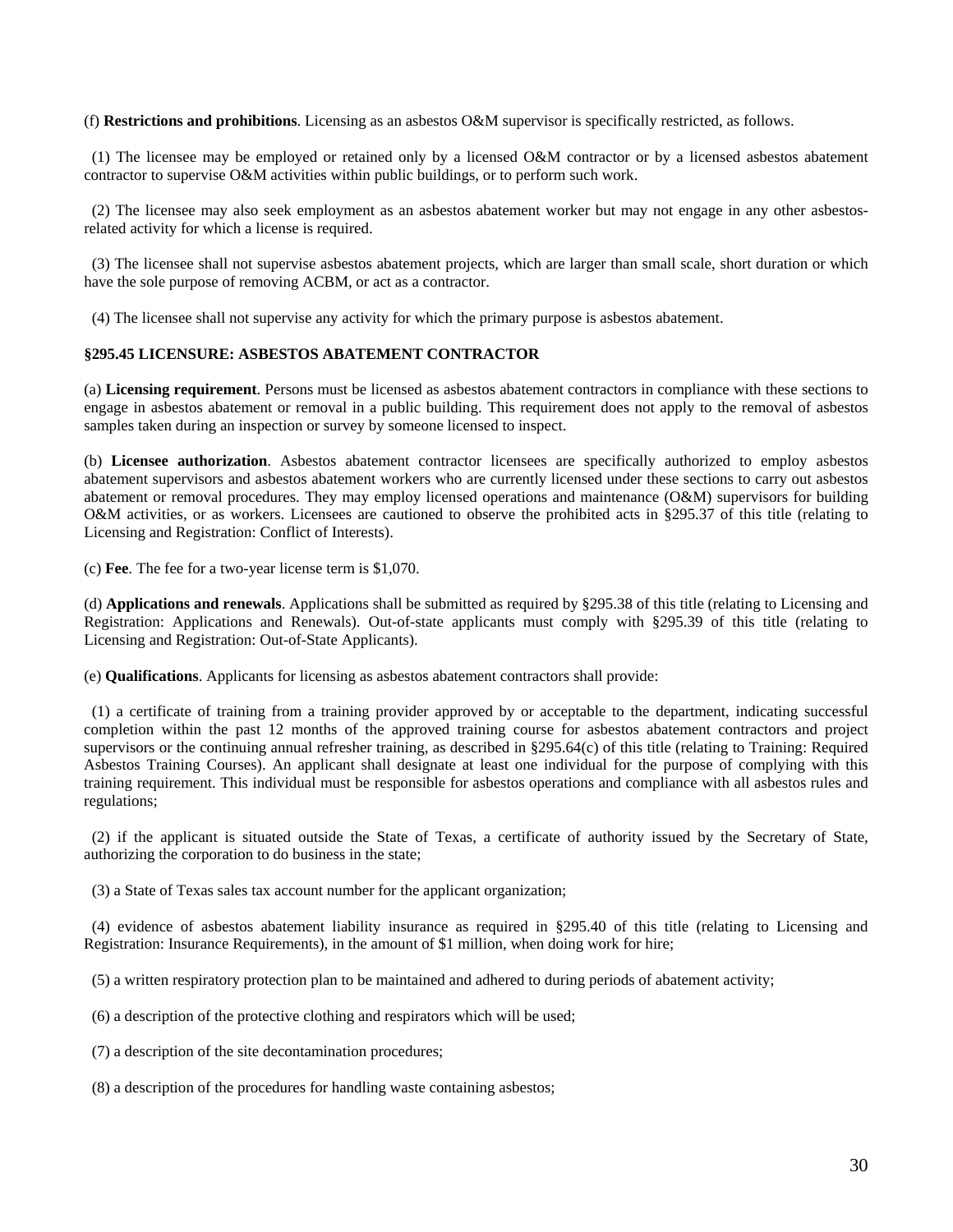(9) a description of the removal and encapsulation methods;

(10) a description of the air-monitoring procedures;

(11) a description of final cleanup procedures;

(12) a description of the provisions for recordkeeping;

(13) a list of abatement projects completed in the past year;

(14) a copy of all disposal manifests for projects completed in the past year;

(15) a list of asbestos inspections performed by other agencies;

(16) copies of all citations issued;

(17) proof of successfully passing the department examination for asbestos contractors, if required;

 (18) a copy of the wallet-size photo-identification card of the responsible person from the training course, as required from all trainers in Texas in accordance with §295.65(f)(2) of this title (relating to Training: Approval of Training Courses). Persons submitting out-of-state training certificates with their applications shall submit the necessary photo-identification they obtained when attending the mandatory course on Texas asbestos rules, as required in accordance with §295.64(h) of this title; and

 (19) a current one-inch by one-inch photograph of the face of the responsible person. The photograph submitted to the department for licensing purposes must have a white background.

(f) **Responsibilities**. The asbestos abatement contractor shall be responsible for:

 (1) standards of operation, including Environmental Protection Agency (EPA) and Occupational Safety and Health Administration of the United States Department of Labor (OSHA) regulations, referenced in §295.33 of this title (relating to Adoption by Reference of Federal Standards);

 (2) additional work practices, as described in §295.60 of this title (relating to Operations: Abatement Practices and Procedures);

 (3) recordkeeping requirements, at both central office and work site locations, as found in §295.62 of this title (relating to Operations: Recordkeeping);

 (4) required notification to the department about impending abatement projects, changes requiring re-notification, and emergency notifications, as described in §295.61 of this title (relating to Operations: Notifications);

 (5) the requirement to supply and train employees who perform asbestos-related activities in the use of personal protection equipment, and to supervise their compliance;

 (6) maintenance of the current training status of each employee, as described in §295.64 of this title (relating to Training: Required Asbestos Training Courses), and the annual physical examinations;

 (7) standards and practices for O&M activities, as conducted by a contractor, as described in §295.59 of this title (relating to Operations: Operations and Maintenance (O&M) Activities);

 (8) assisting department personnel in the discharge of their official duties to conduct inspections and investigations, as described in §295.68 of this title (relating to Compliance: Inspections and Investigations);

 (9) maintenance of liability insurance, as described in §295.40 of this title (relating to Licensing and Registration: Insurance Requirements);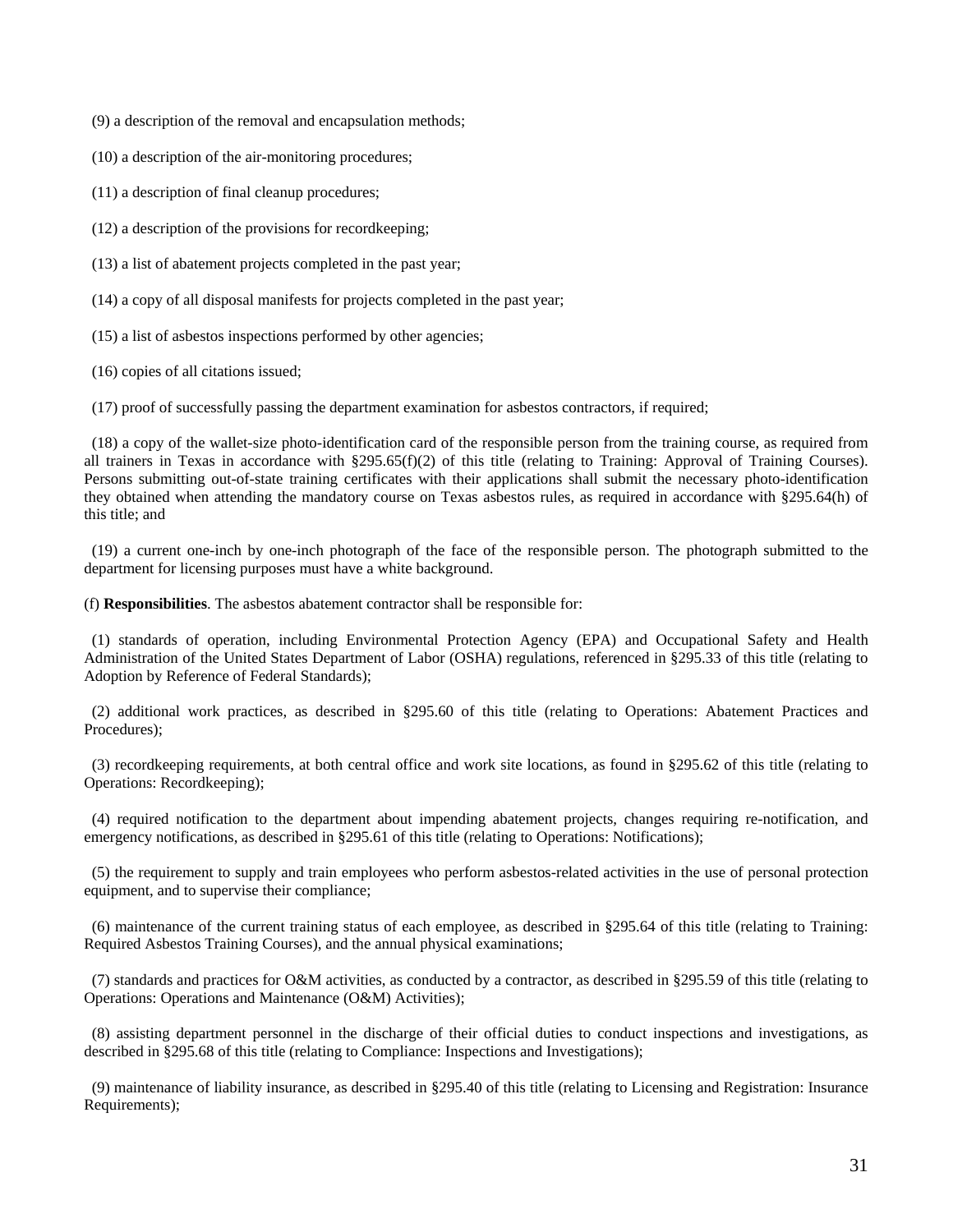(10) proof of workers' compensation insurance issued by a company licensed to do business in this state, and written in this state on a Texas form, or evidence of self-insurance, if workers' compensation insurance is required by the specifications or owner; see §295.34(b)(4) of this title; and

 (11) providing for the proper temporary storage and for the final disposal of waste asbestos within 30 days of project completion or when receiving container is full, whichever is sooner.

#### **§295.46 LICENSURE: ASBESTOS ABATEMENT SUPERVISOR**

 (a) **Licensing requirement**. An individual must be licensed as an asbestos abatement supervisor in compliance with these sections to engage in the supervision of an asbestos abatement project conducted in a public building.

(b) **Fee**. The fee for a two-year license term is \$645.

(c) **Applications and renewals**. Applications shall be submitted as required by §295.38 of this title (relating to Licensing and Registration: Applications and Renewals). Out-of-state applicants must comply with §295.39 of this title (relating to Licensing and Registration: Out-of-State Applicants).

(d) **Qualifications**. Applicants for licensing as asbestos abatement supervisors are required to provide:

 (1) written documentation of at least 90 days of verifiable work experience as a trained and registered worker performed within the past 24 months. Qualifying experience includes:

 (A) project site preparation and establishing the abatement containment for friable asbestos-containing building material (ACBM);

 (B) use of respirators and protective equipment, personal hygiene, decontamination procedures, interpretation of air sampling results, and methods to reduce airborne fiber levels;

(C) use of engineering controls, abatement work methods and practices, and final cleanup procedures;

(D) handling of waste asbestos as part of an abatement project;

(E) removal, enclosure, or encapsulation of asbestos;

 (F) work performed in an administrative capacity relating to asbestos abatement projects such as project manager, consultant, or designated person may be accepted as qualifying experience;

 (G) experience as an asbestos air monitoring technician, which includes personal air sampling, regulated-area airborne asbestos sampling, aggressive sampling for final cleanup, plus on-site project record keeping documenting daily operations, controlling entry and exit from the containment, etc., may be accepted as qualifying experience, subject to time-period limitations, minimum number of abatement projects (five), or work experience. No more than 30 days may be counted as qualifiable experience under this category;

(H) work performed as an asbestos abatement supervisor or worker licensed in another state; and

 (I) the burden of proof for all points of the qualifying experience is on the individual applicant. Applicants for abatement supervisor licenses must furnish contacts or sources that can fully verify the documented experience. Descriptions of abatement projects are not acceptable if the personal involvement of the applicant cannot be determined by the reviewer. If, in the opinion of the reviewing staff members, applicant experience cannot be properly and sufficiently verified, such experience must be rejected;

 (2) a certificate of training from a training provider approved by or acceptable to the Texas Department of Health (department) indicating successful completion within the past 12 months of the approved course for abatement contractors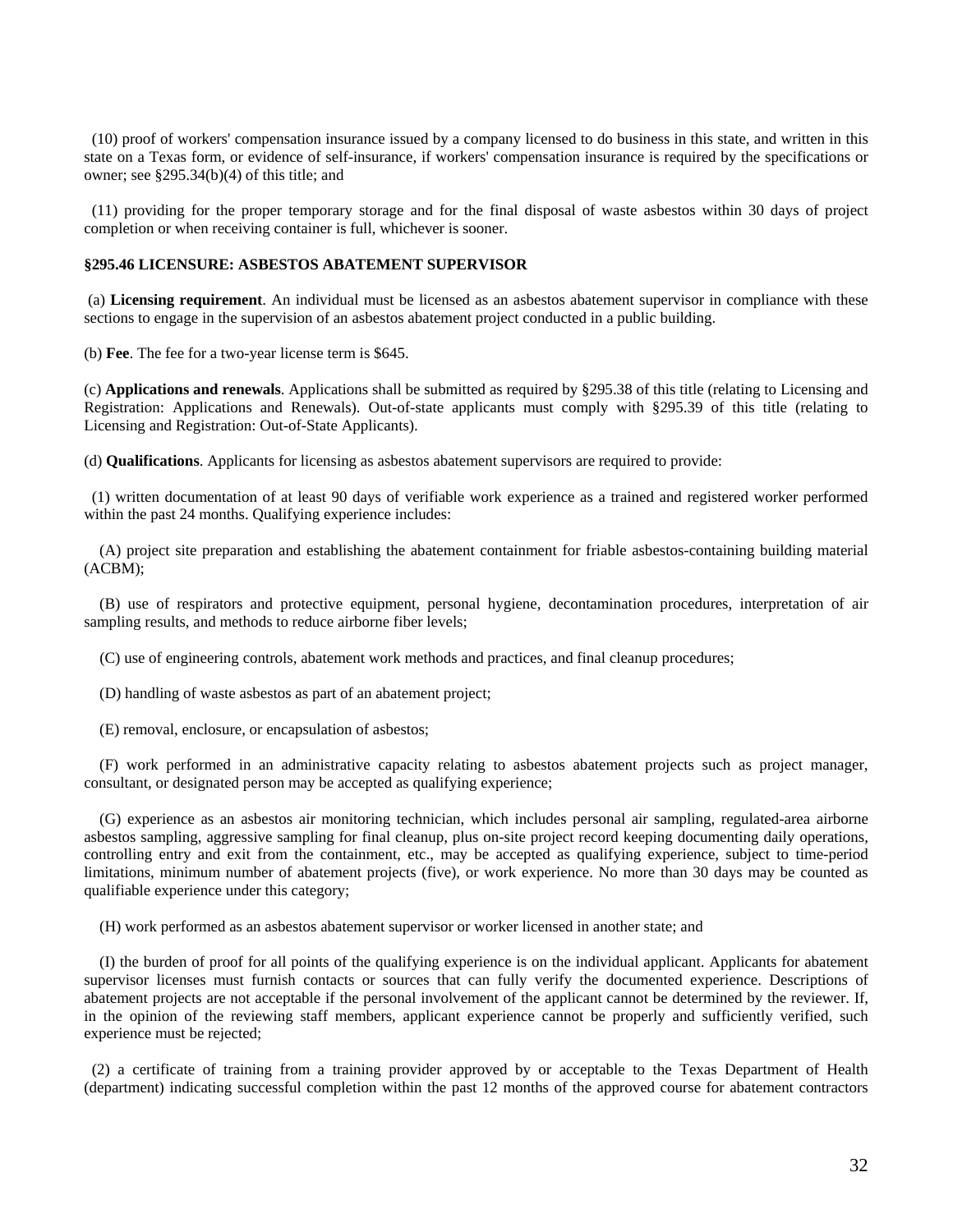and supervisors, or the current annual refresher training, as described in §295.64(c) of this title (relating to Training: Required Asbestos Training Courses);

 (3) a physician's statement of the required physical examination done within the past year as described in §295.42(e)(2) of this title (relating to Registration: Asbestos Abatement Workers) and submitted on the department "Physician's Written Statement" form only;

 (4) a copy of the wallet-size photo-identification card from the training course as required from all trainers in Texas in accordance with §295.65(f)(2) of this title (relating to Training: Approval of Training Courses). Persons submitting out-ofstate training certificates with their applications may obtain the necessary photo-identification when attending the mandatory course on Texas asbestos rules, as required in accordance with §295.64(h) of this title;

 (5) a current one-inch by one-inch photograph of the face. The photograph submitted to the department for licensing purposes must have a white background; and

(6) proof of successfully passing the department examination for asbestos contractors and supervisors, if required.

(e) **Responsibilities**. The asbestos abatement supervisor shall:

 (1) comply with standards of operation, including Environmental Protection Agency (EPA) and Occupational Safety and Health Administration of the United States Department of Labor (OSHA) regulations, which have been adopted by reference in §295.33 of this title (relating to Adoption by Reference of Federal Standards);

 (2) comply with additional work practices, as described in §295.60 of this title (relating to Operations: Abatement Practices and Procedures);

 (3) maintain records at both the central office and the work site locations, as described in §295.62 of this title (relating to Operations: Recordkeeping);

 (4) supply personal protection equipment and train employees who perform asbestos-related activities in the use of equipment, and to supervise their compliance;

 (5) comply with standards and practices for O&M activities, as conducted for hire, according to §295.59 of this title (relating to Operations: Operations and Maintenance (O&M) Activities); and

 (6) cooperate with department personnel in the discharge of their official duties to conduct inspections and investigations, as described in §295.68 of this title (relating to Compliance: Inspection and Investigations).

(f) **Other duties**. Abatement supervisors may also assume the duties of asbestos abatement workers or perform O&M activities affecting asbestos materials.

#### **§295.47 LICENSURE: INDIVIDUAL ASBESTOS CONSULTANT**

(a) **Licensing requirements**. An individual must be licensed as an asbestos consultant to design asbestos abatement projects. A company employing an individual asbestos consultant may not hire an inspector, project manager, air monitoring technician, or another individual asbestos consultant without obtaining an asbestos consultant agency license.

 (1) Asbestos abatement project design includes the survey of public buildings for asbestos-containing building material (ACBM); the evaluation and selection of appropriate asbestos abatement methods; project layout; the preparation of plans, specifications and contract documents; and the review of environmental controls, abatement procedures and personal protection equipment to be employed at any time during the asbestos abatement activity, from the start through the completion dates of the project. A consultant may be hired by a building owner or the owner's agent to perform asbestos project management. If performing asbestos project management, the consultant is responsible to ensure proper procedures are used from the time of arrival of the abatement contractor on site through the completion of the removal of the containment and the departure of the contractor from the project site. Alternative control methods as referred to in 29 CFR  $§1926.1101(g)(6)$ , such as dry removal or no negative air, shall be reviewed and certified in writing as at least as protective of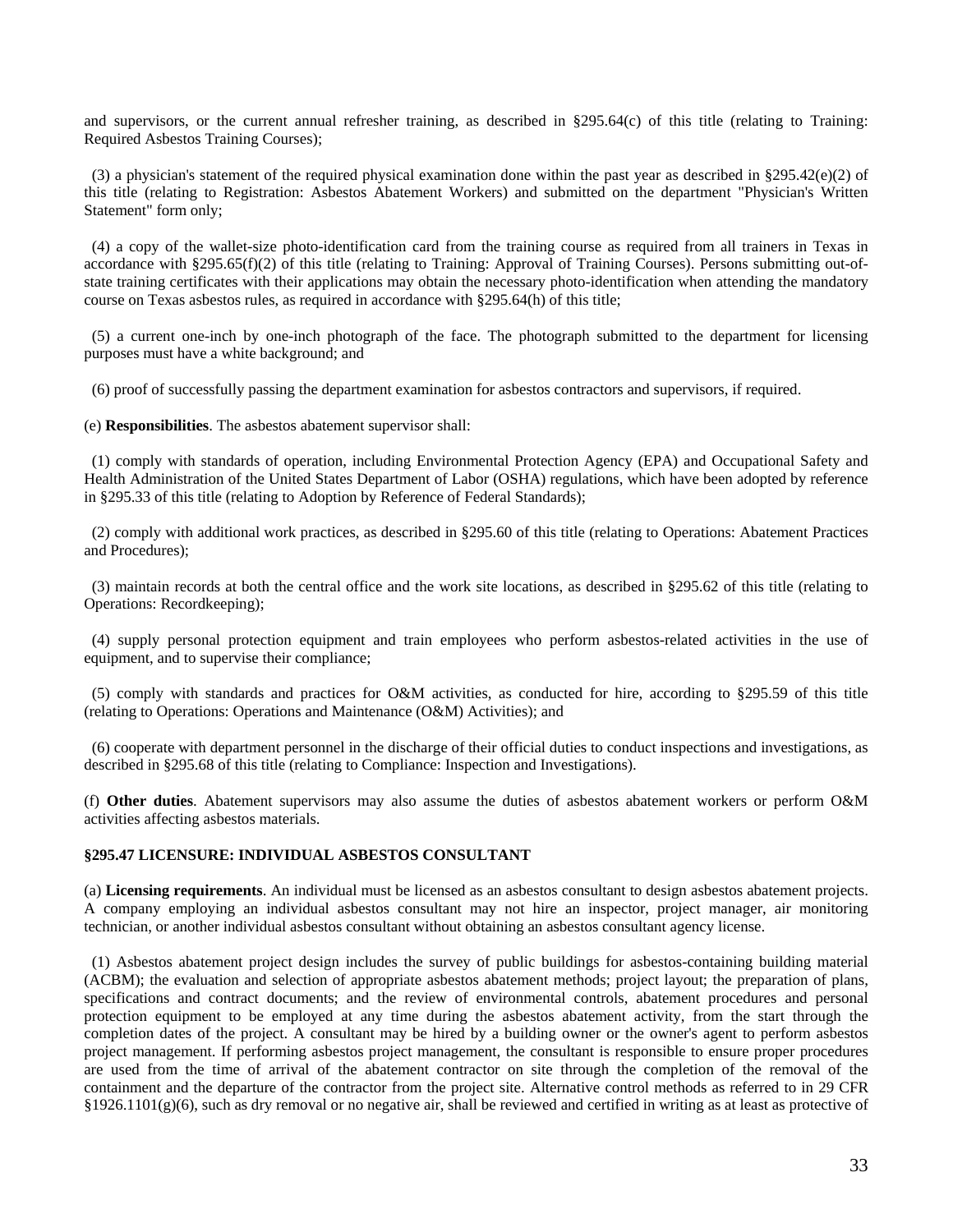the public health as the standard method described in §296.60 by a Certified Industrial Hygienist (CIH) or a Professional Engineer (PE) licensed in Texas and shall be approved in writing by the Chief of the Asbestos Programs Branch, Toxic Substances Control Division, prior to the start of abatement. The department will respond within 30 days of the department receiving the alternative control method with approval, notification of deficiencies, or denial.

 (2) If an asbestos abatement project includes alterations to a building's structure, its electrical, mechanical, safety systems, or their components, a licensed individual consultant in conjunction with or who is a licensed Professional Engineer (PE) in Texas must prepare the appropriate plans and specifications as required by the Texas Engineering Practice Act, Article 3271a and the rules of the Texas State Board for Registration for Professional Engineers in addition to the requirement of paragraph (1) of this subsection.

(b) **Scope: Individual licenses**. In addition to the design of asbestos abatement projects, individual asbestos consultants are licensed to provide:

(1) asbestos surveys and assessment of the condition of ACBM;

 (2) asbestos management planning, including response actions, instructions, and periodic surveillance recommendations for the control of asbestos and the conduct of operations and maintenance (O&M) programs;

(3) the collection of bulk material samples, airborne substance samples, and the planning of sampling strategies;

 (4) owner-representative services for asbestos abatement projects or O&M programs, including air monitoring and project management;

 (5) consultation regarding compliance with various regulations and standards, recommending abatement options, and preparations for asbestos abatement projects, specifically including technical specifications and contract documents; and

 (6) the selection, fit testing, and appropriate use of personal protection equipment, and the development of engineering controls for asbestos-related activities.

(c) **Fees**. The fee for a two-year license term is \$645.

(d) **Applications and renewals**. Applications shall be submitted as required by §295.38 of this title (relating to Licensing and Registration: Applications and Renewals). Out-of-state applicants must comply with §295.39 of this title (relating to Licensing and Registration: Out-of-State Applicants).

(e) **Eligibility for licensing**. Verifiable evidence of current eligibility must be submitted with all applications for licensing as an individual asbestos consultant, which includes any one of the following:

(1) current registration in the State of Texas as an architect or professional engineer; or

 (2) current highest full-qualification memberships in a national professional organization devoted to technical proficiency in environmental or occupational health protection, which includes:

(A) a published code of ethics;

(B) administration by an active board of directors; and

 (C) admission requirements that specify college courses and other training, a bachelor's or higher degree, at least three years' experience in specified fields, and a qualification examination (examples include the American Academy of Industrial Hygiene and the Board of Certified Safety Professionals); or

 (3) possession of a bachelor's degree in architecture, engineering, physical or natural science from an accredited four-year college or university, and including four years' experience in areas affecting environmental or occupational health matters.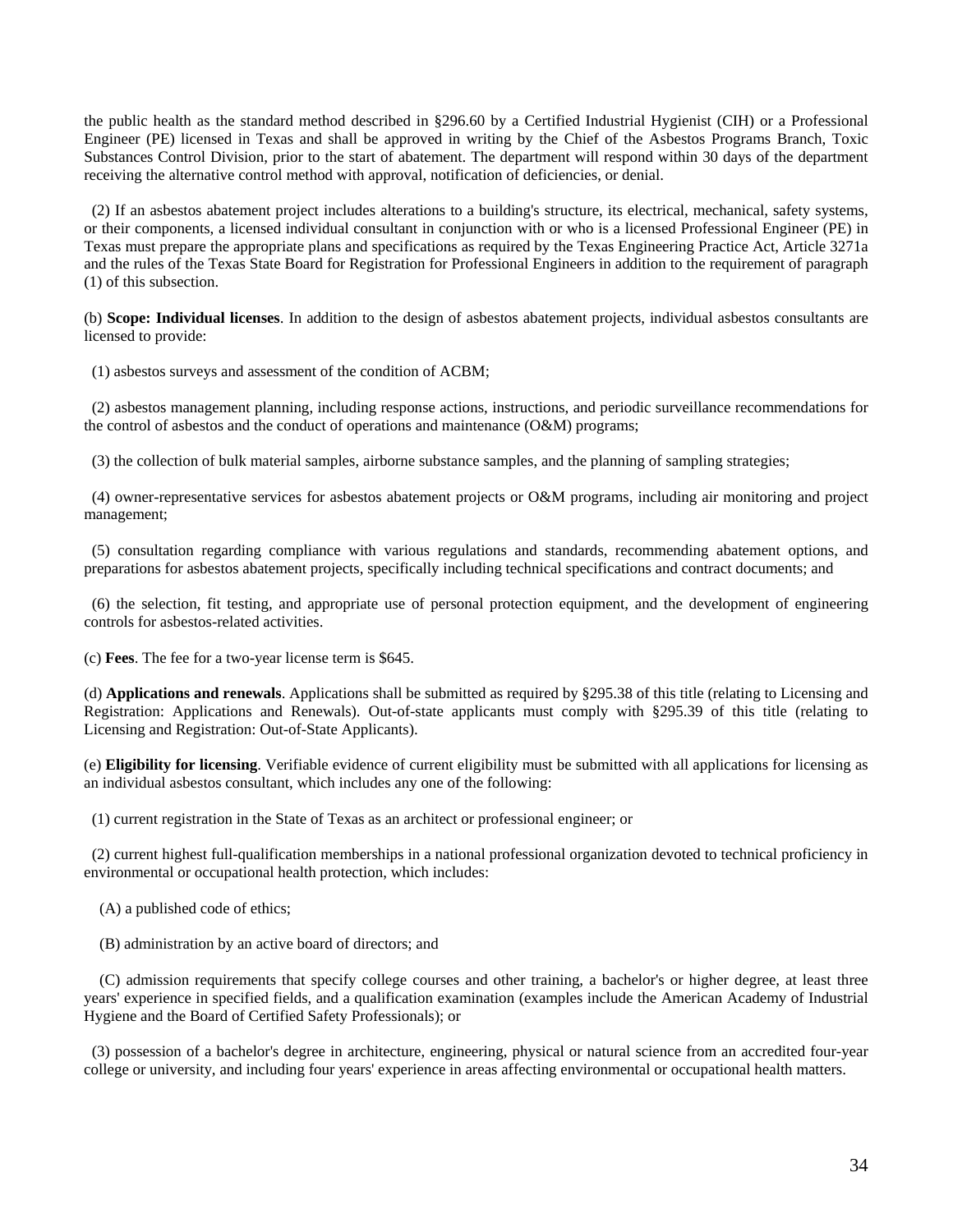(f) **Qualifications**. To qualify as an individual asbestos consultant, individuals shall provide:

 (1) verifiable documentation of their asbestos-related activity in conjunction with at least six asbestos abatement projects covering a period of at least a year within the past seven years. All asbestos work must be documented as having been performed under the applicable licensed or accredited rules or regulations;

(2) a physician's statement of the required physical examination done within the past year as described in  $\S 295.42(e)(2)$  of this title (relating to Registration: Asbestos Abatement Workers) and submitted on the Texas Department of Health (department) "Physician's Written Statement" form only;

 (3) proof of having successfully completed the following training courses or the necessary annual refresher training within the past 12 months at an approved training facility:

 (A) the approved training course for abatement project designers, or the current annual refresher, according to §295.64(b) of this title (relating to Training: Required Asbestos Training Courses);

 (B) a modified three-day training course in sampling techniques and use of monitoring equipment, as required for air monitoring technician, or the current annual refresher training according to  $\S295.64(g)$  of this title (relating to Training: Required Asbestos Training Courses). The initial course is not required of certified industrial hygienists; however, the refresher is required for license renewal or any subsequent reapplication for this license; and

 (C) training in asbestos surveys, as required for both licensed asbestos building inspectors and management planners, or the current annual refresher, according to §295.64(e) and (f) of this title (relating to Training: Required Asbestos Training Courses).

 (4) a copy of the wallet-size photo-identification card from the training course as required from all trainers in Texas in accordance with §295.65(f)(2) of this title (relating to Training: Approval of Training Courses). Persons submitting out-ofstate training certificates with their applications may obtain the necessary photo-identification when attending the mandatory course on Texas Asbestos rules, as required in accordance with §295.64(h) of this title (relating to Training: Required Asbestos Training Courses);

 (5) a current one-inch by one-inch photograph of the face. The photograph submitted to the department for licensing purposes must have a white background; and

(6) proof of successfully passing the department examination for consultant/project designer, if required.

(g) **Insurance**. A licensed individual asbestos consultant performing work for hire must obtain professional liability coverage in the amount of \$1 million for errors and omissions, or be covered under the consultant's employer's policy, as specified in §295.40 of this title (relating to Licensing and Registration: Insurance Requirements).

(h) **Responsibilities**. The responsibilities of licensed asbestos consultants shall include the following:

 (1) preserve public health and diminish or eliminate hazards or potential hazards caused by the presence of ACBM in public buildings;

 (2) provide professional services to the building owner or management concerning asbestos building surveys, assessment of conditions of materials, planned operations and maintenance, compliance with work practices and standards;

 (3) evaluate possible asbestos abatement projects and prepare plans, specifications, schedules, and contract options for abatement projects;

 (4) represent the interests of the building owner during the conduct of an asbestos abatement project, including consultation with the abatement contractor personnel, requiring compliance with regulations and specifications, requiring remedy of infractions, providing monitoring services, maintaining progress records and photographs as necessary, waste disposal, designating in writing a project manager and specifying the manager's responsibilities and authority, and providing written assurance to the building owner or operator of the final clearance of the project; and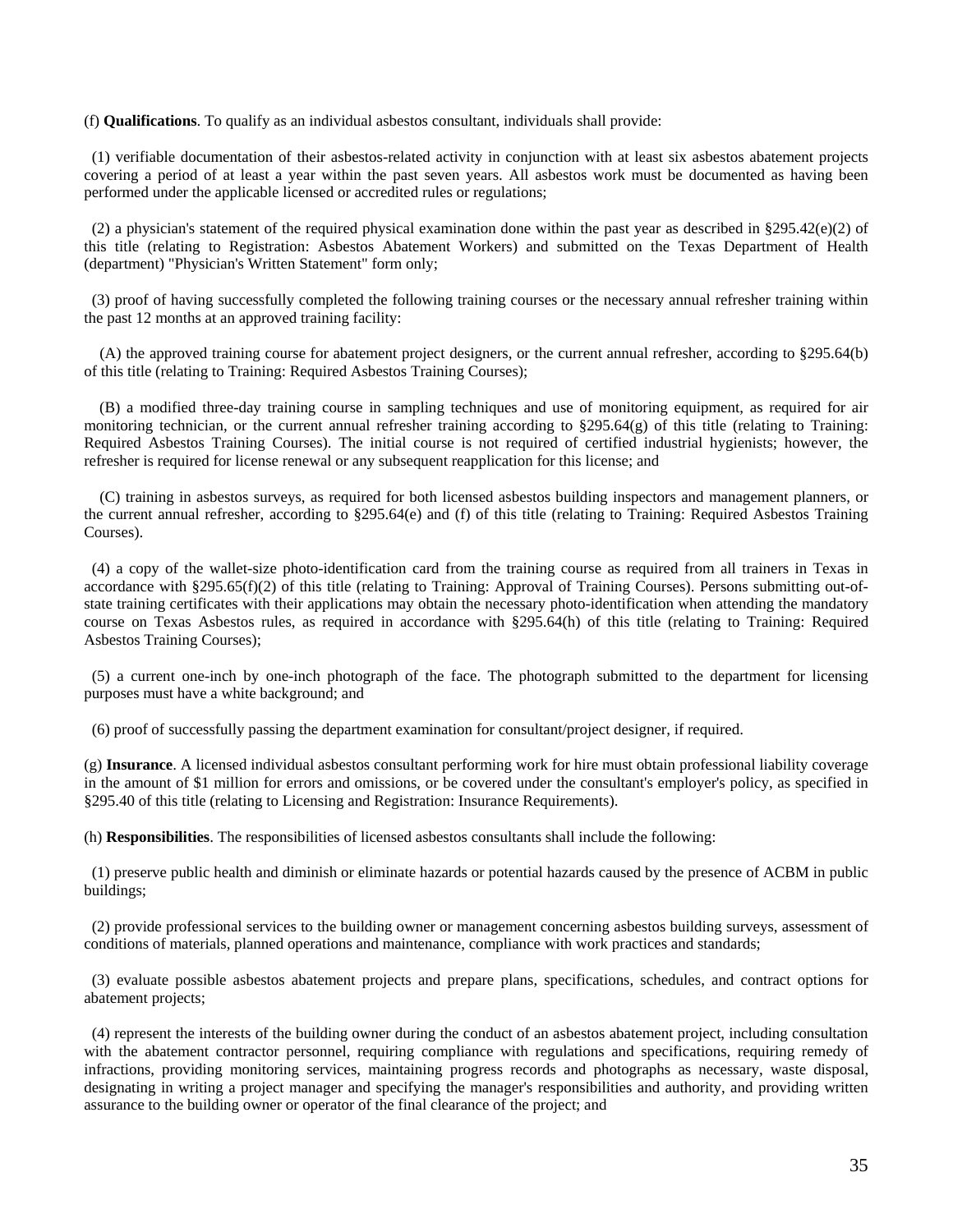(5) advise on the selection and use of appropriate personal protective equipment for all asbestos-related activities.

(i) **Signature authority**. All asbestos abatement plans and specifications must be signed on every page that addresses the scope of work and all drawings related to the abatement work. The cover page shall also include the consultant's signature, license number and license expiration date. The plans and specifications bearing the consultant's original signature shall be provided to the building owner prior to the start of the asbestos abatement. Plans and specifications that are used by another consultant, or consultant agency, to monitor a project, shall be reviewed, deletions and/or additions made, and signed in the same manner, indicating acknowledgment of their adequacy and the assumption for the responsibility related to the content contained therein.

# **§295.48 LICENSURE: ASBESTOS CONSULTANT AGENCY**

(a) **Scope**: Asbestos consultant agency licenses. A company, employing an individual asbestos consultant and one or more additional asbestos consultants, inspectors, project managers, or air monitor technicians must be licensed as an asbestos consultant agency. Consultant organizations desiring to be licensed as asbestos consultant agencies shall designate one or more individuals licensed as asbestos consultants as their responsible persons, who shall be either principals or employees, and who shall have responsibility for the organization's asbestos activity.

(b) **Authorization and conditions**. A licensed asbestos consultant agency is specifically authorized to employ asbestos consultants, asbestos project managers, asbestos inspectors and management planners, and air monitoring technicians who are currently licensed under these rules to assist in the conduct and fulfillment of the agency's asbestos consultation activity, as necessary. As a condition of licensure, an asbestos consultant agency must notify the department in writing of the addition or deletion of the designated individual asbestos consultant within 10 days of any changes.

(c) **Fee**. The fee for a two-year license term is \$430.

(d) **Applications and renewals**. Applications and renewals shall be submitted as required by §295.38 of this title (relating to Licensing and Registration: Applications and Renewals). Out-of-state applicants must comply with §295.39 of this title (relating to Licensing and Registration: Out-of-State Applicants).

(e) **Qualifications**. Applicants for licensing as an asbestos consultant agency shall submit as applicable:

 (1) professional liability insurance coverage for errors and omissions in the amount of \$1 million to cover the asbestos consultants and inspectors in its employ; and

 (2) if the applicant is situated outside the State of Texas, a certificate of authority issued by the Texas Secretary of State, authorizing the corporation to do business in the state.

(f) **Responsibilities**. A licensed asbestos consultant agency shall be responsible for:

(1) employing generally accepted principles and practices in designing asbestos abatement projects;

 (2) monitoring and observing asbestos abatement projects for general compliance with the contract documents, specifications, and relevant regulations;

(3) reviewing asbestos disposal documentation to account for and confirm adequate waste disposal; and

 (4) complying with the responsibilities for the individual license as listed in §295.47(h) of this title (relating to Licensure: Individual Asbestos Consultant).

# **§295.49 LICENSURE: ASBESTOS PROJECT MANAGER**

(a) **Licensing**. An individual must be licensed as an asbestos project manager and must be employed by a licensed asbestos consultant agency to perform in the capacity of the owner's representative to evaluate the quality of the work being performed during an asbestos abatement project. The asbestos project manager may: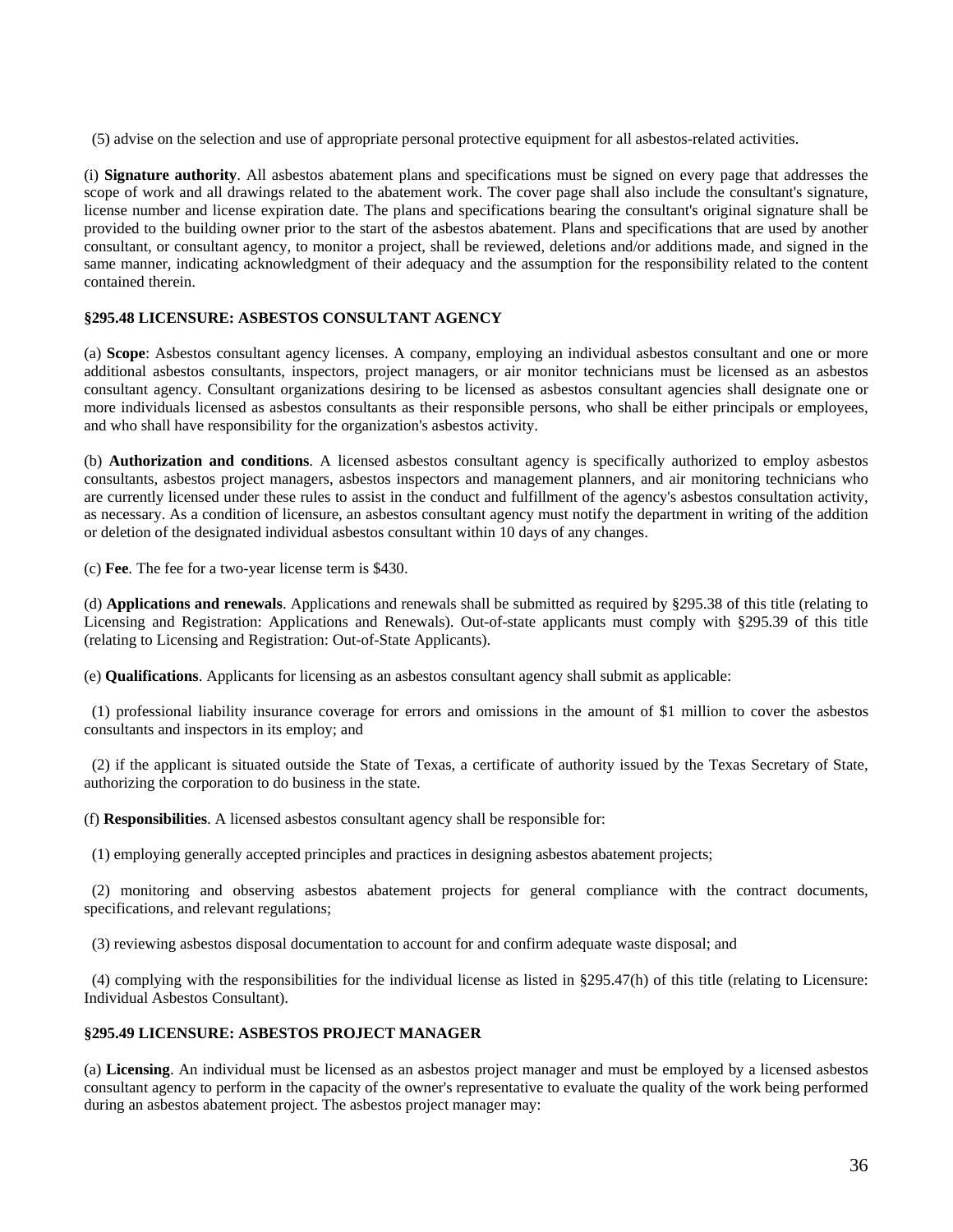(1) monitor the project to document the standards designed to protect project personnel and building occupants, and the adequacy of controls;

(2) observe that contractual requirements are being met by the abatement contractor; and

 (3) consult with contractors on behalf of their clients on the selection and use of appropriate personal protective equipment related to the asbestos abatement activities.

(b) **Fee**. The fee for a two-year license term is \$320.

(c) **Applications and renewals**. Applications shall be submitted as required by §295.38 of this title (relating to Licensing and Registrations: Applications and Renewals). Out-of-state applicants must comply with §295.39 of this title (relating to Licensing and Registration: Out-of-State Applicants).

(d) **Qualifications**. To qualify for a license, an applicant must provide:

(1) a high school diploma or a GED certificate;

 (2) a certificate of training from a training provider approved by or acceptable to the department indicating successful completion within the past 12 months of the approved course for abatement contractors and project supervisors or the annual refresher training as described in §295.64 of this title (relating to Training: Required Asbestos Training Courses);

(3) a physician's statement of the required physical examination done within the past year as described in  $\S 295.42(e)(2)$  of this title (relating to Registration: Asbestos Abatement Workers) and submitted on the Texas Department of Health (department's) "Physician's Written Statement" form only;

 (4) a copy of the wallet-size photo-identification card from the training course as required from all trainers in Texas in accordance with §295.65(f)(2) of this title (relating to Training: Approval of Training Courses). Persons submitting out-ofstate training certificates with their applications may obtain the necessary photo-identification when attending the mandatory course on Texas asbestos rules, as required in accordance with §295.64(h) of this title;

 (5) a current one-inch by one-inch photograph of the face. The photograph submitted to the department for licensing purposes must have a white background; and

(6) proof of successfully passing the department examination for asbestos abatement contractors and project supervisors.

(e) **Responsibilities**. To verify these sections are complied with, it is required that the project manager be on the project site when abatement activities are being performed. Those responsibilities and duties that shall be assumed by the asbestos project manager include observance and monitoring of compliance with:

(1) licensing standards of operation, as described in §295.58 of this title (relating to Operations: General Requirements);

 (2) standards of operation including EPA and OSHA regulations adopted by reference in §295.33 of this title (relating to Adoption by Reference of Federal Standards);

 (3) additional work practices, as described in §295.60 of this title (relating to Operations: Abatement Practices and Procedures);

 (4) standards covering maintenance of records at both the department central office and work site locations, as described in §295.62 of this title (relating to Operations: Recordkeeping);

 (5) standards and practices for operations and maintenance activities, according to §295.59 of this title (relating to Operations: Operations and Maintenance (O&M) Activities); and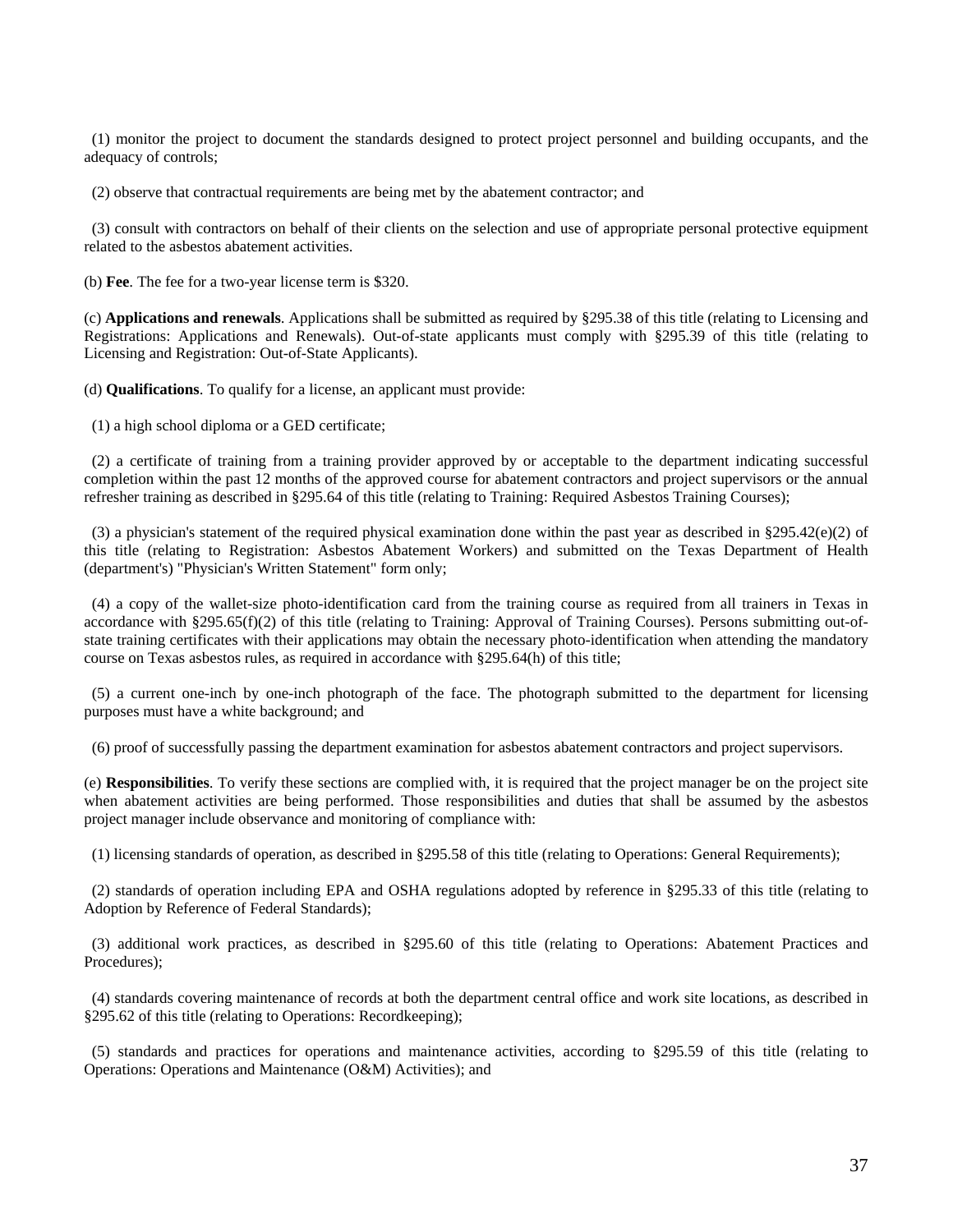(6) assisting department personnel in the discharge of their official duties to conduct inspections and investigations, as described in §295.68 of this title (relating to Compliance: Inspections and Investigations).

### **§295.50 LICENSURE: ASBESTOS INSPECTOR**

(a) **Licensing**. An individual must be licensed as an asbestos inspector to conduct asbestos surveys in public buildings. To perform surveys, an asbestos inspector must be employed by a licensed asbestos consultant agency or licensed asbestos management planner agency. The scope of duties include the collection of bulk samples of suspected asbestos-containing building material (ACBM); determining the location and condition of ACBM and suspect ACBM in a public building; and documenting inspection results. This license is not required for a licensed management planner; however, the management planner must provide documentation of completion of the inspectors course or refresher when renewing a management planner license.

(b) **Fee**. The fee for a two-year license term is \$130.

(c) **Applications and renewals**. Applications shall be submitted as required by §295.38 of this title (relating to Licensing and Registration: Applications and Renewals). Out-of-state applicants must comply with §295.39 of this title (relating to Licensing and Registration: Out-of-State Applicants).

(d) **Qualifications**. To qualify for a license, an applicant must provide:

(1) a high school diploma or GED certificate;

 (2) a certificate of training from a training provider approved by or acceptable to the department indicating successful completion of approved three-day training course for asbestos inspectors or the annual refresher training as described in §295.64 of this title (relating to Training: Required Asbestos Training Courses);

 (3) a physician's statement of the required physical examination done within the past year as described in §295.42(e)(2) of this title (relating to Registration: Asbestos Abatement Workers) and submitted on the department's "Physician's Written Statement" form only;

 (4) proof of work experience includes participation in at least five asbestos surveys performed under the direct supervision of a licensed management planner, licensed asbestos inspector, or licensed asbestos consultant;

 (5) a copy of the wallet-size photo-identification card from the training course as required from all trainers in Texas in accordance with §295.65(f)(2) of this title (relating to Training: Approval of Training Courses). Persons submitting out-ofstate training certificates with their applications may obtain the necessary photo-identification when attending the mandatory course on Texas asbestos rules, as required in accordance with §295.64(h) of this title;

 (6) a current one-inch by one-inch photograph of the face. The photograph submitted to the department for licensing purposes must have a white background; and

(7) proof of successfully passing the department examination for asbestos inspector, if required.

(e) **Responsibilities**. The asbestos inspector shall:

(1) comply with standards of operation, as described in §295.58 of this title (relating to Operations: General Requirements);

 (2) comply with guidelines for sampling schemes as presented in training course materials, or as required by consultant or management planner; and

 (3) cooperate with department personnel in the discharge of their official duties to conduct inspections and investigations, as described in §295.68 of this title (relating to Compliance: Inspections and Investigations).

(f) **Signature**. All asbestos building surveys or inspections must be signed by the licensed inspectors performing the inspections and the consultant or management planner.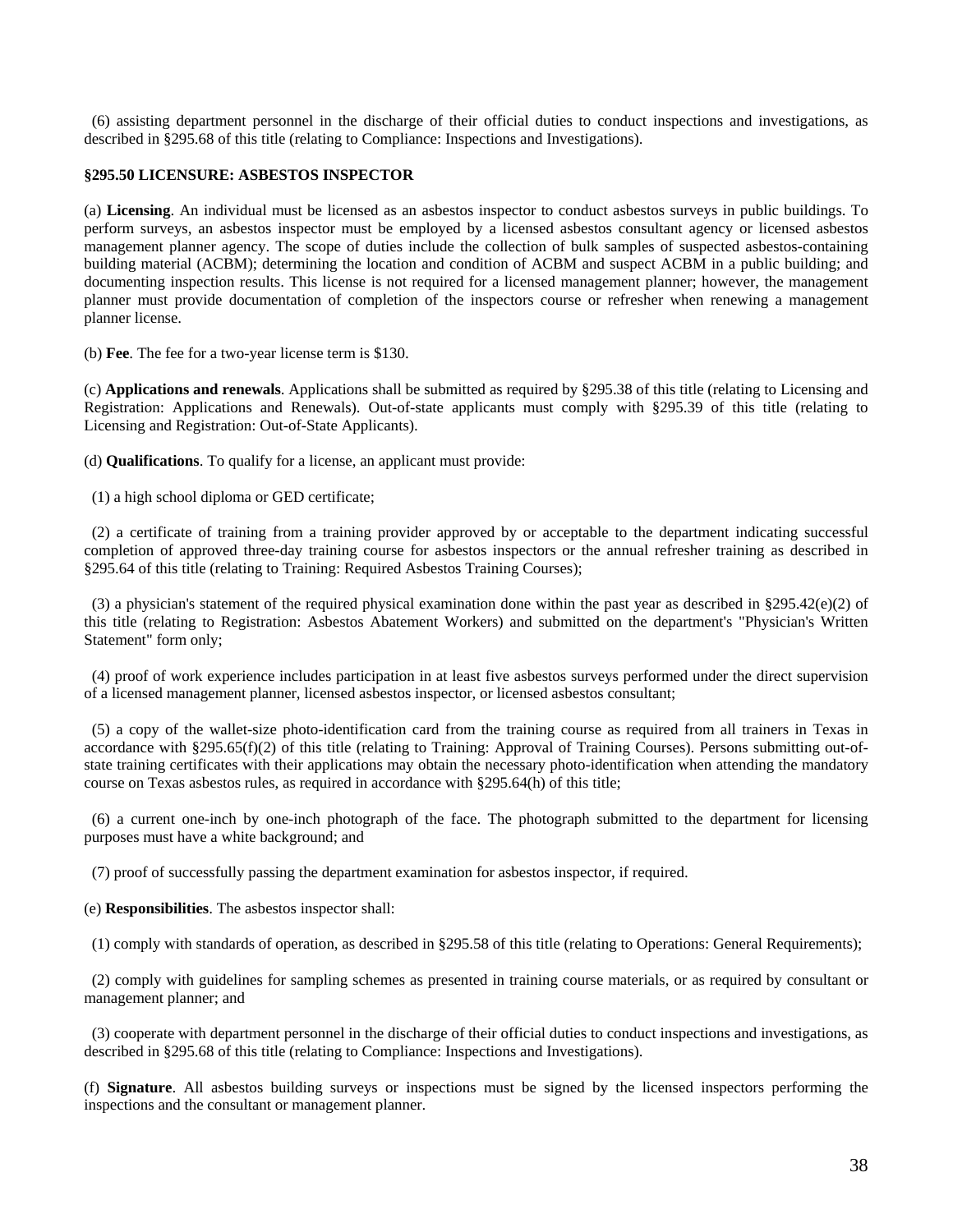### **§295.51 LICENSURE: ASBESTOS MANAGEMENT PLANNER**

(a) **Licensing**. A person must be licensed under these sections to develop an asbestos management plan, which shall include a written schedule and procedures to protect occupants from asbestos health hazards in a public building. A company, employing an individual management planner, cannot hire an inspector nor another management planner without becoming an asbestos management planner agency. A licensed management planner is also a licensed inspector and shall fulfill all requirements for the inspector license as listed in §295.50 of this title (relating to Licensure: Asbestos Inspector) in addition to the requirements for a management planner license. Only the fee for the management planner license will be charged to the applicant.

(b) **Scope**. In addition to the development of management plans, a licensed management planner is licensed to perform surveys and assess the condition of asbestos-containing building material (ACBM), as provided in §295.50 of this title (relating to Licensure: Asbestos Inspectors).

(c) **Fee**. The fee for a two-year license term is \$260.

(d) **Applications and renewals**. Applications and renewals shall be submitted as required by §295.38 of this title (relating to Licensing and Registration: Applications and Renewals). Out-of-state applicants must comply with §295.39 of this title (relating to Licensing and Registration: Out-of-State Applicants).

(e) **Qualifications**. To qualify for a license as an asbestos management planner, an applicant must demonstrate in a manner acceptable to the Texas Department of Health (department) that he or she meets the following applicable qualifications. The applicant must:

 (1) have completed an Environmental Protection Agency (EPA) or state-approved inspector training course and the management planner course of instruction within the past 12 months, or has remained certified by completing annual refresher training for management planners and inspectors, as specified in §295.64 of this title (relating to Training: Required Asbestos Training Courses);

 (2) have an associate's degree from an accredited college or university or successfully complete a minimum of 60 credit hours from an accredited college or university;

 (3) have participated in the preparation of at least five management plans, under the direction of a licensed management planner or licensed asbestos consultant;

 (4) provide a copy of the wallet-size photo-identification card from the training course as required from all trainers in Texas in accordance with §295.65(f)(2) of this title (relating to Training: Approval of Training Courses). Persons submitting out-ofstate training certificates with their applications may obtain the necessary photo-identification when attending the mandatory course on Texas asbestos rules, as required, in accordance with §295.64(h) of this title (relating to Training; Required Asbestos Training Courses);

 (5) provide a current one-inch by one-inch photograph of the face. The photograph submitted to the department for licensing purposes must have a white background;

(6) provide proof of successfully passing the department examination for an individual management planner, if required;

 (7) if the applicant is an asbestos management planner working for hire, provide proof of professional liability insurance coverage in the amount of \$1 million for errors and omissions, or be covered under an employer's policy as required by §295.40 of this title (relating to Licensing and Registration: Insurance Requirements); and

(8) a physician's statement of the required physical examination done within the past year as described in  $\S 295.42(e)(2)$  of this title (relating to Registration: Asbestos Abatement Workers) and submitted on the department "Physician's Written Statement" form only.

(f) **Responsibilities**. The asbestos management planner shall be responsible for: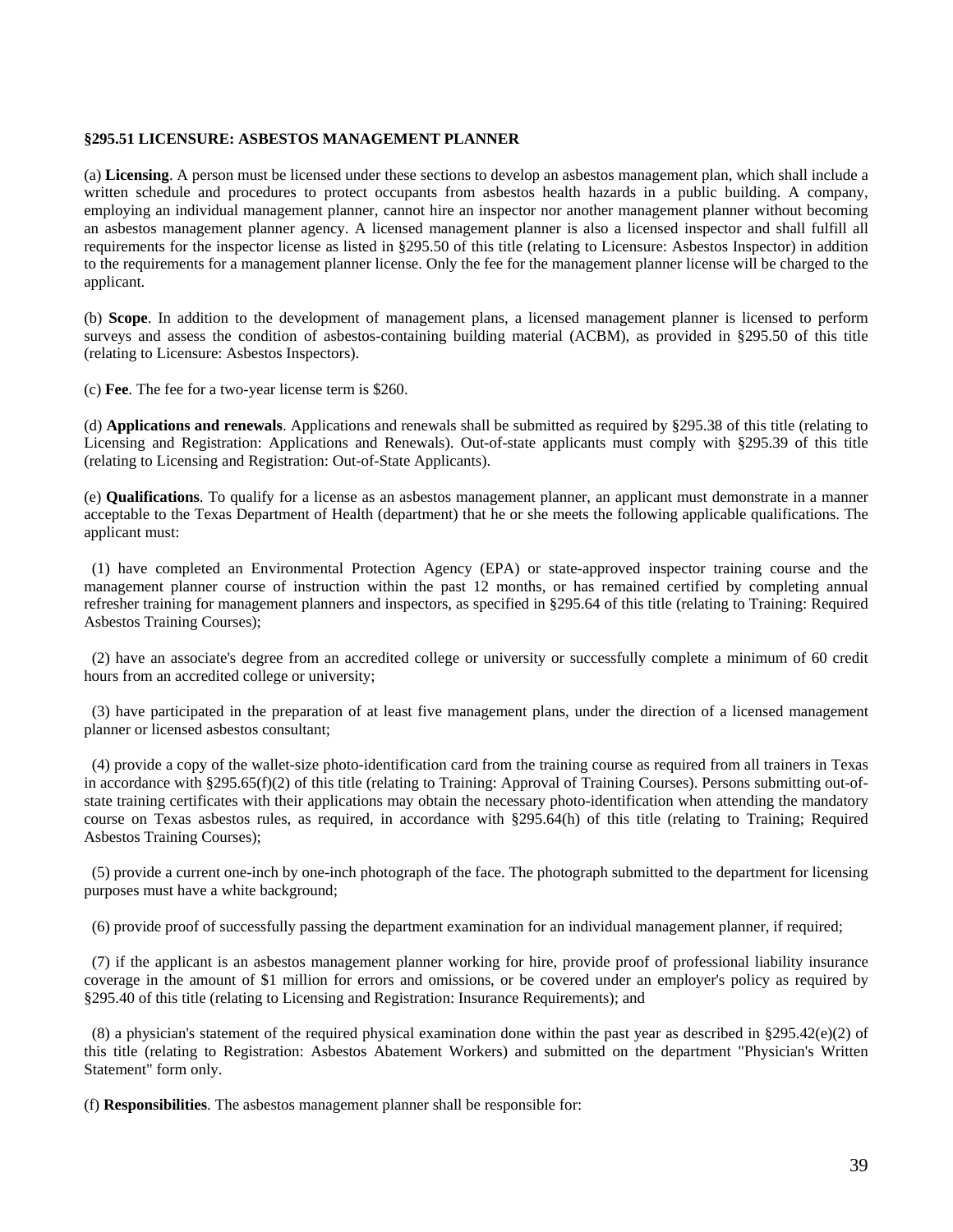(1) the interpretation of the field notes and report of an asbestos building survey;

 (2) the production of drawings which show the locations of asbestos materials, together with notes as to the extent and the condition of this ACBM;

 (3) writing an asbestos report which includes information from paragraph (2) of this subsection together with a proposed schedule of actions to be taken to manage and control asbestos in the subject building; and

(4) advising clients about options for operations and maintenance or asbestos abatement.

(g) **Signature**. All asbestos management plans must be signed by the licensed asbestos management planner or the licensed individual consultant preparing the plan.

### **§295.52 LICENSURE: AIR MONITORING TECHNICIAN**

(a) **Licensing**. An air monitoring technician (AMT) must be licensed to perform air monitoring services for an asbestos abatement project or related activity in a public building. An air monitoring technician may obtain baseline, area, personal, and clearance samples. For purposes of asbestos abatement activities, a licensed air monitoring technician shall be an employee of an asbestos laboratory or an asbestos consultant agency when taking area or clearance samples, or an employee of or under contract to an asbestos abatement or O&M contractor, when taking personal samples.

(b) **Authority of air monitoring technicians**. Air monitoring technicians may obtain baseline, area, personal and clearance samples, if qualified in accordance with subsection (e) of this section, and may perform the analysis of airborne fibers in the field if employed by a licensed asbestos laboratory. An AMT employed by an abatement or O&M contractor is limited to taking personal samples for compliance with Occupational Safety and Health Administration (OSHA) regulations 29 CFR §1926.1101, which must be sent to a licensed laboratory for analysis.

(c) **Fee**. The fee for a two-year license term is \$110.

(d) **Applications and renewals**. Applications shall be submitted as required by §295.38 of this title (relating to Licensing and Registration: Applications and Renewals). Out-of-state applicants must comply with §295.39 of this title (relating to Licensing and Registration: Out-of-State Applicants).

(e) **Qualifications**. An applicant, in order to qualify for an air monitoring technician license, shall submit the following:

(1) a high school diploma or GED certificate;

 (2) a certificate of training indicating successful completion within the past 12 months of the approved training course for air monitoring technicians or the current annual refresher training as described in  $\S295.64(g)$  of this title (relating to Training: Required Asbestos Training Courses), the initial course is not required of certified industrial hygienists; however, the refresher is required for all subsequent license renewals;

(3) a physician's statement of the required physical examination done within the past year as described in  $\S 295.42(e)(2)$  of this title (relating to Registration: Asbestos Abatement Workers) and submitted on the Texas Department of Health (department) "Physician's Written Statement" form only;

 (4) a copy of the wallet-size photo-identification card from the training course as required from all trainers in Texas in accordance with §295.65(f)(2) of this title (relating to Training: Approval of Training Courses). Persons submitting out-ofstate training certificates with their applications may obtain the necessary photo-identification when attending the mandatory course on Texas asbestos rules, as required, in accordance with §295.64(h) of this title (relating to Training: Required Asbestos Training Courses);

 (5) a current one-inch by one-inch photograph of the face. The photograph submitted to the department for licensing purposes must have a white background;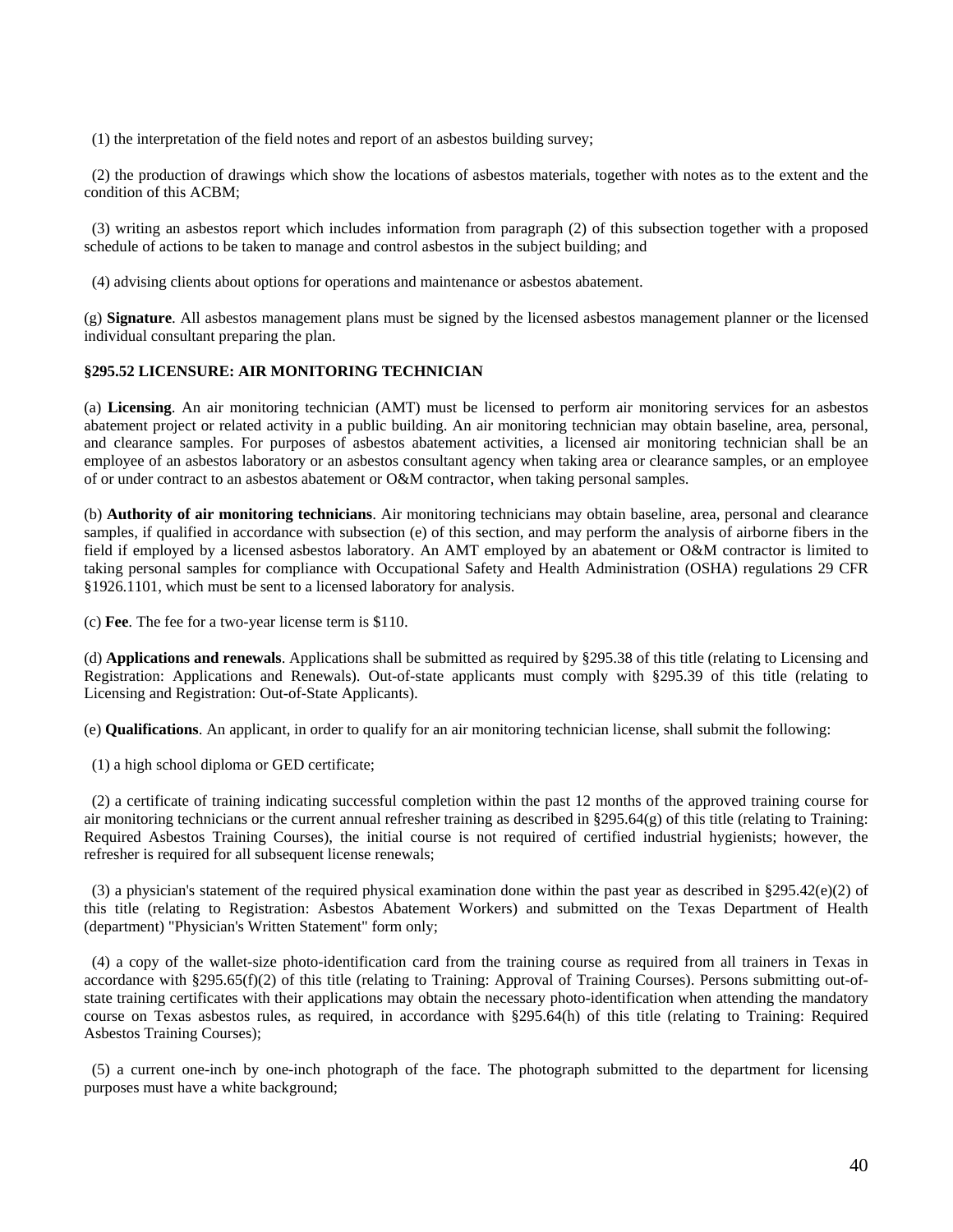(6) proof of successfully passing the department examination for air monitoring technician, if required; and

 (7) proof of performing air monitoring as an apprentice for 30 days of work under the direct supervision of a licensed air monitor technician working for a licensed laboratory or contractor or a licensed consultant.

(f) **Responsibilities**. The air monitoring technician shall:

(1) collect air samples as specified by appropriate sampling procedures;

 (2) collect air samples in the number, location, and frequency necessary to adequately reflect airborne levels of fibers in compliance with these regulations;

(3) use appropriate sampling techniques during area clearance sampling; and

(4) conduct air monitoring duties in an impartial, unbiased manner, and report monitoring results accurately.

(g) Limitations. Only a laboratory technician may perform the analysis of airborne fibers in the field in accordance with §295.54(e)(3) of this title (relating to Licensure: Asbestos Laboratory) and must also be employed by a licensed asbestos laboratory.

# **§295.53 LICENSURE: ASBESTOS MANAGEMENT PLANNER AGENCY**

 (a) **Licensing**. A company, employing an individual management planner and one or more additional management planners or inspectors must be licensed as an asbestos management planner agency. An applicant desiring to be an asbestos management planner agency shall designate one or more individuals licensed as asbestos management planners as their responsible persons, who shall have responsibility for the asbestos activity.

(b) **Scope**. The agency may perform all responsibilities allowed an individual management planner and may also perform surveys if the appropriate individuals are licensed to do so.

(c) **Authorization and conditions**. A licensed management planner agency is specifically authorized to employ asbestos management planners and asbestos inspectors who are currently licensed under these sections to assist in the conduct and fulfillment of the agency's asbestos management planning activity, as necessary. As a condition of licensure, an asbestos management planner agency must comply with the following:

 (1) any office, established within the state, that conducts asbestos management planning activities must have at least one licensed asbestos management planner in residence who is responsible for such activities. Offices that do not conduct asbestos management planning activities and do not advertise such services are exempt from this requirement;

 (2) notify the department in writing of any additions or deletions of responsible individual asbestos management planners within 10 days of such occurrences;

 (3) refrain entirely from asbestos management planning activity at any office during any period without the active employment of at least one responsible individual licensed as an asbestos management planner at that location; and

 (4) refrain entirely from creating a conflict of interest by not performing as an asbestos abatement contractor doing asbestos abatement or operations and maintenance activities and acting as a management planner preparing the survey or management plans for the same public building project.

(d) **Fee**. The fee for a two-year license term is \$430.

(e) **Applications and renewals**. Applications and renewals shall be submitted as required by §295.38 of this title (relating to Licensing and Registration: Applications and Renewals). Out-of-state applicants must comply with §295.39 of this title (relating to Licensing and Registration: Out-of-State Applicants).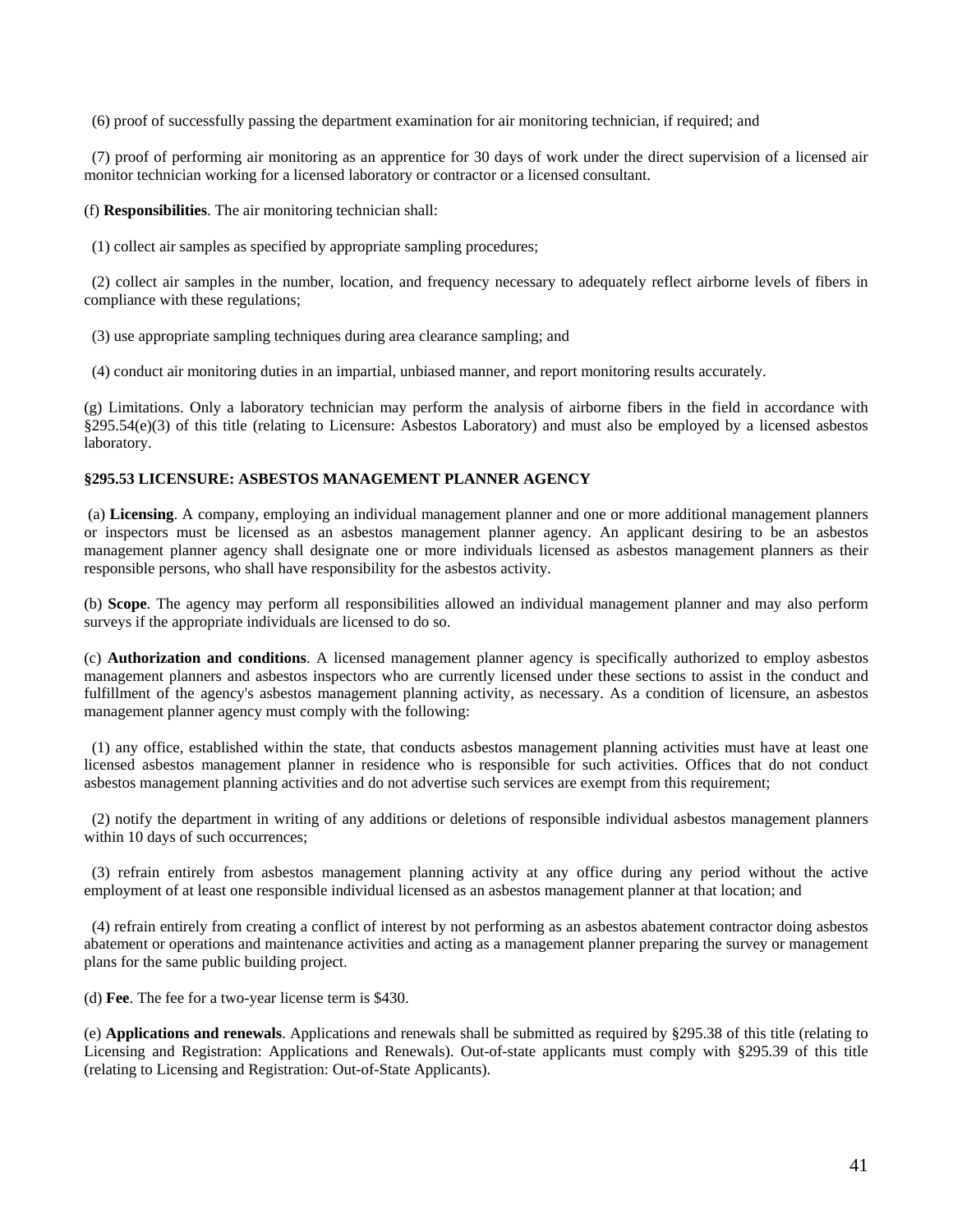(f) **Qualification for licensing**. Applicants for licensing as an asbestos management planner agency shall submit the following:

 (1) professional liability insurance coverage for errors and omissions in the amount of \$1 million to cover the asbestos management planners and inspectors in its employ; and

 (2) if the applicant is situated outside the State of Texas, a certificate of authority issued by the Texas Secretary of State, authorizing the corporation to do business in this state.

(g) **Responsibilities**. A licensed asbestos management planner agency shall be responsible for:

 (1) employing generally accepted principles and practices in performing asbestos surveys and producing asbestos management plans;

 (2) complying with standards of operation, as described in §295.58 of this title (relating to Operations: General Requirements); and

 (3) complying with the responsibilities for the individual licenses as listed in §295.50 of this title (relating to Licensure: Asbestos Inspector) and §295.51 of this title (relating to Licensure: Individual Asbestos Management Planner).

### **§295.54 LICENSURE: ASBESTOS LABORATORY**

 (a) **Licensing requirement**. A person must be licensed in compliance with the provisions of this section to provide polarized-light microscopy (PLM), phase contrast microscopy (PCM), or transmission electron microscopy (TEM) analysis of bulk or air samples collected in public buildings. Branch offices, which perform laboratory analysis, must fulfill the same equipment and operational standards as the main office which has been licensed, and must be separately licensed and accredited in accordance with subsection (d) of this section for the type of analysis they will be performing. The license may not be transferred to another company which has bought the licensed laboratory. A new license must be applied for within 60 days of change of ownership. Laboratories which change their name must notify the department within 60 days of the change, send a processing fee of \$20 and a name change application. An applicant desiring to be an asbestos laboratory shall designate one or more individuals as their responsible persons, who shall have responsibility for the asbestos activity.

(b) **Fee**. The fee for a two-year license term is \$430.

(c) Applications and renewals. Applications shall be submitted as required by §295.38 of this title (relating to Licensing and Registrations: Applications and Renewals). Out-of-state applicants must comply with §295.39 of this title (relating to Licensing and Registration: Out-of-State Applicants).

(d) **Laboratory accreditation and proficiency**. To be eligible for licensure, applicants must submit evidences of accreditation or proficiency of at least one of the following:

 (1) accreditation by the National Voluntary Laboratory Accreditation Program (NVLAP) for bulk analysis by polarizedlight microscopy;

(2) accreditation by the NVLAP for analysis of airborne asbestos by transmission electron microscopy;

 (3) accreditation as an industrial hygiene laboratory by the American Industrial Hygiene Association (AIHA) and participation in the Proficiency Analytical Testing (PAT) program for analysis of airborne fibers by phase-contrast microscopy (PCM);

 (4) proficiency according to the standards of the AIHA PAT Program, which includes quarterly proficiency testing for airborne fibers by PCM and a quality assurance/quality control program as required by the NIOSH method 7400, issue 2, August 1994; or

 (5) accreditation of the individual laboratory analysts through the AIHA Asbestos Analyst Registry (AAR) and a quality assurance/quality control program as required by the NIOSH method 7400, issue 2, August 1994.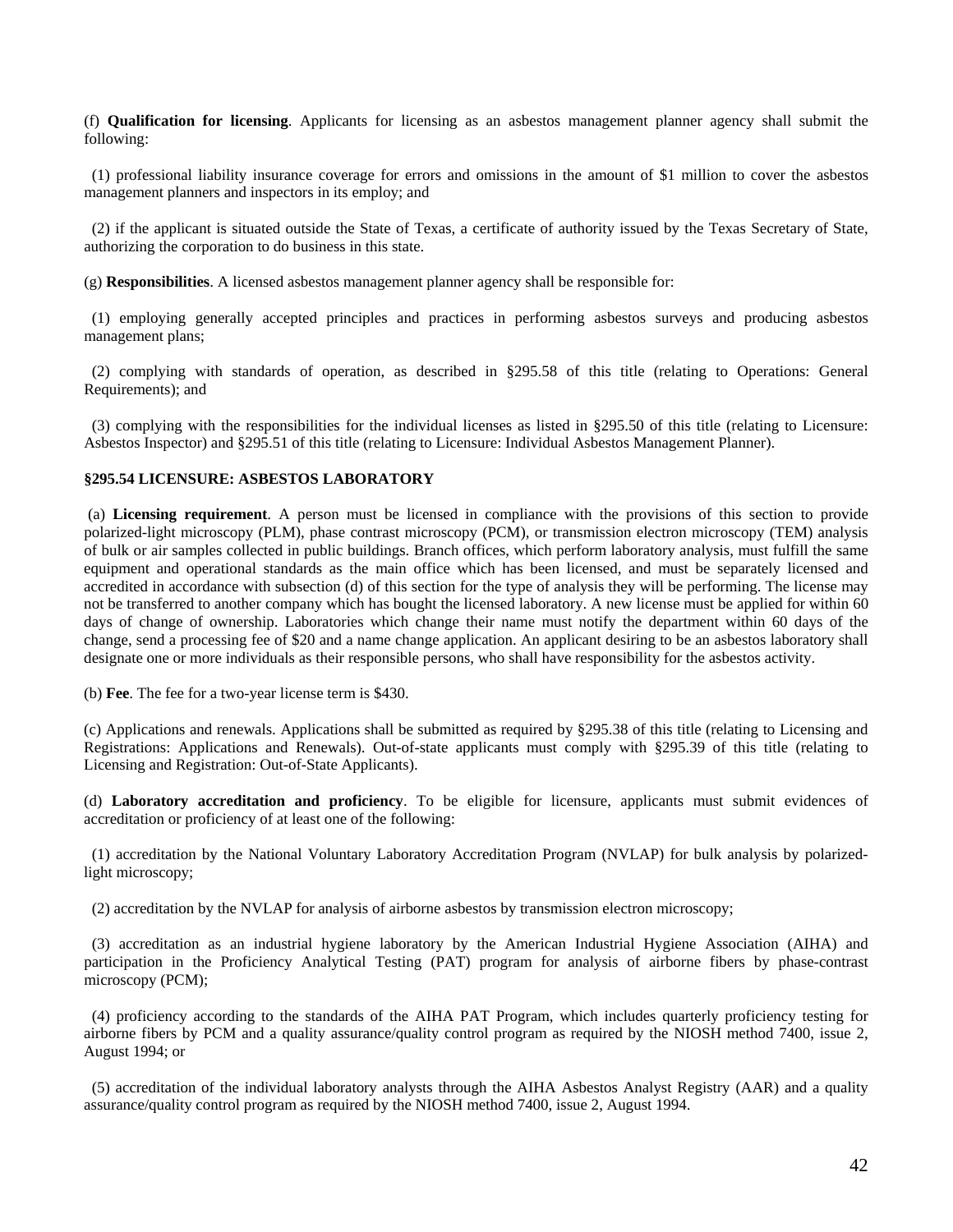(e) **Limitations**. Limits which are placed on the type of services that an asbestos laboratory can perform are as follows.

(1) A laboratory may analyze bulk samples only if so accredited by NVLAP.

(2) A laboratory may analyze samples by transmission electron microscopy (TEM) only if accredited by NVLAP.

 (3) A laboratory enrolled in the AIHA PAT program may perform phase-contrast microscopy analysis under controlled laboratory conditions or under field conditions, if quality-control analysis is performed on at least 10% of the samples analyzed. Records must be kept in the laboratory indicating which samples were used to meet this 10% quality-control analysis. All phase-contrast analysis shall be performed by an analyst who has received National Institute for Occupational Safety and Health (NIOSH) 582 or NIOSH 582 equivalent training. The laboratory must maintain individual records for each analyst as required by NIOSH 7400 to document the individual analyst's coefficient of variation. These records must be available on site for review by the department.

(f) **Qualifications**. Applicants for licensing as an asbestos laboratory shall submit as applicable:

 (1) evidence of laboratory accreditation and most recently available results of PAT rounds for PCM and/or most recently available results of NVLAP sponsored proficiency tests for TEM and/or PLM in accordance with subsection (d) of this section;

 (2) if the applicant is situated outside the State of Texas, a certificate of authority issued by the Texas Secretary of State, authorizing the corporation to do business in the state; and

 (3) evidence of professional liability insurance for errors and omissions in the amount of at least \$1 million when doing work for hire as required by §295.40 of this title (relating to Licensing and Registration: Insurance Requirements).

#### **§295.55 LICENSURE: ASBESTOS TRAINING PROVIDER**

(a) **Licensing requirement**. A person must be licensed as an asbestos training provider in accordance with these sections to offer and to conduct asbestos training for fulfillment of specific training requirements that are prerequisite to licensing or registration by the Texas Department of Health (department).

(b) **Fee**. The fee for a two-year license term is \$1,070.

(c) **Applications and renewals**. Applications shall be submitted as required by §295.38 of this title (relating to Licensing and Registrations: Applications and Renewals). Out-of-state applicants must comply with §295.39 of this title (relating to Licensing and Registration: Out-of-State Applicants).

(d) **Qualification**. To qualify for a license, an applicant must demonstrate to the department that they meet the applicable requirements. Documentation required of applicants for licensing as asbestos training providers is as follows.

 (1) Organization. There shall be a clear written description of the organization, including the address of its central office and the names and addresses of its principals, and a statement of intent concerning the courses and services to be offered. If the organization is affiliated with or the subsidiary of another, a complete description of this arrangement is also required. The organization shall designate a staff member as director in charge of asbestos training.

 (2) Equipment. There shall be a description of the items of instructional equipment and accessories available for the conduct of courses. The provider shall furnish adequate equipment in good working order for each training session.

 (3) Advertising. Printed bulletins, brochures, or other promotional literature must specify course prerequisites for admission, the content of the course, and requirements for successful completion.

 (4) Refund and cancellation policy. Each training provider must have a written policy concerning refunds and cancellations in both Spanish and English that is made available to applicants prior to acceptance of fees for enrollment, and shall include the procedure for notification by the trainee desiring to cancel.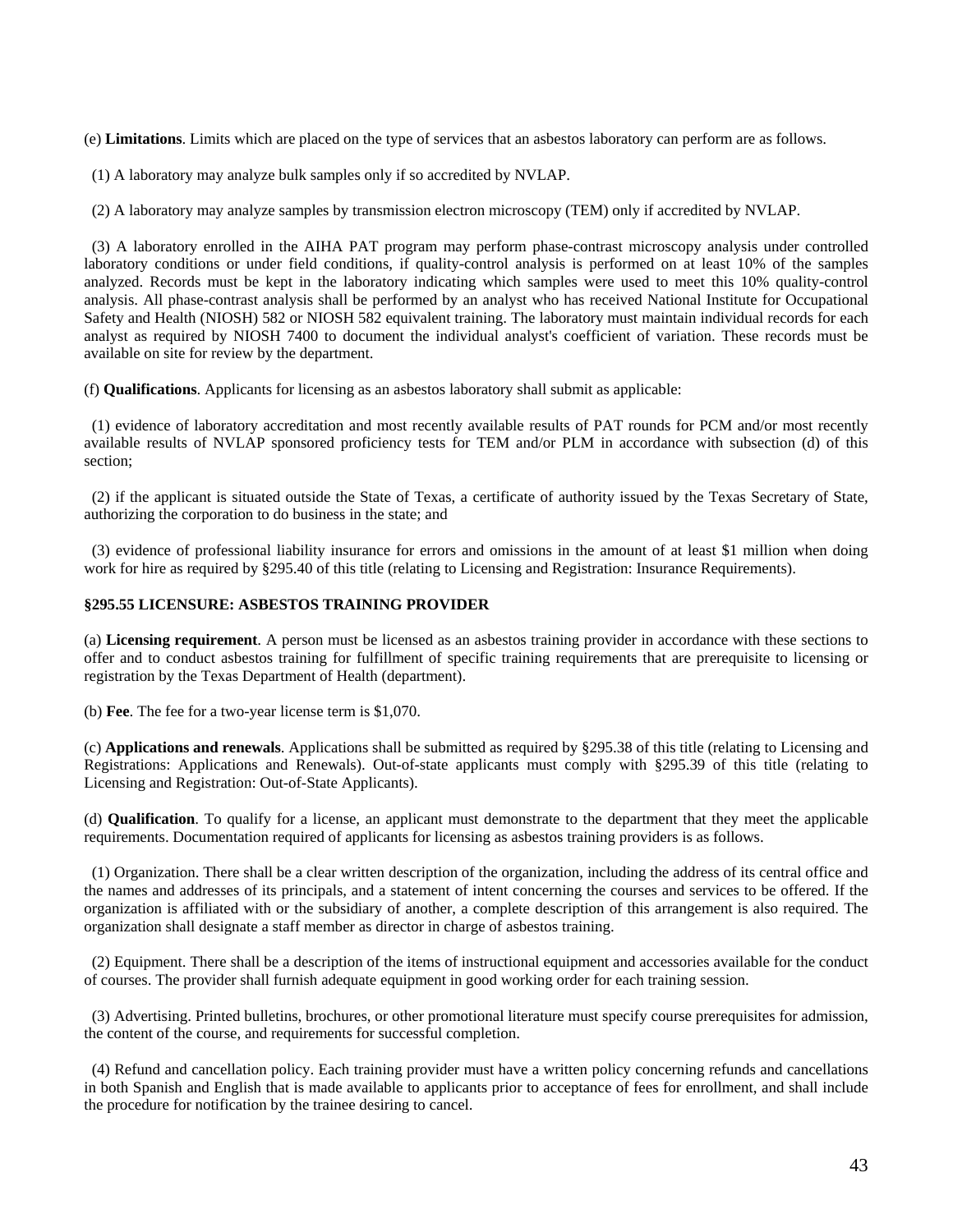(5) Information requirements. The training provider shall discuss and inform each prospective trainee of the requirements for the category of license being sought, and of necessary qualifications he/she must have. The training provider shall refund any course-related fees a prospective trainee may have incurred due to a failure to provide this information to the student. Necessary qualifications include the following.

(A) Individuals not eligible for employment in the United States will not be licensed.

(B) Eligibility for refresher training courses is dependent on the effective date of the initial training.

 (C) Certain asbestos training courses require the successful completion of other training courses as a condition for admission.

 (6) Maximum trainee-instructor ratio. The maximum number of trainees in a lecture session shall be 40. Hands-on training groups shall have no more than 15 trainees and must be so arranged that each trainee is given individual attention.

(7) Attendance and course completion standards. Attendance and course completion standards are as follows.

 (A) Attendance records in asbestos training courses shall be taken at the beginning of each four-hour segment of course instruction. Control of exits and entrances shall be maintained. A master attendance record shall be maintained for each session.

 (B) A trainee is not eligible to complete a given course if more than 10% of the session has been missed, and the qualifying exam shall not be offered in such instances. The 10% includes being absent from the course at times other than allotted break periods. The records of that session shall be marked by the instructor to this effect.

 (C) A training provider must certify each examination taken by a trainee as to whether a minimum score of 70% correctly answered questions was achieved. The training provider shall have a written policy concerning the administration of written examinations including allowing only one written re-examination per student for each course. The use of the same questions for both the original and re-examination is not allowed. Oral examinations are not allowed although the written examination questions and possible answers may be read to a student who must mark his answer on an answer sheet. If a student fails the written re-examination the student will have to repeat the course and pass the new examination.

 (8) Training facilities. Training facilities used will be those commonly used and accepted as classrooms or conference rooms. Classrooms must have restrooms available for the students. Unacceptable classrooms are rooms which by their arrangement or contents would readily distract students, or rooms open to the general public.

(9) Training requirements. A training provider must provide each course as a separate entity, as follows.

(A) Initial training courses shall not be combined with refresher courses.

 (B) Courses shall be conducted in only one language and not combined with courses taught in another language, i.e., English or Spanish. All courses shall be taught in English, except the worker course. The worker course may be taught in another language, provided the instructor is fluent in the language, and books, training materials, and examinations are in the same language.

 (C) Basic or refresher courses shall be conducted in only one discipline and not be combined with courses of other disciplines, i.e., an abatement worker course and a contractor/supervisor course cannot be taught as a combined course. This prohibition against combined training applies to hands-on training sessions as well as other aspects of the course.

(10) Methods of instruction. Standard methods of instruction are as follows.

 (A) At least 50% of the classroom instruction and 100% of the hands-on instruction will be conducted with instructors presenting the material.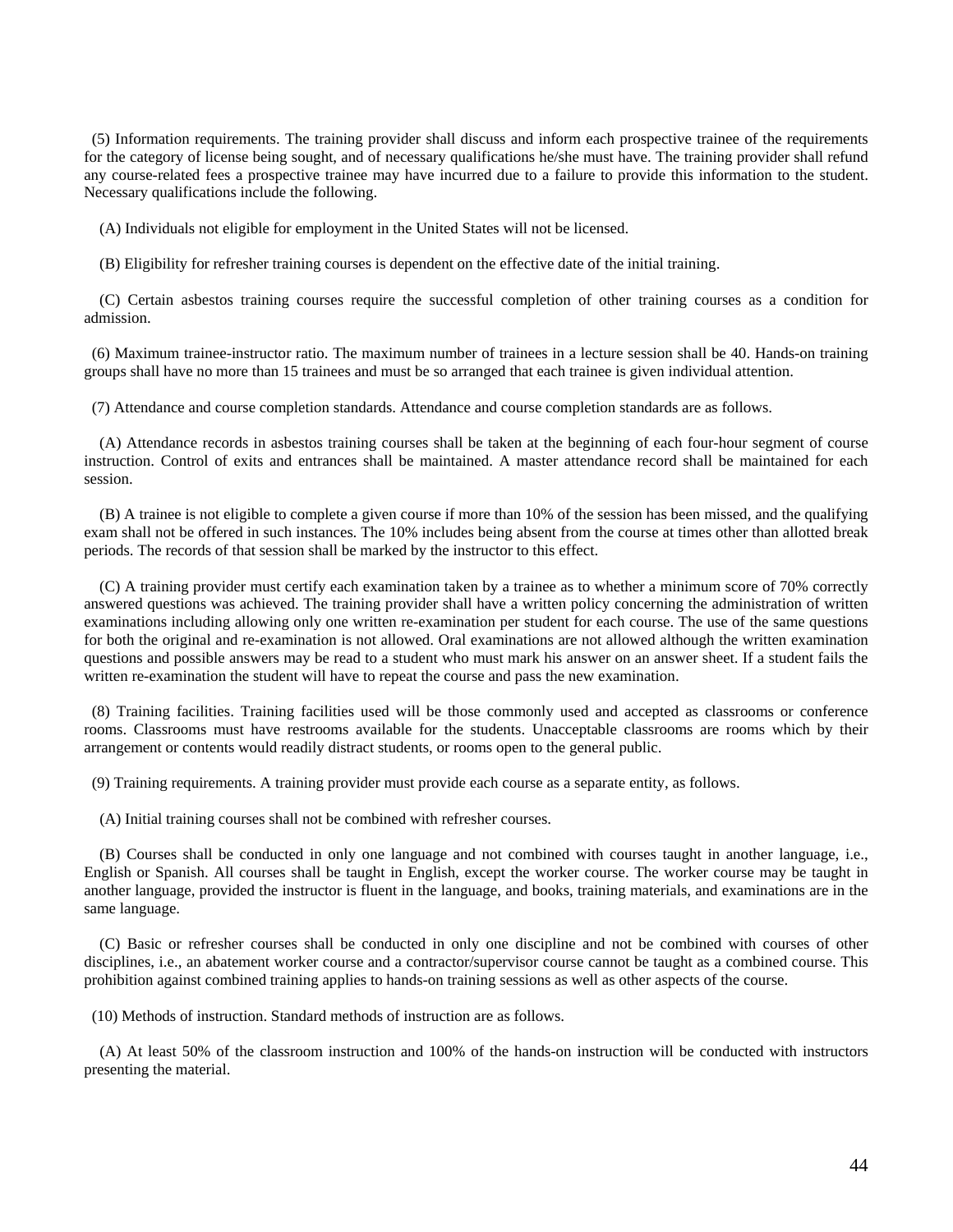(B) Training films and video tapes may be used to enhance understanding, but they may not be used as a substitute for the formal class conducted by a certified instructor or the Model Accreditation Program required hands-on training. Any of these materials must support and convey the understanding of the subject to the student.

 $(11)$  Hours of operation. Classes will be conducted during scheduled hours as noted in subsection  $(e)(2)$  of this section. More than eight hours of training in a calendar day shall not be authorized.

(12) The applicant must submit the following with the application:

(A) publications listed in §295.65(d)(3) of this title (relating to Training: Approval of Training Courses); and

 (B) if the applicant is a resident outside the State of Texas, a certificate of authority issued by the Texas Secretary of State authorizing the corporation to do business in the state.

(e) **Conditions of issuance**. The following conditions and agreements shall apply to issuance of licenses under this section.

 (1) There shall be an agreement to send at least one course instructor to any meeting held by the department for the purpose of ensuring quality training courses in asbestos abatement and related topics. There will be no more than two such meetings per year.

 (2) Course schedules shall be provided to the department 14 calendar days prior to the start of any course on the schedule. Requests for exceptions to the 14 calendar day rule shall be submitted in writing to the Asbestos Programs Branch Training Coordinator along with a written justification why the notice could not be submitted earlier. Approval for shorter notice will be granted, if appropriate, in writing. The minimum time for course notification, when an exception is granted, is 72 hours prior to the start of the course. If there is a cancellation of a scheduled course, the department shall be notified in writing at least 24 hours in advance. Facsimiles of cancellation notices will be accepted, but the training provider must follow-up with an original cancellation notice with the signature of an authorized representative of the training provider. In the event the instructor cannot provide written notice of cancellation at least 24 hours in advance, the instructor shall notify the department not later than two hours after the scheduled class start time and provide a written explanation of the cancellation.

 (3) There shall be a description and an example of numbered certificates issued to students who attend the course and pass the examination. The uniquely numbered certificate must be in conformance with 40 CFR, Part 763, Subpart E, Appendix C, and must show the school's name, address, telephone number, name of accredited person, discipline of the training course completed, name of instructor, dates of the training course, expiration date of one year after the date upon which the person successfully completed the course or examination, as applicable, and a statement that the student passed the examination and the date it was taken. The certificate must include the signature of the instructor and the signature of the course director, principal officer, owner, or CEO, and a statement that the person receiving the certificate has completed the requisite training for asbestos accreditation under TSCA Title II. Refresher certificates require all of the above except the examination date.

 (4) Trainers may present other courses or seminars relevant to asbestos activities including, but not limited to, courses on respirator training and compliance, airborne sample analysis (NIOSH 582 or equivalent), sample analysis by polarized light microscopy, construction safety (29 CFR Part 1926), hazard communications (Texas or OSHA), hazardous materials response worker (29 CFR §1910.120), local education agency-asbestos coordinator, two-hour and 16-hour AHERA awareness course or advanced hands-on for worker and supervisor, or floor tile removal. Such courses will not be accredited by the department. Any federal accreditation requirements will be complied with by the provider. Such courses and seminars may not be used for refresher training credit.

(f) **Approval of course instructors and guest speakers**. Course instruction must be provided by EPA or State-approved instructors. The training provider shall submit a resume of each instructor and guest speaker who will participate in the conduct of any asbestos training course to be approved by the department. Prior approval of instructors and guest speakers is required. The training provider will notify the department of additions and deletions to their instructor roster within 15 working days of actual occurrence.

 (1) Instructor qualifications. Training instructors shall be qualified in any one of the categories in subparagraphs (A) - (D) of this paragraph. Training qualifications must be fully documented, and verifiable by the department. Instructors shall have current accreditation training from an Environmental Protection Agency (EPA) approved course for the discipline in which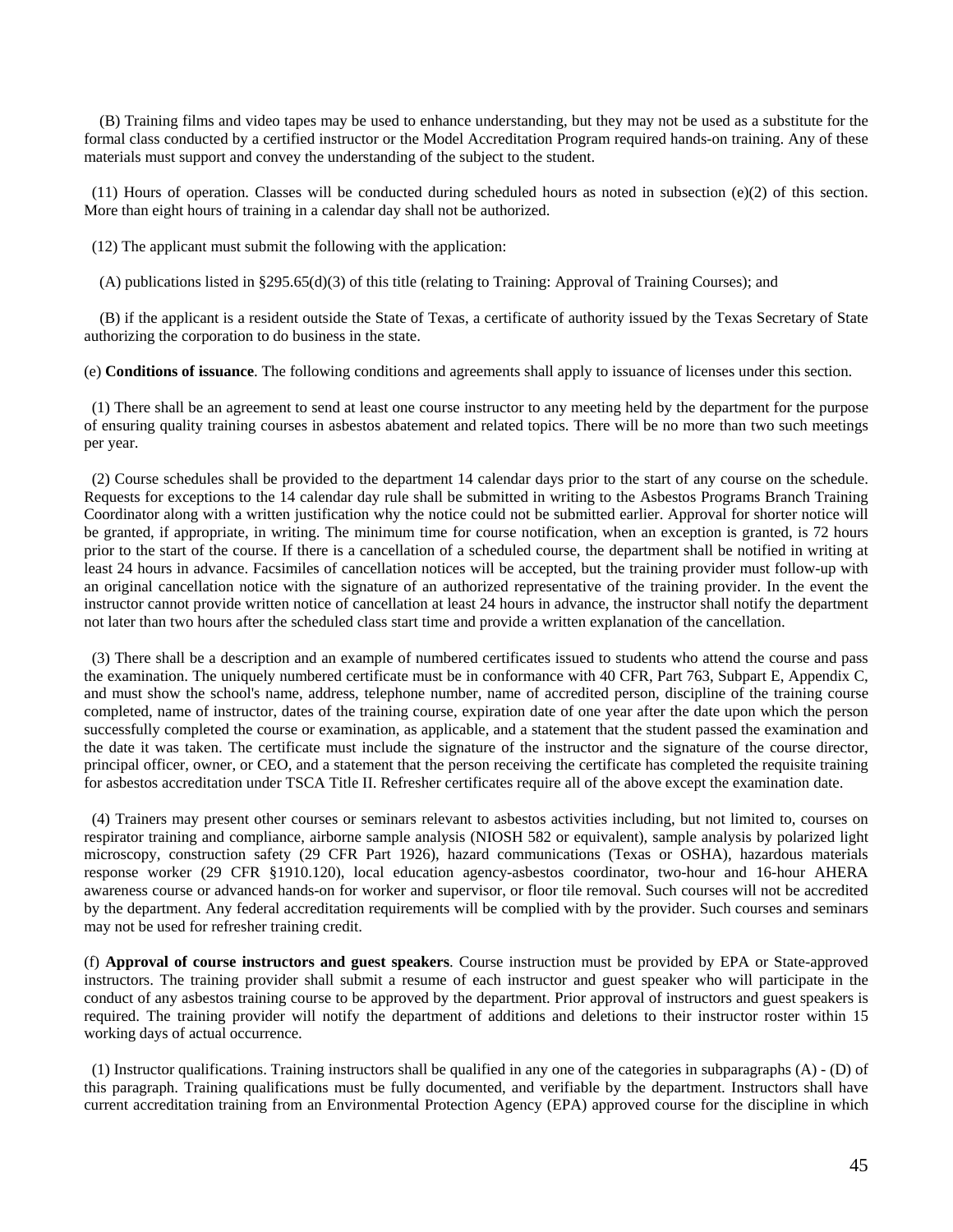the instructor desires to teach. Instructors shall have current training from a Texas Department of Health (department) approved course for Air Monitor Technician (AMT) to teach the AMT course. The categories include:

 (A) at least two years of actual hands-on experience in asbestos-related activities (abatement or consulting) with current training accreditation from Environmental Protection Agency (EPA) asbestos courses for the subject which the instructor will teach, and a high school diploma and completion of at least one teacher education course in vocational or industrial teaching;

 (B) graduation from an accredited college or university with a bachelor's degree in natural or physical sciences or a related field, with one year's hands-on experience in asbestos-related activities (abatement or consulting), and current accreditation in at least one EPA asbestos course;

 (C) at least three years teaching experience in Hazmat or HazWoper or EPA approved asbestos courses, and completion of one or more teacher education courses in vocational or industrial teaching from an accredited junior college or university; or

 (D) a vocational teacher with certification from the Texas Education Agency with one year's hands-on experience in asbestos related activities (abatement or consulting) and current accreditation in at least one EPA asbestos course.

 (2) Professional references. Each instructor application shall include three professional references attesting to teaching experience and asbestos-related qualifications. No more than one reference will be accepted from an employee of the same company as the applicant. References will be submitted on a form provided by the department which will be completed by the person providing the reference and mailed directly to the department for inclusion with the instructor application.

 (3) Guest speaker qualifications. Guest speakers must be qualified on an individual basis of professional expertise for the purpose of teaching their specialty, such as law, medicine, insurance, etc.

 (4) Complete applications. The department shall not accept any instructor or guest speaker application until it is complete. The department shall reject any such application that does not contain sufficient references to be fully verifiable.

(5) Responsibilities. The asbestos training provider shall be responsible for:

 (A) complying with standards of operation, as described in §295.64 of this title (relating to Training: Required Asbestos Training Courses);

(B) presenting to students all course material as outlined in syllabus and as represented to the department for approval;

(C) providing a teaching environment, training, and testing as specified;

 (D) cooperating with department personnel in the discharge of their official duties to conduct inspections and investigations as described in §295.68 of this title (relating to Compliance: Inspections and Investigations); and

 (E) taking an aggressive approach in meeting the needs of the student to include providing course review in preparation for the examination and specialized attention to enhance comprehension.

 (6) Revocation or suspension of approval. The department may revoke or suspend instructor approval if field site inspections or classroom audits indicate an instructor is not providing training that meets the requirements of the Model Accreditation Plan or these sections. Training course sponsors shall permit department representatives to attend, evaluate, and monitor any training course instructor without charge. The inspection staff is not required to give advance notice of their inspections.

(g) Record keeping Requirements for Training Providers. All records shall be kept in accordance with §295.62(b) of this title (relating to Operations: Record keeping).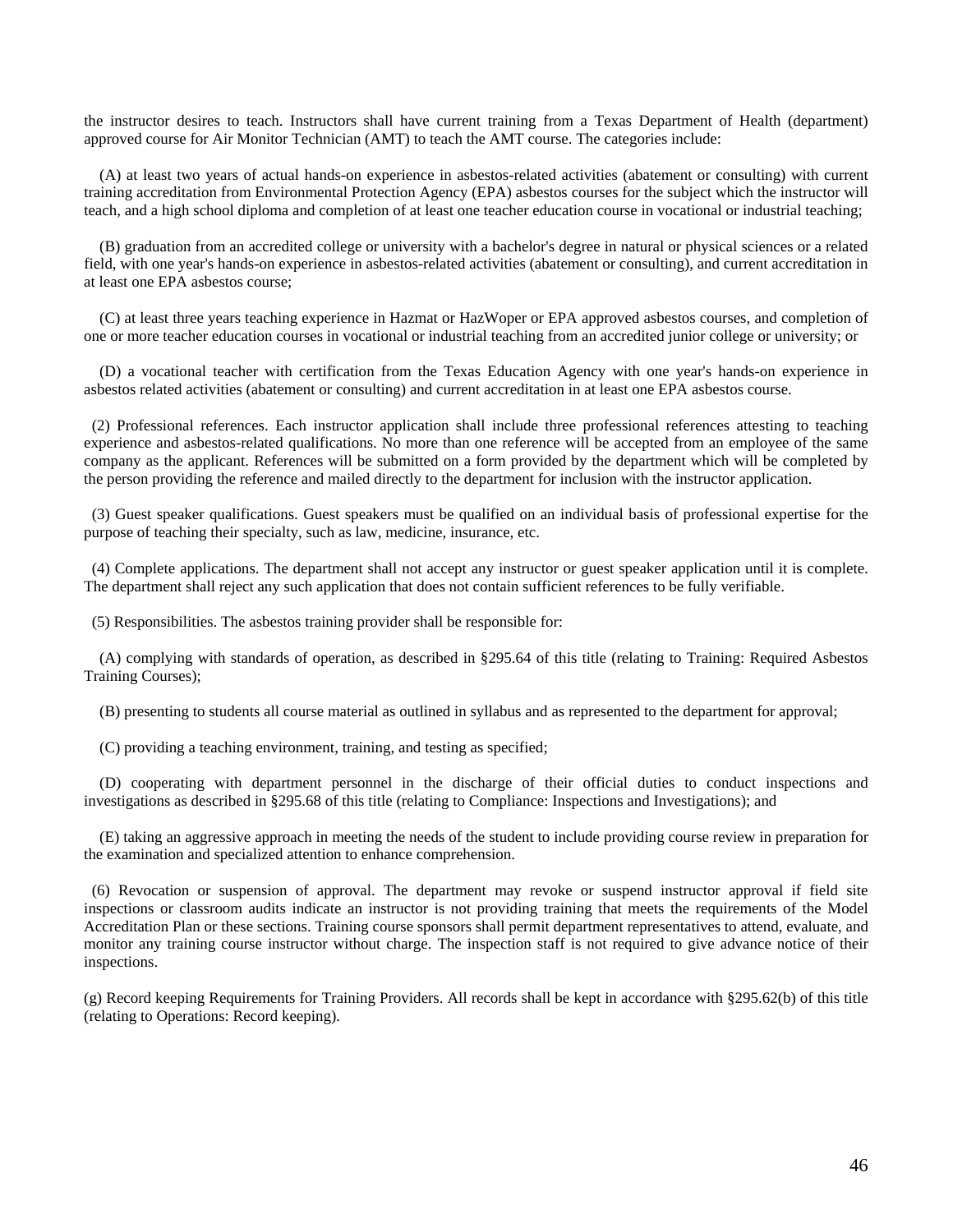### **§295.56 LICENSURE: ASBESTOS TRANSPORTERS**

(a) **Licensing**. A person must be licensed as an asbestos transporter in compliance with these sections to engage in the transport of asbestos removed from a public building. The requirement for licensure does not apply to the removal of flooring materials done in accordance with §295.36 of this title (relating to Licensing and Registration: Exemption; Emergency).

(b) **Fee**. The fee for a two-year license term is \$430.

(c) **Applications and renewals**. Applications shall be submitted as required by §295.38 of this title (relating to Licensing and Registrations: Applications and Renewals). Out-of-state applicants must comply with §295.39 of this title (relating to Licensing and Registration: Out-of-State Applicants).

(d) **Qualifications**. To qualify for a transporter license, an applicant must submit the following:

 (1) if the applicant is situated outside the State of Texas, a certificate of authority issued by the Texas Secretary of State authorizing the corporation to do business in the state;

 (2) pollution liability insurance in the amount of \$1 million as required by §295.40 of this title (relating to Licensing and Registration: Insurance Requirements), when transporting asbestos-containing building material (ACBM) for hire; and

(3) a copy of the emergency response plan in accordance with 29 CFR §1910.120(q)(1).

(e) **Responsibilities**. An asbestos transporter shall:

 (1) comply with federal regulations in 49 Code of Federal Regulations (CFR), Parts 100-199 titled "Hazardous Materials Regulations," 40 CFR, Part 61 titled "National Emission Standards for Hazardous Air Pollutants (NESHAP)," specifically the provisions concerning asbestos transport, and, where applicable, 40 CFR, Part 763, Subpart E, Appendix D, titled "Transport and Disposal of Asbestos Waste";

 (2) qualify all employees who will be transporting, loading and unloading asbestos, in accordance with 49 CFR Parts 171- 177;

 (3) train and supply employees who will handle asbestos with personal protective equipment and training for its use, and supervise their compliance;

 (4) establish and maintain records of transporting asbestos to disposal sites, and report annually to the department on the quantity transported to each disposal site destination;

 (5) comply with department personnel in the discharge of their official duties to conduct inspections and investigations, as set forth in §295.68 of this title (relating to Compliance: Inspections and Investigations);

(6) train employees in compliance with OSHA regulations in 29 CFR,  $\S1910.120(a)(1)(v)$  or 49 CFR 172 Subpart H, as applicable, in anticipation of possible spills of asbestos;

(7) ensure asbestos-containing waste material is properly labeled; and

 (8) in Texas, deliver all asbestos-containing waste material for disposal to a facility from the approved list provided by the Texas Commission on Environmental Quality, P.O. Box 13087, Austin, Texas 78711-3087. If transporting out-of-state, follow the regulations of the receiving state.

# **§295.57 ACCREDITATION: ASBESTOS ABATEMENT IN COMMERCIAL BUILDINGS**

(a) In a federal government owned school building (as defined in 40 CFR §763.83), or a commercial building, unless a person is appropriately accredited as a worker, contractor/supervisor, project designer, or inspector, the person may not engage in: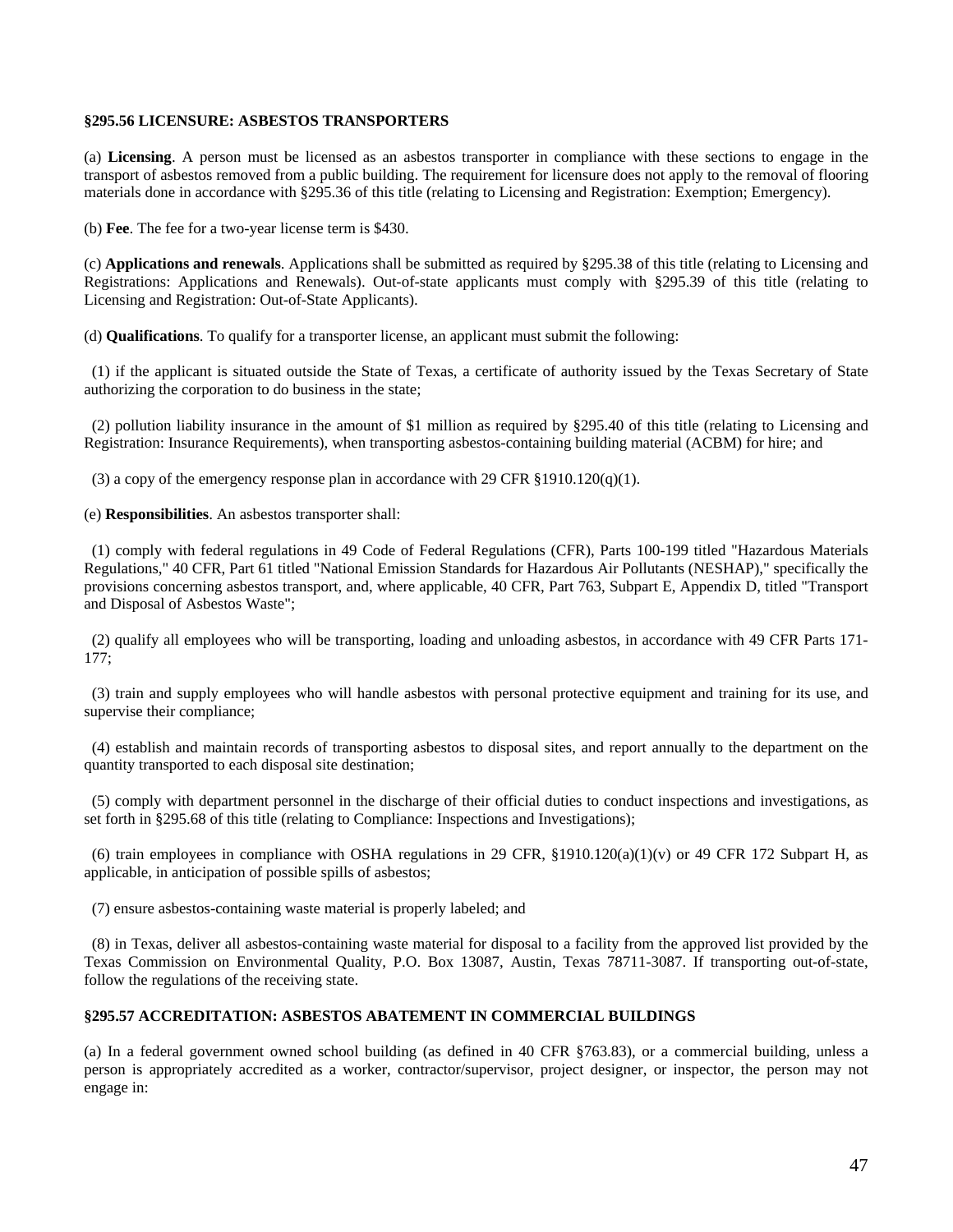(1) work, supervision, or design to carry out any of the following activities:

(A) a response action other than a SSSD activity;

(B) a maintenance activity that disturbs friable ACBM other than a SSSD activity; or

(C) a response action for a major fiber release episode.

(2) conducting inspections for asbestos;

 (3) project management to observe abatement activities performed by accredited contractors, serving as the commercial building owner's representative to ensure that abatement work is completed according to specification and in compliance with all relevant statutes and regulations.

(b) A person must be accredited in order to perform asbestos related activities in commercial buildings in Texas. Licensed persons meet this requirement since accreditation is a prerequisite to obtaining a license under these regulations.

(c) Accreditation is received by attending and passing the appropriate asbestos course, as described in §295.64 of this title (relating to Training: Required Asbestos Training Courses) offered by an asbestos training provider licensed by the department or one that has been approved by another state, that has the authority from EPA to approve courses, or that has been approved directly by EPA. Evidence of accreditation is shown by possession of an accreditation certificate or accreditation ID card of successful completion of the appropriate asbestos course. This documentation must be at the jobsite where the accredited person is working. All disciplines shall receive refresher training annually for reaccreditation. A person has a 12-month grace period in which to take refresher training once their accreditation certificate has expired. After that grace period, initial training must be completed again to become accredited again.

(d) Work practices and accreditation requirements for asbestos related activities under this section shall be at least as stringent as applicable federal laws and regulations relating to the MAP and 40 CFR Part 61, Subpart M.

# **§295.58 OPERATIONS: GENERAL REQUIREMENTS FOR PUBLIC BUILDINGS**

(a) **Responsibility**. It is the responsibility of owners of public buildings or their designated agents to engage persons licensed under the provisions of these sections to perform any asbestos-related activity.

#### (b) **Supervision**.

 (1) Every asbestos abatement project undertaken by a licensed contractor in a public building shall be supervised by at least one licensed asbestos abatement supervisor.

 (2) Abatement supervisors shall remain on the job site and in immediate contact with those under their supervision during all periods of asbestos abatement activity.

 (3) During every day of the asbestos abatement activity, from the start date and through the completion date of the project, an abatement supervisor shall be stationed within the containment area at least 25% of the time for the purpose of supervising the abatement work.

 (4) Every small-scale, short-duration maintenance or repair activity that involves asbestos-containing material (ACM) in a public building shall be supervised by at least one restricted-license operations and maintenance (O&M) supervisor. Restricted-activity supervisors shall be at the job site during all periods of asbestos disturbance activity.

 (5) Abatement contractors or building management licensees may also employ licensed abatement supervisors to supervise small-scale, short-duration operations and maintenance activities.

(6) Supervisors with either restricted or unrestricted licenses may be employed as asbestos abatement workers.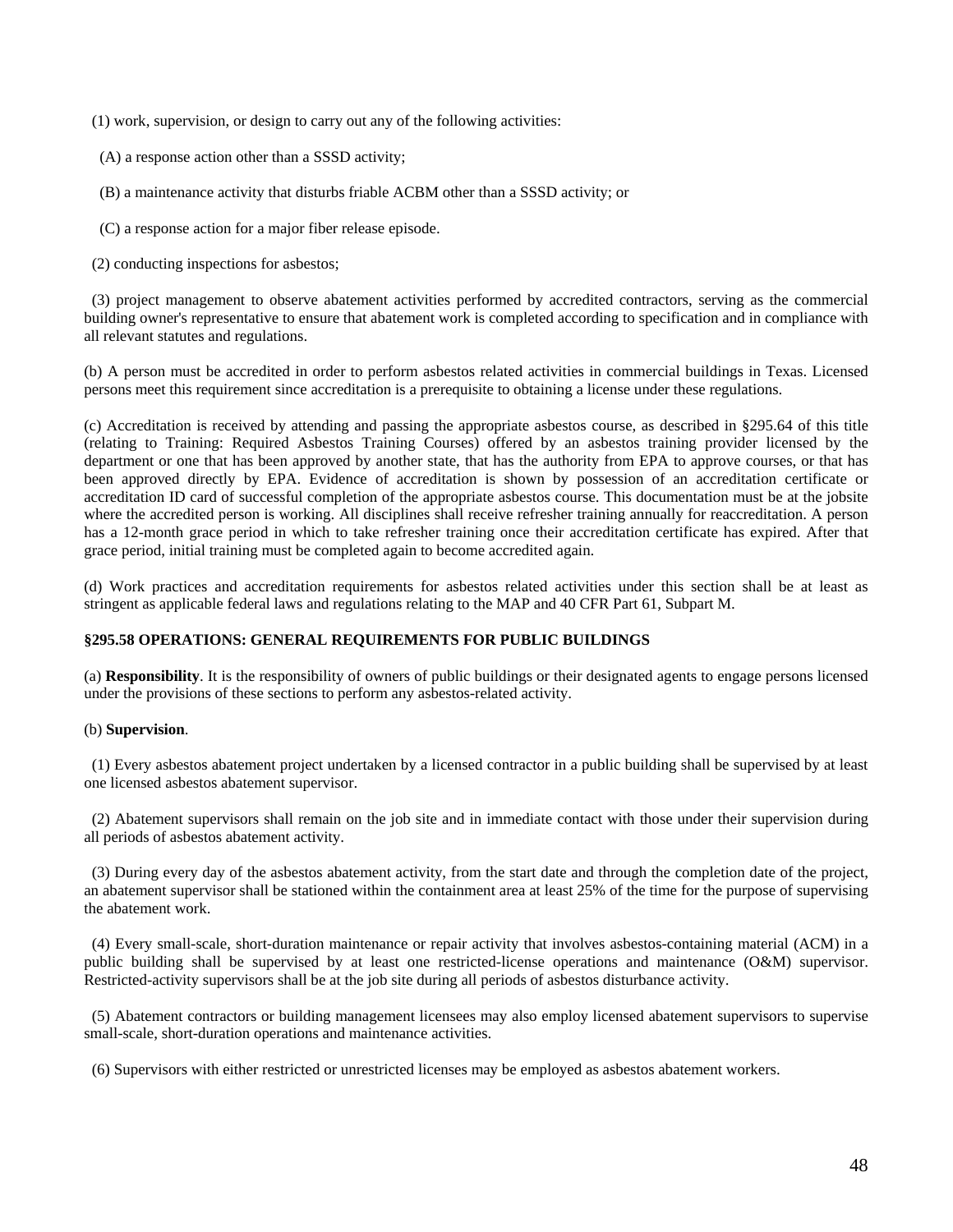(7) All licensed supervisors are responsible for respirator fit testing, personal protection of the workers, security, and control of access at the job site.

 (8) Supervisors licensed under these sections shall require that operations at the asbestos job site cease whenever hazardous or unlawful situations are detected, so as to effect a remedy.

(c) **Employees**. Each employee or agent of any licensee who must intentionally disturb, handle, or otherwise work with asbestos-containing building material (ACBM), or who shall engage in an asbestos abatement project, asbestos O&M activities or other asbestos-related activity shall have an annual physical examination, respirator fit-test, be properly equipped and trained, and be licensed or registered in accordance with these sections.

(d) **Records**. Each licensee shall keep a complete record of each asbestos related activity or operation in public buildings to the extent of his or her participation. Such records shall be kept for 30 years. Each licensee shall also keep a copy of all violations issued against him by the Environmental Protection Agency (EPA), Occupational Safety and Health Administration of the United States Department of Labor (OSHA), or a state agency. All required records shall be made available, upon request, for inspection and review by the department. See §295.62 of this title (relating to Operations: Recordkeeping) for specific requirements.

(e) **Compliance inspections**. Each licensee shall assist and cooperate with all properly identified representatives of the department in the conduct of asbestos inspections or investigations at all reasonable or necessary times, with or without prior notice. Such inspections may be made at proposed, actual, or former sites of asbestos-related activities, or of the premises, records, equipment and personnel of licensees or applicants, or of those who have held active licenses previously. It is a violation to interfere with or delay an inspection or investigation conducted by a department representative. A licensee may not deny entry to a properly identified representative of the department.

(f) **Respiratory protection program**. Each employer licensee shall be responsible for establishing and maintaining a written respiratory protection program, as required by OSHA regulations in 29 Code of Federal Regulations (CFR) §1910.134, as amended. Each employer shall maintain a current copy of the respiratory protection program at all project locations. A copy of 29 CFR §1910.134 is not acceptable as a written respiratory protection program. Respirators shall be properly worn at all times in containment during asbestos abatement activity.

(g) **Individual respirator fit**. The licensee must maintain in safe working condition a sufficient number of respirators of the types and styles approved by the National Institute of Occupational Safety and Health (NIOSH) to meet all anticipated requirements of his/her employees; and any employee whose facial characteristics, hair, mustache, or beard preclude a tight fit of a negative-pressure respirator shall not be allowed to enter the containment of an asbestos operation using this type of respirator.

(h) **Sampling for asbestos**. Building materials that have not been surveyed in accordance with this subsection and are suspect asbestos-containing material shall be treated as asbestos-containing material. At a minimum, three samples from each homogeneous area must be analyzed to rebut the presence of ACBM for abatement or operations and maintenance (O&M) activities, regardless of the protocol used. A survey performed by a licensed asbestos inspector must use accepted standards such as the Asbestos Hazard Emergency Response Act (AHERA) protocol specified in 40 CFR §§763.85-763.88. Only laboratories licensed by the State of Texas may be used to evaluate samples taken from within public buildings in Texas. Building materials that have not been surveyed in accordance with this subsection and are suspect asbestos-containing material shall be treated as containing asbestos.

(1) Composite sample analysis in a public building is not allowed.

 (2) Results obtained by counting of asbestos samples supersede and replace the initial PLM analysis results. Results of TEM/gravimetric analysis of asbestos samples supersede and replace PLM and point counting.

 (3) Each sample analyzed by visual PLM as greater than one percent asbestos is regarded as ACBM, unless that sample result is rebutted through additional analysis (i.e., point counting).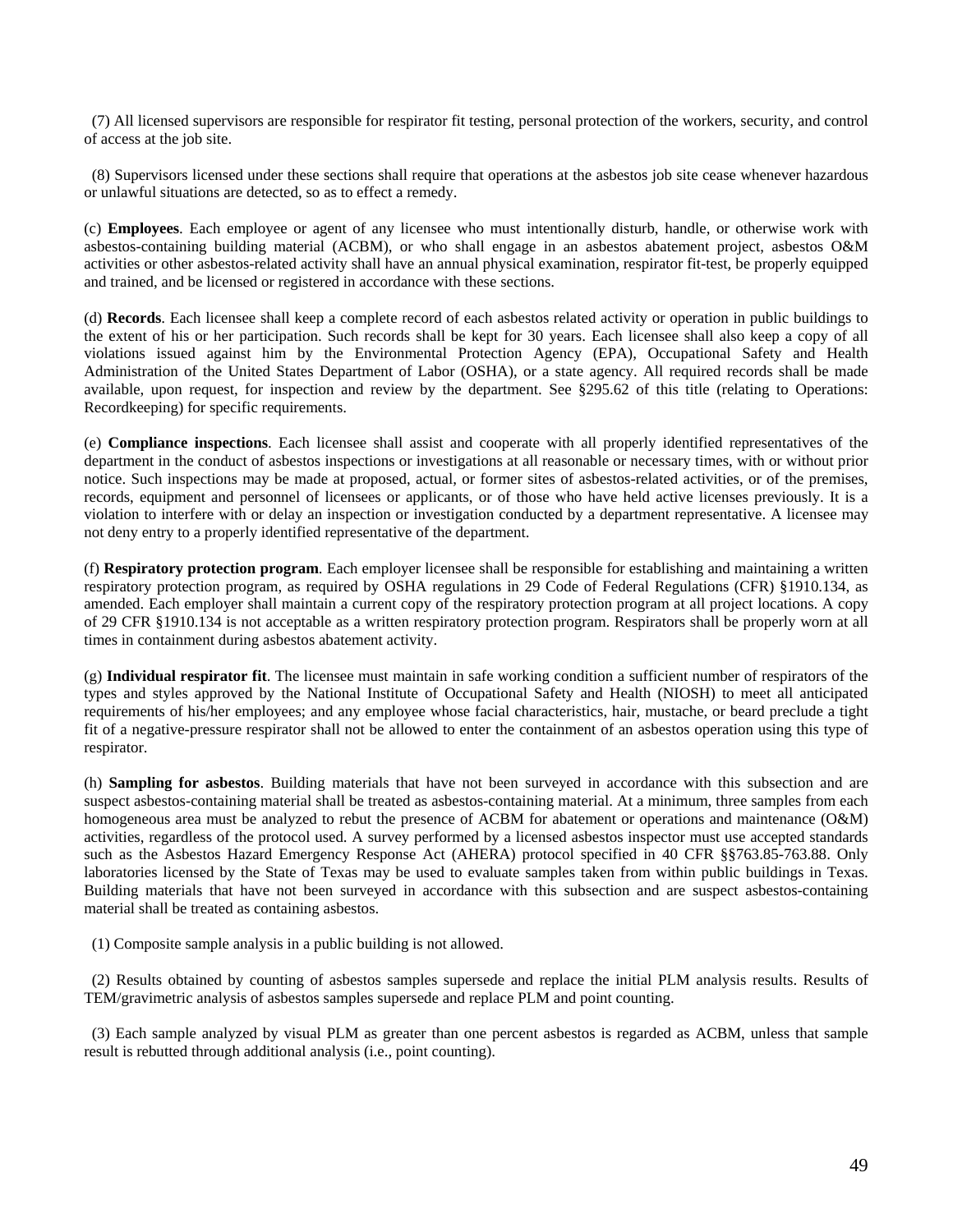(i) **Project monitoring**. The asbestos consultant shall specify the protocol for monitoring the project. This will include the duties and responsibilities of the project manager and the air monitoring requirements. Only one cassette may be placed on a pump at a time.

#### (1) Baseline.

 (A) The asbestos consultant shall insure that baseline samples are collected. This requirement shall be made a part of the specifications for an asbestos project. Air samples for analysis by Phase-contrast Microscopy will be collected under normal building conditions for any abatement activity prior to the disturbances of asbestos-containing building material (ACBM) as a part of the activity. A minimum of three samples shall be collected on 0.8 micron mixed cellulose ester (MCE) filters loaded in conducting cassettes with extension cowls. Sampling and analysis will be in accordance with the latest edition of NIOSH 7400 protocol, counting rules A. The minimum sample volume will be 1,250 liters.

 (B) These samples may be analyzed or archived at the consultant's discretion. The samples shall be preserved for no less than 60 days following achieving clearance.

#### (2) Ambient.

 (A) Ambient samples will be collected every day of the asbestos abatement activity, from the start date and through the completion date of the project and analyzed in accordance with the latest edition of NIOSH 7400 protocol, counting rules A.

 (B) Ambient samples will be collected: inside containment; outside containment but inside the building (if applicable); the negative air unit discharge; immediately outside the entrance to the decontamination facility (representative of the air being drawn into the facility); outside the bag out facility; and any other locations required by the specifications.

#### (3) Clearance.

 (A) All project activities, except O&M, shall be cleared by using aggressive air sampling. Aggressive air sampling is the use of an air blower, such as a leaf blower with the force of air unaltered and operating as it comes from the factory, directed at all surfaces in order to cause loose asbestos fibers to become airborne. The maximum levels of residual fibers shall be as cited in subparagraph (C) of this paragraph.

 (B) A visual inspection of the abatement area shall be made upon completion of ACBM removal but before the containment is removed to determine if the project has been properly conducted in accordance with the specifications and with applicable state and federal regulations and confirm that all ACBM has been properly removed, encapsulated, or maintained. A final visual will be performed by the asbestos consultant, or project manager delegated by the asbestos consultant, once the abatement contractor has removed all containment and other materials from the project site.

 (C) For all projects, samples may be collected and analyzed by NIOSH 7400 protocol, counting rules A, Phase-contrast Microscopy (PCM) as amended. Clearance samples shall be collected at a rate of at least 0.5 less than 16 liters per minute on 0.8 micron MCE filters in conducting cassettes with extension cowls. Minimum sample volume will be 1,250 liters. Clearance will be achieved if no sample is reported greater than 0.01 f/cc by the analysis report from the licensed laboratory. Asbestos Hazard Emergency Response Act (AHERA) protocol will be used in schools. A licensed asbestos consultant shall design the air monitoring scheme and may deviate from this subsection only if public health is maintained in accordance with all regulations. The asbestos consultant shall, upon request by the department, provide documentation and justification to support deviations and must be able to demonstrate that the design meets the requirements and intent of the applicable regulations.

 (D) The visual inspection must be conducted by a properly licensed asbestos consultant. The asbestos consultant may delegate the visual inspection responsibility in writing to a licensed asbestos project manager considered experienced enough to properly perform this duty.

 (E) All samples, including clearance samples, may be collected by licensed air monitoring technicians or a licensed consultant. The sample pumps will be monitored during the sampling period by the person collecting the samples, or some other means of control will be established to ensure the integrity of the samples and prevent tampering.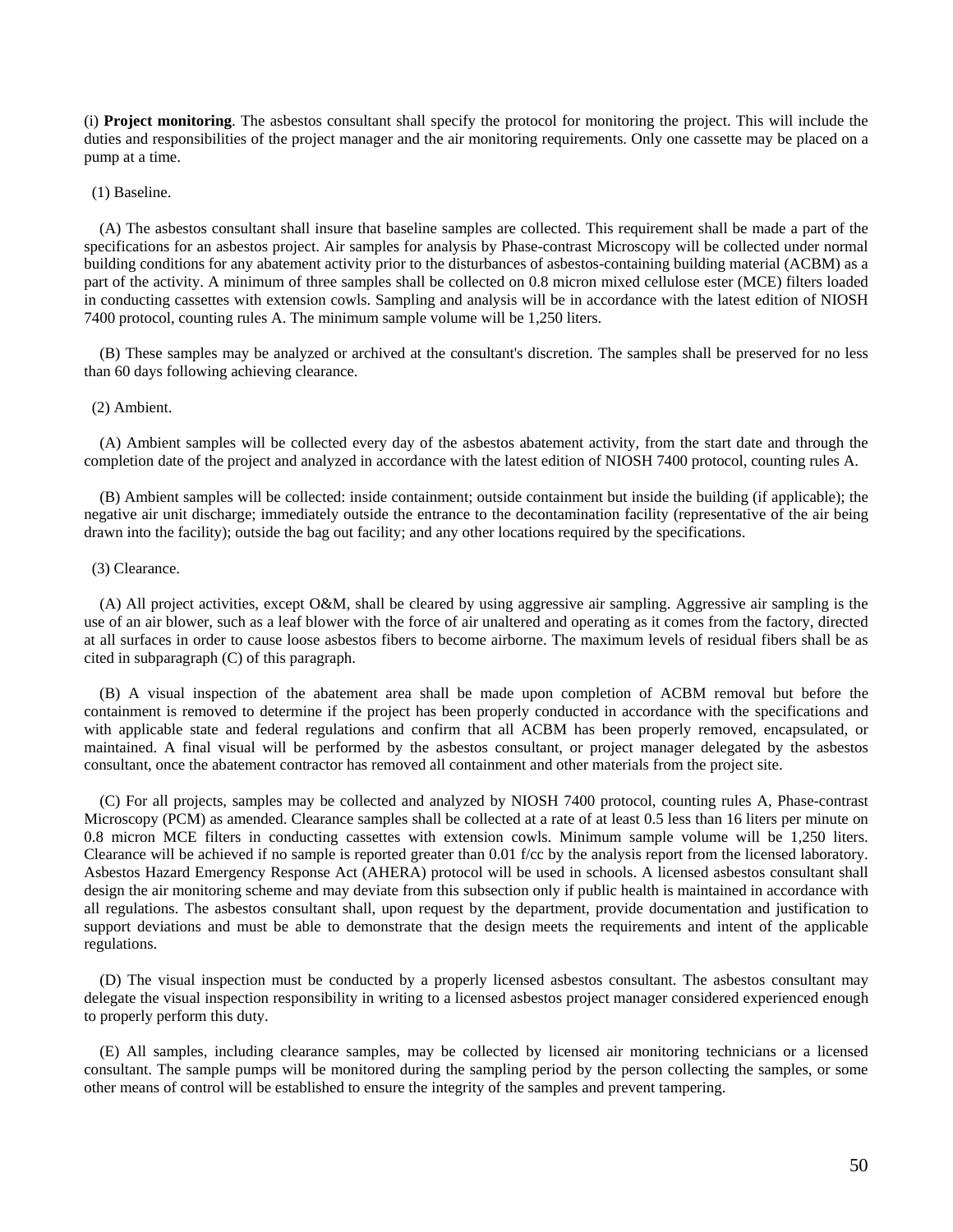(j) **Posting of documents**. The following documents are required to be posted conspicuously by licensees involved in the project to be visible at the entrance to the regulated area and must not be covered by any other documents:

(1) the asbestos information poster issued by the department; and

 (2) copies of any violations issued as evidenced by an order from the federal or state asbestos-regulating authorities within the preceding 12 months from any asbestos project.

#### (k) **Documents required to be on-site are as follows**:

 (1) all current licenses and registrations, and copies of accreditation certificates, current "Physician's Written Statements", and current respirator fit-test records. The department licensed company is responsible for its employees' documents to be onsite;

(2) EPA "Green Book" for O&M work;

 (3) appropriate publications as listed in §295.33 of this title (relating to Adoption by Reference of Federal Standards) for the asbestos activity which is being performed;

 (4) a copy of the "Recommended Work Practices for the Removal of Resilient Floor Coverings," published by the Resilient Floor Covering Institute, if removing floor coverings using this method.

#### (l) **Prohibitions**.

(1) Solvents with a flash point of 140 degrees Fahrenheit or below shall not be used.

 (2) Disposal of improperly labeled or classified asbestos-containing waste material as defined in 40 CFR Part 61, Subpart M is prohibited.

# **§295.59 OPERATIONS: OPERATIONS AND MAINTENANCE (O&M) REQUIREMENTS FOR PUBLIC BUILDINGS**

(a) **Restrictions**. O&M activities involving asbestos-containing building materials (ACBM) are restricted to small-scale, short-duration activities, according to 40 CFR Part 763, Subpart E, Appendix B, titled, "Work Practices and Engineering Controls for Small-Scale, Short-Durations Operations Maintenance and Repair (O&M) Activities Involving ACM," July 1, 1997, as amended. Asbestos O&M licensees shall not engage in any activity for which the primary purpose is asbestos abatement unless otherwise licensed to perform such activity.

(b) **Work practices**. Work practices shall include the following requirements.

 (1) Employers shall be responsible for furnishing and requiring the use of respirators, protective clothing, high-efficiency particulate air filter (HEPA) vacuum machines, glove bags, and other necessary equipment for all who perform O&M activities.

 (2) Only licensed persons, responding emergency personnel (police, fire, EMS, etc.), specialists required for assistance as determined by the consultant, or appropriate governmental inspectors are allowed to enter the containment, decontamination, bag-out, and temporary storage areas.

(3) Physical barriers shall be used to limit access to the work area.

 (4) A mini-containment shall be constructed for containment of asbestos fibers, or a glove bag technique may be used for removal or repair of ACBM on pipes or ducts as described the references in §295.43(f)(2) of this title (relating to Licensure: Asbestos Operations and Maintenance Contractor (Restricted)).

(5) Asbestos material must be wetted with amended water and remain wet throughout the work operation.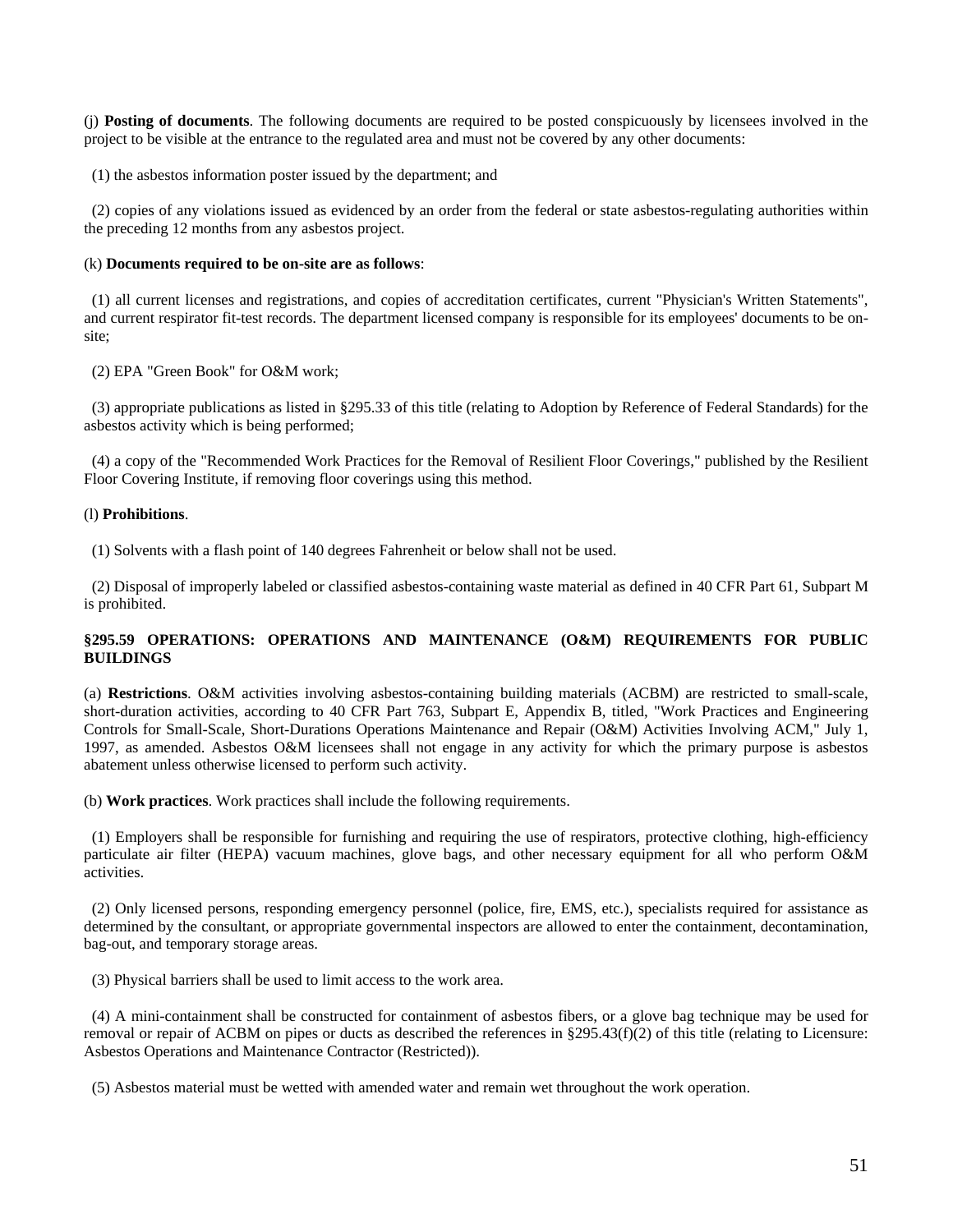(6) Asbestos exposed as a result of spot repairs shall be suitably enclosed or encapsulated.

 (7) HEPA vacuuming or wet cleaning shall be used to decontaminate work areas and equipment until there is no visible debris.

 (8) Asbestos shall be double bagged by placing asbestos-containing waste material into bags that meet the dart impact test as specified in §295.60(j)(1) of this title (relating to Operations: Abatement Practices and Procedures for Public Buildings), and shall be disposed of in accordance with §295.60 of this title and 40 CFR Part 61, Subpart M.

(9) Air clearance and visual inspections shall be performed before removing any mini-containment.

 (10) The O&M book or manual developed for the building on which O&M is being performed shall be on site during all O&M operations.

### **§295.60 OPERATIONS: ABATEMENT PRACTICES AND PROCEDURES FOR PUBLIC BUILDINGS**

(a) **General provisions**. The following general work practices are minimum requirements for protection of public health, and do not constitute complete or sufficient specifications for an asbestos abatement project. More detailed requirements in plans and specifications for a particular abatement project, or requirements that address the unusual or unique circumstances of a project, may take precedence over the provisions of this section. The specifications written for the abatement project shall also include the required air clearance procedures.

 (1) Federal work practices for asbestos abatement are referenced in 40 Code of Federal Regulations (CFR) §61.145, Environmental Protection Agency (EPA) titled "Standard for Demolition and Renovation," as amended.

 (2) An asbestos project consultant, who is licensed under §295.47 of this title (relating to Licensure: Individual Asbestos Consultant), may specify work practices that vary from the requirements of this section as long as the work practices specified are at least as protective of public health and are clearly described in the project notification submitted to the Texas Department of Health (department). The burden of proof for establishing equivalent protection rests with the asbestos consultant. Alternative control methods as referred to in 29 CFR  $\S 1926.1101(g)(6)$ , such as dry removal or no negative air, shall be reviewed and certified in writing as at least as protective of the public health as the standard method described in this section by a Certified Industrial Hygienist (CIH) or a Professional Engineer (PE) licensed in Texas and shall be approved in writing by the Chief of the Asbestos Programs Branch, Toxic Substances Control Division, prior to the start of abatement. An applicant should allow 30 days from the date of submitting an alternative control method until final department approval or denial is issued.

(3) If asbestos-containing building material (ACBM) is to be removed or encapsulated, it must be within a regulated area.

 (4) Only licensed persons, responding emergency personnel (police, fire, EMS, etc.), specialists required for assistance as determined by the consultant, or appropriate governmental inspectors are allowed to enter the containment, decontamination, bag-out, and temporary storage areas.

(b) **Critical barriers**. Regulated areas within which asbestos abatement is to be conducted shall be separated from adjacent areas by impermeable barriers such as plastic sheeting attached securely in place. All openings between containment areas and adjacent areas, including but not limited to windows, doorways, elevator openings, corridor entrances, ventilation openings, drains, ducts, grills, grates, diffusers, and skylights, shall be sealed. All penetrations that could permit air infiltration or air leaks through the barrier shall be sealed, with exceptions of the make-up air provisions and the means of entry and exit.

(c) **Movable objects**. All movable objects shall be removed from the containment area. Cleaning of contaminated items shall be performed if the items are to be salvaged or reused. Otherwise, they shall be properly disposed of as asbestos waste. All non-movable objects that remain in the containment area shall be covered with a minimum of four-mil plastic sheeting, secured in place.

(d) **Floor and wall preparation**. Floor sheeting shall completely cover all floor surfaces and consist of a minimum of two layers of sheeting with at least a dart impact of 270 grams and tear resistance of machine direction (M.D.) 512 grams and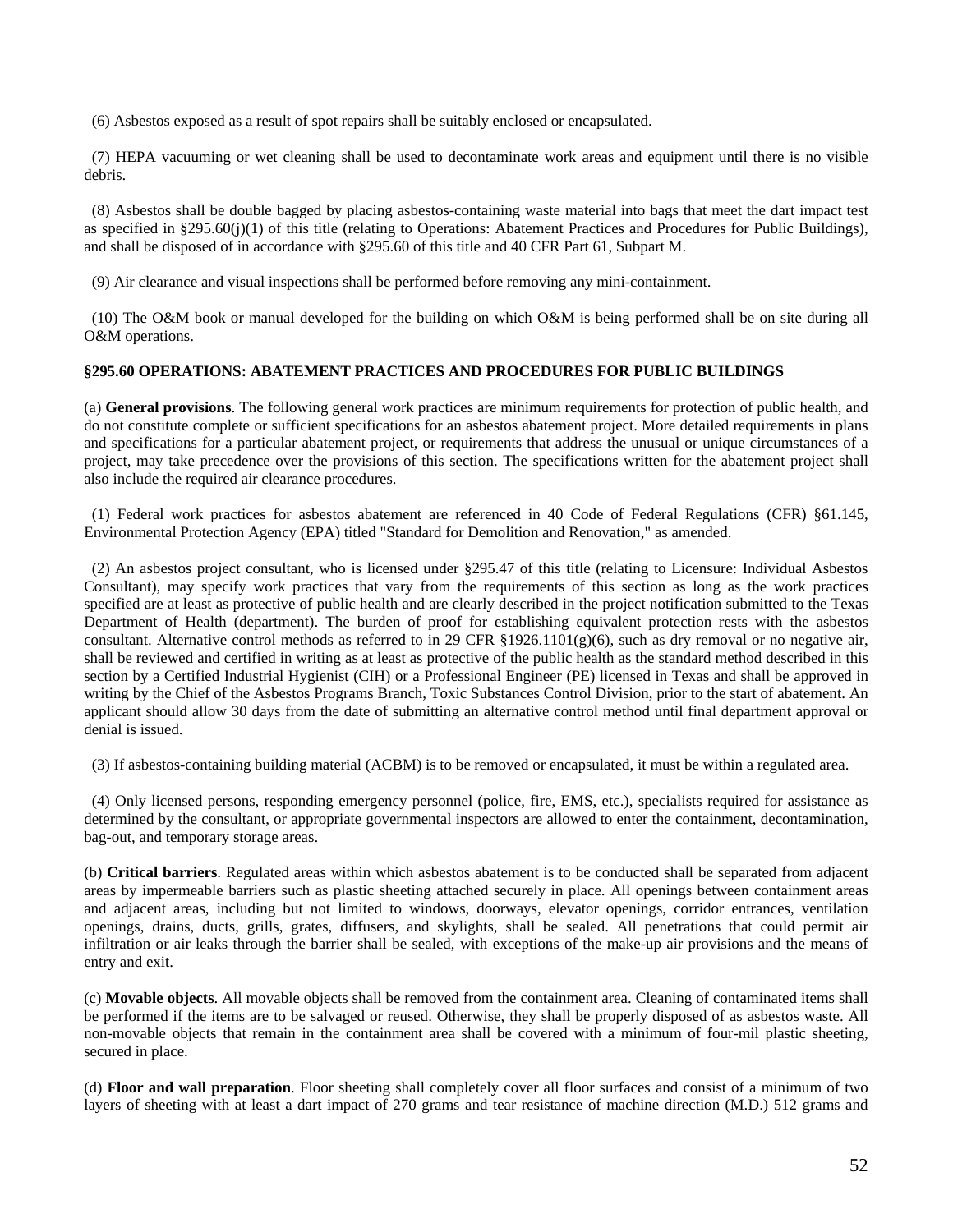transverse direction (T.D.) of 2067 grams or at least six-mil true thickness. Floor sheeting shall extend up sidewalls at least 12 inches and be sized to minimize the number of seams. No seams shall be located at wall-to-floor joints. Sealing of all floor penetrations against water leakage is mandatory. Wall sheeting shall completely cover all wall surfaces and consist of a minimum of two layers of four-mil sheeting. Wall sheeting shall be installed so as to minimize joints and shall extend beyond wall/floor joints at least 12 inches. No seams shall be located at wall-to-wall joints. Where a fire hazard exists, all plastic sheeting will be certified by the Underwriters Laboratory (UL) as being fire retardant. Where feasible, when containment walls which exceed 260 linear feet must be constructed, a viewing window will be included in the wall for each 260 linear feet or fraction of that distance which will permit the viewing of at least 51% of the abatement work area. The window shall be constructed of plexiglass which measures approximately 18 inches by 18 inches. The bottom of the window will be at a reasonable viewing height from the outside floor.

(e) **Decontamination system**. A worker decontamination system in the regulated area shall be used, consisting of a clean room, shower room, and equipment room, each separated from the other and from the containment area by airlocks accessible through doorways. Except for the doorways and the make-up air provisions for the containment, the worker decontamination system shall be sealed against leakage of air. All personnel must exit the containment area through the shower before entering the clean room. No asbestos-contaminated individuals or items shall enter the clean room. The abatement contractor shall ensure that workers and supervisors:

(1) remove all gross contamination and debris from their protective clothing before leaving the containment area;

 (2) remove their protective clothing in the equipment room and deposit the clothing in impermeable bags or containers labeled in accordance with subsection  $(i)(1)$  of this section;

- (3) do not remove their respirators in the equipment room;
- (4) shower prior to entering the clean room; and
- (5) enter the clean room before changing into street clothes.

(f) **Heating, ventilation, and air conditioning system equipment (HVAC).** All HVAC equipment in or passing through the work area shall be shut down, and preventative measures taken to prevent accidental start-ups. All intake and exhaust openings and any seams in system components shall be sealed with at least six-mil sheeting and/or tape. All old filters shall be disposed of as asbestos waste.

(g) **Warning signs**. Danger signs in accordance with 29 CFR §1926.1101, shall be displayed, in both the Spanish and English languages, at all entrances to regulated areas, and on the outside of critical barriers.

(h) **High-efficiency particulate air (HEPA) cleaning**. Except with prior written approval from the department, cleaning procedures shall use wet methods and HEPA vacuuming. A working HEPA vacuum shall remain on-site every day of the asbestos abatement activity, from the start date and through the completion date of the project, and the unit shall have proper HEPA filter(s) in place.

(i) **Containment-area ventilation**. Units with HEPA filtration, and in sufficient number to provide a negative pressure of at least 0.02 inches of water column differential between the containment and outside, as measured by manometric measurements, and a minimum of four containment air changes per hour, shall be operated continuously for the duration of the project. The duration of the asbestos abatement project for the purpose of this requirement shall be considered from the time a regulated area is established through the time acceptable final clearance air-monitoring results are obtained in accordance with §295.58(i)(3) of this title relating to Operations: General Requirements for Public Buildings). These units shall exhaust filtered air to the outside of the building wherever technically feasible.

(j) **Requirements for removal**. The requirements for removing ACBM are that:

 (1) all ACBM shall be adequately wetted prior to removal or other handling; the bags (or other suitable containers) of ACBM shall be marked per the applicable Occupational Safety and Health Administration (OSHA) and the National Emission Standards for Hazardous Air Pollutants (NESHAP) regulations and double bagged by placing asbestos-containing waste material into bags with true 6 mil thickness or may be placed in a bag or fiberboard drum that meets the following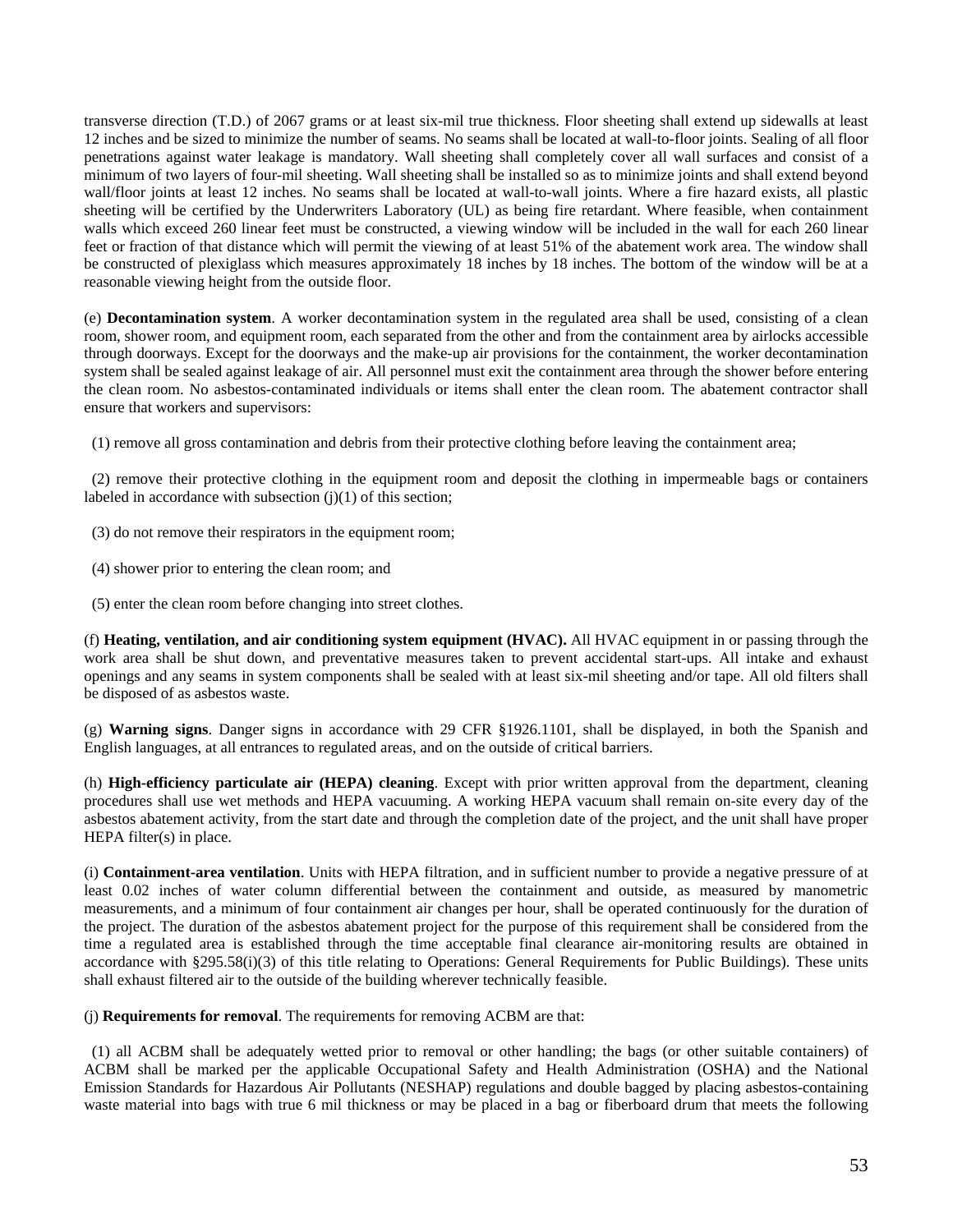criteria: tear resistance of M.D. 300 grams, T.D. 2,068 grams, and dart impact of 216 grams. Documentation from the manufacturer shall be on site;

 (2) in order to double bag the asbestos-contaminated waste material, the inner bag shall be no more than half full, excess air must be evacuated out while in containment. The top of the inner bag must be twisted closed, folded over and sealed with duct tape. The inner bag must be rinsed off or HEPA vacuumed to remove asbestos contamination and placed inside another bag (or in a fiberboard drum). If an outer bag is used, excess air shall be evacuated while in containment and the outer bag twisted closed, the top folded over and sealed with duct tape;

 (3) the exterior bag or fiberboard drum shall have warning and generators labels applied as specified in 40 CFR  $§61.150(a)(1)(iv)-(v)$ . Fiberboard drums shall require the application of a self-adhesive placard identifying the contents as asbestos-containing material. If a fiberboard drum is used, the top shall be sealed. It is a violation of these rules to have a container leak or break due to overfilling. Labeling of asbestos-containing waste material containers must be done prior to removal from the regulated area;

 (4) in the event of a bag or fiberboard drum leak, the drum or bag shall be placed into a third bag or wrapped in a minimum of one layer of 6-mil polyethylene plastic and be sealed and labeled as stated in subsections  $(j)(2)$  and  $(j)(3)$  of this section;

 (5) any additional bags or wrapping must be properly identified as being asbestos-contaminated and shall have proper generator labels attached;

(6) labeling of asbestos-containing waste material containers must be done prior to removal from the regulated area;

 (7) asbestos-covered components that are going to be removed from the building may either be stripped in place and cleaned (and pass a visual inspection by the consultant), or the ACBM may be adequately wetted and the entire component wrapped in two layers of six-mil plastic or a single layer of plastic with a tear resistance of no less than M.D. 512 grams, T.D. of 2,068 grams, and a dart impact of no less than 297 grams as measured using American Society for Testing and Materials (ASTM) methods D1709, D1922, and D882, labeled and sealed, providing that:

(A) components such as sections of metal lath that cannot be safely lowered to the floor shall be stripped in place;

 (B) any component that cannot be lowered or handled without presenting an excessive fiber release or safety hazard shall be stripped in place;

(C) sharp edges of components shall be protected to preclude tearing the plastic wrapping and causing injury; and

 (8) ACBM shall be removed in small sections and containerized while wet. At no time shall material be allowed to accumulate on the floor or become dry. Structural components and piping shall be adequately wetted prior to wrapping in plastic sheeting for disposal;

 (9) proper temporary storage of asbestos-containing waste material shall be provided (e.g., a roll-off box, dumpster or storage room lined with plastic sheeting). Final disposal of asbestos-containing waste material shall be within 30 days of project completion or when receiving container is full, whichever is sooner.

#### (k) **Requirements for the encapsulation of ACBM**.

(1) Prior to encapsulation, loose and hanging ACBM shall be removed.

 (2) Filler material applied to gaps in existing material must contain no asbestos, shall adhere well to the substrate, and shall provide an adequate base for the encapsulating agent.

 (3) Encapsulant shall be applied using only airless spray equipment with the nozzle pressure and tip size set according to the manufacturer's recommendations.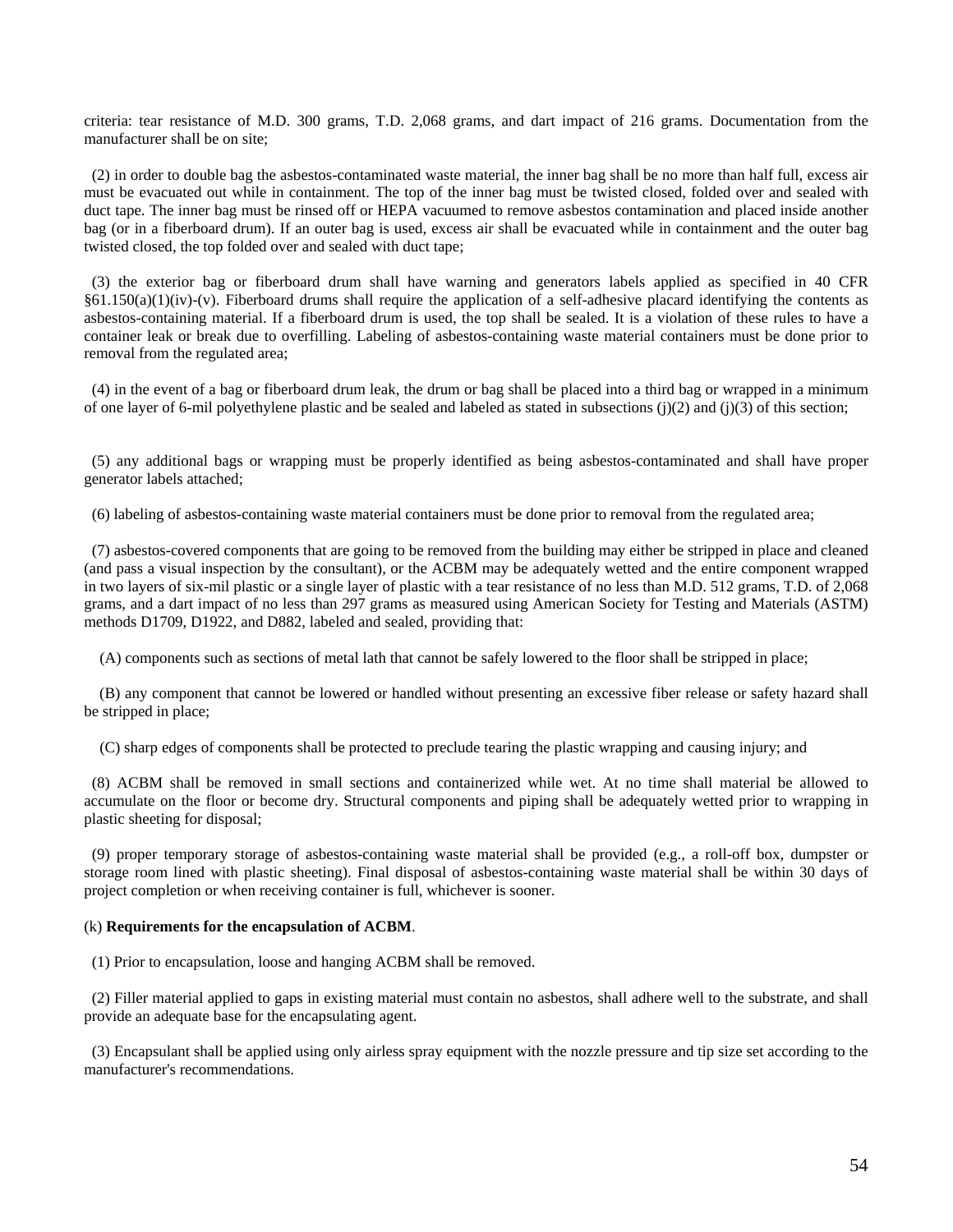(4) Encapsulated materials shall be specifically designated by signs, labels, color coding, or some other mechanism to warn individuals who may in the future be required to disturb the material.

#### (l) **Requirements for the enclosure of ACBM**.

(1) Acceptable enclosure shall be airtight and of permanent construction, so that the area behind them is inaccessible.

 (2) All areas of ACBM shall be wetted if they are to be disturbed during the installation of hangers, brackets, or other portions of the enclosure.

(3) Prior to enclosure, loose and hanging ACBM shall be removed.

(4) Filler material applied to gaps in existing materials shall contain no asbestos, and shall adhere well to the substrate.

 (5) Enclosures for ACBM shall be specifically designated by signs, labels, color coding, or some other mechanism to warn individuals who may in the future be required to disturb the material.

(m) **Safety requirements**. The following safety requirements shall be in effect for an abatement project:

 (1) Fire safety. A minimum of one fire extinguisher with a minimum National Fire Protection Association rating of 10BC (dry chemical) shall be placed within each abatement project containment for every 3,000 square feet, or fraction thereof, of containment area. Each fire extinguisher shall be maintained in a fully charged and operable condition.

 (2) Electrical safety. All active electrical service lines within the regulated and containment areas shall be connected through ground-fault circuit interrupter (GFCI) units.

 (3) Air monitoring. Air monitoring shall include personal samples according to 40 CFR Part 763, Subpart G or 29 CFR §1926.1101, base line sampling, area sampling, and clearance sampling according to §295.58(i) of this title.

### **§295.61 OPERATIONS: NOTIFICATIONS**

(a) **General provision**. The Texas Department of Health (department) shall be notified on a form specified by the department of any asbestos abatement activity, renovation or operations and maintenance (O&M) activity affecting asbestos-containing building materials (ACBM), or any demolition in facilities or public buildings. Notification shall be made to the department no less than ten working days (not calendar days) prior to commencement of the activity and shall be submitted on the form specified by the department. It is a requirement that the department notification form be filled out completely and properly. Blanks which do not apply shall be marked N/A. The designation of N/A will not be accepted for references requiring identification of the work site, building description, building owner, abatement and transportation companies, individuals required to be identified on the notification form, or start and completion dates in compliance with 40 CFR §61.145, and this section. National Emission Standards for Hazardous Air Pollutants (NESHAP) requirements apply equally to both the NESHAP and Texas Asbestos Health Protection Act (TAHPA) notification requirements. An original signature is required on each notification form. A copied signature is not acceptable. An invoice for the required fee for notifications will be sent from the department to the building owner.

 (1) Public buildings. The department shall be notified of any demolition of a public building whether or not asbestos has been identified. The department shall be notified of other abatement projects, disturbances, or renovations involving the abatement of any amount of asbestos within a public building.

 (2) Facilities. For all facilities which are not otherwise subject to this title as public buildings, the department shall be notified of any demolition of a facility, whether or not asbestos has been identified. The department shall be notified of any abatement project, disturbance, or renovation involving the abatement of asbestos within a facility, as required by and in accordance with NESHAP.

(b) **Responsibility for Proper Notification**. It is the responsibility of the facility owner and/or operator to notify the department under this section. In a public building, this task may be delegated to the owner's agent such as a licensed asbestos abatement contractor or consultant and must be delegated in writing. In a demolition where a licensed abatement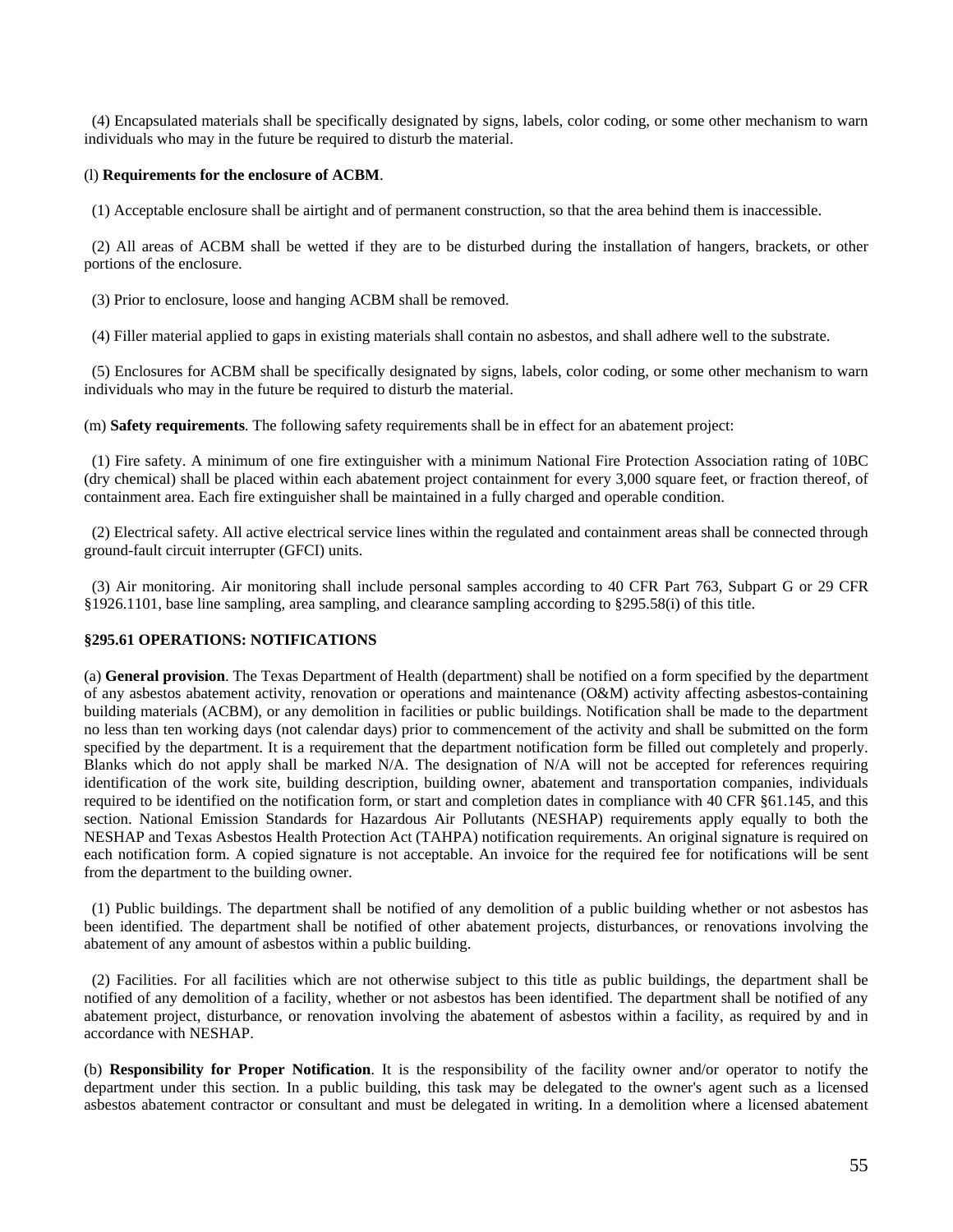contractor or consultant is not required, the task may be delegated in writing to the demolition contractor or other agent. The notification must be filed on the form specified by the department. The notification shall have all information completed with no blocks left blank. The facility owner, and the agent to whom the task of notification has been delegated, are jointly and severally responsible for the accuracy and timeliness of the notification.

(c) **Timeliness of notification**. Written notifications of asbestos abatement activity or demolition must be hand delivered, express mailed, or postmarked at least 10 working days (not calendar days) before asbestos abatement or any other activity begins that will disturb asbestos. Notifications must be delivered by United States Postal Service, commercial delivery service, or by hand delivery. Telephone facsimile (FAX) is not permitted.

(d) **Start-date change to later date**. When asbestos abatement activity, demolition, renovation or O&M will begin later than the date contained in the notice, the department shall:

 (1) be notified (Asbestos Programs Branch or Regional Office) of the changed start date by telephone as soon as possible but prior to the original start date. An amended notification is required in writing immediately following the foregoing notification; and

 (2) be provided with a written notice of the new start date as soon as possible before, but no later than the original start date. Delivery of the updated notice by the United States Postal Service, commercial delivery service, or hand delivery is acceptable.

(e) **Start-date change to earlier date**. When asbestos abatement, demolition, renovation, or O&M will begin on a date earlier than the date contained in the notice, the department shall be provided with a written notice of the new start date at least ten working days before the start of work.

(f) **Start-date/stop-date (completion date) requirement**. In no event shall asbestos abatement, demolition, operations and maintenance (O&M), or renovation, as covered by this section, begin or be completed on a date other than the date contained in the written notice except for operation covered under subsection (g) of this section. Amendments to start date changes are to be submitted as required in subsections (d) and (e) of this section. An amendment is required for any stop dates which change by more than one work day for each week (seven calendar day period) for which the project has been scheduled and notification submitted. The building owner, or his/her delegated agent, shall provide schedule changes to the department no less than 24 hours prior to the change or completion of the project. Changes less than 10 days in advance shall be confirmed with the regional office telephonically and followed up in writing to the central office located in Austin, Texas.

(g) **Consolidated notifications of small operations**. Notifications involving a series of small, separate asbestos O&M or abatement operations (each less than 160 square feet or 260 linear feet or 35 cubic feet in size) may be combined by listing the information on a single notification form. Predict the combined additive amount of asbestos to be removed or stripped during a calendar year of January 1 through December 31. If the total amount is less than one asbestos reporting unit per subsection (j) of this section, and the facility is not a public building, a notification is not required. If the facility is a public building, a notification is required for any amount. The department shall be notified at least 10 working days (not calendar days) before the end of the calendar year preceding the year for which notice is being given.

 (1) The building owner shall keep records of the individual O&M projects in an O&M manual. An amendment of the annual notification shall be submitted if the amount of asbestos that is abated surpasses that amount of asbestos that was predicted in the original notification by 20%. Fees will be based upon the annual notification and any amendments. The fee that is calculated for the amended notification will only be for the amount of asbestos (number of ARUs) that increased from the original notification. The \$55 administrative fee will not be reassessed.

 (2) The department during a routine inspection shall review the O&M manual for the amount of asbestos that has been abated and compare the amount to the amount estimated on the annual notification. If the amount of asbestos that has been abated exceeds the amount estimated in the annual notification by more than 20%, the notification will be improper.

(h) **Provision for emergency**. In the event of emergency renovations made necessary by an unexpected or unplanned asbestos incident, notification will be made as soon as practicable, but not later than the following work day after the occurrence of the incident. Initial notification can be made by telephone, followed by formal notification on the department's notification form. Emergencies shall be documented to the extent that the need for the emergency is evident. An emergency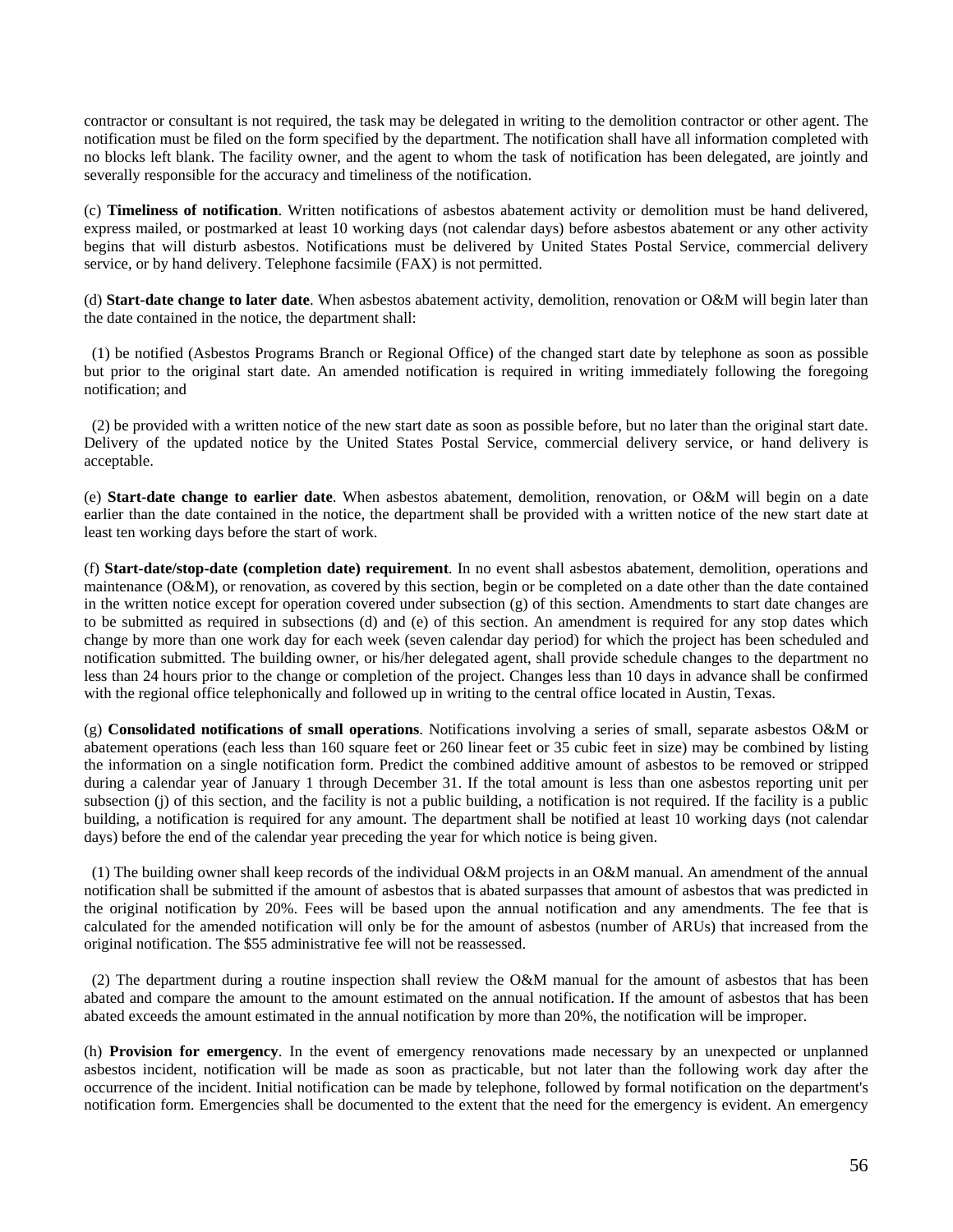renovation operation means a renovation operation that was not planned, but results from a sudden, unexpected event. This event, if not immediately attended to, presents a public health or safety hazard, and is necessary to protect equipment from damage, or is necessary to avoid imposing an unreasonable financial burden. This term includes operations necessitated by non-routine failures of equipment. This term does not include immediate renovations resulting solely from a lack of adequate planning for foreseeable asbestos abatement activity.

(i) **Demolition notifications**. The department shall be notified of all demolitions regardless of size. If the facility is being demolished under an order of a state or local government agency, issued because the facility is structurally unsound and in danger of imminent collapse, then the department notification must be delivered as early as possible before, but not later than, the following working day of the commencement of demolition. The judgment that a structure is in danger of imminent collapse or that it is unsafe for anyone to enter shall be made by a professional engineer, registered architect, or government official. Emergencies shall be documented to the extent that the need for the emergency is evident. Public health and safety or unavoidable economic concerns are the qualifications for an emergency rather than expediency.

### (j) **Asbestos notification fees**.

(1) Applicability. The building owner shall remit to the department a fee that is based upon the amount of asbestos removed.

 (2) Payment. An invoice for the required fee will be sent to the building owner after the notification has been received by the department. Fee amounts, address, and fund numbers are included on the form. Payment must be remitted in the manner instructed on the invoice. The facility owner is responsible for the payment of the required notification fee. The task may be delegated to an agent but the facility owner is solely responsible for timely and sufficient payment.

 (3) Basis for fees. The fees shall be based on the total amount of the regulated asbestos-containing material (RACM) reported to be removed as defined in 40 CFR §61.141 or asbestos-containing building material (ACBM) reported to be removed as defined in §295.31(c) of this title (relating to General Provisions) and notified in accordance with §295.34(f) of this title (relating to Asbestos Management in Facilities and Public Buildings), and subsection (a) of this section. The fee shall be calculated at the rate of \$30 per asbestos reporting unit (ARU). The number of ARUs associated with the removal activity is determined by dividing the number of linear feet by 260, the number of square feet by 160, and the number of cubic feet by 35 and adding these individual results. The sum of this addition, minus any fraction, shall then be multiplied by the \$30 rate to calculate the notification fee. The minimum fee shall be a \$55 administration fee per original notification. The maximum fee shall be \$3,210 per notification, except for schools, which shall be \$320 per notification. The fee shall be assessed only for the amount of asbestos to be removed. If no asbestos is removed or if the amount of asbestos removed is less than two ARUs, only the minimum administrative fee shall be assessed. Annual notifications of maintenance activities subject to 40 CFR, Part 61, Subpart M and subsection  $(g)$  of this section, are included in the fee requirement. If less than the reported amount will be removed, a notification amendment should be provided to the department no later than five working days following the completion of the project. A refund request must be sent with the amended notification. A new invoice will be sent to the building owner which will reflect a new fee based upon the actual amount of asbestos that was removed. If the fee has been paid, refunds will be made, when appropriate, minus a \$55 administrative fee. Revision of the form will require an additional fee only if the amount of reportable asbestos to be removed is increased.

 (4) Nonpayment of fees. Failure to pay the required fee after an invoice has been sent shall be considered a violation and may subject the building owner to administrative penalties as listed in §295.70 of this title (relating to Compliance: Administrative Penalty). The building owner and his agent may also be subject to criminal penalties if applicable. Governmental organizations may submit a copy of the interagency transfer document or a statement that a check has been requested and is in processing. Payment must then be received no later than 60 working days following date of the invoice.

# **§295.62 OPERATIONS: RECORD KEEPING**

(a) **Record retention**. Records and documents required by this section shall be retained for a period of 30 years from the date of project completion unless otherwise stated in this section. Such records and documents shall be made available to the department upon request. Persons ceasing to do business, shall notify the Texas Department of Health (department) in writing within 30 days of such event. The department, on receipt of such notification may instruct that the records be surrendered and may specify a repository for such records. The persons shall comply with the department's instructions within 60 days.

(b) **Training providers**. Licensed training providers shall comply with the following minimum record-keeping requirements.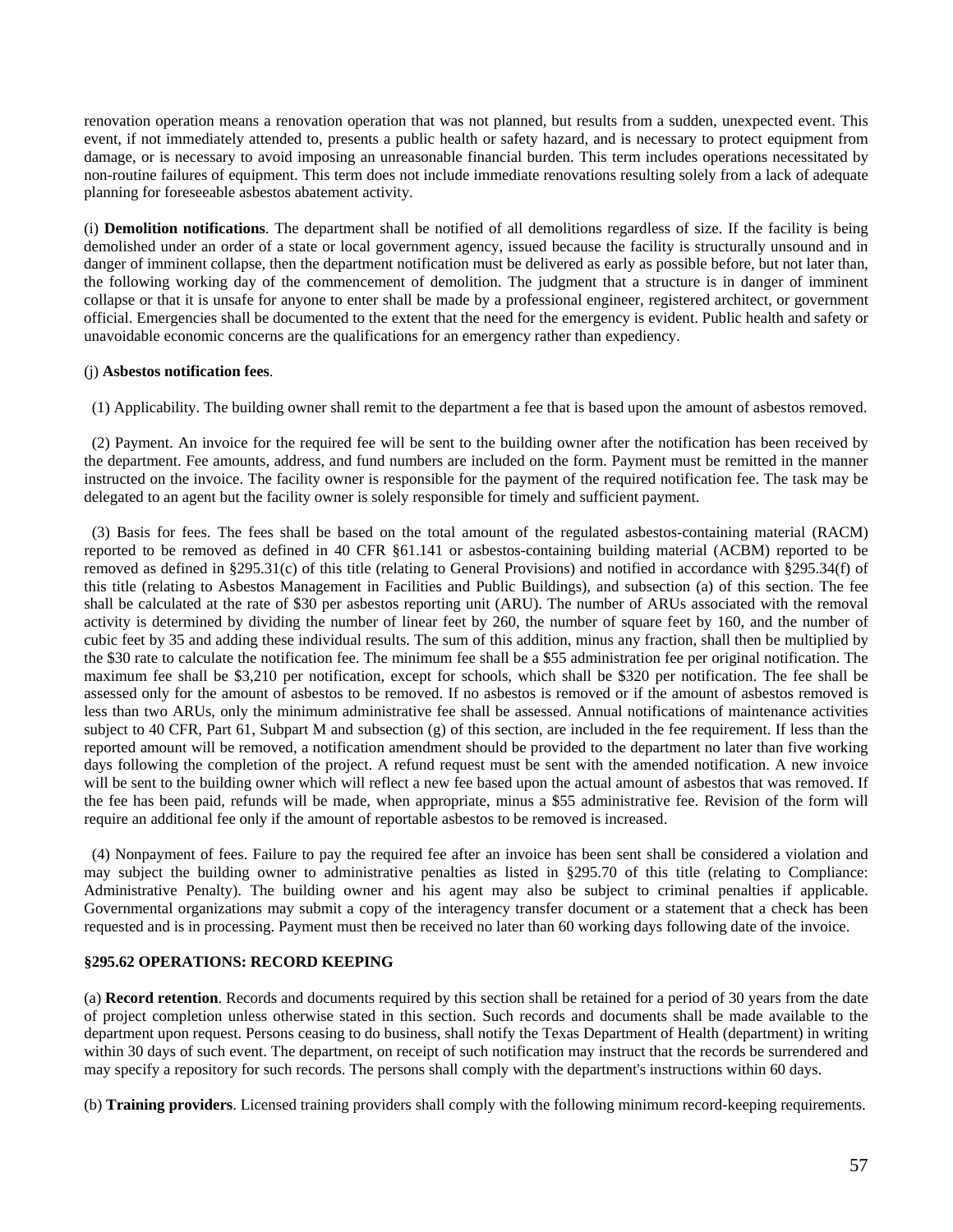(1) Training course materials. A training provider must retain copies of all instructional materials used in the delivery of the classroom training such as student manuals, instructor notebooks and handouts.

 (2) Instructor qualifications. A training provider must retain copies of all instructors' resumes, and the documents approving each instructor issued by the department or EPA. Instructors must be approved by the department before teaching courses for accreditation purposes. A training provider must notify the department in advance whenever it changes course instructors. Records must accurately identify the instructors that taught each particular course for each date that a course is offered together with the course student roster.

 (3) Examinations. A training provider must document that each person who receives an accreditation certificate for an initial training course has achieved a passing score on the written examination in accordance with §295.64(j) of this title (relating to Training: Required Asbestos Training Courses). These records must include a copy of the exam and clearly indicate the date on which the exam was administered, the training course and discipline for which the exam was given, the name of the person who proctored the exam, and the name, examination answer sheet, and test score of each person taking the exam. All information from the training course and examination, including the topic and dates of the training course, must correspond to the information listed on each person's accreditation certificate. All records required to be maintained under this section shall be available for inspection by the department immediately upon conclusion of the course and administration of the examination.

 (4) Accreditation certificates. The training providers shall maintain records that document the names of all persons who have been awarded certificates, their certificate numbers, the disciplines for which accreditation was conferred, training and expiration dates, and the training location. The training provider shall maintain the records in a manner that allows verification of the required information by telephone.

 (5) Verification of certificate information. Training providers of refresher training courses for accreditation must reasonably confirm that their students possess valid accreditation before granting course admission. Training providers offering the initial management planner training course must reasonably confirm that students have met the prerequisite of possessing valid inspector accreditation at the time of course admission. A valid accreditation certificate to receive refresher training would be one in the same course and not expired over 12 months.

(6) Records retention and access.

(A) The training provider shall maintain all required records for a minimum of three years.

 (B) The training provider must allow the department reasonable access to all of the records required by the MAP, and to any other records which may be required by the department for the approval of asbestos training providers or the accreditation of asbestos training courses.

 (C) If a training provider ceases to conduct training, the training provider shall notify the department and provide reasonable opportunity for the department to take possession of that provider's asbestos training records.

### (c) **Asbestos contractors**.

 (1) Central location. The following records and documents shall be maintained by asbestos contractors at a central location at the principal place of business for a period of 30 years and shall be made available to the department upon request:

(A) records and documents required by 29 CFR §1910, and 29 CFR §1926.1101, as amended;

 (B) name, address, and asbestos certificate number of each employee, past and present, including dates of employment, and description of each employee's involvement in each asbestos project while employed by the contractor, including name, address, location, and duration of project;

 (C) copies of all regulatory agency correspondence including letters, notices, citations received and notifications made by the building owner or operator;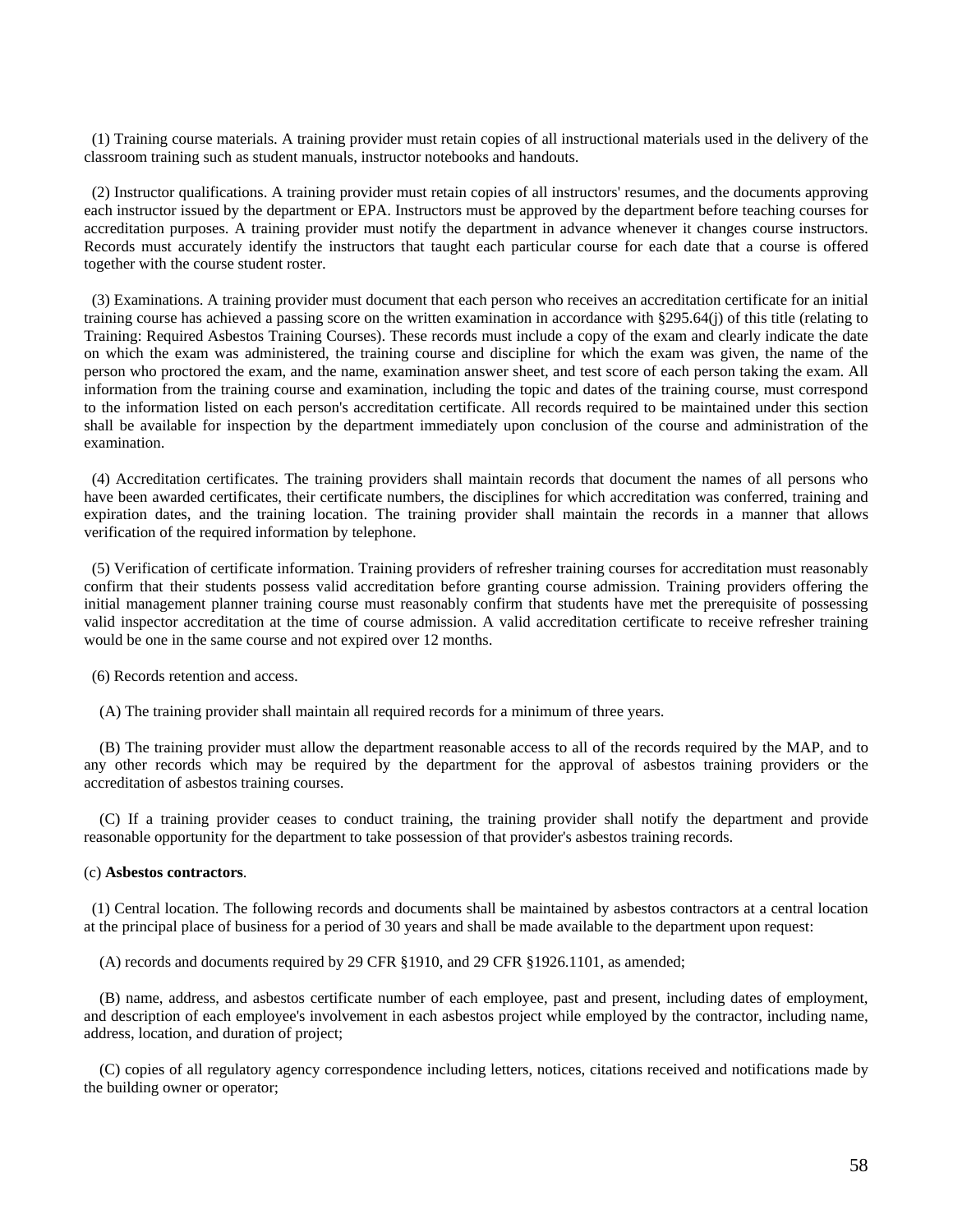(D) records and documents required to be maintained under any other applicable federal, state, or local law, regulation, or ordinance;

 (E) receipts and documentation of disposal of asbestos waste showing dates, locations, and amounts of asbestos waste disposed including the identification of the source of the asbestos waste and the transporter (company name or driver name, if an employee of the contractor);

 (F) copies of laboratory reports and sample analysis documenting workplace and personal exposure levels, including copies of consultant's reports provided to the contractor regarding employee or clearance level monitoring; and

(G) copies of all specifications of contracts awarded for asbestos abatement projects.

 (2) On site. Records and documents shall be maintained on-site at the asbestos project location for the duration of the project. Records and documents with personal references shall be made available to all persons employed at the site upon request. All on-site records and documents shall be made available to the department upon request. The records and documents covered by this paragraph include:

(A) all current licenses, registrations and accreditation certificates;

(B) a current copy of the work practice requirements;

 (C) a copy of the contract or technical specifications governing the project or if no contract, location and description of operations and description of abatement procedures;

(D) a listing of all employees, by name, social security number and certificate number working on the project;

- (E) a listing of each of the contractors, subcontractors and consultants on the project;
- (F) a daily sign-in/out log which identified persons by name and the length of time each spent at the site;

(G) records of all on-site air monitoring;

- (H) a written respirator program which conforms to requirements of 29 CFR §1910.134(b), as amended;
- (I) name and address of the contractor or building owner-operator;
- (J) name and address of project supervisor(s);
- (K) description of personal safety practices;
- (L) name and address of waste disposal site;
- (M) dates of participation in the operation;
- (N) a roster of registered asbestos workers employed; and
- (O) current copies of the "Physician's Written Statement" and respirator fit-tests of individuals who enter a regulated area.

(d) **Analytical services**. Licensed providers of asbestos analytical services shall maintain copies of all records and documents for 30 years, which are required by these sections and copies of all analyses performed, including the sample identification number and analytical results, and make such documents available to the department for inspection upon request. Samples which have been taken as part of an inspection are required to be retained by the analyzing laboratory for ten days after the completion of the project or for 30 days, whichever is longer.

(e) **Consultants**. Licensed consultants shall maintain client files pertaining to surveys, sampling, assessment, and clearance level monitoring and copies of daily construction logs pertaining to contractor work practices and make such documents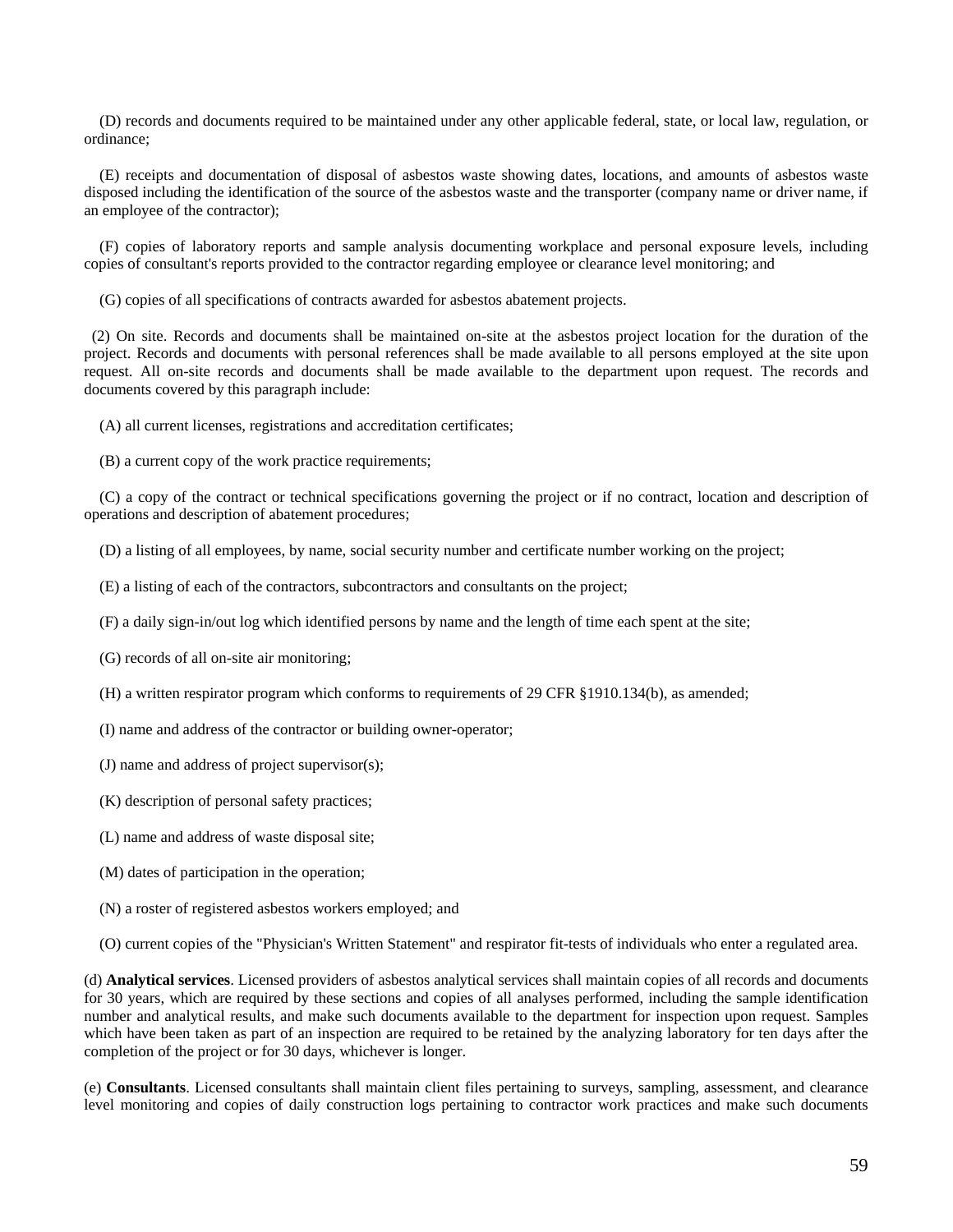available to the department for inspection upon request. Logs for completed projects shall be maintained at the consultant's principal place of business. Logs for current projects shall be kept at the asbestos project work site until final cleanup has been certified.

(f) **Operations and maintenance manual**. The public building owner shall record each individual operations and maintenance activity in the manual, including the date of activity, the persons performing the activity, complete description of the activity, including methods used to prevent the emission of asbestos fibers, and the amount of asbestos removed. An updated total of the amount of asbestos abated shall be kept as a comparison to the amount estimated in the annual consolidated notification. The manual shall be made available to the department upon request.

### **§295.63 ASBESTOS HAZARD EMERGENCY RESPONSE ACT (AHERA) COMPLIANCE**

(a) **Authority**. The Texas Department of Health (department) adopts by reference federal rules 40 CFR, Part 763, Subpart E, regarding AHERA in accordance with §12(c) of the Act.

(b) **Scope**. A Local Education Agency shall assure compliance with AHERA for all schools under its jurisdiction.

(c) **Inspections**. The department may enter any regulated school building to inspect and investigate conditions to determine compliance.

(d) **Enforcement**. The department will enforce the provisions of the AHERA in accordance with §295.70 of this title (relating to Compliance: Administrative Penalty).

### **§295.64 TRAINING: REQUIRED ASBESTOS TRAINING COURSES**

(a) **General provisions**. Persons working with asbestos must be appropriately accredited to perform as a worker, contractor/supervisor, inspector, management planner, or project designer. In a commercial building, only EPA accreditation is required as specified in this section. In a public building, licensing is also required. Applicants for licensing or renewal must submit evidence of fulfillment of specific training requirements acceptable to the Texas Department of Health (department) under these sections. Course content, hours of instruction, refresher training, etc., are subject to change or modification. At the conclusion of each training course, the instructor shall provide the student a copy of the registration form for the state licensing examination and a copy of the examination schedule. The training provider shall also assist the applicant if needed to complete the application to include listing any special requirements of the student, such as an accommodation for a disability covered by the Americans With Disabilities Act.

 (1) The provisions of the Environmental Protection Agency (EPA) Model Accreditation Plan (MAP) reaffirm the principle that each of the accredited training disciplines is distinct from the others, because each reflects a different functional job role. Training courses for all disciplines shall be in accordance with the MAP.

 (2) Each initial and refresher training course offered for accreditation must be specific to a single discipline, and not combined with training for any other discipline. This prohibition against combined training also applies to hands-on training sessions.

 (3) Training courses shall be conducted by training providers licensed by the department. Persons trained within the confines of this State by unlicensed providers shall not be licensed by the department.

 (4) Valid training courses performed in other states, in the past 12 months, by EPA approved training providers shall be accepted by the department provided that applicants have completed an approved course in Texas asbestos law and rules from a training provider licensed by the department.

 (5) The one-year period of validity following the effective date of a required asbestos course may be extended by completing the appropriate annual refresher training. Failure to complete annual refresher training within two years of the most recent training shall require that the original course be repeated.

 (6) A day of training shall consist of eight hours of classroom instruction, hands-on practical training sessions, and field trips in any suitable combination, including lunch and break periods. A total of 80 minutes in lunch and breaks are authorized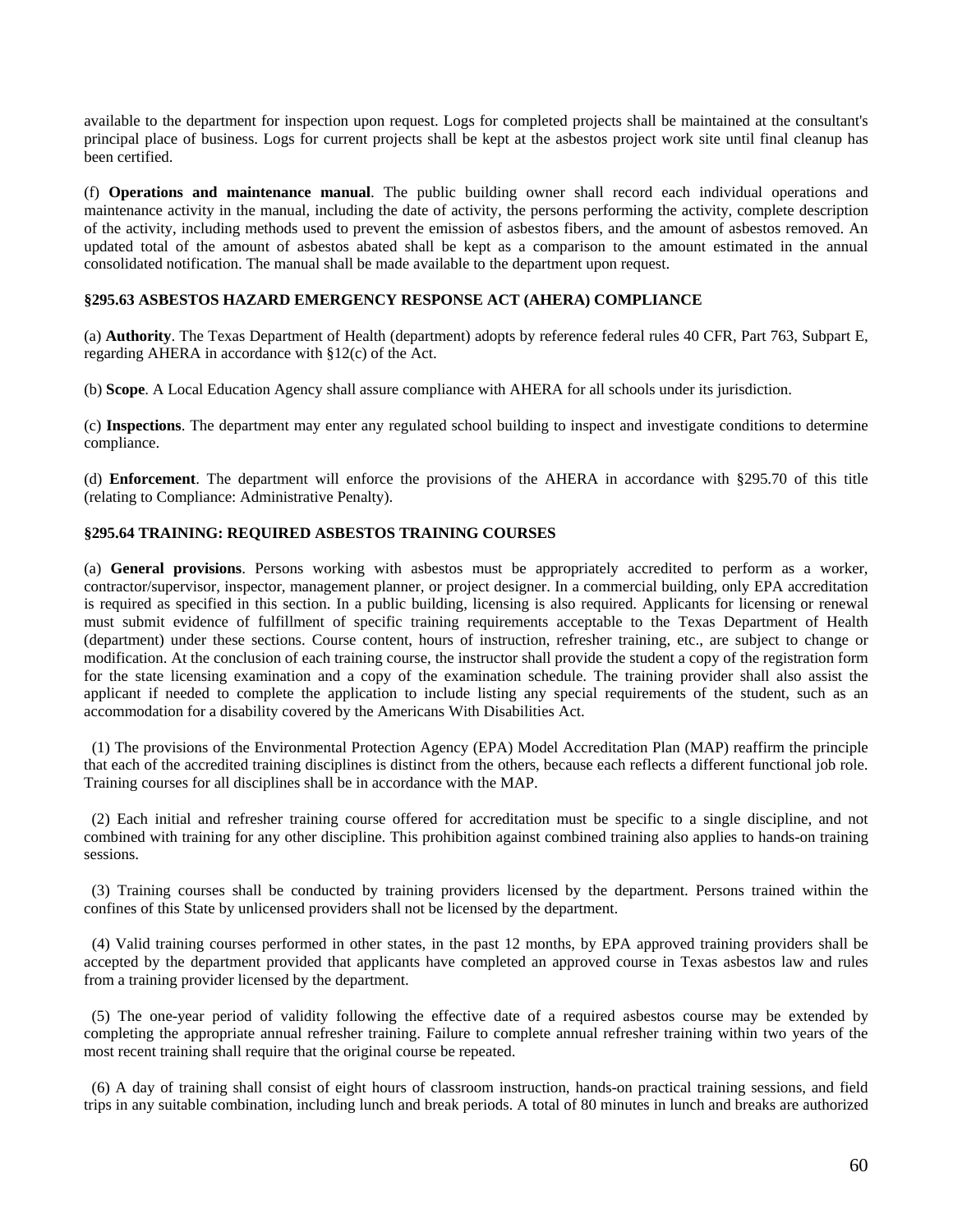for each training day as determined by the instructor. A trainee is not eligible to complete a given course if more than 10% of the session has been missed. The 10% includes being absent from the course at times other than allotted break periods. No more than eight hours of instruction as described in this paragraph are authorized within a calendar day.

 (7) Courses requiring hands-on practical training must be presented in an environment that permits the trainees individually to have actual experience performing tasks associated with the appropriate asbestos activity studied. Hands-on training sessions shall maintain a student to instructor ratio of not more than 15 to one. Demonstrations and audio-visuals shall not substitute for required hands-on training.

(b) **Asbestos project designer training**. The project designer training course shall be at least three days in length. Persons seeking to be licensed as an asbestos consultant or accredited as a project designer under these sections shall complete the approved project design training course as described in this subsection. For work in public buildings, see also the other training required for asbestos consultants in §295.47(f)(3) of this title (relating to Licensure: Individual Consultant). Successful completion of the course shall be demonstrated by achieving a score of at least 70% correct on the written course examination. The course shall adequately address:

- (1) background information on asbestos;
- (2) potential health effects related to asbestos exposure;
- (3) overview of abatement construction projects to include clearance of the project area;
- (4) safety system design specifications, including written sampling rationale for air clearance;
- (5) field trip;
- (6) employee personal protective equipment;
- (7) additional safety hazards;
- (8) fiber aerodynamics and control;
- (9) designing abatement solutions and written project design;
- (10) budgeting/cost estimation;
- (11) writing abatement specifications;
- (12) preparing abatement drawings;
- (13) contract preparation and administration;
- (14) legal/liabilities/defenses;
- (15) replacement;
- (16) role of other consultants;
- (17) occupied buildings;
- (18) how to accomplish a complete visual inspection;
- (19) relevant federal, Texas, and local regulatory requirements; and
- (20) course review.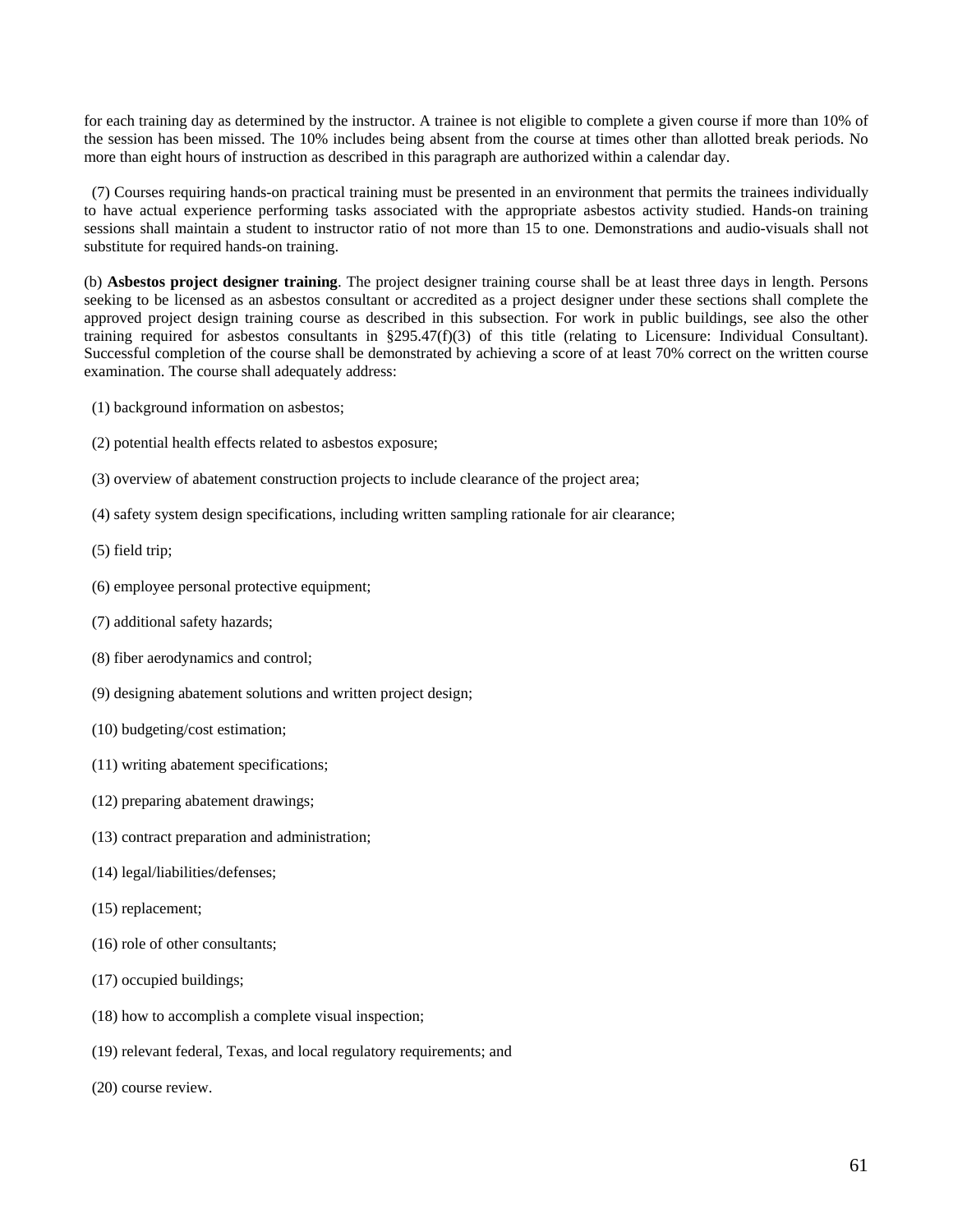(c) **Contractor/supervisor training**. The contractor/supervisor course shall consist of at least five days of training. Persons seeking to be licensed as an asbestos abatement contractor, asbestos abatement supervisor, project manager, or operations and maintenance (O&M) (restricted) contractor/supervisor or accredited as an asbestos abatement contractor or supervisor, shall successfully complete an approved contractor/supervisor training course as described in this subsection. The course may be substituted for the asbestos abatement worker course; this substitution also applies to annual refresher training. This training shall include lectures, demonstrations, audio-visuals and hands-on training, including individual respirator fit testing, course review, and a written examination of 100 multiple-choice questions. Each trainee must score at least 70% correct on this written exam to successfully complete the course. The course shall adequately address:

(1) physical characteristics of asbestos and asbestos-containing building material (ACBM);

(2) potential health effects related to asbestos exposure;

(3) employee personal protective equipment;

(4) state-of-the-art work practices;

(5) personal hygiene;

(6) additional safety hazards;

(7) medical monitoring;

(8) air monitoring;

(9) relevant federal, state, and local regulatory requirements;

(10) establishment of respiratory protection programs and medical surveillance programs;

 (11) 14 hours of hands-on training, including work area preparation, decontamination chamber construction, cleaning and disposal, and respirator fit testing and maintenance;

(12) insurance and liability issues;

(13) recordkeeping for asbestos abatement projects;

- (14) supervisory techniques for asbestos abatement activities;
- (15) contract specifications; and
- (16) course review and manual.

(d) **Asbestos abatement worker training**. The worker training course shall consist of at least four days of training. Persons seeking registration or accreditation as asbestos abatement workers shall successfully complete the approved training course, as described in this subsection. Successful completion of the contractor/supervisor training course shall also be acceptable as qualification for asbestos worker applicants. Worker training courses are required to have a classroom student-instructor ratio of not more than 25 to 1 (25:1). The worker training course shall include lectures, demonstrations, hands-on training including individual respirator fit testing, course review, and a written examination consisting of 50 multiple-choice questions. Successful completion of the course shall be demonstrated by achieving a score of at least 70% correct on the written examination. The course shall adequately address:

- (1) physical characteristics of asbestos and ACBM;
- (2) potential health effects related to asbestos exposure;
- (3) employee personal protective equipment;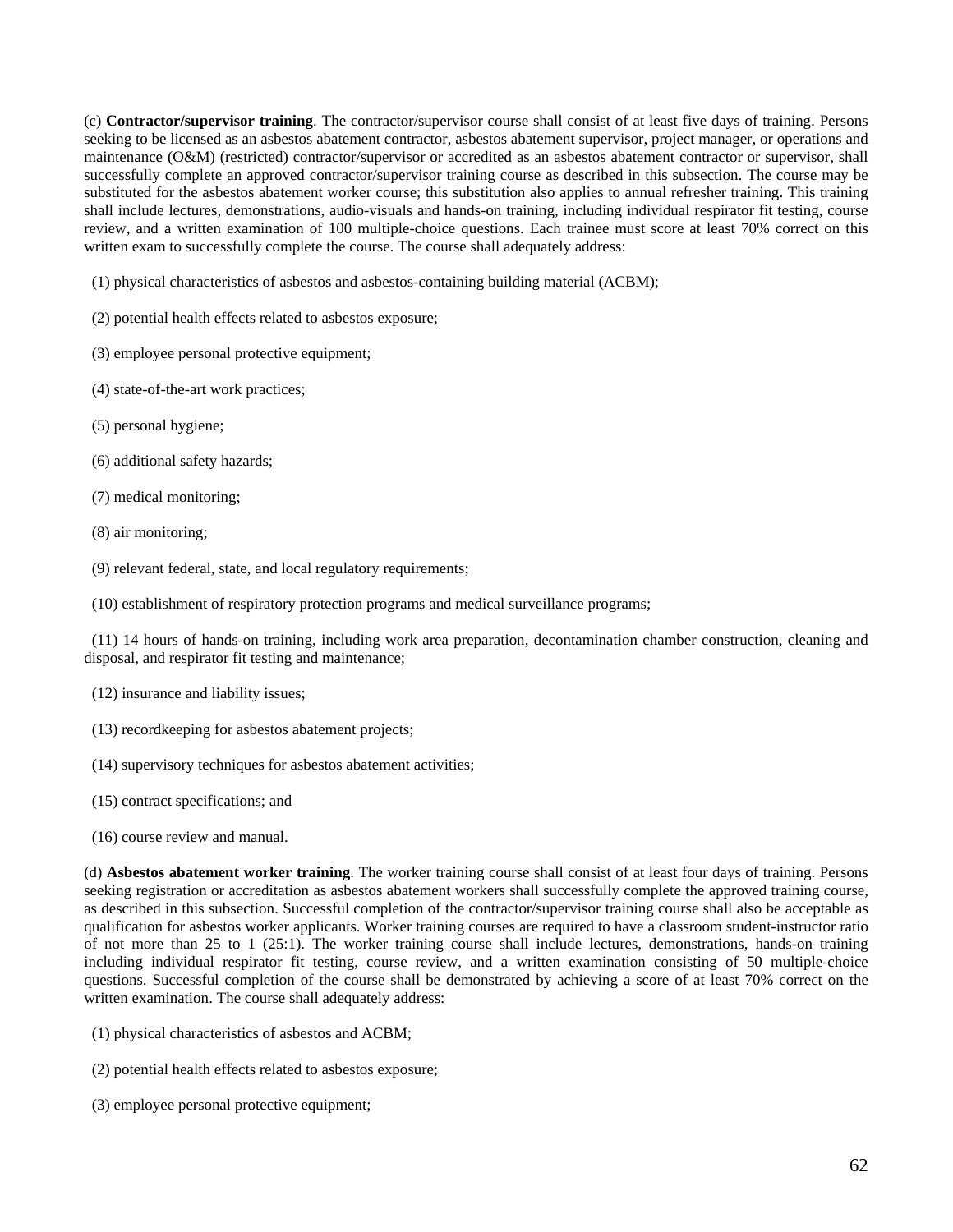- (4) state-of-the art work practices;
- (5) personal hygiene;
- (6) additional safety hazards;
- (7) medical monitoring;
- (8) air monitoring;
- (9) relevant federal, state, and local regulatory requirements;
- (10) establishment of respiratory protective programs and medical surveillance programs;

 (11) 14 hours of hands-on training, including work area preparation, decontamination chamber construction, cleaning and disposal, and respirator fit testing and maintenance; and

(12) course review and manual.

(e) **Asbestos inspectors**. The inspector course shall consist of at least three days of training. Persons seeking to be licensed or accredited as asbestos inspectors shall successfully complete the approved training course as described in this subsection. The inspector training course shall include lectures, demonstrations, hands-on individual respirator fit testing, course review and a written examination consisting of 50 multiple choice questions. Successful completion of the course shall be demonstrated by achieving a score of at least 70% correct on the written examination. The course shall adequately address:

- (1) background information of asbestos;
- (2) potential health effects related to asbestos exposure;
- (3) functions/qualifications and role of inspectors;
- (4) legal liabilities and defenses;
- (5) understanding of building systems;
- (6) public/employee/building occupant relations;
- (7) pre-inspection planning, and review of previous survey records;
- (8) inspecting for friable and non-friable ACBM;
- (9) assessing of the condition of friable ACBM;
- (10) bulk sampling/documentation of asbestos;
- (11) air monitoring;
- (12) employee personal protective equipment;
- (13) record keeping and writing of the survey report;
- (14) regulatory review;
- (15) field trip, to include a building walk-through inspection at a suitable location outside of the classroom; and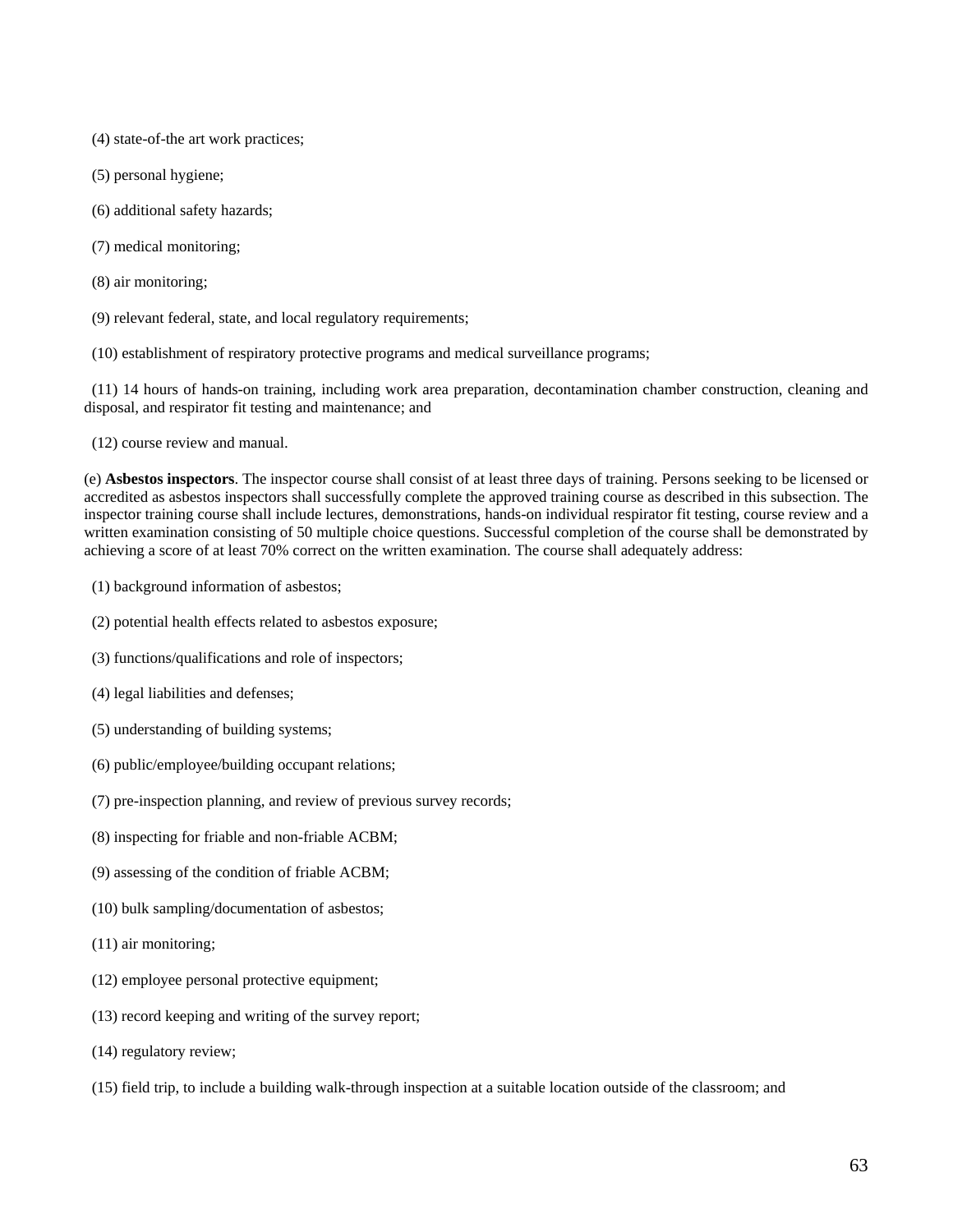(16) course review and manual.

(f) **Management planners**. The management planner course shall consist of at least two days of training, and has as a prerequisite, the three-day asbestos inspector course. Persons seeking to be licensed as management planners shall successfully complete the training program for inspectors, as described in subsection (d) of this section, plus the approved asbestos management planner training course, as described in this subsection. The management planner course shall include lectures, demonstration, course review and a written examination consisting of 50 multiple choice questions. Successful completion of the course shall be demonstrated by achieving a score of at least 70% correct on the written examination. The course shall adequately address:

- (1) course overview;
- (2) evaluation and interpretation of survey results;
- (3) hazard assessment;
- (4) legal implications;
- (5) evaluation and selection of control options;
- (6) role of other professionals;
- (7) developing an operations and maintenance (O&M) plan; and
- (8) regulatory review; and
- (9) recordkeeping for the management planner;
- (10) assembling and submitting of a management plan;
- (11) financing abatement actions; and
- (12) course review and manual.

(g) **Air monitoring technician**. Persons seeking to be licensed as air monitoring technicians shall successfully complete an approved three-day training course as described in this subsection. The air-monitoring technician course shall include lectures, demonstrations, hands-on individual respirator fit testing, course review and a written examination consisting of 50 multiple choice questions. Successful completion of the course shall be demonstrated by achieving a score of at least 70% correct on the examination. The course shall adequately address the:

- (1) health effects of asbestos;
- (2) asbestos regulations (state and federal);
- (3) asbestos sampling and evaluation methods;
- (4) calculating sampling times;
- (5) time weighted average calculation;
- (6) calibration of air sample pumps;
- (7) sample logs and records;
- (8) compliance testing;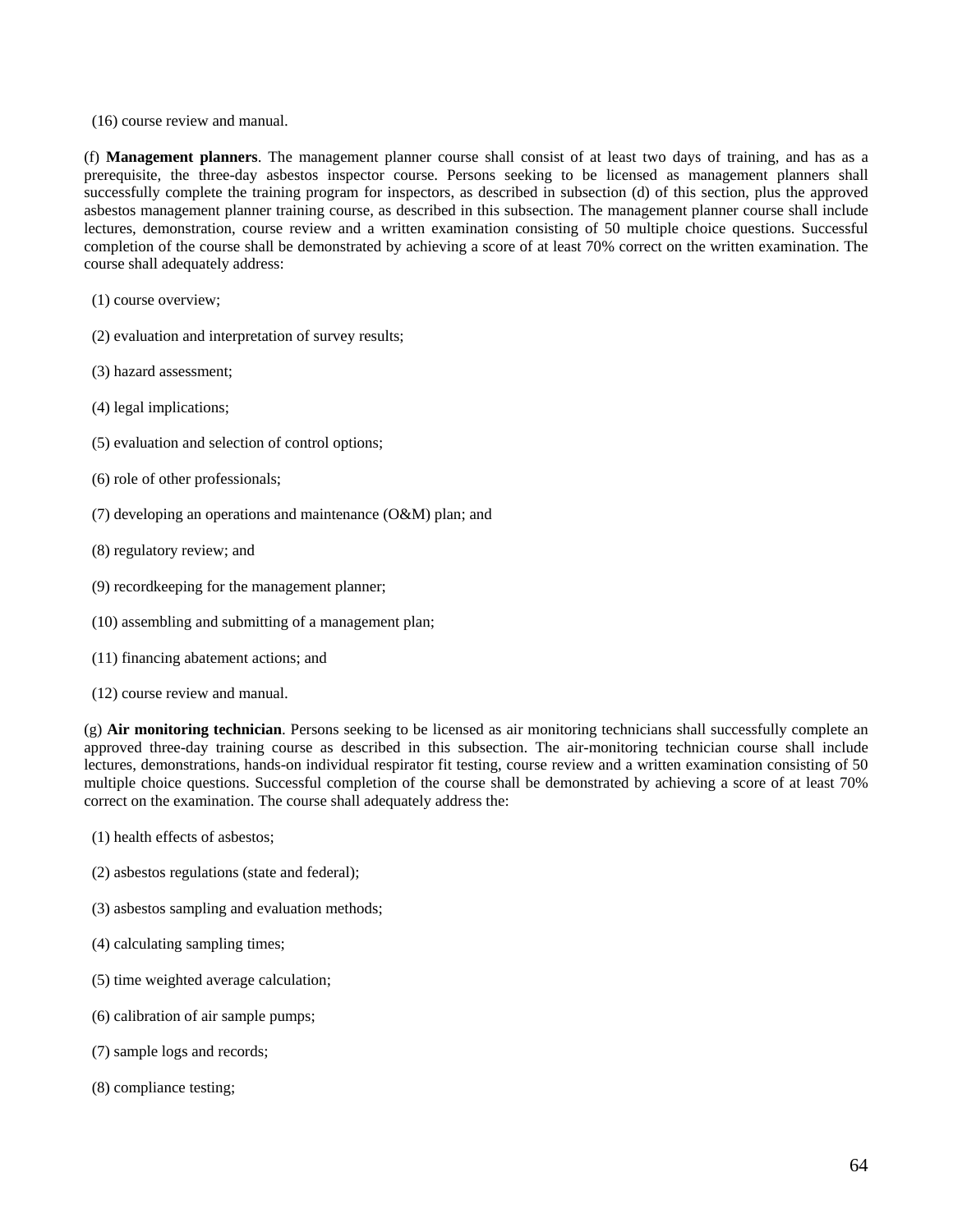(9) clearance testing; and

(10) clearance procedures.

(h) **Texas law and rules**. Persons seeking an asbestos license or worker registration with the department who submit out-ofstate training as a means of qualification must successfully complete an approved three-hour course on Texas asbestos health protection law which shall be conducted by a training sponsor licensed by the department. This requirement shall be completed prior to commencing any licensed asbestos activity within the state.

(i) **Refresher training**. All disciplines shall receive refresher training annually. Satisfactory completion of such training shall be a condition of renewal, and evidence of satisfactory completion shall be included in the annual renewal application. No refresher training can be accredited if the training course for licensure or registration was never completed. Refresher training courses for all disciplines shall be in accordance with the MAP and shall adequately address and include:

(1) federal and Texas regulations;

(2) state-of-the-art developments for the topic specialty of the course; and

(3) review of the training manual and key aspects of the initial training course.

(j) **Examinations**. Each training provider shall administer a closed book written examination to persons seeking accreditation who have completed an initial training course. Demonstration testing may also be included as part of the written examination. A person seeking initial accreditation in a specific discipline must pass the written examination for that discipline in order to receive accreditation. For example, a person seeking accreditation as an abatement project designer must pass the written examination for an abatement project designer. Training providers shall develop written examinations that conform to the following requirements for accreditation under the Toxic Substances Control Act (TSCA) Title II.

# **§295.65 TRAINING: APPROVAL OF TRAINING COURSES**

 (a) **General provision**. Asbestos training courses shall be individually approved only for those training providers currently licensed by the Texas Department of Health (department). Applications for each course shall be made separately. The department shall consider prior teaching of the course applied for as a part of the approval process.

(b) **Contingent approval**. Contingent approval of an asbestos training course shall be granted to an applicant after all required information and documentation submitted has been found to meet the requirements set forth in these sections for approval of the course by the department. Once the department grants contingent approval, a training provider license will be issued and its status will be regarded as contingent.

(c) **Full approval**. Full approval of an asbestos training course and the training provider license shall be granted after the department has granted contingent approval, has had the opportunity to conduct an on-site observation and evaluation of the training course, its instructors and its facilities, and has determined that the applicant's asbestos training course meets the requirements set forth in these sections. Training course providers shall permit representatives of the department to attend, evaluate, and monitor any training course without charge. The department compliance inspection staff are not required to give advance notice of their inspections.

(d) **Applications**. An applicant for approval of an asbestos training course must submit an application in writing to the department. Within 30 working days after receiving an application, the department shall acknowledge receipt of the application and notify the applicant of any deficiency in the application. The department will approve or deny the application only upon receipt of the completed application which shall contain the following information:

 (1) Initial Training Course Approval. The following minimum information is required for approval of initial training courses:

 (A) the name and address of the licensed training provider who will present the course, and the name and phone number of the responsible individual;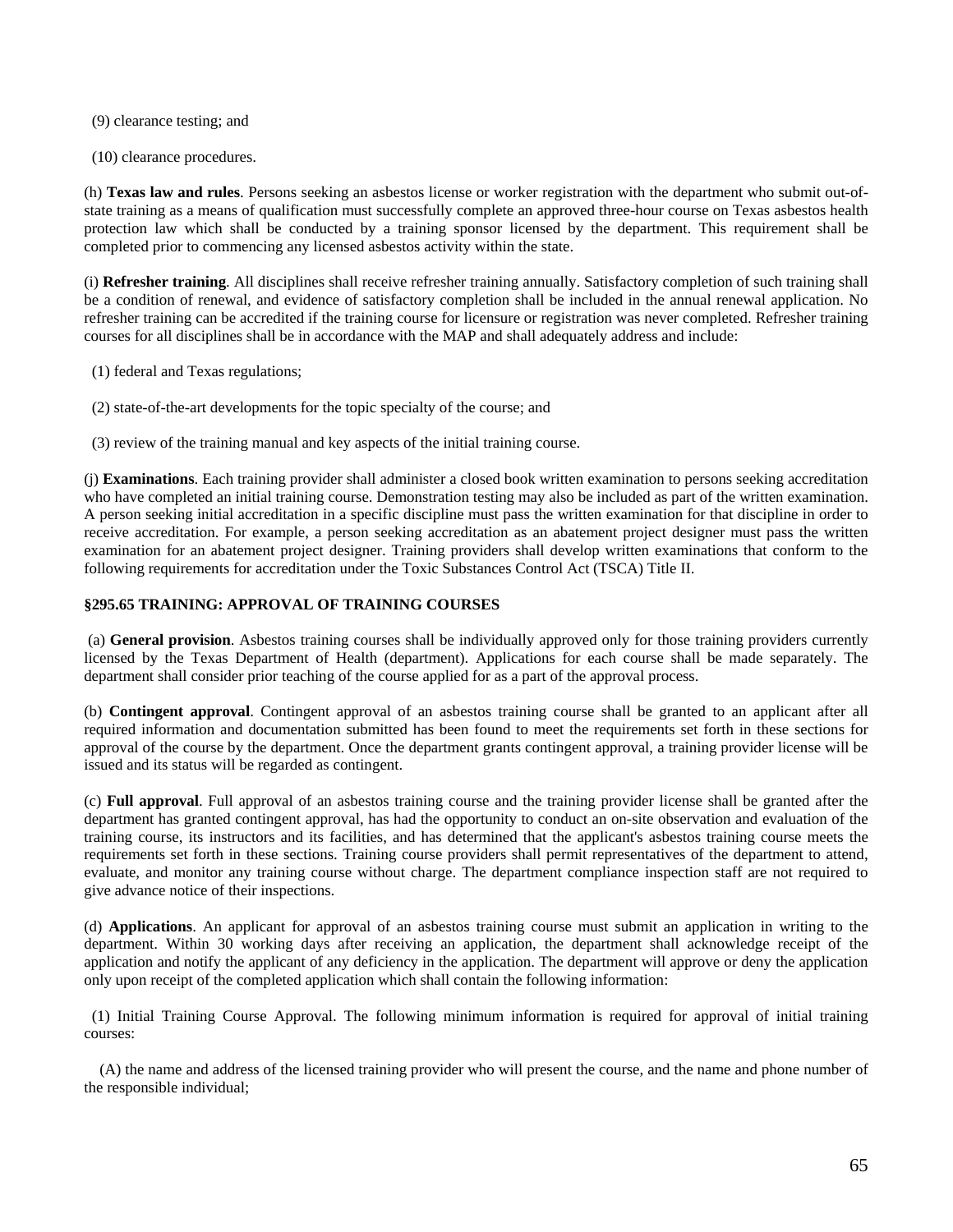(B) the type of course for which approval is being requested, including the length of training in days;

 (C) a detailed outline of the course curriculum including the specific topics taught, the amount of time allotted to each topic, the amount and type of hands-on training, the name and qualifications of the individual developing the instruction program for each topic, and copies of all written materials to be distributed to the student;

 (D) a description of the type of equipment owned which must be used in all full-length courses for demonstrations and/or "hands-on" exercises, including but not limited to, types of respirators, negative air units, water spray devices, protective clothing, construction materials, high efficiency particulate air (HEPA) vacuum, air purifying panel, glove bags, shower unit, water filter assembly;

 (E) documentation, including photos and details of assurance that the number of instructors, the amount of equipment, and the facilities are adequate to provide the students with proper training;

 (F) administration of a written multiple choice examination at the conclusion of the course. If copies of the exam are required by the department, measures to protect the confidentiality of the exam as proprietary information will be maintained by the department to the extent authorized by law;

 (G) acknowledgement that the minimum grade which must be obtained on the exam for a trainee to successfully complete the course is 70% correct;

(H) a list of any other states that currently approve the training course;

(I) a copy of all course materials (student manuals, instructor notebooks, handouts, and other course related materials);

(J) a detailed statement about the development of the examination used in the course;

 (K) names and qualifications of all course instructors. Instructors must have academic and/or field experience in asbestos abatement; and

 (L) a description and example of the numbered certificates issued to students who attend the course and pass the examination.

 (2) Refresher Training Course Approval. The following minimum information is required for approval of refresher training courses:

(A) the length of training in half-days or days.

(B) the topics covered in the course.

(C) a copy of all course materials (student manuals, instructor notebooks, handouts, and other course related materials).

 (D) the names and qualifications of all course instructors. Instructors must have academic and/or field experience in asbestos abatement; and

 (E) a description and an example of the numbered certificates issued to students who complete the refresher course and pass the examination, if required.

 (3) Withdrawal of Training Course Approval. The following criteria are grounds for suspending or withdrawing approval from accredited training programs under §295.69 of this title (relating to Compliance: Reprimand, Suspension, Revocation). At a minimum, the criteria shall include:

(A) misrepresentation of the extent of a training course's approval by a State or EPA;

(B) failure to submit required information or notifications in a timely manner;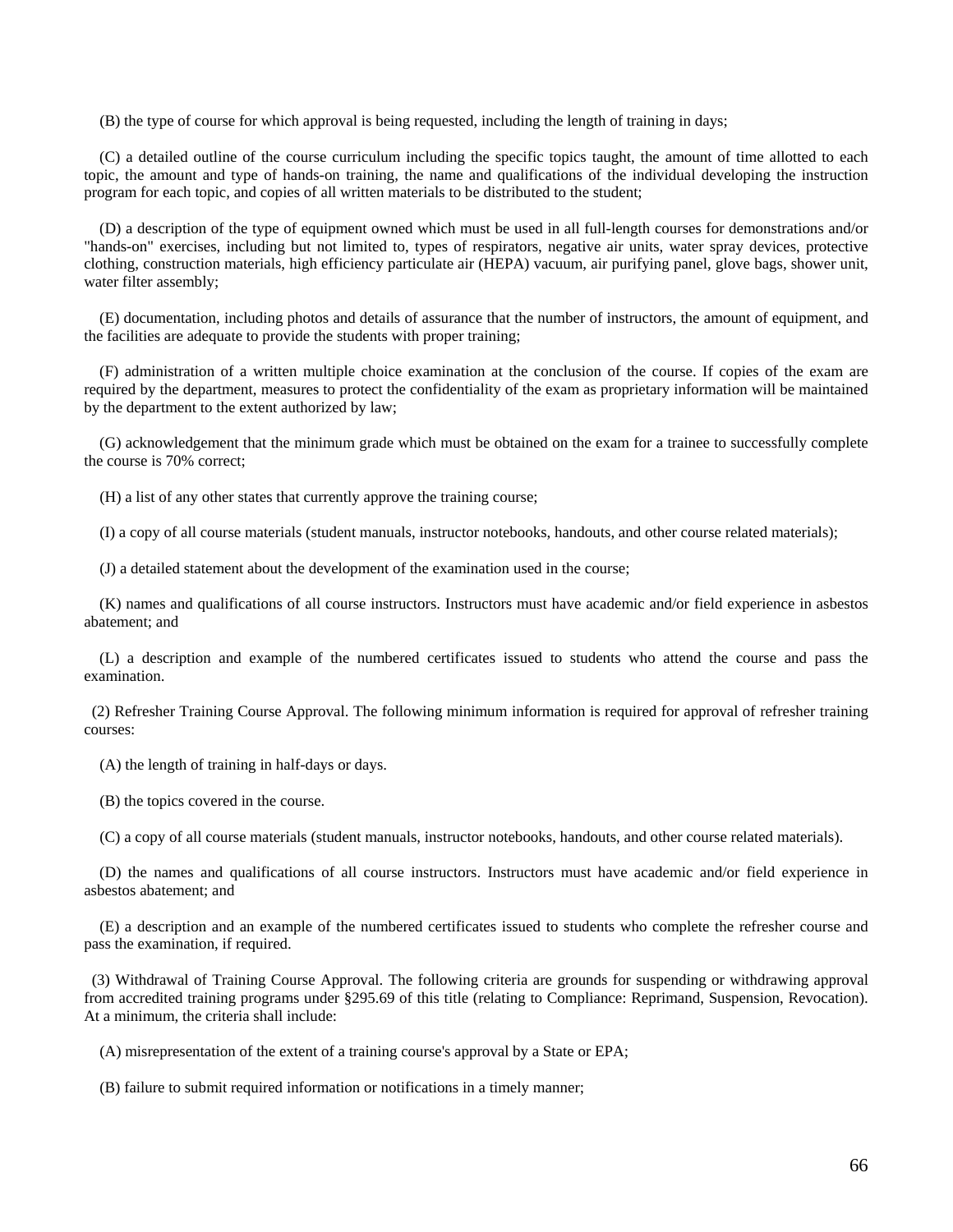(C) failure to maintain requisite records;

(D) falsification of accreditation records, instructor qualifications, or other accreditation information;

(E) failure to adhere to the training standards and requirements of the EPA MAP or State Accreditation Program;

 (F) an approved training course instructor, or other person with supervisory authority over the delivery of training that has been found in violation of other asbestos regulations in a manner that indicates a lack of ability, capacity or fitness to perform training duties and responsibilities. An administrative order under §295.69 of this title or §295.70 of this title (relating to Compliance: Administrative Penalty) constitutes evidence of a failure to comply with relevant statutes or regulations; or

(G) submittal of false information as a part of the self-certification required under Unit V.B. of the revised MAP.

(e) **Re-training (refresher) courses**. For all disciplines except inspectors, management planners, and air monitoring technicians, a state accreditation program shall include a one-day annual refresher training course for reaccreditation. Refresher courses for inspectors shall be a half-day in length. Management planners shall attend the inspector and management planner refresher courses. Consultants shall attend an approved two-day annual refresher training course, or four separate refreshers consisting of project designer, inspector, management planner, and air monitoring technician. The inspector, management planner, and air monitoring refresher courses shall each be four hours in length. For each discipline, the refresher course shall review and include: federal, state and local regulations; state-of-the-art developments; and a review of the key aspects of the initial training course.

(f) **Issuance of certificates**. All training certificates shall bear the name, address, and telephone number of the licensed training facility and the name of the instructor. The training provider shall:

 (1) issue certificates that bear the school's name, address, telephone number, name of accredited person, discipline of the training course completed, name of instructor, expiration date of one year after the date upon which the person successfully completed the course or examination, as applicable, and a statement that the student passed the examination and the date it was taken. The certificate must include the signature of the instructor and the signature of the course director, principal officer, owner, or CEO. Refresher certificates require all of the above except the examination date;

 (2) issue a wallet-size photo-identification card, including a description of the course completed, the effective date, and the social security number of the trainee;

 (3) submit the names, social security numbers (or other identifiers if the student does not wish to provide his/her social security number), one-inch by one-inch photos, taken during the course, and a group photo of the class taken at the end of the course that identifies which students did and did not pass the course, to the department within 10 working days of the completion date of each course on a form provided by the department. Digital or scanned images will be accepted. The group photograph must be no smaller than a standard 3-1/2 inches x 4-1/4 inches print; and

 (4) provide student with a current one-inch by one-inch photo attached to a department application for license/registration. The photograph submitted to the department for licensing purposes must have a white background.

(g) **Revocation or suspension of approval**. The department may revoke or suspend approval if field site inspections indicate a training course is not providing training that meets the requirements of the model accreditation plan or these sections. Training course sponsors shall permit department representatives to attend, evaluate, and monitor any training course without charge. The inspection staff may not give advance notice of their inspections.

(h) **Minimum number of instructors**. Each course requiring approval according to the model accreditation plan shall require at least the minimum number of instructors for that course as specified by EPA. Only one instructor is required for courses with five or fewer students. In cases where a second instructor is required, a guest speaker can substitute for one of the required instructors. The person acting as the second instructor shall teach a minimum of two hours. Two instructors are not required for worker courses or refresher courses.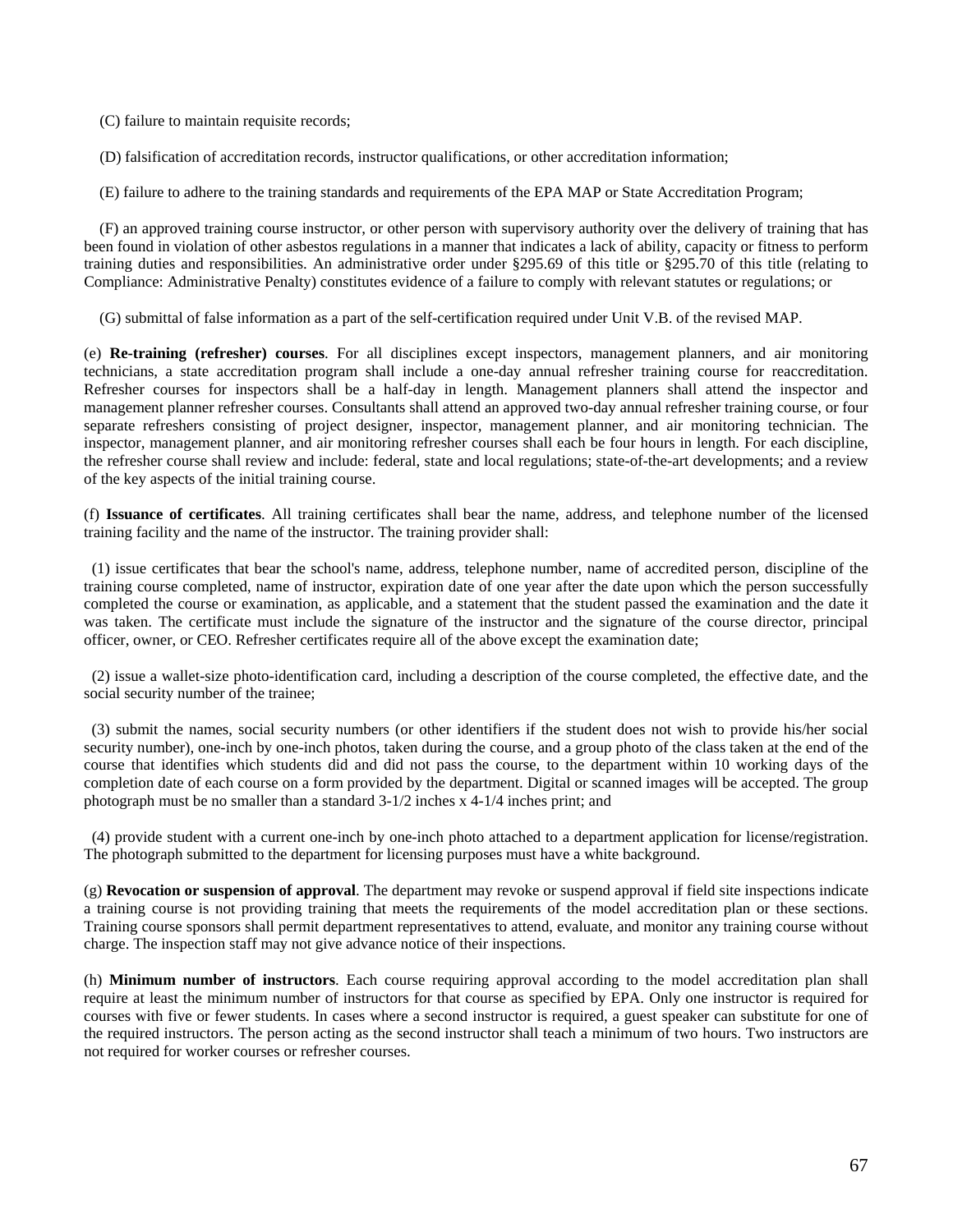# **§295.66 COMPLIANCE: DEACCREDITATION**

(a) After notice to the accredited person of an opportunity for a hearing in accordance with subsection (c) of this section, the Texas Department of Health (department) may reprimand the accredited person or modify, suspend, suspend on an emergency basis, or revoke accreditation under the Texas Asbestos Health Protection Act.

(b) The department may reprimand any accredited person, or may suspend or revoke an accreditation for:

 (1) performing work requiring accreditation at a job site without being in physical possession of initial and current accreditation certificates;

(2) permitting the duplication or use of one's own accreditation certificate by another;

(3) performing work for which accreditation has not been received; or

 (4) obtaining accreditation from a training provider that does not have approval to offer training for the particular discipline from either EPA or from a State that has a contractor accreditation plan at least as stringent as the EPA MAP.

(c) The contested-case hearing provisions of the Administrative Procedure Act, Texas Government Code, Chapter 2001 shall apply to any enforcement action proposed to be taken under this section. The formal hearing procedures of the department in Chapter 1 of this title (relating to the Board of Health) shall also apply. The person charged with the violation shall be notified of the alleged violation; the grounds upon which the suspension, revocation, or withdrawal is based; the time period during which the suspension, revocation, or withdrawal is effective, whether permanent or otherwise; the conditions, if any, under which the affected entity may receive accreditation or approval in the future; any additional conditions which the Commissioner may impose; and the opportunity to request a hearing prior to final department action to suspend or revoke accreditation or suspend or withdraw approval.

(d) If an accreditation received under §295.57 of this title (relating to Accreditation: Asbestos Abatement in Commercial Buildings) has been suspended, the person(s) named in the suspension shall not be eligible to reapply for accreditation under this section for one year.

(e) If an accreditation received under §295.57 of this title has been revoked, the person(s) named in the revocation shall not be eligible to reapply for accreditation under these sections for three years.

# **§295.67 COMPLIANCE: POLICY OF THE TEXAS DEPARTMENT OF HEALTH**

The department's policy is to gain compliance with these sections through voluntary efforts by all persons involved in asbestos-related activity in public buildings. Appropriate administrative or legal action will be taken for noncompliance with this chapter. The type of action to be taken is within the discretion of the department.

# **§295.68 COMPLIANCE: INSPECTIONS AND INVESTIGATIONS**

(a) The Texas Department of Health (department) has the right to inspect or investigate the practices of any person involved with asbestos abatement or related activity in a facility, public or commercial building.

(b) Advance notice of inspections or investigations by the department is not required.

(c) A department representative, upon presenting the department identification (ID) card, shall have the right to enter at all reasonable times any area or environment, including but not limited to any containment work area, building, construction site, storage, vehicle, or office area to inspect and investigate for compliance with these sections, to review records, to question any person, or to locate, to identify, and to assess the condition of asbestos and asbestos-containing material.

(d) A department representative in pursuance of his/her official duties is not required to notify or seek permission to conduct inspections or investigations. It is a violation of this chapter for a person to interfere with, deny, or delay an inspection or investigation conducted by a department representative.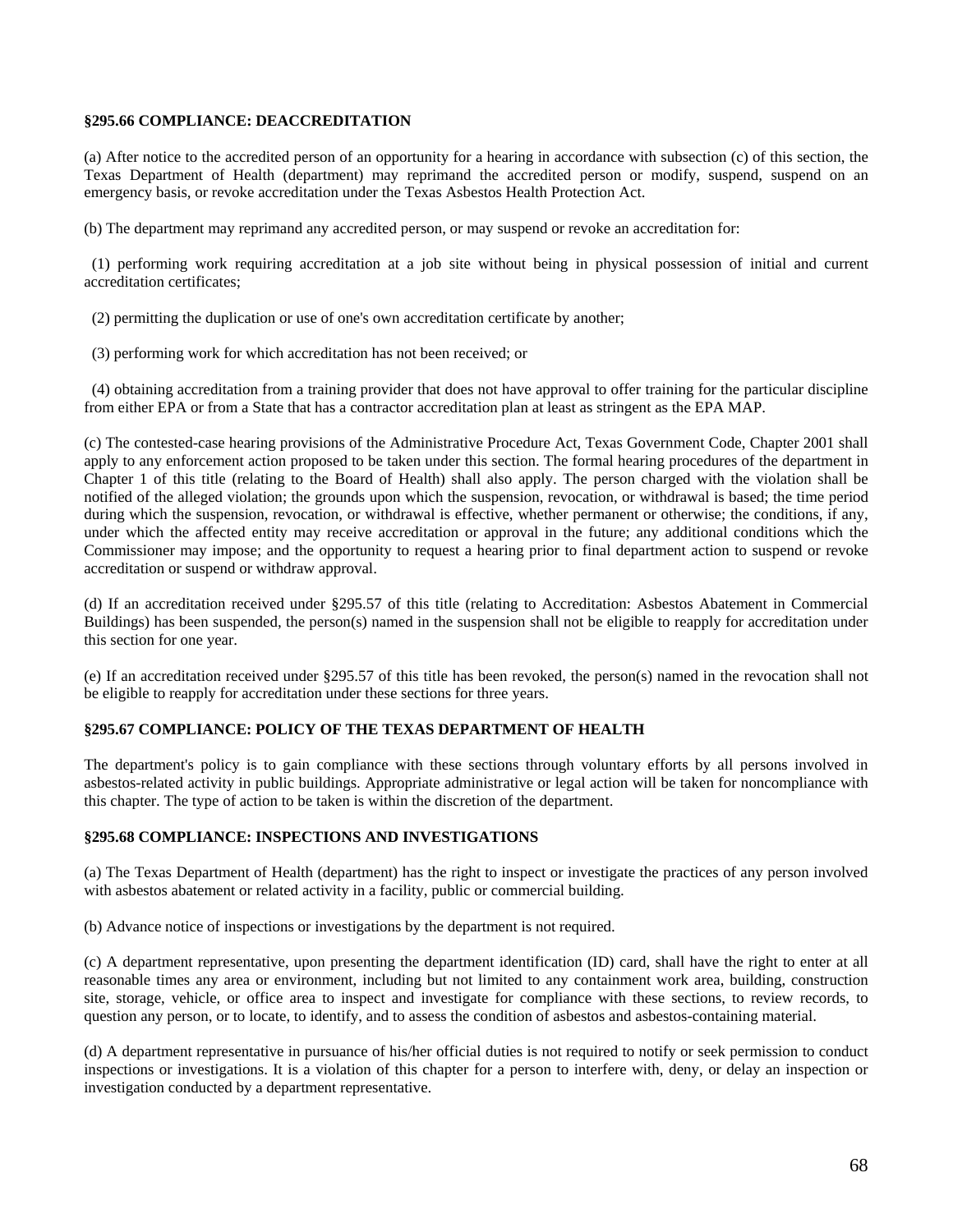(e) Authority and responsibility for the qualifications, health status, and personal protection of department representatives resides with the department by law. A department representative shall not be impeded or refused entry in the course of his official duties by reason of any regulatory or contractual specification.

(f) All persons engaged in asbestos-related activities must have the department-issued ID Card present at the worksite except those persons working in a commercial building which must have their accreditation certificate or card.

# **§295.69 COMPLIANCE: REPRIMAND, SUSPENSION, REVOCATION, PROBATION**

(a) After notice to the licensee or registrant of an opportunity for a hearing in accordance with subsection (e) of this section, the Texas Department of Health (department) may deny or shall reprimand the licensee or registrant or modify, suspend, suspend on an emergency basis, refuse to renew, or revoke a license or registration under the Texas Asbestos Health Protection Act.

(b) If the department suspends a license on an emergency basis, the suspension is effective immediately. The department shall then provide an opportunity for a hearing in accordance with subsection (e) of this section within 20 days after the date of the emergency suspension.

(c) The department may deny or shall reprimand any licensee or registrant, or shall modify, suspend, suspend on an emergency basis, refuse to renew, or revoke a license if the licensee, registrant, or applicant engages in the behavior listed below. If a license or application has been denied, revoked or suspended for the reasons listed below, the licensee/applicant named in the revocation is not eligible to reapply for licensing for the time periods listed. If the licensee or applicant:

 (1) has fraudulently or deceptively obtained or attempted to obtain a license, registration, or a contract to perform an asbestos-related activity - ineligible to reapply for three years;

(2) fails at any time to meet the qualifications for a license - ineligible to reapply until qualifications are met;

(3) fails to comply with these rules - ineligible to reapply for three years;

 (4) fails to comply with any applicable federal or state standard for licensed asbestos activities - ineligible to reapply for three years;

 (5) fails to maintain the records required by a federal agency or by the department for the licensed asbestos activities ineligible to reapply for one year;

 (6) falsifies the records required by a federal agency or by the department for the licensed asbestos activities - ineligible to reapply for three years; or

 (7) has been convicted within the past five years of a felony or misdemeanor arising from an asbestos-related activity ineligible to reapply for three years.

(d) The contested-case hearing provisions of the Administrative Procedure Act, Texas Government Code, Chapter 2001, shall apply to any enforcement action proposed to be taken under this section. The formal hearing procedures of the department in Chapter 1 of this title (relating to the Board of Health) shall also apply.

(e) Probation. The department may place on probation a person whose license or registration is suspended. If a suspension is probated, the department may require the person:

(1) to report regularly to the department on matters that are the basis of the probation;

(2) to limit practice to the areas prescribed by the board; or

 (3) to continue or review professional education until the person attains a degree of skill satisfactory to the board in those areas that are the basis of the probation.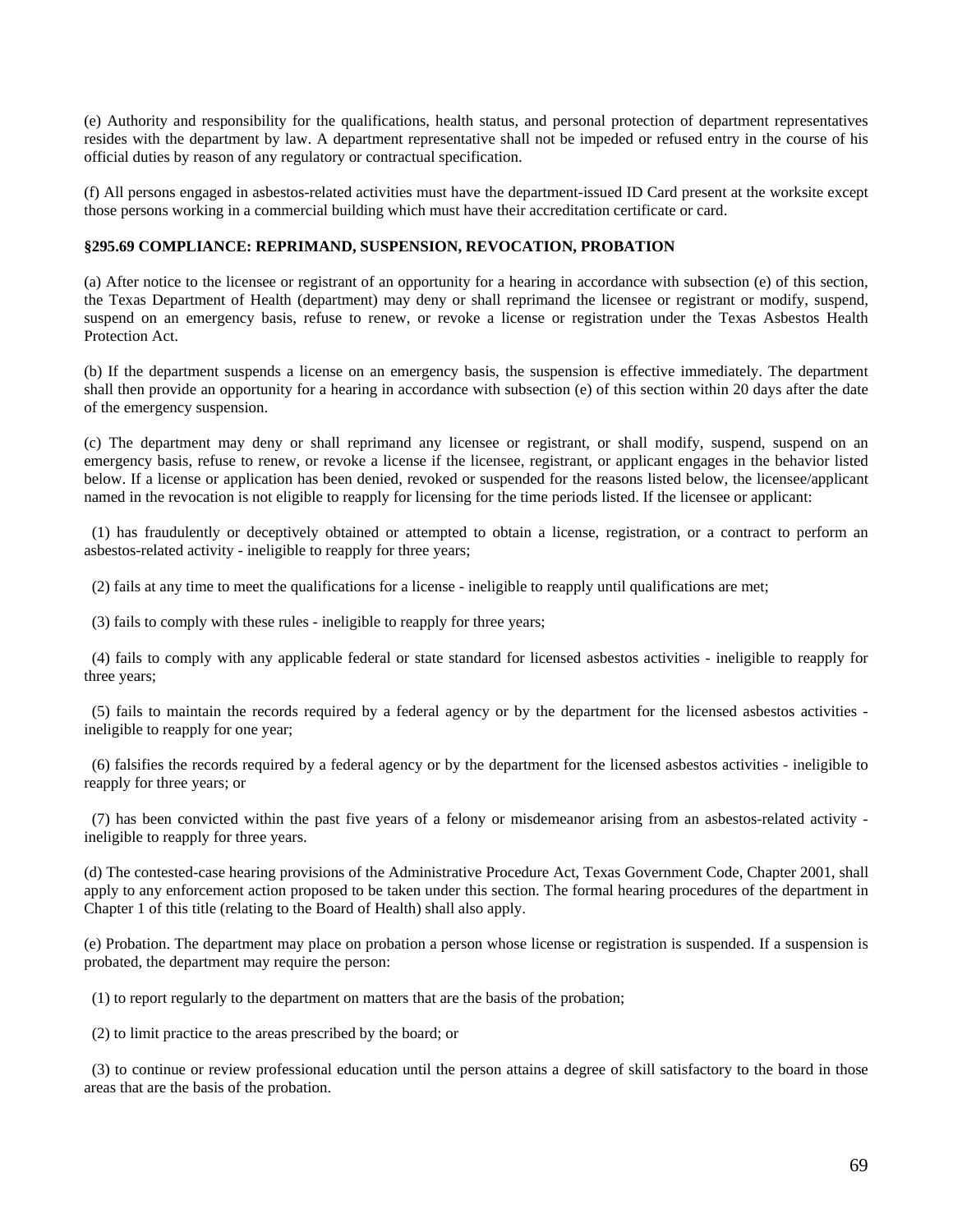# **§295.70 COMPLIANCE: ADMINISTRATIVE PENALTY**

(a) If a person violates the Texas Asbestos Health Protection Act (Act), or a rule adopted or order issued under the Act, the Texas Department of Health (department) may assess an administrative penalty.

(b) The penalty shall not exceed \$10,000 a day per violation. Each day a violation continues will be considered a separate violation. The total penalty will be the sum of all individual violation penalties.

(c) In assessing administrative penalties, the department shall consider the:

(1) history of previous violation(s);

(2) seriousness of the violation(s);

(3) hazard to the health and safety of the public; and

(4) demonstrated good faith, and any other matter which justice may require.

(d) Individual violations may be reduced or enhanced based on the considerations listed in subsection (c) of this section, or any others that justice may require.

(e) A person is subject to double the initial penalty on second finding of violation of any provision of the act or rules. Third and subsequent violations of a provision are subject to five times the initial penalty.

(f) Violations shall be placed in one of the following severity levels.

 (1) Critical violation. Severity Level I covers violations that are most significant and have a direct negative impact on public health and safety. This category shall include fraud and misrepresentation. The base penalty for a Level I violation, first occurrence will not exceed \$10,000 per day, per violation. Examples of Level I violations include, but are not limited to:

(A) failure to establish effective containment during abatement of friable material;

(B) permitting disposal of friable asbestos-containing building material (ACBM) at uncontrolled sites;

(C) working without a license or with improper (forged, altered, etc.) license;

(D) failure to adequately prevent public entry to potentially contaminated areas;

(E) failure to maintain material in an adequately wet condition;

(F) submitting a forged or altered training certificate in order to obtain a training provider or other license;

(G) training providers training without a license or with an improper license;

 (H) training providers providing training certificates to persons who have not attended the required training course as specified by the department and/or the Model Accreditation Plan; and

(I) failure to submit a notification.

 (2) Serious violation. Severity Level II covers violations that are significant and which, if not corrected, could threaten public health and safety. The base penalty for Level II violations on a first occurrence will not exceed \$1,000 per day, per violation. Examples of Level II violations include, but are not limited to:

(A) working with a lapsed or suspended license;

(B) submitting an improper notification;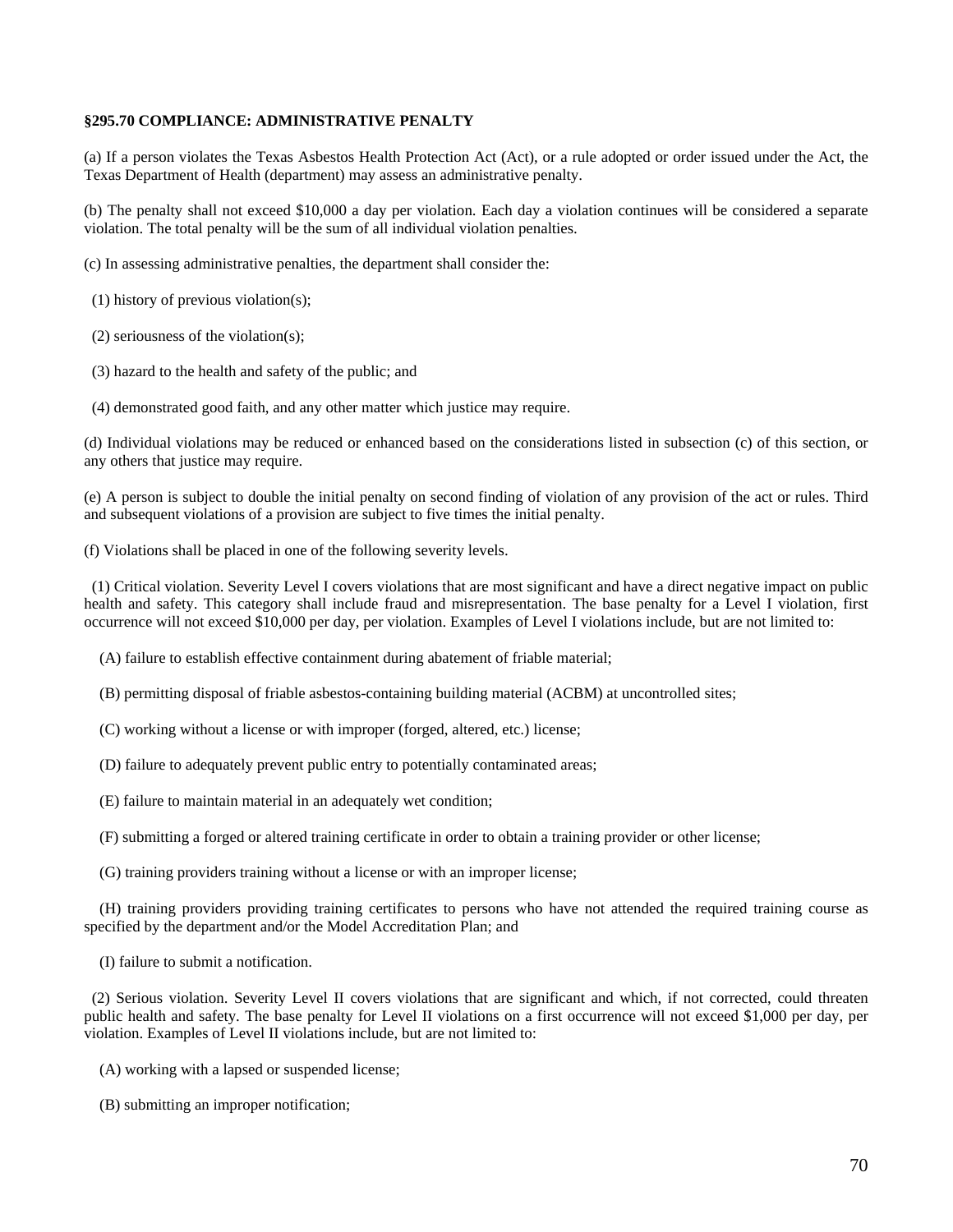(C) a training provider failing to conduct a training course for the specified time period as specified in §295.64 of this title (relating to Training: Required Asbestos Training Courses);

 (D) training with a lapsed training provider license. If this results in a suspension, the organization and its principals will not be allowed to be licensed for a period of one year;

(E) failure of a licensed person to maintain current training or physical; and

(F) failure to pay the required notification fee.

 (3) Significant violation. Severity Level III covers violations that are of more than minor significance and, if left uncorrected, could lead to more serious circumstances. The base penalty for Level III violations on first occurrence will not exceed \$100 per day, per violation. Examples of Level III violations include, but are not limited to:

(A) failure to properly complete the notification form;

 (B) failure to post required documents listed in §295.58(j) of this title (relating to Operations: General Requirements for Public Buildings);

(C) failure to have worker certificate on a job site;

 (D) failure of a training provider to submit information to the department regarding training course schedules or to notify the department of cancellations within the specified time periods;

 (E) failure of a training provider to submit course completion information within the specified time period as described in §295.65(f)(3) of this title (relating to Training: Approval of Training Courses);

(F) a training provider exceeding the maximum trainee-instructor ratio; and

(G) failure to pay the required notification fee within 60 days from the date of the invoice.

(g) The person charged with the violation will be given the opportunity for a hearing conducted in accordance with the applicable provisions of the Administrative Procedure Act, Texas Government Code, Chapter 2001, and the department's formal hearing procedures in Chapter 1 of this title (relating to the Board of Health).

(h) The hearing regarding a proposed administrative penalty may be consolidated with another hearing on an administrative penalty.

(i) If the person charged with the violation fails to request a hearing within 30 days following receipt of a notice of violation, the commissioner of health or his/her designee may issue a default order assessing the administrative penalty.

# **§295.71 NATIONAL EMISSION STANDARDS FOR HAZARDOUS AIR POLLUTANTS (NESHAP) COMPLIANCE**

(a) **Authority**. The Texas Department of Health (department) adopts by reference rules regarding demolition and renovation activities covered under 40 Code of Federal Regulations (CFR), Part 61, Subpart M, §§61.140, 61.141, 61.145, 61.146, 61.148, 61.150, 61.152, and 61.157 (NESHAP) effective February 3, 1994.

(b) **Scope**. An owner or operator of a demolition or renovation activity (as defined in 40 CFR, Part 61, §61.141) shall assure compliance with NESHAP for all covered activities.

(c) **Inspections**. The department may enter any facility to inspect and investigate conditions to determine compliance.

(d) **Disposal**. The department has developed a memorandum of understanding with the Texas Commission on Environmental Quality (TCEQ) (formerly known as the Texas Natural Resource Conservation Commission (TNRCC)) concerning the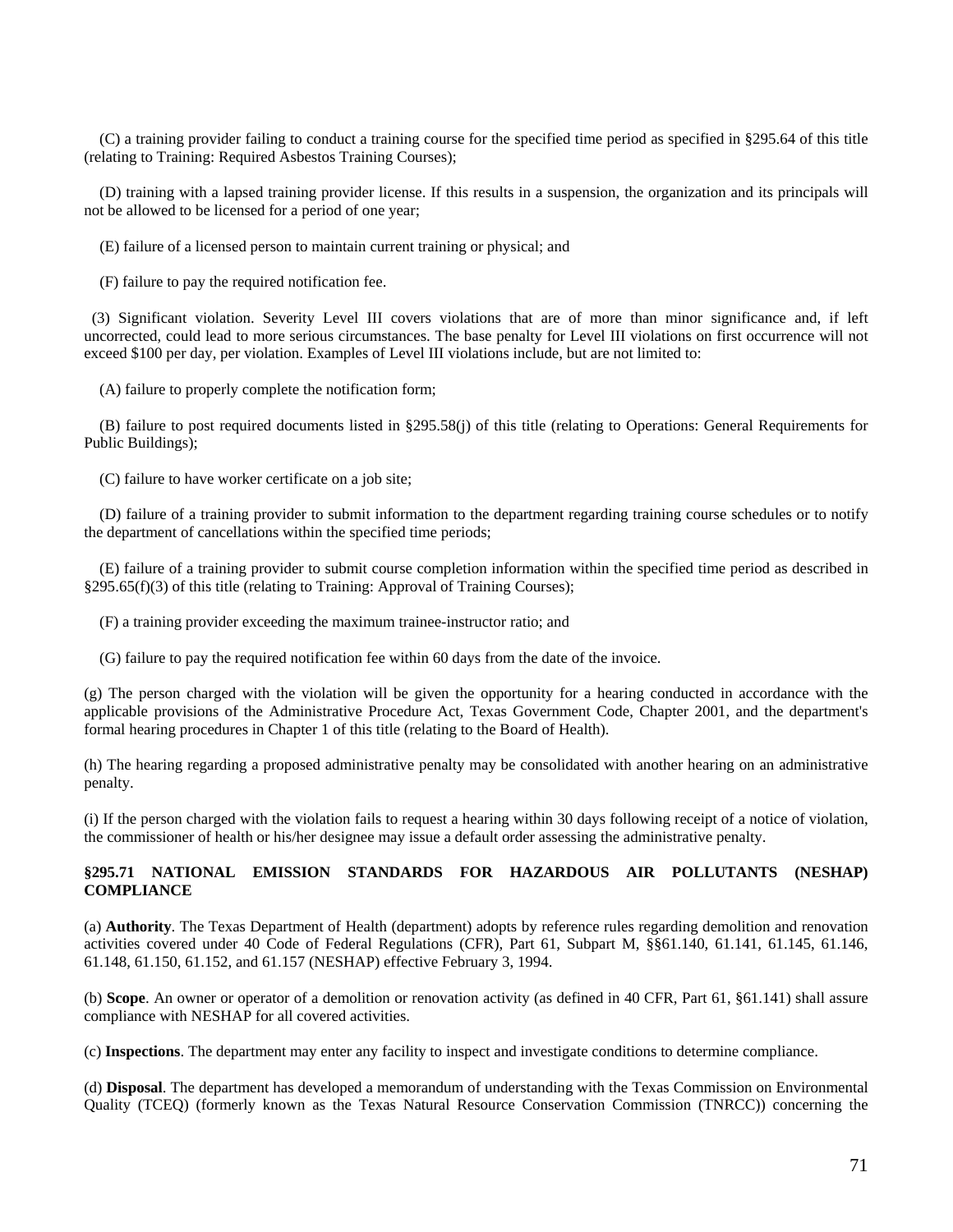inspection of solid waste facilities that receive asbestos waste under §295.72 of this title (relating to Memorandum of Understanding Between Texas Commission on Environmental Quality and the Texas Department of Health for the Regulation of Asbestos).

(e) **Enforcement**. The department will enforce the provisions of the NESHAP in accordance with §295.70 of this title (relating to Compliance: Administrative Penalty).

## **§295.72 MEMORANDUM OF UNDERSTANDING BETWEEN THE TEXAS COMMISSION ON ENVIRONMENTAL QUALITY (TCEQ) AND THE TEXAS DEPARTMENT OF HEALTH FOR THE REGULATION OF THE ASBESTOS**

 (a) The Texas Department of Health (department) adopts by reference a memorandum of understanding (MOU) with the Texas Commission on Environmental Quality (TCEQ) (formerly known as the Texas Natural Resource Conservation Commission (TNRCC)). The memorandum contains the agreement of TCEQ to inspect asbestos disposal sites under its jurisdiction for conformance with 40 Code of Federal Regulations (CFR), Part 61, Subpart M, §61.154, and to provide copies of inspection and enforcement documentation to the department. This effort will support the department in the regulation of emissions related to asbestos demolition and renovation activities per 40 CFR, Part 61, Subpart M.

(b) The MOU is adopted by rule in 30 Texas Administrative Code, Chapter 330, §330.733(a).

(c) The effective date of the MOU, with respect to the department, is the same as the effective date of this section.

## **§295.73 ASBESTOS ADVISORY COMMITTEE**

(a) **The committee**. An advisory committee shall be appointed under and governed by this section.

(1) The name of the committee shall be the Asbestos Advisory Committee (committee).

 (2) The committee is established under the Health and Safety Code, §11.016, which allows the Texas Board of Health (board) to establish advisory committees.

(b) **Applicable law**. The committee is subject to the Government Code, Chapter 2110, concerning state agency advisory committees.

(c) **Purpose**. The purpose of the committee is to provide advice to the board in the area of asbestos licensing and compliance.

(d) **Tasks**.

(1) The committee shall advise the board concerning rules relating to asbestos regulation.

 (2) The committee shall advise the Texas Department of Health (department) concerning rules, fees, courses, and other topics necessary to administer the Texas Asbestos Health Protection Act.

(3) The committee shall carry out any other tasks given to the committee by the board.

(e) **Review and duration**. By September 1, 2007, the board will initiate and complete a review of the committee to determine whether the committee should be continued, consolidated with another committee, or abolished. If the committee is not continued or consolidated, the committee shall be abolished on that date.

(f) **Composition**. The committee shall be composed of nine members appointed by the board. The composition of the committee shall include:

- (1) three consumer representatives; and
- (2) six nonconsumer representatives.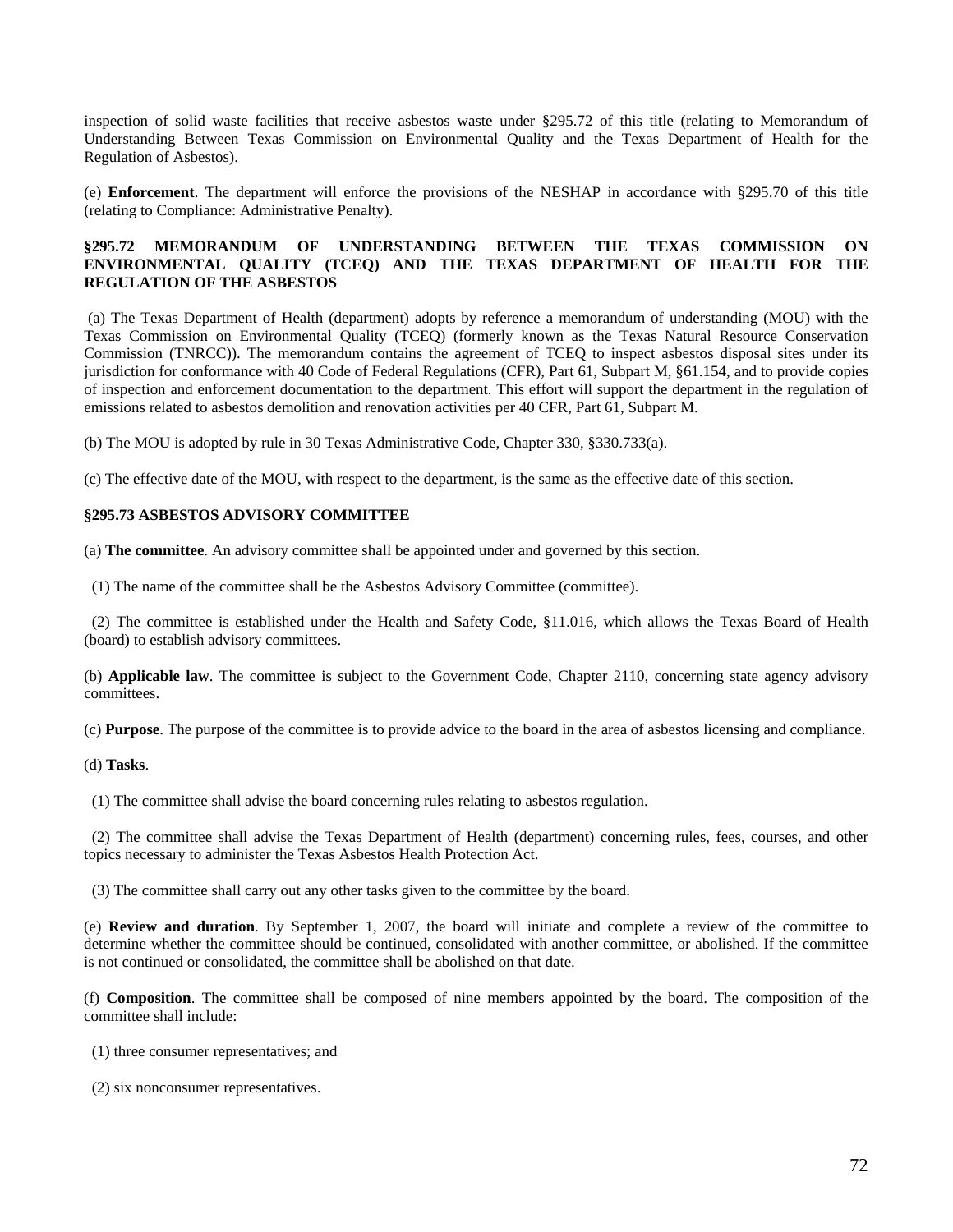(g) **Terms of office**. The term of office of each member shall be six years. Members shall serve after expiration of their term until a replacement is appointed.

 (1) Members shall be appointed for staggered terms so that the terms of a substantial equivalent number of members will expire on August 31st of each odd-numbered year.

(2) If a vacancy occurs, a person shall be appointed to serve the unexpired portion of that term.

(h) **Officers**. The committee shall select from its members the presiding officer and an assistant presiding officer to begin serving on September 1 of each odd-numbered year.

(1) Each officer shall serve until the next regular election of officers.

 (2) The presiding officer shall preside at all committee meetings at which he or she is in attendance, call meetings in accordance with this section, appoint subcommittees of the committee as necessary, and cause proper reports to be made to the board. The presiding officer may serve as an ex-officio member of any subcommittee of the committee.

 (3) The assistant presiding officer shall perform the duties of the presiding officer in case of the absence or disability of the presiding officer. In case the office of presiding officer becomes vacant, the assistant presiding officer will complete the unexpired portion of the term of the office of presiding officer.

(4) If the office of assistant presiding officer becomes vacant, it may be filled by vote of the committee.

(5) A member shall serve no more than two consecutive terms as presiding officer and/or assistant presiding officer.

(6) The committee may reference its officers by other terms, such as chairperson and vice-chairperson.

(i) **Meetings**. The committee shall meet only as necessary to conduct committee business.

 (1) A meeting may be called by agreement of department staff and either the presiding officer or at least three members of the committee.

 (2) Meeting arrangements shall be made by department staff. Department staff shall contact committee members to determine availability for a meeting date and place.

 (3) The committee is not a "governmental body" as defined in the Open Meetings Act. However, in order to promote public participation, each meeting of the committee shall be announced and conducted in accordance with the Open Meetings Act, Texas Government Code, Chapter 551, with the exception that the provisions allowing executive sessions shall not apply.

 (4) Each member of the committee shall be informed of a committee meeting at least ten working days before the meeting. Proposed rules shall be sent to the committee at least ten working days before the meeting.

 (5) A simple majority of the members of the committee shall constitute a quorum for the purpose of transacting official business.

 (6) The committee is authorized to transact official business only when in a legally constituted meeting with quorum present.

 (7) The agenda for each committee meeting shall include an item entitled public comment under which any person will be allowed to address the committee on matters relating to committee business. The presiding officer may establish procedures for public comment, including a time limit on each comment.

(j) **Attendance**. Members shall attend committee meetings as scheduled. Members shall attend meetings of subcommittees to which the member is assigned.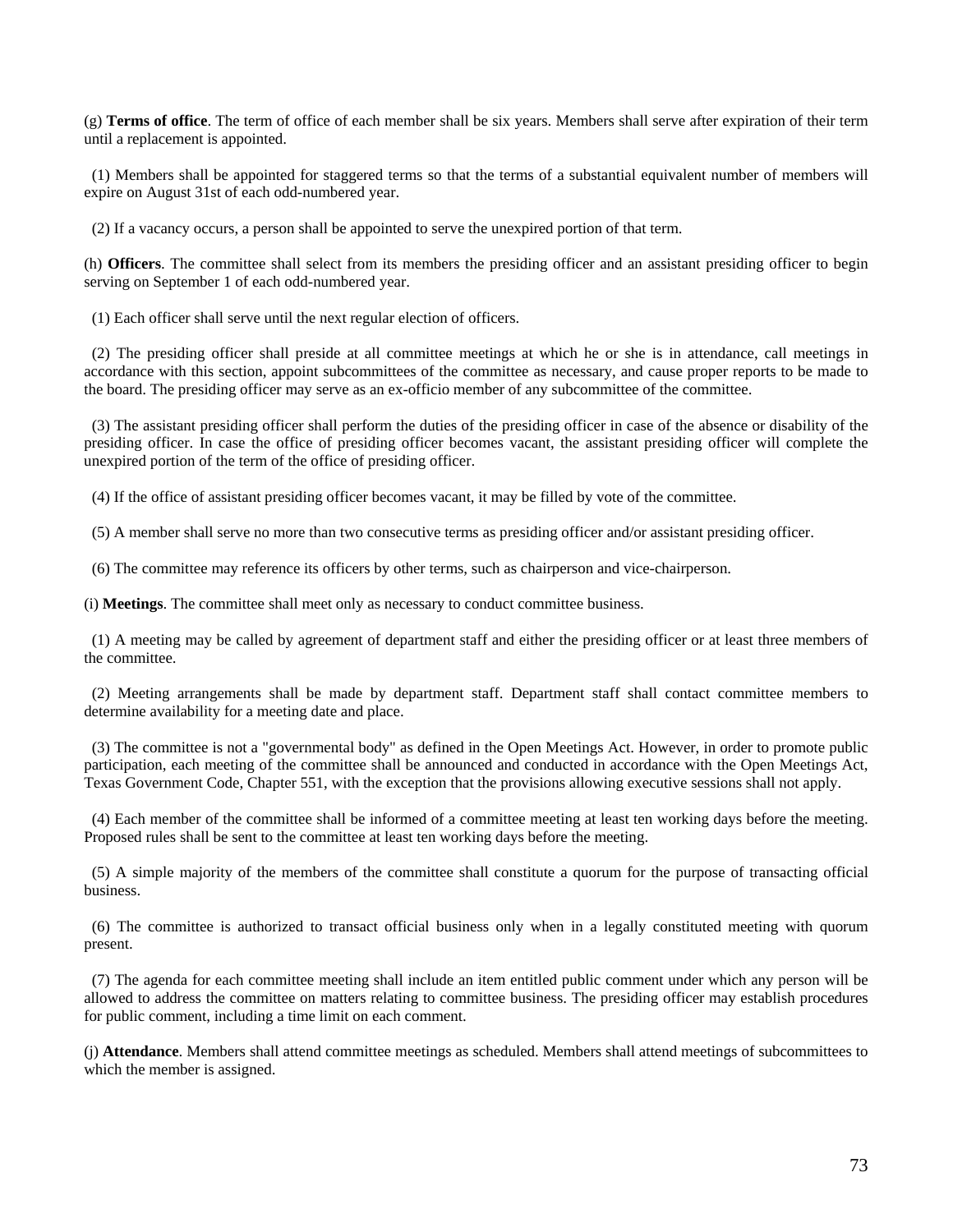(1) A member shall notify the presiding officer or appropriate department staff if he or she is unable to attend a scheduled meeting.

 (2) It is grounds for removal from the committee if a member cannot discharge the member's duties for a substantial part of the term for which the member is appointed because of illness or disability, is absent from more than half of the committee and subcommittee meetings during a calendar year, or is absent from at least three consecutive committee meetings.

 (3) The validity of an action of the committee is not affected by the fact that it is taken when a ground for removal of a member exists.

(k) **Staff**. Staff support for the committee shall be provided by the department.

(l) **Procedures**. Roberts Rules of Order, Newly Revised, shall be the basis of parliamentary decisions except where otherwise provided by law or rule.

 (1) Any action taken by the committee must be approved by a majority vote of the members present once quorum is established.

(2) Each member shall have one vote.

(3) A member may not authorize another individual to represent the member by proxy.

 (4) The committee shall make decisions in the discharge of its duties without discrimination based on any person's race, creed, gender, religion, national origin, age, physical condition, or economic status.

(5) Minutes of each committee meeting shall be taken by department staff.

 (A) A draft of the minutes approved by the presiding officer shall be provided to the board and each member of the committee within 30 days of each meeting.

(B) After approval by the committee, the minutes shall be signed by the presiding officer.

(m) **Subcommittees**. The committee may establish subcommittees as necessary to assist the committee in carrying out its duties.

 (1) The presiding officer shall appoint members of the committee to serve on subcommittees and to act as subcommittee chairpersons. The presiding officer may also appoint nonmembers of the committee to serve on subcommittees.

(2) Subcommittees shall meet when called by the subcommittee chairperson or when so directed by the committee.

 (3) A subcommittee chairperson shall make regular reports to the advisory committee at each committee meeting or in interim written reports as needed. The reports shall include an executive summary or minutes of each subcommittee meeting.

### (n) **Statement by members**.

 (1) The board, the department, and the committee shall not be bound in any way by any statement or action on the part of any committee member except when a statement or action is in pursuit of specific instructions from the board, department, or committee.

 (2) The committee and its members may not participate in legislative activity in the name of the board, the department or the committee except with approval through the department's legislative process. Committee members are not prohibited from representing themselves or other entities in the legislative process.

 (3) A committee member should not accept or solicit any benefit that might reasonably tend to influence the member in the discharge of the member's official duties.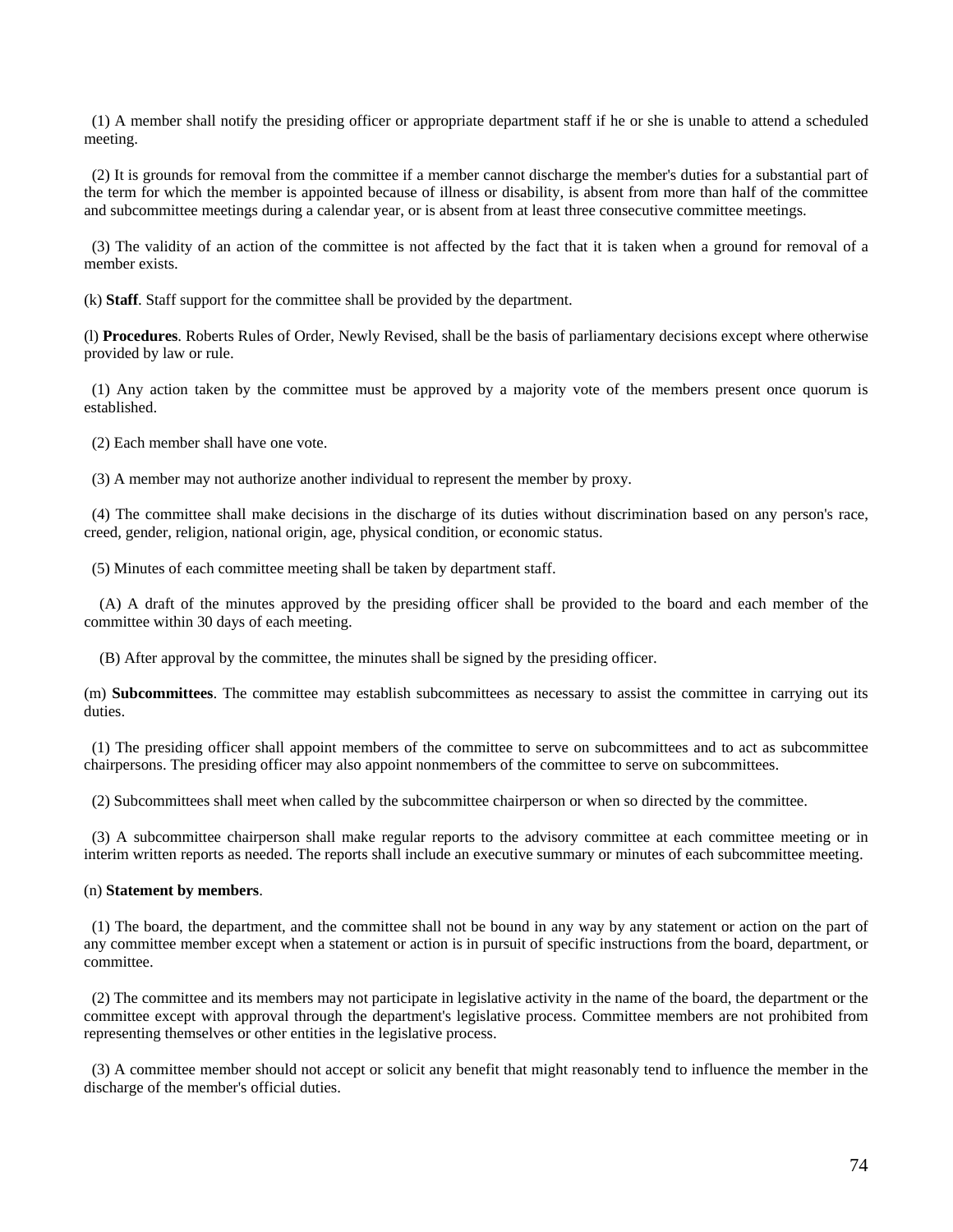(4) A committee member should not disclose confidential information acquired through his or her committee membership.

 (5) A committee member should not knowingly solicit, accept, or agree to accept any benefit for having exercised the member's official powers or duties in favor of another person.

 (6) A committee member who has a personal or private interest in a matter pending before the committee shall publicly disclose the fact in a committee meeting and may not vote or otherwise participate in the matter. The phrase "personal or private interest" means the committee member has a direct pecuniary interest in the matter but does not include the committee member's engagement in a profession, trade, or occupation when the member's interest is the same as all others similarly engaged in the profession, trade, or occupation.

(o) **Reports to board**. The committee shall file an annual written report with the board.

 (1) The report shall list the meeting dates of the committee and any subcommittees, the attendance records of its members, a brief description of actions taken by the committee, a description of how the committee has accomplished the tasks given to the committee by the board, the status of any rules which were recommended by the committee to the board, and anticipated activities of the committee for the next year.

 (2) The report shall identify the costs related to the committee's existence, including the cost of department staff time spent in support of the committee's activities and the source of funds used to support the committee's activities.

 (3) The report shall cover the meetings and activities in the immediate preceding 12 months and shall be filed with the board each September. It shall be signed by the presiding officer and appropriate department staff.

(p) **Reimbursement for expenses**. In accordance with the requirements set forth in the Government Code, Chapter 2110, a committee member may receive reimbursement for the member's expenses incurred for each day the member engages in official committee business if authorized by the General Appropriations Act or budget execution process.

(1) No compensatory per diem shall be paid to committee members unless required by law.

 (2) A committee member who is an employee of a state agency, other than the department, may not receive reimbursement for expenses from the department.

 (3) A nonmember of the committee who is appointed to serve on a subcommittee may not receive reimbursement for expenses from the department.

 (4) Each member who is to be reimbursed for expenses shall submit to staff the member's receipts for expenses and any required official forms no later than 14 days after each committee meeting.

(5) Requests for reimbursement of expenses shall be made on official state travel vouchers prepared by department staff.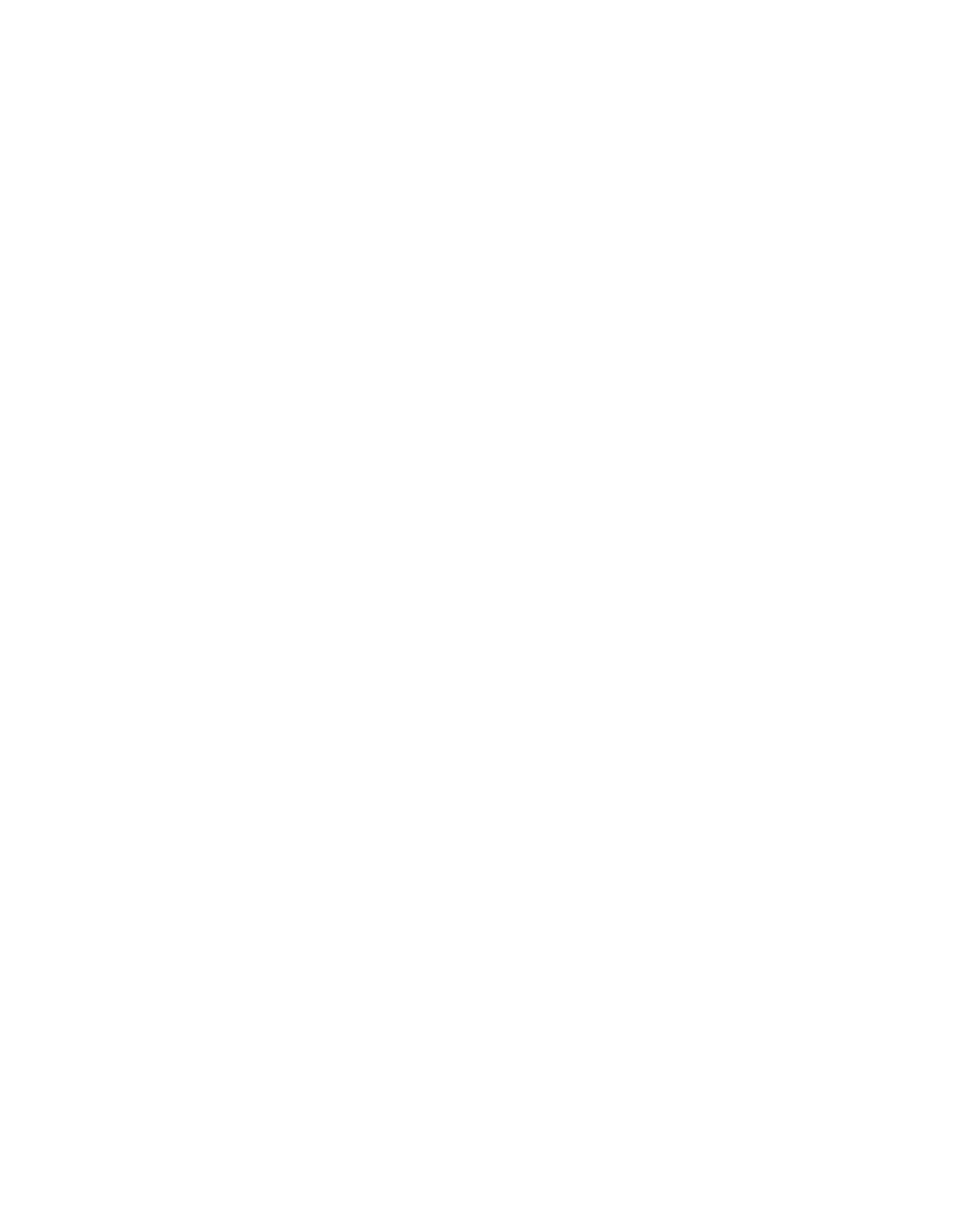

## DEMOLITION / RENOVATION NOTIFICATION FORM INSTRUCTION GUIDE

The Department of State Health Services Demolition/Renovation Notification form combines the requirements of the National Emission Standards for Hazardous Air Pollutants, 40 CFR, Subpart M (NESHAP) and the Texas Asbestos Health Protection Rules (TAHPR). Both of these regulations require that written notification be submitted before beginning renovation projects which include the disturbance of any asbestos-containing building material in a public building or the disturbance of the NESHAP threshold amount of asbestos-containing material in a facility. A notification form is required before the demolition of a building or facility, even when no asbestos is present. This form must be used to fulfill either of these requirements. Please call either 512-834-6610 or 1-800-572-5548 (within Texas), or your local regional office for assistance in completing this form.

This form must be used whether you are notifying in accordance with NESHAP, TAHPR, or both. The notification form must be postmarked at least 10 working days (not calendar days) prior to the project start date (except for emergencies or ordered demolitions). Notifications that do not meet the 10-day requirement or are incomplete are considered to be "improper" and may result in enforcement proceedings. If an item on the form is not applicable to the project in question, you must write "N.A." in that space, which shows that you have considered the item, but it does not apply to your operation.

## **INSTRUCTIONS**

1) The contractor's name, address, and office phone number must be provided. The Department of State Health Services (DSHS) Contractor License Number is required if the project falls under TAHPR. The contractor's address must match that which was submitted on the DSHS license application, if the company has more than one office. The site supervisor must be stated and the DSHS Supervisor License Number is only required for public building projects as defined in TAHPR. Two site supervisors may be listed, if there are two work shifts, etc. For a demolition in which the building does not contain asbestos, or in which the non-friable asbestos will not be removed prior to demolition, write "N.A." in the spaces provided for the abatement contractor information.

The trained on-site NESHAP individual and the certification date must be stated for NESHAP projects. The site supervisor and the trained on-site NESHAP individual may be the same person, if qualified. List the individual's name in both spaces. Since the DSHS License satisfies the requirements for NESHAP training, provide the supervisor's name and DSHS License Number and write "N.A." in the spaces for the NESHAP individual and certification date.

The demolition contractor's name, address, and office phone number must be provided for all demolition projects.

An amendment must be submitted if the abatement contractor, the abatement supervisor, or the demolition contractor is changed.

- 2) A DSHS licensed asbestos project consultant is required to design all asbestos response actions in public buildings. A DSHS licensed asbestos project consultant is also required to design all asbestos abatement projects which involve non-friable asbestos-containing building materials in quantities greater than 160 square feet, 260 linear feet, or 35 cubic feet, in accordance with TAHPR. Provide all other information. The consultant's address must match that which was submitted on the DSHS license application, if the company has more than one office. If the project is not in a public building, the general contractor, or any other person who controls the project site, may be listed as the "operator."
- 3) Provide information on the legal owner of the facility. The invoice for the notification fee will be sent to the owner of the building and the billing address for the invoice will be obtained from the information that is provided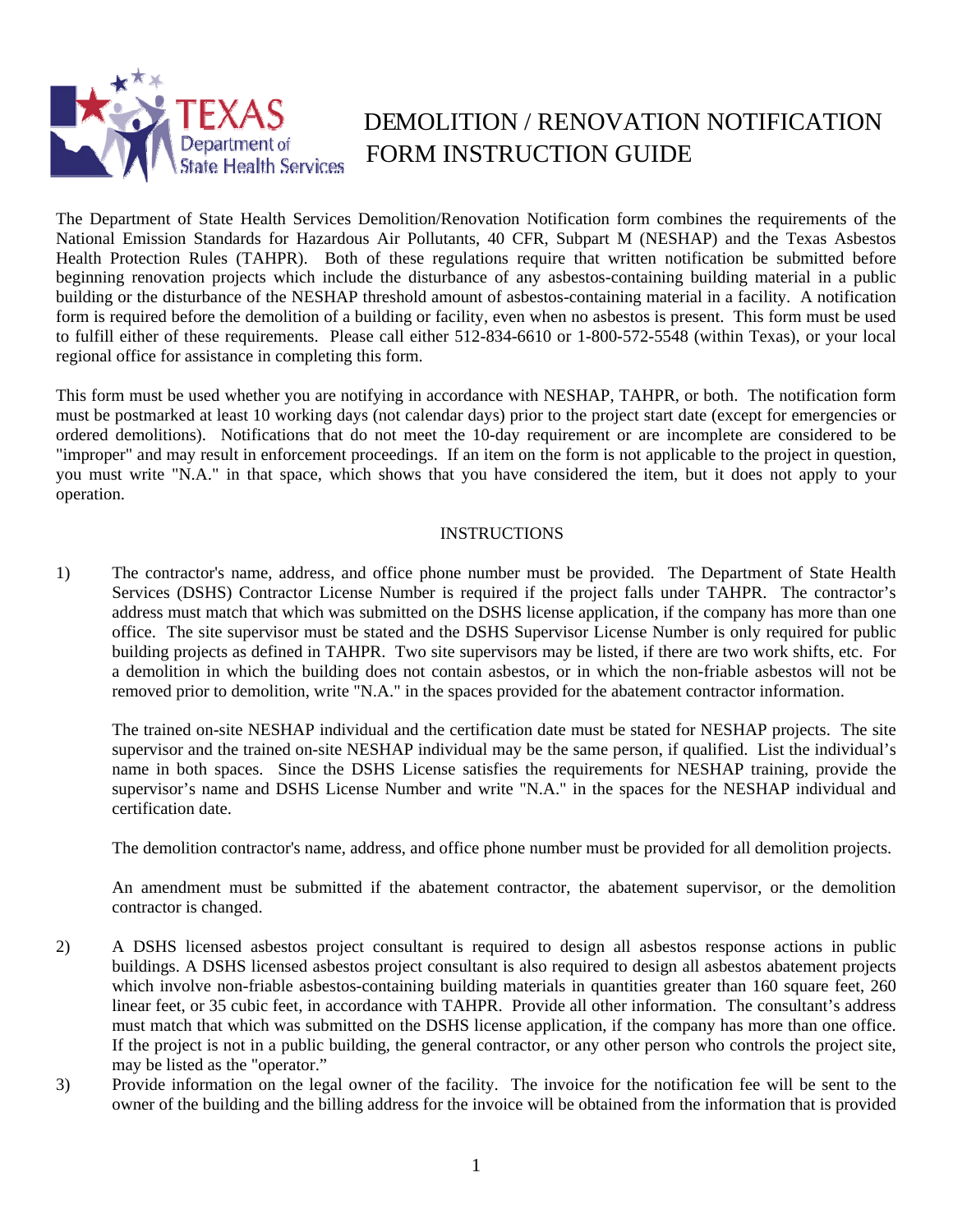in this section. The company's name should be written on the first line. A specific person's name should be written following "Attention..." on the second line. This person will be receiving the notification fee information.

- 4) Provide the name of the building or an identifying description. Example: vacant warehouse. A physical address must be provided **(not a post office box)** and a sufficient description must be provided to locate the site in the event that the address alone is inadequate. The **ZIP CODE** for the building **MUST** be provided. Detailed information must be provided in all spaces, including the age and size of the building or facility. The name of a contact person at the facility **MUST** be provided for inspection purposes, even if the building or facility is vacant. If the building does not have a phone, list the contact person's phone number. Check whether or not the facility is a kindergarten through  $12<sup>th</sup>$  grade school.
- 5) One type of work must be checked. An asbestos-related activity (asbestos abatement project) is marked as a renovation. A project that includes the removal of load-bearing structural members is marked as a demolition. If the project involves both a renovation and demolition portion check the one which will be occurring last as far as project dates are concerned. An annual consolidated notification can be submitted for a calendar year of January 1 through December 31. The annual consolidated notification will predict all asbestos O&M operations and all small, separate abatement projects that are less than 160 square feet, 260 linear feet or 35 cubic feet. The predicted, additive amount of asbestos to be removed or stripped during the one-year period must be listed in the chart in Section 12.

A phased project classification can be added to the type of work; **it cannot be marked alone**. (The project may be a phased renovation or a phased demolition - the phased box **AND** either the renovation box or demolition box must be checked). A description of the phased project schedule must be sent to the appropriate DSHS or Local Program inspector. The DSHS policy regarding phased projects must be strictly followed, if that box is checked. (A copy of the phased project policy letter can be obtained by calling any DSHS inspector). The scheduled work time must be checked. A description of the work schedule must be provided, if the schedule varies from that listed as the project dates (Section 16 and/or Section 17). Example: If a project is scheduled to last one month, but the contractor will not be working on the weekends, a statement should be included that say "Working Monday - Friday." The statement must be accurate; an inspection will be based upon the provided information.

- 6) The type of building/facility must be checked. **Only one box may be checked**. An example of a NESHAP-Only Facility would be a house that was being demolished as part of a Texas Department of Transportation right-ofway project, or a ship. Check whether the building/facility is occupied. If the building/facility is vacant during the time of the renovation, but will later be re-occupied (not demolished), then indicate that the building/facility is occupied.
- 7) The notification type must be checked. An original must be postmarked 10 working days (Mon. Fri.) prior to the start date. An amendment is required for any stop date, which changes by more than one working day for each week for which the project has been scheduled. An amendment must be submitted for any changes from the original notification and must be provided to DSHS no less than 24 hours prior to the change, including stop date changes. Please note these changes by circling or highlighting them on the form. Attach a **copy** of the original notification or previous amendment to the back of the amendment (Example: If you are sending in Amendment 2 attach a copy of Amendment 1 behind it. When marking which Amendment you are sending in, **do not** count the Original notification as Amendment 1.The start date can be any day **after** the 10th working day and must be specified in Section 16. A cancellation must be postmarked 24 hours or more prior to the scheduled start date. If asbestos abatement or demolition will begin earlier than scheduled, an amendment must be postmarked at least 10 working days prior to the new start date. If the start date is to be delayed, the amendment must be postmarked 24 hours prior to the scheduled original start date. **The appropriate DSHS Regional or Local Program inspector must be notified by phone of all start or stop date changes.**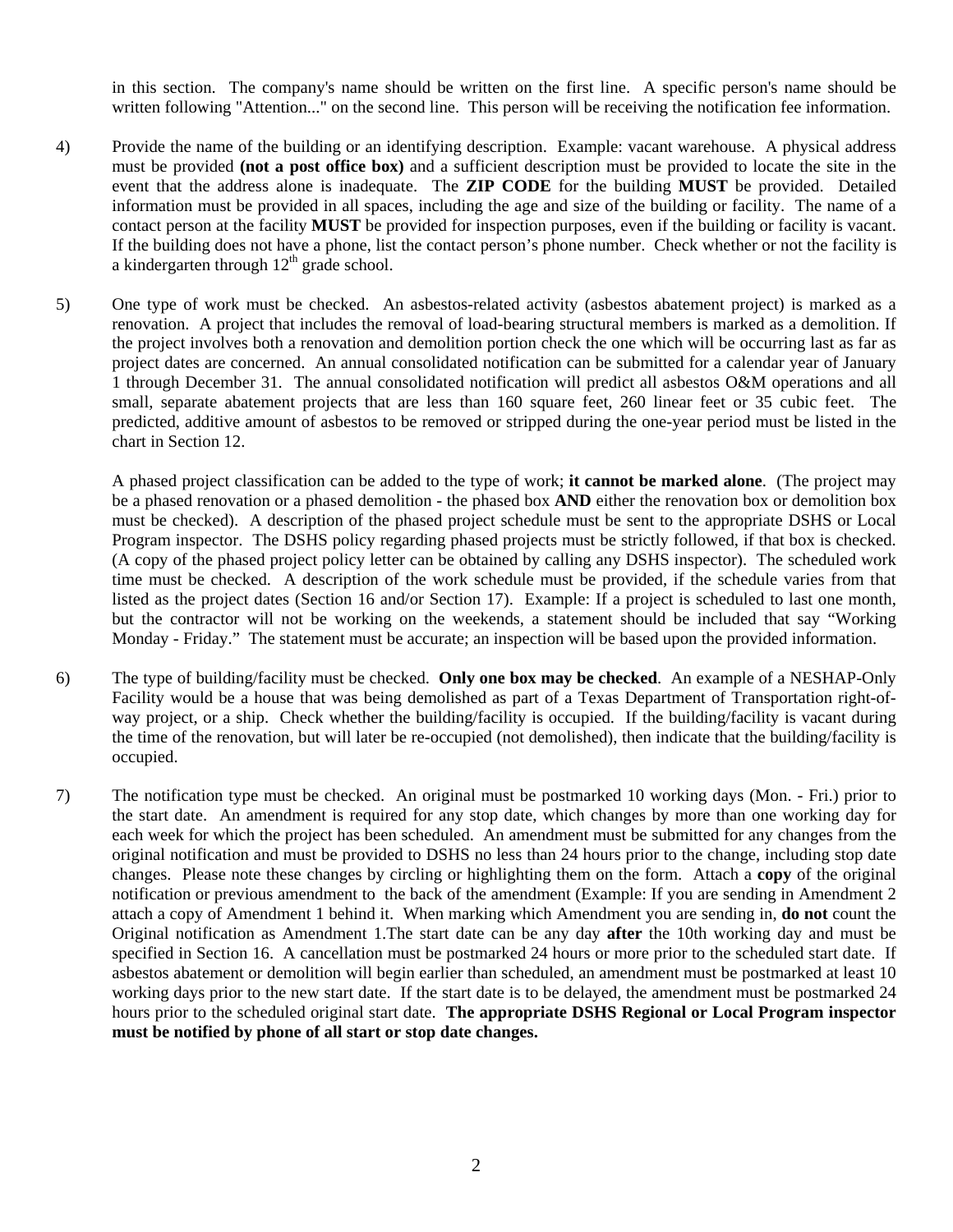The appropriate DSHS Regional or Local Program inspector should be contacted in the event of an emergency. All information regarding an emergency must be provided. Emergency notifications must be postmarked no later than the following working day after the emergency incident.

If the demolition is ordered, then all information in Section 15 must be provided. The appropriate DSHS Regional or Local Program inspector should be notified, by telephone or in person, prior to beginning the ordered demolition. Notifications for ordered demolition must be postmarked as soon as practicable, but no later than the following working day after the demolition. A copy of the demolition order must be submitted with the notification.

- 8) Provide adequate information to demonstrate that appropriate actions have been considered and can be implemented to control asbestos emissions adequately, including conformance with applicable work practice standards. This section must be completed, **even if no asbestos was discovered in the survey**. Example: stop work; contact owner/consultant and DSHS; demarcate area; secure critical barriers.
- 9) An asbestos survey/inspection must be performed prior to any renovation or demolition. A DSHS licensed inspector must perform the inspection if the project is in a public building. Provide the DSHS Inspector License Number, if required. If the survey/inspection was performed in a public building prior to January 1993, or if the project is not in a public building, "N.A." should be placed in the space for the DSHS License Number. The date that the survey was performed must be provided. The analytical method used to detect the presence of asbestos must be checked. TAHPR requires that a DSHS licensed laboratory perform the analysis of samples from public buildings. Provide the DSHS Laboratory Number if the samples are collected from a public building. If there was no suspect material discovered, such as a garage, built of concrete and steel only, indicate no suspect material found by the license number. The **assumption** of asbestos-containing building material (for renovations) in a public building must be made by a DSHS licensed inspector. The "yes" box would be checked, the date that the survey (assessment) was performed would be provided, the DSHS Inspector License Number would be provided, and the "assumed" analytical method box would be checked on the notification form, for an assumption of any asbestos-containing materials that would be abated during a renovation project. When an assumption of asbestoscontaining material is done in a non-public building, all of the above must be completed except for the DSHS Inspector and Laboratory License Numbers (not required).
- 10) Include in this section the demolition and renovation techniques to be used and a description of the areas and types of facility components, which will be affected by this work. The specific type of asbestos-containing building material that will be abated must be listed. Example: Vinyl asbestos-containing floor tiles to be removed by wet methods recommended by the Resilient Floor Covering Institute.
- 11) Describe the work practices and engineering controls selected to ensure compliance with the requirements of the regulations, including both the asbestos removal and waste-handling emission control techniques. Example: describe a glove-bag procedure, including the use of a HEPA vacuum. Work practices that vary from the provisions of TAHPR, §295.60 must be clearly described in this section.
- 12) If asbestos is present, the chart must be completed. If no asbestos is present (as revealed by the survey), check the box provided. Category I non-friable ACBM includes floor tile, when removed intact, floor tile mastic, gaskets, and roofing material. Category II non-friable ACBM includes transite siding. Use the appropriate row to designate whether the "Category I or Category II non-friable ACBM to be removed" is located on the interior or exterior of the building. If Category I or II materials are to be sanded, ground, abraded, crumbled, pulverized, reduced to powder, or have the potential to become friable because of the abatement procedures, then list them with RACM. " Category I and II NOT removed" would be listed for demolitions or for enclosure or encapsulation. (Transite does not remain Category II during demolition and must be removed prior to demolition). "RACM NOT removed" would be listed for enclosure or encapsulation or in the event of a demolition under very specific conditions (such as the demolition of a structurally unsound building). RACM Off-Facility Component (material that is not attached to the facility) shall only be measured in cubic feet or cubic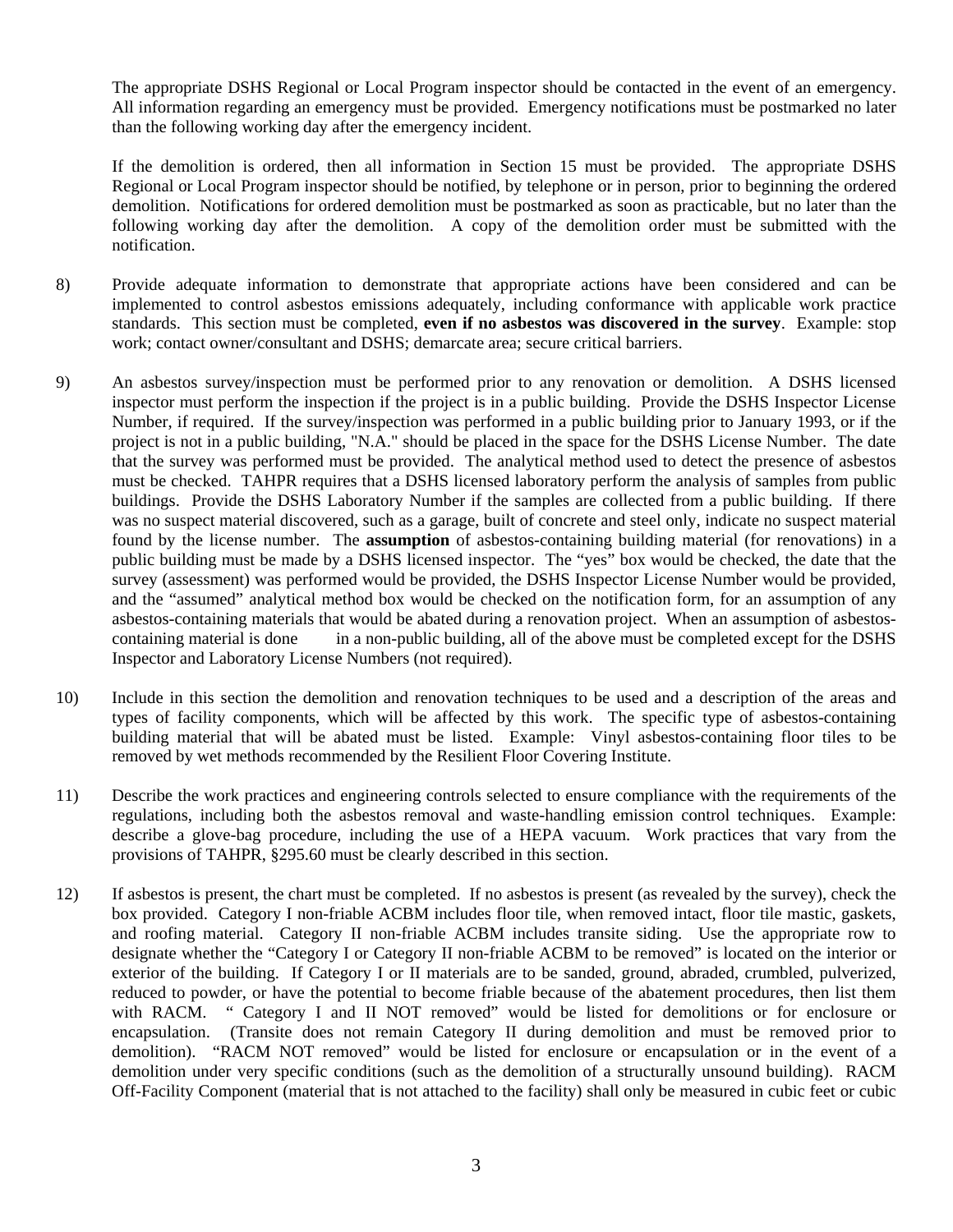meters. All other material must be measured in linear feet or meters (pipes) or in square feet or meters (surface material). If an abatement will be performed in a portico, or a HVAC system that conditions the inside of a public building, list the amount as "Interior Category I non-friable removed, Interior Category II non-friable removed, or RACM to be removed", depending on the type of ACBM that will be removed. The amounts listed should always reflect the **TOTAL** amount removed during the project.

- 13) Provide all information for the waste transporter. The TAHPR requires that a DSHS Licensed Transporter transport ACBM from the public building removal site to the waste disposal site. Provide the license number if the project is a public building. If you are performing a demolition without ACBM you still need to list who will be transporting the waste from the project site. If two waste transporters are utilized, one to transport to a holding site and one to transport from the holding site to the waste disposal site, list the first transporter on the notification. However, the waste manifest must contain information for both transporters.
- 14) Provide all information for the waste disposal site. State regulations require that all waste disposal sites be permitted by the Texas Commission on Environmental Quality (TCEQ), including disposal sites located at industrial facilities. Provide the permit number.
- 15) All information must be provided if a building was ordered to be demolished. To qualify for a waiver of the 10 day notification requirement, the building *MUST* be determined to be structurally unsound and in danger of imminent collapse by a qualified person, as defined in the NESHAP rules. Attach a copy of the demolition order to the notification.
- 16) If ACBM is to be removed before a building is to be demolished or renovated, enter the removal dates (start and completion) in this section. Asbestos abatement work includes any activity which will disturb ACBM. The asbestos abatement start date is the date that asbestos will be disturbed. The asbestos abatement activity stop date is the date upon which air monitoring clearance has been achieved. **In no event shall an abatement start or be completed on a date other than the dates entered in this section (see Section 295.61(f)).** Refer to Section 7 for information on notifying of any change in the start and completion dates.
- 17) Enter the scheduled dates for the start and completion of the building demolition. **In no event shall a demolition start or be completed on a date other than the dates entered in this section**. Refer to Section 7 for information on notifying of any changes in the start or completion dates. When the building will not be demolished, but an abatement will be performed, the dates of the total renovation (remodeling) project can be provided in this section. The notification will remain active, if the renovation dates are provided.
- 18) *The notification for the abatement in a public building shall only be signed by the legal owner, his designated legal representative, the DSHS licensed abatement contractor or the DSHS licensed consultant*. The TAHPR allows for this task to be delegated to the DSHS licensed contractor or the DSHS licensed consultant **IN WRITING**, however, the responsibility continues to be shared with the owner. For a NESHAP abatement or demolition, the notification form may be signed by the legal owner or the operator of the site. The name must also be printed and the date and telephone number must be provided. The signature must be an original, a copied signature will not be accepted. Please Sign in blue or red ink to avoid confusion.

MAIL TO: ENVIRONMENTAL HEALTH NOTIFICATIONS GROUP DEPARTMENT OF STATE HEALTH SERVICES PO BOX 143538 AUSTIN, TEXAS 78714-3538

**An invoice for the notification fee will be sent to the facility owner (c/o the person identified in Section 3) after the project has been completed. DO NOT submit the fee with the notification. Revised 10/01/2004**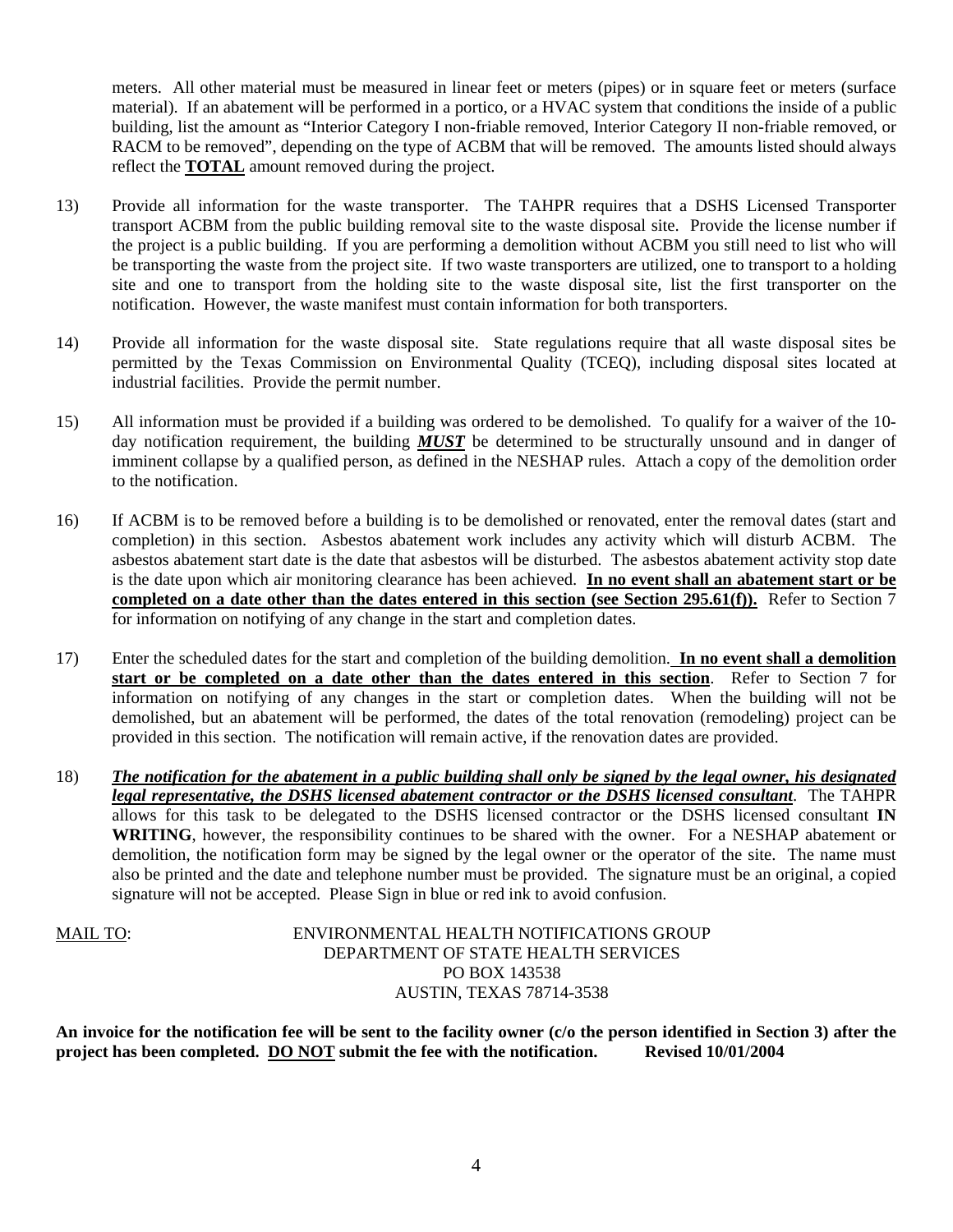# DEMOLITION / RENOVATION  $\overrightarrow{A}^{\star}$  **NOTE: CIRCLE ITEMS THAT ARE AMENDED**<br>NOTIFICATION FORM **NOTIFICATION**#

**F O R** 



| O                                                                                                                                                                                                                                    | 1) Abatement Contractor:                                   | $\blacktriangleright$ $\blacktriangleright$ $\blacktriangleright$ $\blacktriangleright$ state Health Services                                                                                                                        |                                                                                                                                                                                                                               |  |  |  |  |  |
|--------------------------------------------------------------------------------------------------------------------------------------------------------------------------------------------------------------------------------------|------------------------------------------------------------|--------------------------------------------------------------------------------------------------------------------------------------------------------------------------------------------------------------------------------------|-------------------------------------------------------------------------------------------------------------------------------------------------------------------------------------------------------------------------------|--|--|--|--|--|
| F                                                                                                                                                                                                                                    |                                                            |                                                                                                                                                                                                                                      | City: City: City: City: City: City: City: City: City: City: City: City: City: City: City: City: City: City: City: City: City: City: City: City: City: City: City: City: City: City: City: City: City: City: City: City: City: |  |  |  |  |  |
| F                                                                                                                                                                                                                                    |                                                            | Abatement Contractor:<br>Address : City: City: City: State: TX Zip: City: State: TX Zip: City: State: TX Zip: City: City: State: TX Zip:                                                                                             |                                                                                                                                                                                                                               |  |  |  |  |  |
| I                                                                                                                                                                                                                                    |                                                            | Site Supervisor: <u>Netherlandscape DSHS</u> License Number: 80-0000                                                                                                                                                                 |                                                                                                                                                                                                                               |  |  |  |  |  |
| C<br>E                                                                                                                                                                                                                               | Site Supervisor:                                           |                                                                                                                                                                                                                                      |                                                                                                                                                                                                                               |  |  |  |  |  |
|                                                                                                                                                                                                                                      |                                                            | Trained On-Site NESHAP Individual: Contract Contract Contract Contract Contract Contract Contract Contract Contract Contract Contract Contract Contract Contract Contract Contract Contract Contract Contract Contract Contrac       |                                                                                                                                                                                                                               |  |  |  |  |  |
| U                                                                                                                                                                                                                                    |                                                            |                                                                                                                                                                                                                                      |                                                                                                                                                                                                                               |  |  |  |  |  |
|                                                                                                                                                                                                                                      |                                                            | Demolition Contractor:<br><u>City:</u> Contractor: City: City: City: State: TX Zip: Zip:                                                                                                                                             |                                                                                                                                                                                                                               |  |  |  |  |  |
|                                                                                                                                                                                                                                      |                                                            |                                                                                                                                                                                                                                      |                                                                                                                                                                                                                               |  |  |  |  |  |
|                                                                                                                                                                                                                                      |                                                            | 2) Project Consultant or Operator: 10-0000 Number 2010 Number: 10-0000                                                                                                                                                               |                                                                                                                                                                                                                               |  |  |  |  |  |
|                                                                                                                                                                                                                                      |                                                            |                                                                                                                                                                                                                                      |                                                                                                                                                                                                                               |  |  |  |  |  |
|                                                                                                                                                                                                                                      |                                                            |                                                                                                                                                                                                                                      |                                                                                                                                                                                                                               |  |  |  |  |  |
| Y                                                                                                                                                                                                                                    |                                                            |                                                                                                                                                                                                                                      |                                                                                                                                                                                                                               |  |  |  |  |  |
| T                                                                                                                                                                                                                                    | Mailing Address:____________                               | Attention: <u>example and the set of the set of the set of the set of the set of the set of the set of the set of the set of the set of the set of the set of the set of the set of the set of the set of the set of the set of </u> |                                                                                                                                                                                                                               |  |  |  |  |  |
|                                                                                                                                                                                                                                      |                                                            |                                                                                                                                                                                                                                      |                                                                                                                                                                                                                               |  |  |  |  |  |
| City:<br>City: City: State: TX Zip: Office Phone Number ()<br>**Note: The invoice for the notification fee will be sent to the owner of the building at the address listed in this section after the project is completed.<br>A<br>H |                                                            |                                                                                                                                                                                                                                      |                                                                                                                                                                                                                               |  |  |  |  |  |
|                                                                                                                                                                                                                                      |                                                            |                                                                                                                                                                                                                                      |                                                                                                                                                                                                                               |  |  |  |  |  |
|                                                                                                                                                                                                                                      |                                                            |                                                                                                                                                                                                                                      |                                                                                                                                                                                                                               |  |  |  |  |  |
|                                                                                                                                                                                                                                      |                                                            |                                                                                                                                                                                                                                      |                                                                                                                                                                                                                               |  |  |  |  |  |
|                                                                                                                                                                                                                                      | Description of Area/Room Number:                           |                                                                                                                                                                                                                                      |                                                                                                                                                                                                                               |  |  |  |  |  |
|                                                                                                                                                                                                                                      |                                                            |                                                                                                                                                                                                                                      |                                                                                                                                                                                                                               |  |  |  |  |  |
|                                                                                                                                                                                                                                      |                                                            |                                                                                                                                                                                                                                      | Prior Use:<br>Age of Building/Facility: __________Size: _______sq ft ___Number of Floors: __________School (K - 12): □ YES □ NO                                                                                               |  |  |  |  |  |
|                                                                                                                                                                                                                                      |                                                            |                                                                                                                                                                                                                                      |                                                                                                                                                                                                                               |  |  |  |  |  |
|                                                                                                                                                                                                                                      | 5) Type of Work (CHECK ONLY ONE): Demolition               |                                                                                                                                                                                                                                      |                                                                                                                                                                                                                               |  |  |  |  |  |
|                                                                                                                                                                                                                                      |                                                            | Work will be during: $\Box$ Day $\Box$ Evening $\Box$ Night $\Box$ Phased Project                                                                                                                                                    |                                                                                                                                                                                                                               |  |  |  |  |  |
|                                                                                                                                                                                                                                      |                                                            |                                                                                                                                                                                                                                      |                                                                                                                                                                                                                               |  |  |  |  |  |
|                                                                                                                                                                                                                                      | 6) Type of Building (CHECK ONLY ONE): Public Building      |                                                                                                                                                                                                                                      | Is Building/Facility Occupied? □ YES □ NO                                                                                                                                                                                     |  |  |  |  |  |
|                                                                                                                                                                                                                                      |                                                            |                                                                                                                                                                                                                                      |                                                                                                                                                                                                                               |  |  |  |  |  |
|                                                                                                                                                                                                                                      | 7) Notification Type: Original (10 working days)           |                                                                                                                                                                                                                                      |                                                                                                                                                                                                                               |  |  |  |  |  |
| H                                                                                                                                                                                                                                    |                                                            | If this is an amendment, which amendment number is this?__ (Enclose copy of original and/or last amendment)                                                                                                                          |                                                                                                                                                                                                                               |  |  |  |  |  |
|                                                                                                                                                                                                                                      | If an emergency, who did you talk with at DSHS?            |                                                                                                                                                                                                                                      |                                                                                                                                                                                                                               |  |  |  |  |  |
|                                                                                                                                                                                                                                      | Date and Hour of Emergency (HH/MM/DD/YY): / /              |                                                                                                                                                                                                                                      |                                                                                                                                                                                                                               |  |  |  |  |  |
|                                                                                                                                                                                                                                      |                                                            |                                                                                                                                                                                                                                      | Description of the sudden, unexpected event and explanation of how the event caused unsafe conditions or would                                                                                                                |  |  |  |  |  |
|                                                                                                                                                                                                                                      | cause                                                      |                                                                                                                                                                                                                                      |                                                                                                                                                                                                                               |  |  |  |  |  |
|                                                                                                                                                                                                                                      | equipment damage (computers, machinery, etc.               |                                                                                                                                                                                                                                      |                                                                                                                                                                                                                               |  |  |  |  |  |
| $\circ$                                                                                                                                                                                                                              |                                                            | 8) Description of procedures to be followed in the event that unexpected asbestos is found or previously non-friable                                                                                                                 |                                                                                                                                                                                                                               |  |  |  |  |  |
|                                                                                                                                                                                                                                      |                                                            | asbestos material becomes crumbled, pulverized, or reduced to powder:                                                                                                                                                                |                                                                                                                                                                                                                               |  |  |  |  |  |
| A<br>T                                                                                                                                                                                                                               |                                                            |                                                                                                                                                                                                                                      |                                                                                                                                                                                                                               |  |  |  |  |  |
|                                                                                                                                                                                                                                      |                                                            | 9) Was an Asbestos survey performed? Yes Date: DSHS Inspector License No: 00-0000                                                                                                                                                    |                                                                                                                                                                                                                               |  |  |  |  |  |
|                                                                                                                                                                                                                                      | Analytical Method: PLM DSHS Laboratory License No: 30-0000 |                                                                                                                                                                                                                                      |                                                                                                                                                                                                                               |  |  |  |  |  |
|                                                                                                                                                                                                                                      |                                                            | (For TAHPA (public building) projects: an assumption must be made by a DSHS Licensed Inspector)                                                                                                                                      |                                                                                                                                                                                                                               |  |  |  |  |  |
|                                                                                                                                                                                                                                      |                                                            |                                                                                                                                                                                                                                      |                                                                                                                                                                                                                               |  |  |  |  |  |
|                                                                                                                                                                                                                                      |                                                            |                                                                                                                                                                                                                                      | 10) Description of planned demolition or renovation work, type of material, and method(s) to be used:                                                                                                                         |  |  |  |  |  |
|                                                                                                                                                                                                                                      |                                                            |                                                                                                                                                                                                                                      |                                                                                                                                                                                                                               |  |  |  |  |  |
| Y<br>E                                                                                                                                                                                                                               |                                                            |                                                                                                                                                                                                                                      |                                                                                                                                                                                                                               |  |  |  |  |  |
|                                                                                                                                                                                                                                      |                                                            |                                                                                                                                                                                                                                      |                                                                                                                                                                                                                               |  |  |  |  |  |
|                                                                                                                                                                                                                                      |                                                            |                                                                                                                                                                                                                                      |                                                                                                                                                                                                                               |  |  |  |  |  |
|                                                                                                                                                                                                                                      |                                                            |                                                                                                                                                                                                                                      |                                                                                                                                                                                                                               |  |  |  |  |  |
|                                                                                                                                                                                                                                      |                                                            |                                                                                                                                                                                                                                      |                                                                                                                                                                                                                               |  |  |  |  |  |
| N<br>$\Omega$                                                                                                                                                                                                                        |                                                            |                                                                                                                                                                                                                                      |                                                                                                                                                                                                                               |  |  |  |  |  |